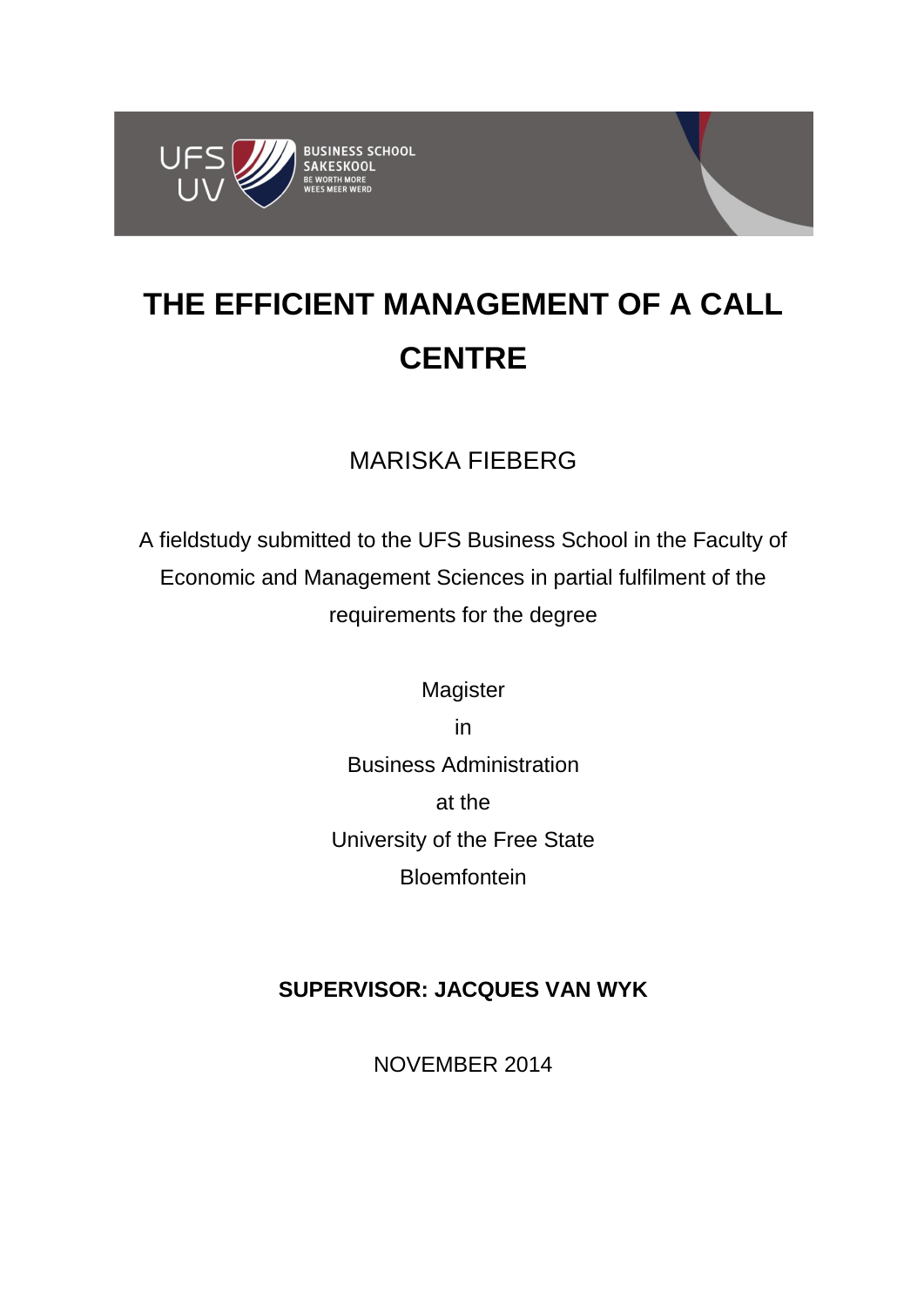## **DECLARATION**

"I declare that the fieldstudy hereby handed in for the qualification Master's In Business Administration at the UFS Business School at the University of the Free State is my own independent work and that I have not previously submitted the same work, either as a whole or in part, for a qualification at/in another university/faculty.

I hereby cede the copyright of this work to the University of the Free State."

Mariska Fieberg

\_\_\_\_\_\_\_\_\_\_\_\_\_\_\_\_\_\_\_\_\_\_\_

20 November 2014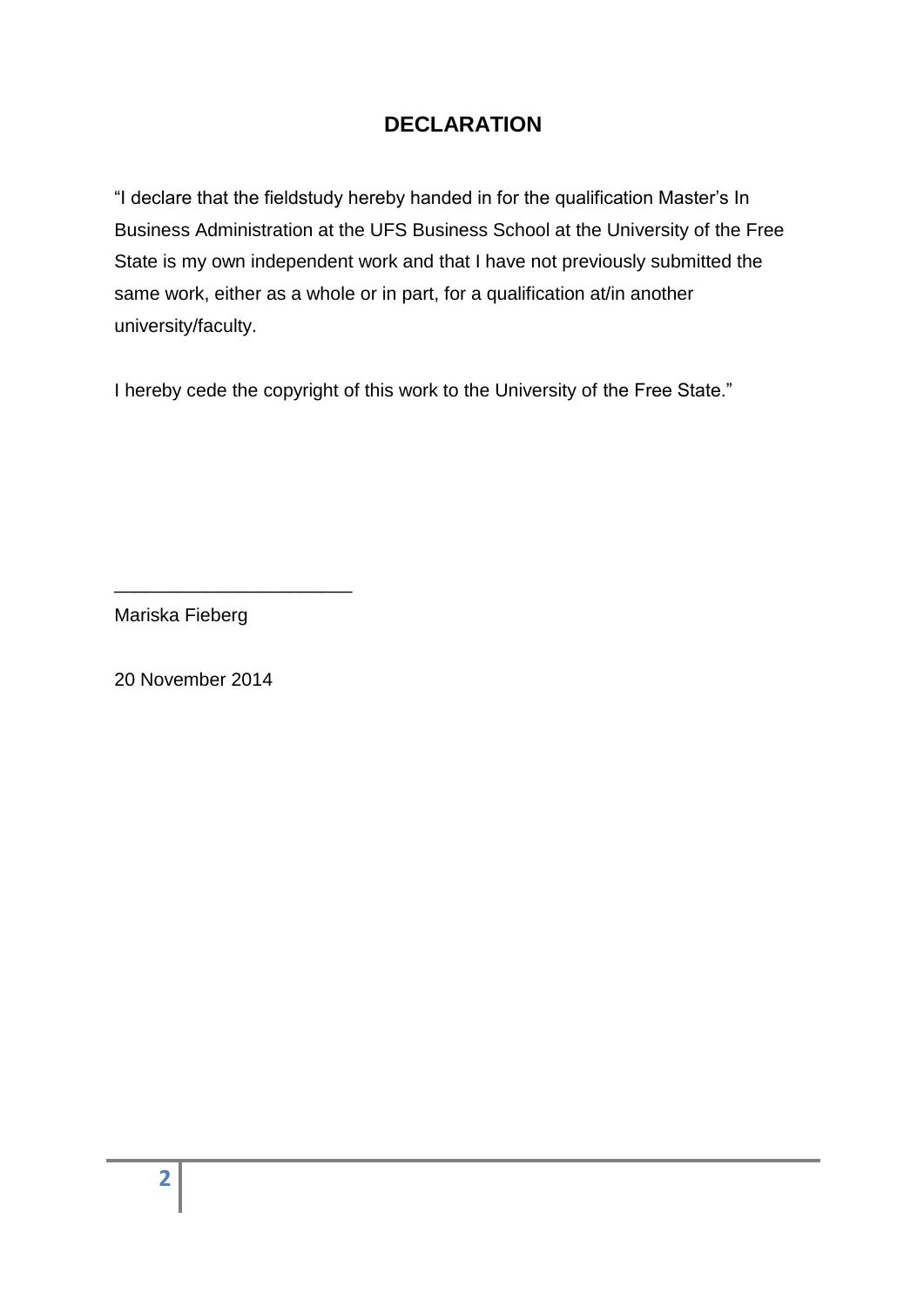## **ABSTRACT**

The purpose of this study is to determine whether the focus call centre is managed efficiently. Certain core competencies that are necessary for call centre agents to effectively do their job is also considered. The study also considers the reason for staff turnover, how it can be reduced and how it affects management decisions.

Thirty five questionnaires were submitted to the call centre personnel for completion. The questionnaires were used to determine the attitudes and feelings of personnel on the efficiency of the call centre and whether they are of the opinion that core competencies are vital for call centre agents. Their opinion on the reasons for staff turnover was also requested.

It was found that the focus call centre was indeed managed efficient but there was some room for improvement with regard to certain management aspects.

**Keywords**: Call centre, management, efficiency, core competencies, staff turnover,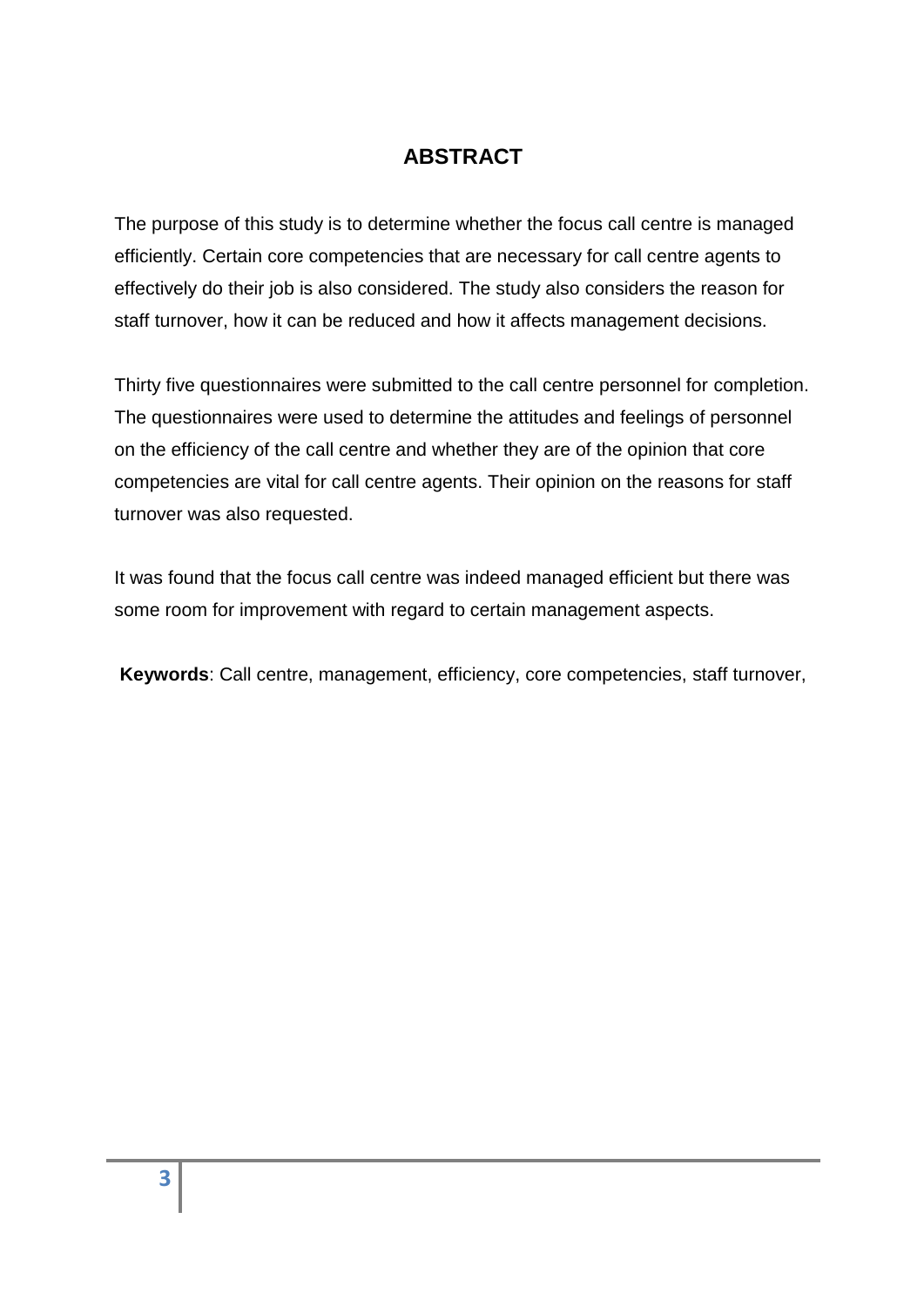| <b>Declaration</b>        |                                                     | $\overline{2}$  |
|---------------------------|-----------------------------------------------------|-----------------|
| <b>Abstract</b>           |                                                     | 3               |
|                           | <b>Chapter 1: Introduction</b>                      | 6               |
| 1.1                       | Background                                          | 6               |
| 1.2                       | Objectives                                          | 10              |
| 1.3                       | Research question                                   | 11              |
| 1.4                       | Conclusion                                          | 11              |
|                           | <b>Chapter 2: Literature review</b>                 | 12 <sup>2</sup> |
| 2.1                       | Introduction                                        | 12              |
| 2.2                       | Key factors affecting efficiency of the call centre | 12              |
| 2.3                       | Essential core competencies of call centre agents   | 24              |
| 2.4                       | Main reasons for staff turnover                     | 29              |
|                           | <b>Chapter 3: Research Methodology</b>              | 36              |
| 3.1                       | Introduction                                        | 36              |
| 3.2                       | Research design                                     | 36              |
| 3.3                       | Sampling                                            | 37              |
| 3.4                       | Data-collection method                              | 38              |
| 3.5                       | <b>Ethical considerations</b>                       | 40              |
|                           | 3.5.1 Permission from management                    | 40              |
|                           | 3.5.2 Voluntary participation                       | 40              |
|                           | 3.5.3 Confidentiality and respect                   | 41              |
| 3.6                       | Conclusion                                          | 41              |
| <b>Chapter 4: Results</b> |                                                     | 42              |
| 4.1                       | Introduction                                        | 42              |
| 4.2                       | Demographic information                             | 42              |
| 4.3                       | Company efficiency                                  | 46              |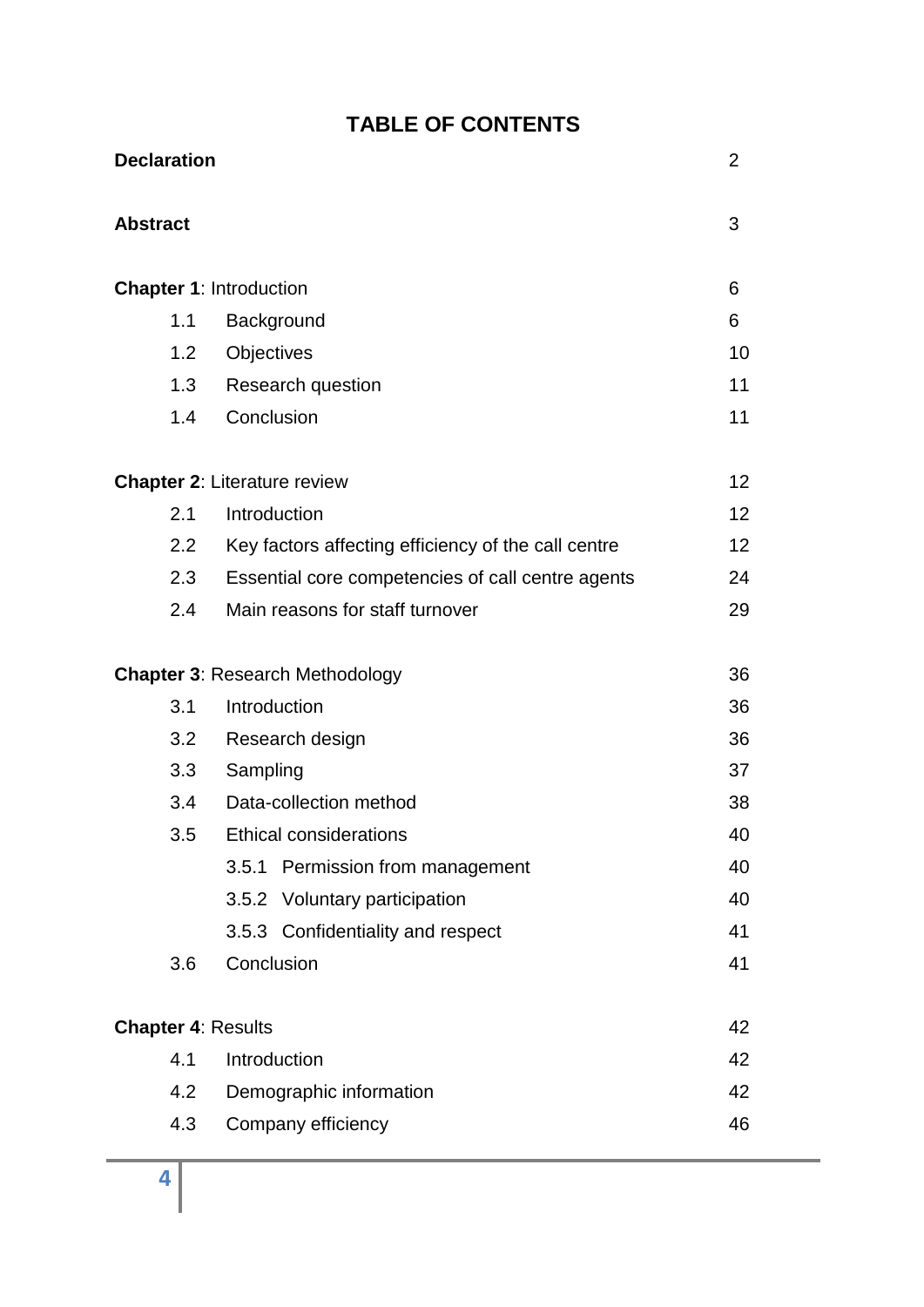|                                                  | 4.3.1 Company efficiency            | 47 |
|--------------------------------------------------|-------------------------------------|----|
|                                                  | 4.3.2 Training and selection        | 53 |
|                                                  | 4.3.3 Supervisors and emotions      | 55 |
|                                                  | 4.3.4 Performance management        | 56 |
| 4.4                                              | Skills needed by call centre agents | 58 |
| 4.5                                              | Motivating factors                  | 61 |
| 4.6                                              | Conclusion                          | 63 |
|                                                  |                                     |    |
| <b>Chapter 5: Recommendations and conclusion</b> |                                     | 64 |
| 5.1                                              | Introduction                        | 64 |
| 5.2                                              | Recommendations                     | 64 |
| 5.3                                              | Conclusion                          | 72 |
|                                                  |                                     |    |
| <b>References</b>                                | 73                                  |    |
|                                                  |                                     |    |
| <b>Appendix A</b>                                |                                     | 78 |
|                                                  |                                     |    |
| <b>Appendix B</b>                                | 87                                  |    |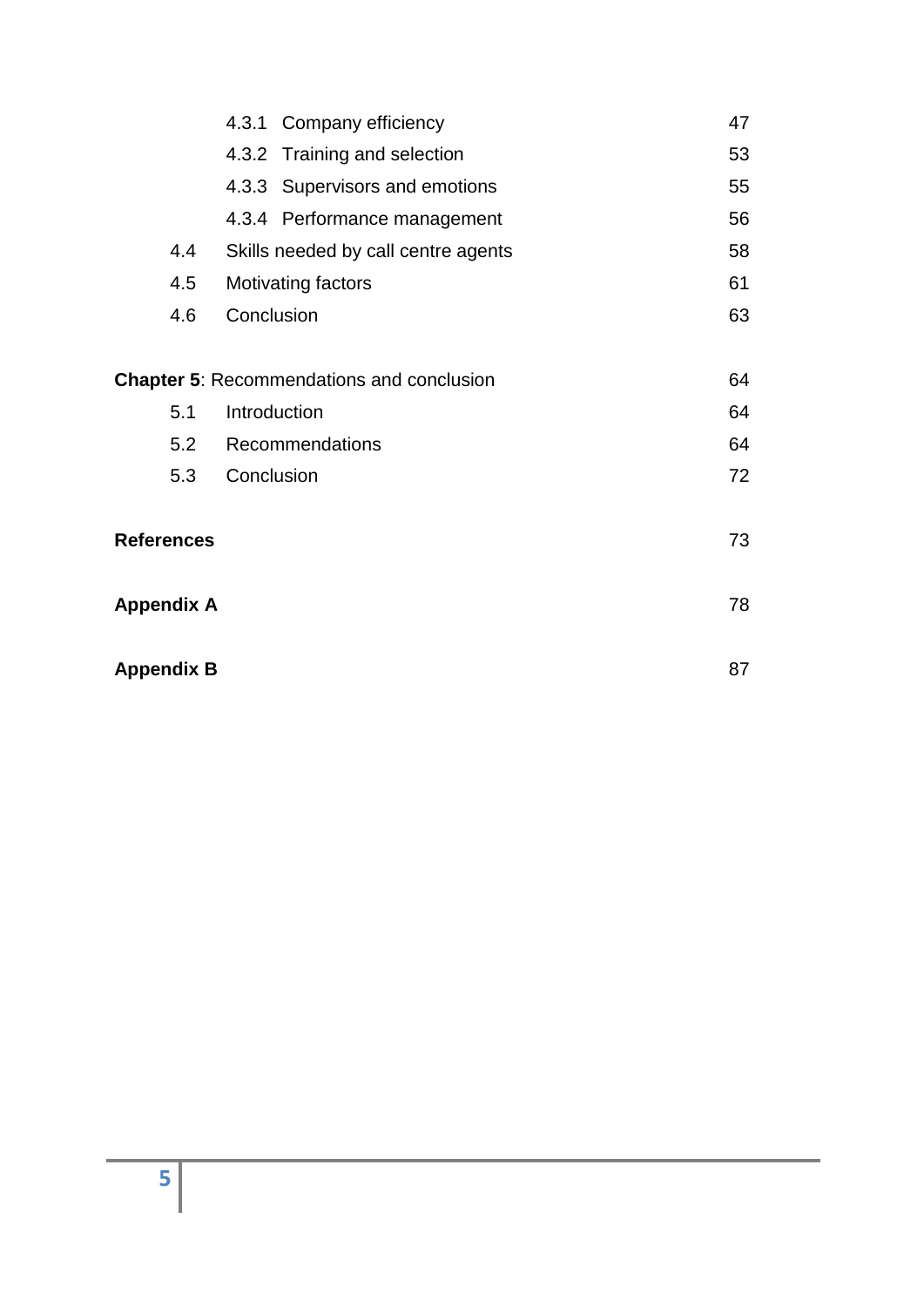#### **CHAPTER 1 - INTRODUCTION**

#### **1.1 Background**

A call centre is defined as a business operation at a location where high volumes of calls are made and/or received for the purpose of customer service, marketing, technical support, sales or any other specialised business activity such as legal advice, collections or recruitment (White & Roos, 2005:41). Call centres provide fast, efficient and relatively cheaper business solutions to business enterprises in managing their day-to-day activities. Similar to businesses, governments all around the world also need to provide a variety of services to their citizens and other stakeholders and often make use of call centres to provide some of these services (As-Shaber & Hossain, 2008:2). To stay competitive, a call centre needs to be efficient and to find the golden balance between satisfying quality and quantity.

During the last decade or so, the call centre industry has been growing at a rapid pace internationally, although it is a relatively new industry. The average age of international call centres is eight years, whereas in South Africa, the average age of call centres is nine years (Benner, Lewis, & Omar, 2007:10). The use of call centres is part of a trend in many countries, moving from manufacturing to service work (Hunter & Hachimi, 2012:553). Call centres now form the cornerstone of the service industry, as almost two thirds of customer interactions occur through call centres (Das, Nandialath, & Mohan, 2013:17). Call centres are now the preferred form of interaction with customers or clients. At first, it occupied a small niche in the services market but has now grown to form a significant part of the global economy (Banks & Roodt, 2011:2).

Developments in information technology, economies of scale and greater emphasis on customer satisfaction are some of the factors contributing to the booming of the call centre industry (Budhwar, Varma, Malhotra, & Mukherjee, 2009:351). India has become the preferred destination for call centres because of the abovementioned reasons and the availability of a large number of English-speaking, trained professionals and low labour costs (Budhwar *et al.,* 2009:352). Call centres have a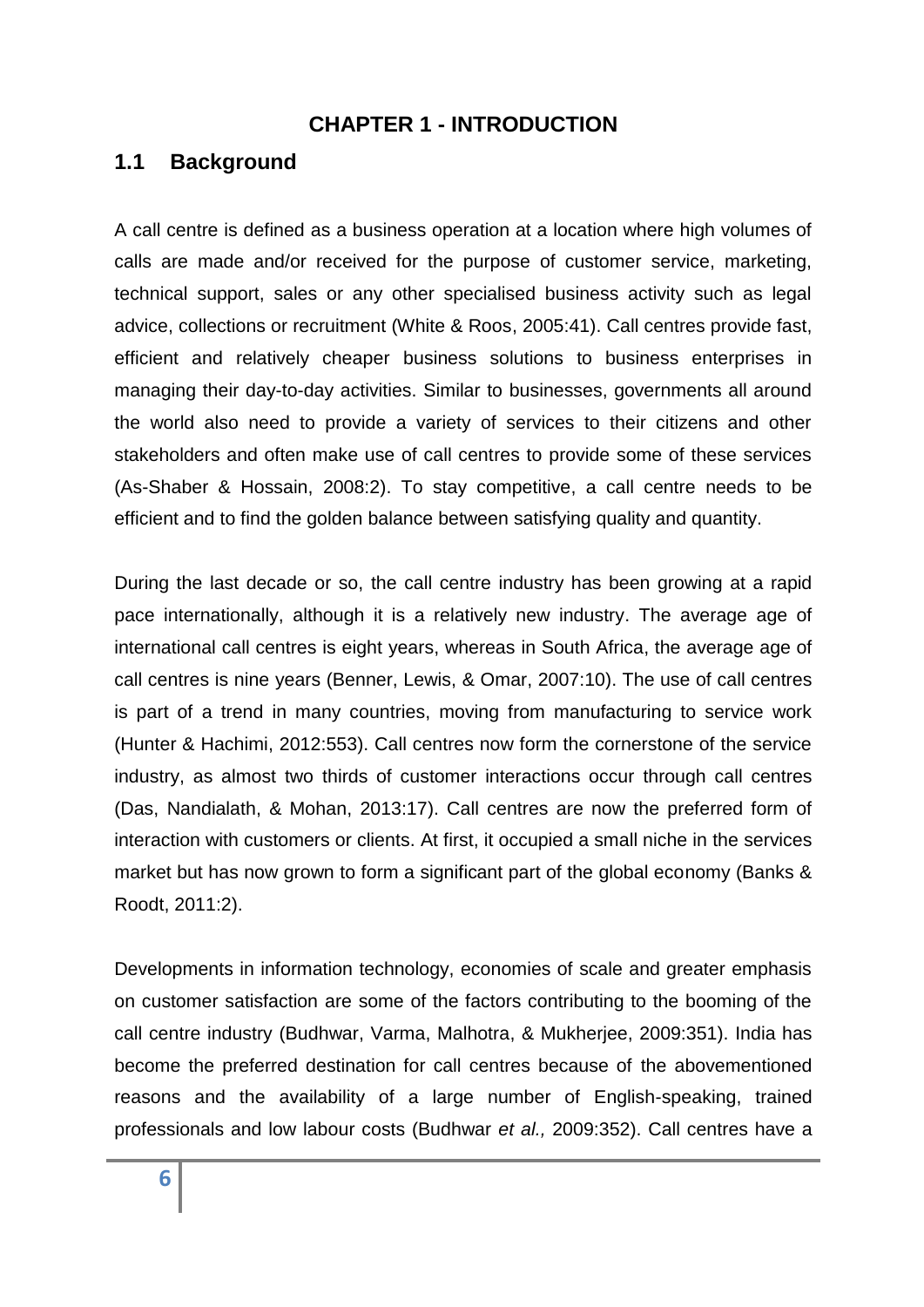few problems, such as high employee turnover, a stressful work environment, and almost no career development, but rapid growth is guaranteed and call centres have great potential internationally. Sensory overload, work pressure, high workloads, and rapid technology and product changes are some of the characteristics of call centre work (Simons & Buitendach, 2013:1). The future growth of call centres in India is influenced by poor infrastructure and safety concerns (Budhwar *et al.,* 2009:352). Call centres in India are unique in the way they mainly serve the international market. More than 400 of the *Fortune 500* companies have their own call centres in India or outsource to Indian firms (Budhwar *et al.,* 2009:352).

Call centres are also established all over Africa, with South Africa leading the pack (Thompson, 2013:1). A VOIP-based calling centre is based in Togo, while two hotline response centres are established in Senegal. A recently launched Kenyan ICT venture identified call centres as business areas of interest. An American company used the services of a Ghana company to establish a call centre in that country, although the setting up of the business proved quite challenging. Acquiring property in an African country is difficult, as most Africans regard property as a key and valuable asset; therefore they are reluctant to sell. The second frustration was trying to get fixed lines installed. Because of all the red tape, it took nearly six months to get the lines installed (Thompson, 2013:1). However, industry experts are of the opinion that Africa has great potential to develop its call centre industry.

The first call centre was established in 1976 in South Africa, but the industry experienced a boom on the late 1990s. Amongst others, the growth experienced by the industry can be attributed to improved computer technology and reduced telecommunication costs (Benner *et al.,* 2007:10). Key strengths of the South African call centre industry are that the English proficiency of call centre agents compare well with international market needs, and the fact that South Africa lies in the same time zone as some European countries. (Thompson, 2013:2). Opinions on the advantages of call centres in South Africa differ. On the one hand, government, private companies and economic development agencies see call centres as a valuable source of jobs and economic development, and as a cost-effective way to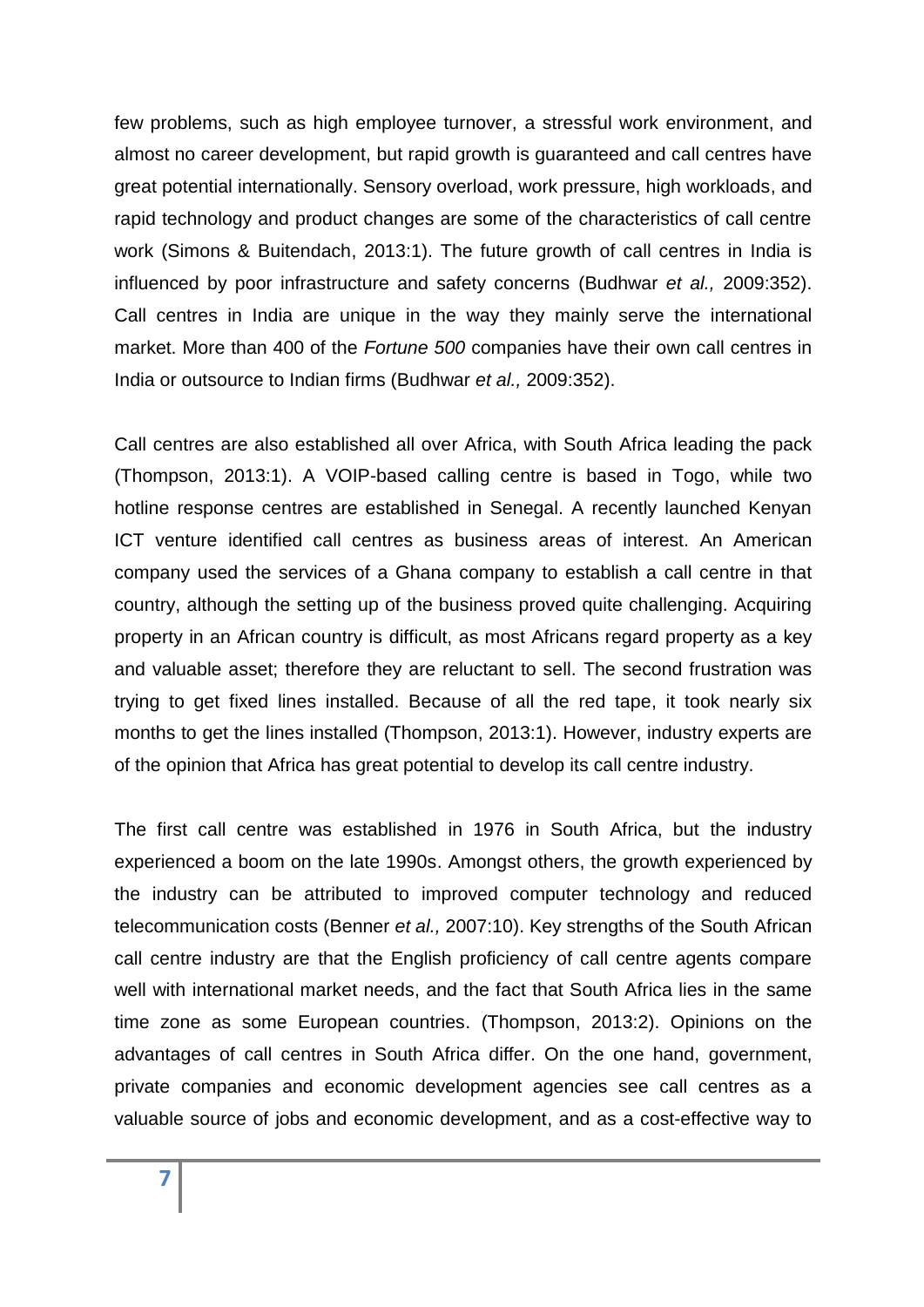deliver services to customers. On the other hand, customers complain about poor service delivery, and unions complain about stressful working conditions (Benner *et al.,* 2007:9). Poor service delivery might include customers having to wait too long to have their calls answered or their problem not being solved properly during the first call. Call centres in South Africa developed to serve the domestic market (however, focus on the international market has increased) and big call centres are located in the major economic centres (Johannesburg, Cape Town and Durban) (Benner *et al.,* 2007:11).

In 2007, Government introduced an incentive scheme offering a grant of R88 000.00 for each new call centre post that is created and sustained for three years. This incentive helped to attract more than R1,6 billion of direct investment and created 10 500 jobs (Cohen(a), 2013:1). Hoping to create more jobs and to attract foreign investment, the Trade and Industry Minister, Rob Davies, launched a government investment at a call centre in Soweto in 2009 (Banks & Roodt, 2011:2).

Africans are still underrepresented in the call centre industry, with only 27% of them being call centre agents, 18% team leaders, and 7% managers, while more than 75% of South Africa's population are Africans. Although 26% of whites are call centre agents, 37% team leaders, and 61% managers, they represent only 10% of the total population of South Africa (Benner *et al.,* 2007:4). In 2005, the South African call centre industry had 50 000 employees, which increased to 180 000 in 2010. Currently, 210 000 people are employed by the call centre industry, with 9% working for offshore companies (Cohen(b), 2013:1). The call centre industry in South Africa has grown with 30% to 35% in each of the last five years (Cohen(a), 2013:1) It is predicted that approximately 100 000 new jobs will be created in the country by 2015 (Simons & Buitendach, 2013:1). In the focus call centre, 100% of the call centre agents are Africans, 100% of supervisors are Africans and all the manager positions are filled by Africans.

Location and economic geography is one aspect of call centres that has received limited research attention. The expansion of call centres can have great local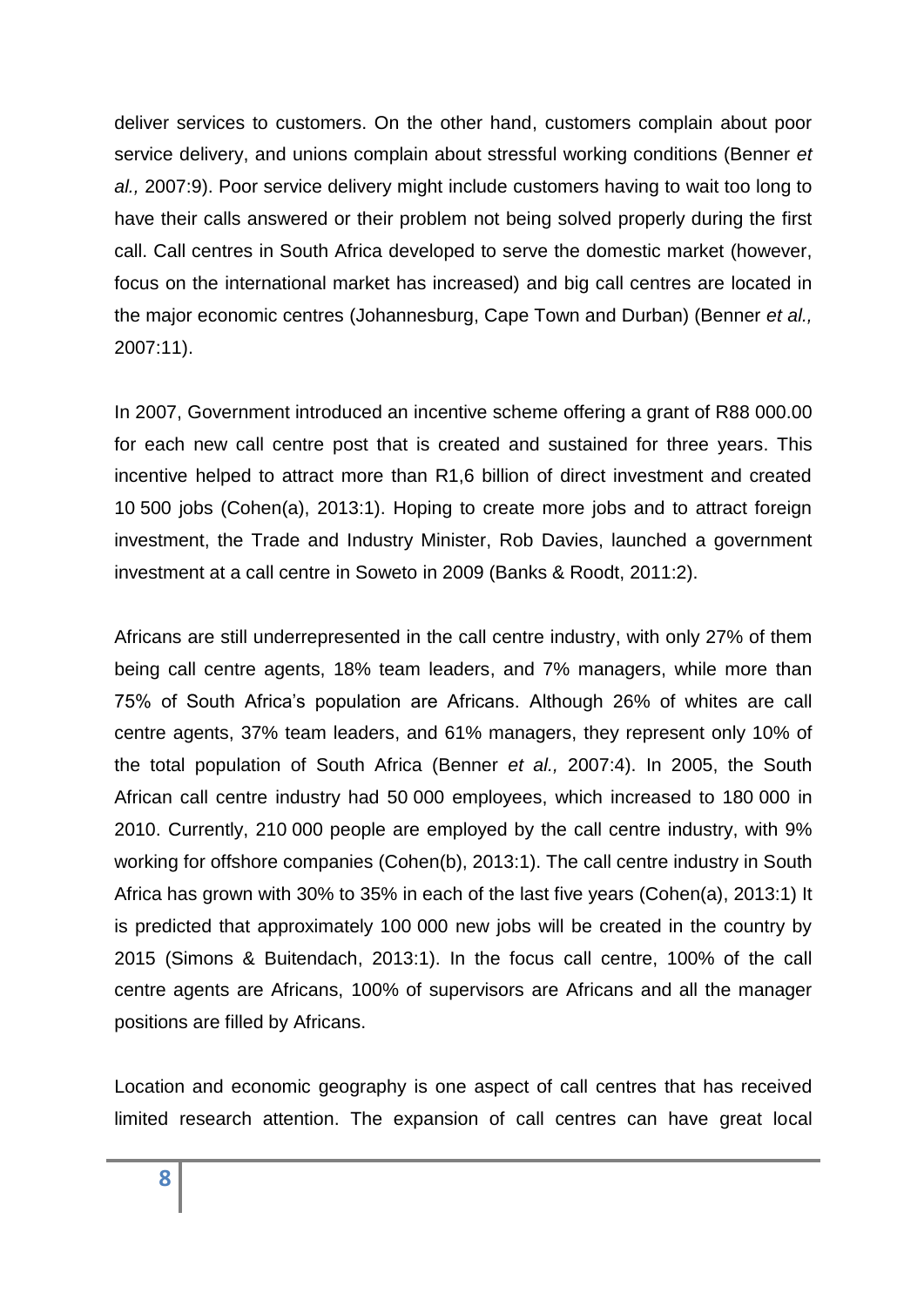economic development effects. As indicated above, the call centre industry is concentrated mainly geographically in the most economically important provinces, namely: Gauteng, the Western Cape and KwaZulu-Natal. A reason for this concentration of call centres is that the most prosperous provinces offer greater opportunities for organisations to access a pool of educated work seekers that are suitable for employment at call centres (Pandy & Rogerson, 2012:23). The South African labour pool has more than 300 000 school leavers and 100 000 graduates entering the workforce annually. However, the problem however is that there are not enough people with higher skill levels to meet the demand of the market. Another factor that plays a role when deciding on the location of a call centre is access to transport. Most potential call centre employees do not have their own transport and need to use public transport.

In Bloemfontein, one of the call centres is located in the central business district, allowing easy access to public transport for employees. This is not a very safe area. The other two call centres are located in the business suburb of Westdene, which has seen rapid expansion in the last five years. The Westdene business suburb is now the preferred choice of most businesses, as it is easily accessible, even for people using public transport, and it is much safer than the central business district. The focus call centre is situated in the Westdene business suburb and right next to its biggest client, Mangaung Metropolitan Municipality. The call centre collects outstanding rates and taxes from the citizens of the greater Mangaung area. They also collect payments of electrical accounts for Centlec. The advantage of being situated right next to the biggest client is the fact that, when debtors of the municipality visit the municipal offices to enquire about their arrear accounts, they can be referred to the debt collection firm without having to go to another place to make the necessary arrangements for payment. The location gives the focus call centre a competitive advantage over its competitors.

Call centres can be divided in two types, namely: inbound and outbound call centres. When customers or clients phone in to have technical problems solved, queries answered or to enquire about services, the call centre will be described as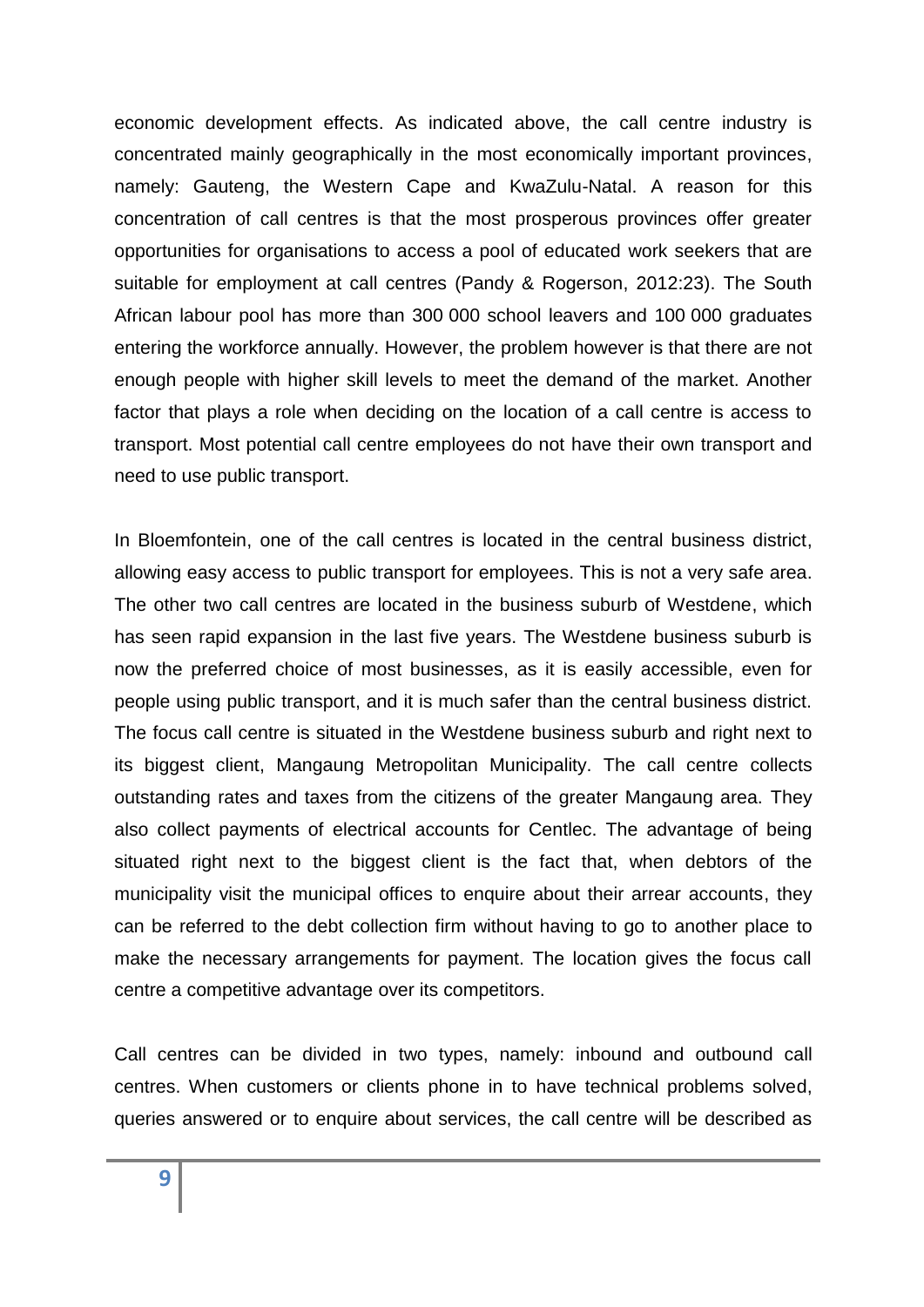an inbound call centre. Outbound call centres are characterised by agents calling customers or clients to sell products or services or to collect information (market research) (White & Roos, 2005:41). As with the focus call centre, outbound call centres can be used for debt collection purposes.

This field study will focus on an outbound debt collection call centre in Bloemfontein, although information obtained from recent studies focus mainly on inbound call centres. Currently, there are three debt collection call centres in Bloemfontein. Two of them have approximately 70 agents and 4 supervisors each, while the focus call centre has only 30 agents with two supervisors, a manager and a performance officer. The focus call centre is 100% owned by black people, while the other two call centres are owned by white people.

Nationally, the average salary of call centre agents varies between R4 200.00 and R4 600.00 per month. In some instances, agents might be paid an annual bonus if they exceeded the target that was set by their managers (Ball, 2010:295). At the focus call centre, agents earn R2 500.00 per month, while the salary of the supervisors is R4 700.00.

## **1.2 Objectives**

The main objective of this study is to determine if the call centre is effective in its operations.

Managers need to consider certain key factors to manage a call centre successfully and efficiently.

The secondary objective, which will assist the researcher in achieving the main objective, includes an investigation of which core competencies are essential for call centre agents to be effective.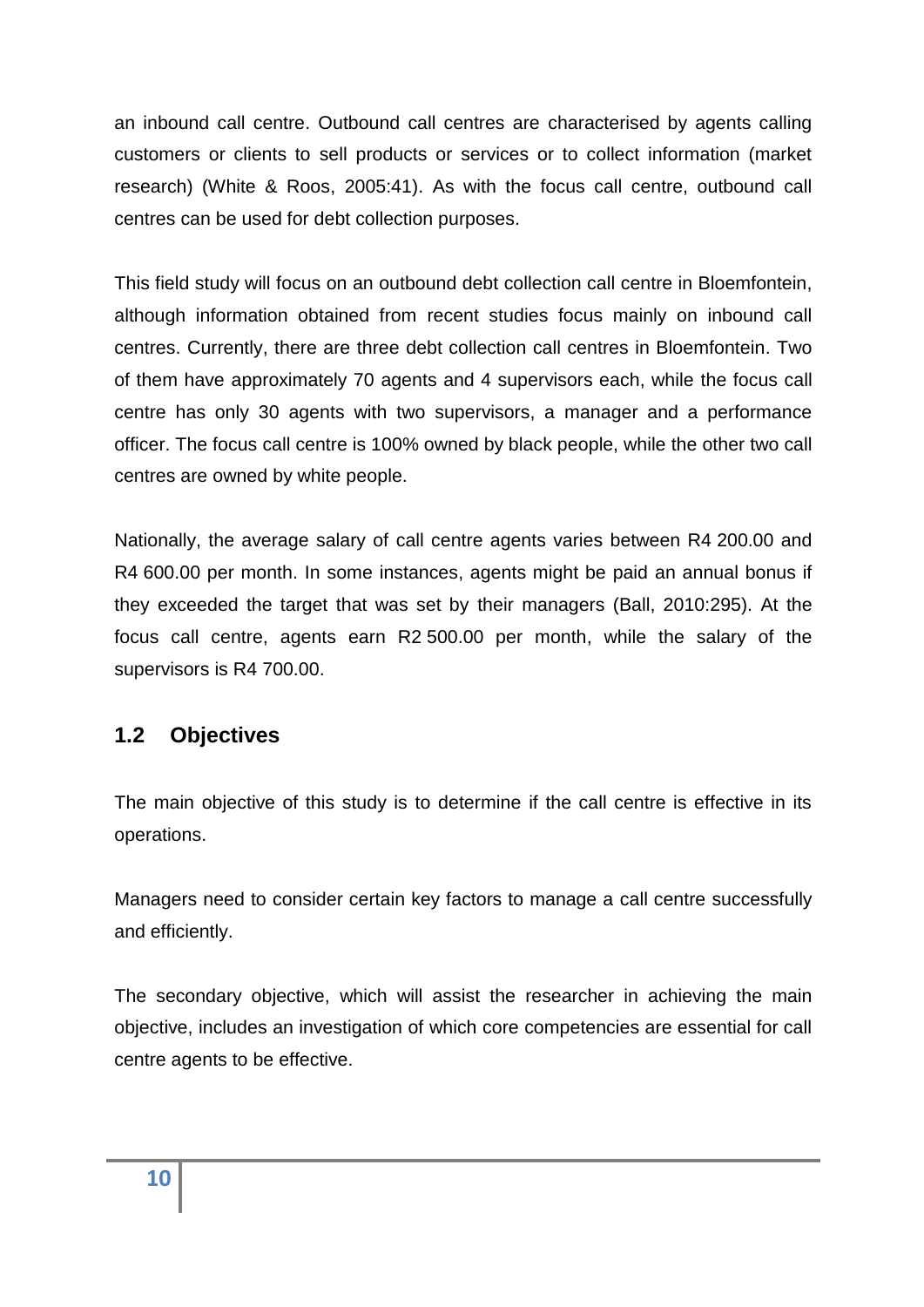Another objective is to determine what the main causes for high staff turnover are and what steps managers of call centres can take to reduce turnover.

## **1.3 Research question**

The research study aims to answer the following primary question: Is the call centre effective, and which factors affect efficiency?

The following secondary questions we be explored and will help the researcher in formulating a possible answer to the primary question:

- a. Which core competencies are essential for call centre agents to make a call centre more effective and competitive?
- b. How does staff turnover affect management decisions, and what can be done to reduce staff turnover?

## **1.4 Conclusion**

In this chapter, a brief background of the development of the call centre industry globally and locally has been discussed. It also focuses on the important shift in business to move from manufacturing to service work. The research question and objectives of this field study have also been discussed.

In Chapter 2, an overview of current literature with regard to efficiency of call centres will be discussed. Literature on the secondary objectives will also be analysed.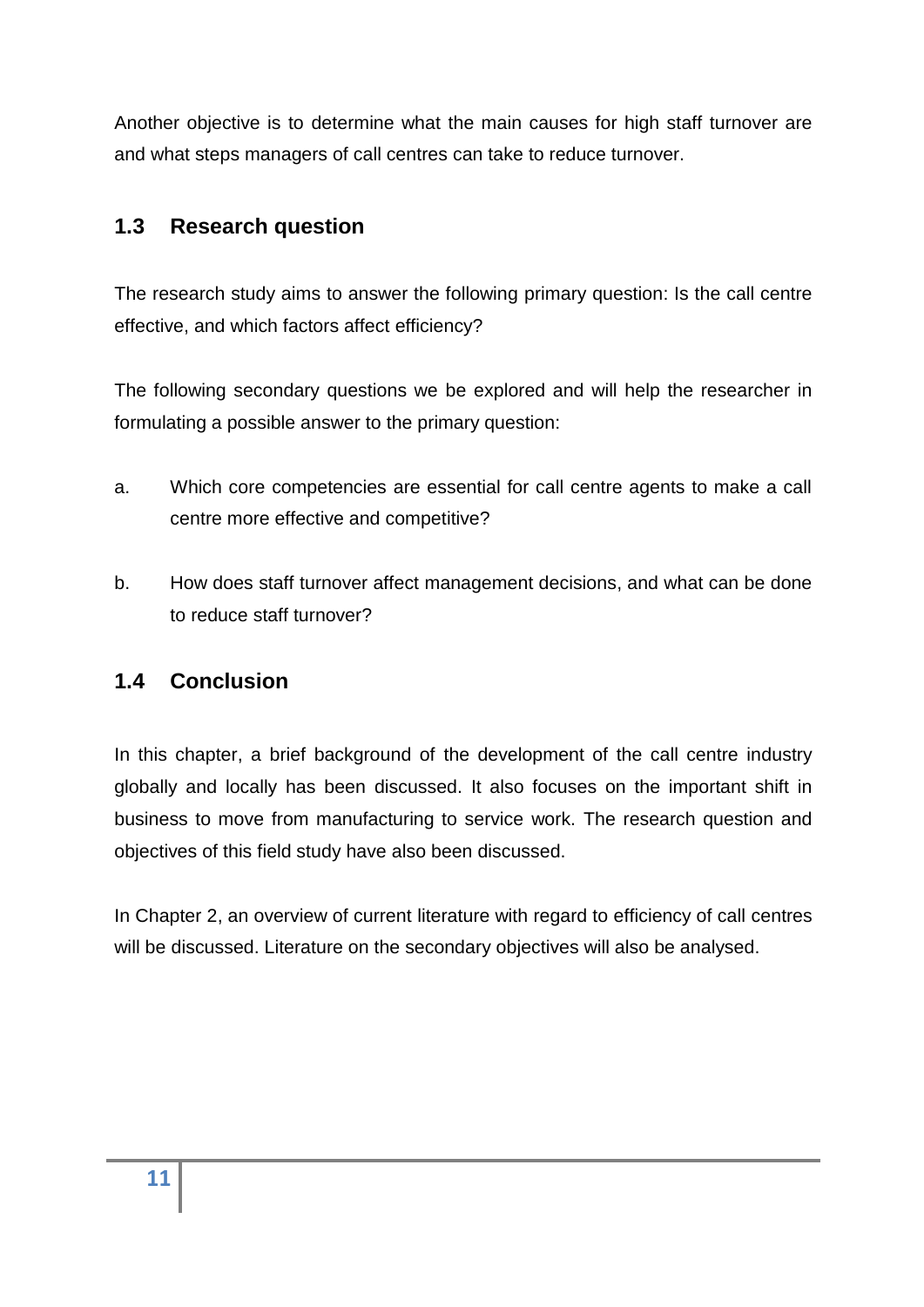#### **CHAPTER 2 – LITERATURE REVIEW**

#### **2.1 Introduction**

In the previous chapter, a brief background is given with regard to what exactly call centres are, for what they are used, and how the industry developed. In this chapter, theories regarding the efficiency of call centres and competency requirements will be analysed and discussed.

The environment for the development of call centres was set by a rise in global competition and an increase in deregulated national economic orders. The globalisation process has offered economic growth opportunities to some, while putting downward pressure on wages and employment levels for skilled and semiskilled occupations in advanced economies (Batt, Holman, & Holtgrewe, 2009:453). Call centres were the response to ensuing pressure to realise labour efficiency. Call centres are mainly about cost efficiencies in delivery information or improved customer service (Russel, 2008:197).

Call centres were identified as major job creators and a method to attract foreign investment by the South African Government. Literature confirms that proper management of call centres is necessary to prevent this rapidly growing industry, which has a lack of external training opportunities, to suffer a sudden death. In the call centre employment relationship, control is the primary feature, while there are limited opportunities for personal development (Ball, 2010:297).

## **2.2 Key factors influencing efficiency of the call centre**

What is efficiency? The Oxford Dictionary of English (2010:521) defines efficiency as "achieving maximum productivity with minimum wasted effort or expense." In the debt-collection call centre, it will mean that as much as possible money must be collected while keeping the collection cost as low as possible (collection costs will be low if the debtor pays after the first or second call indicating the outstanding balance).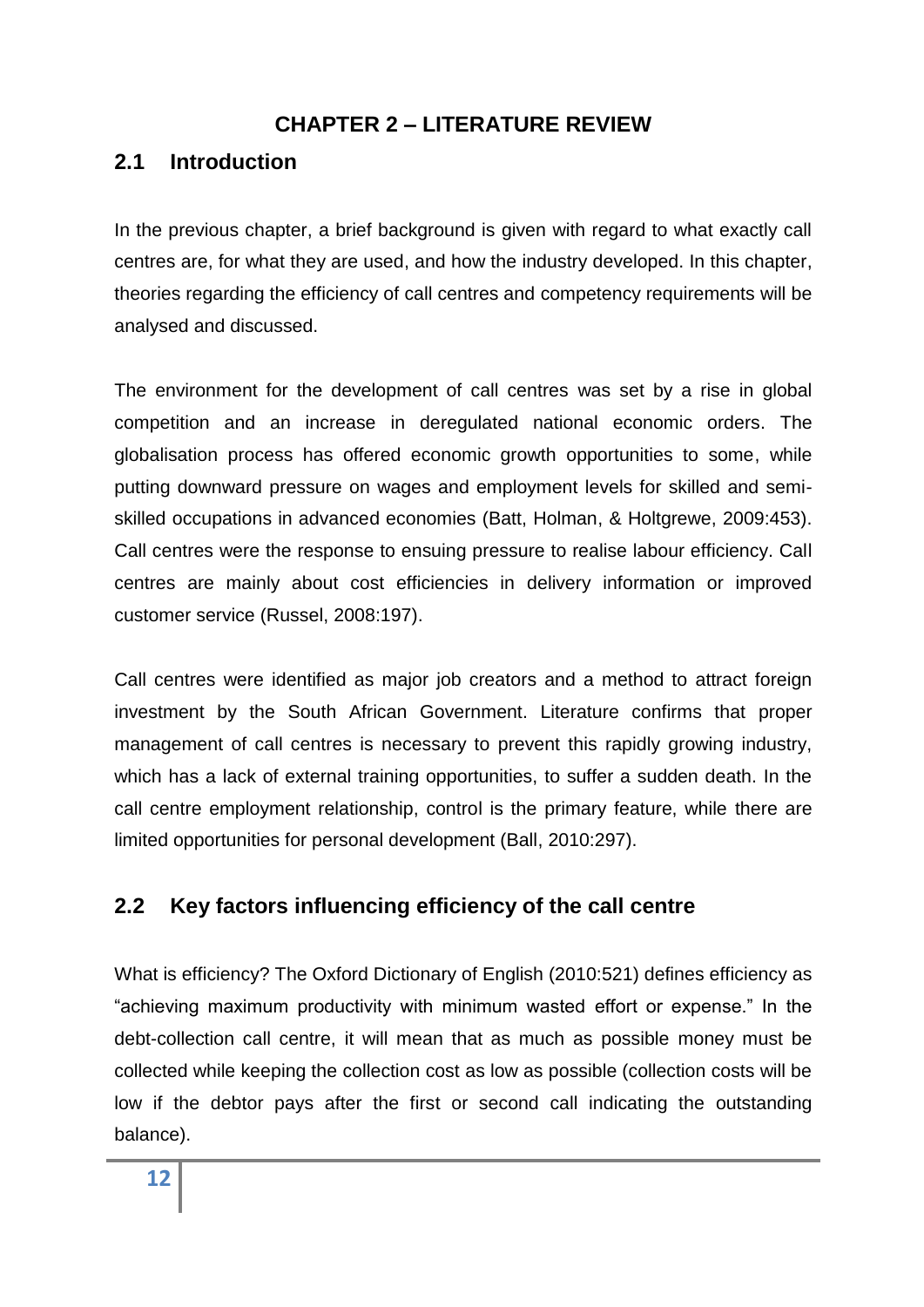In the introduction, it is stated that call centres can be divided into two groups, namely: inbound and outbound centres. The outbound call centre can be divided further into two distinct groups, namely: in-house call centres or outsourced call centres. The in-house call centre is a separate unit within the larger firm that focuses on other business activities such as financial services. The outsourced call centre is a specialised firm that handle customer relationships or debt collections for external clients (Benner *et al.,* 2007:12). The varying nature of call centre work has a great effect on the skills required and the quality of work (Pandy & Rogerson, 2012:24). This field study will focus on the outbound outsourced call centre. However, the question can now be asked: How does outbound, outsourced call centres work?

Outsourced call centres are in a contractual relationship with their client companies. Once the negotiations have been finalised, a service level agreement for a fixed period is signed. This contract, in fact, allows the client company to play an active role by closely monitoring and controlling service delivery by the call centre. The service level agreement not only determines the expected level of service, but also in some cases may determine aspects with regard to the management of the call centre and its agents. Therefore, the client company can influence the working conditions of the call centre agents and the effectiveness of the call centre itself (Del Bono, Gorjup, Henry, & Valverde, 2012:705). Management has to consider the stipulations and conditions of the service level agreement carefully to ensure that they do not lose management control and that their management practices enable them to adhere to the requirements of the client company. Currently, the focus call centre has three big clients, on whose behalf it collects outstanding debt. Each client has its own service level agreement, and management need to ensure that it is able to meet all the requirements set by the three clients while still operating effectively and profitably.

Most of the research done with regard to call centres focused on three core topics, namely: technology, people and performance (Hingst, 2004:3). These three factors can be used to determine the efficiency of the call centre. A relative large number of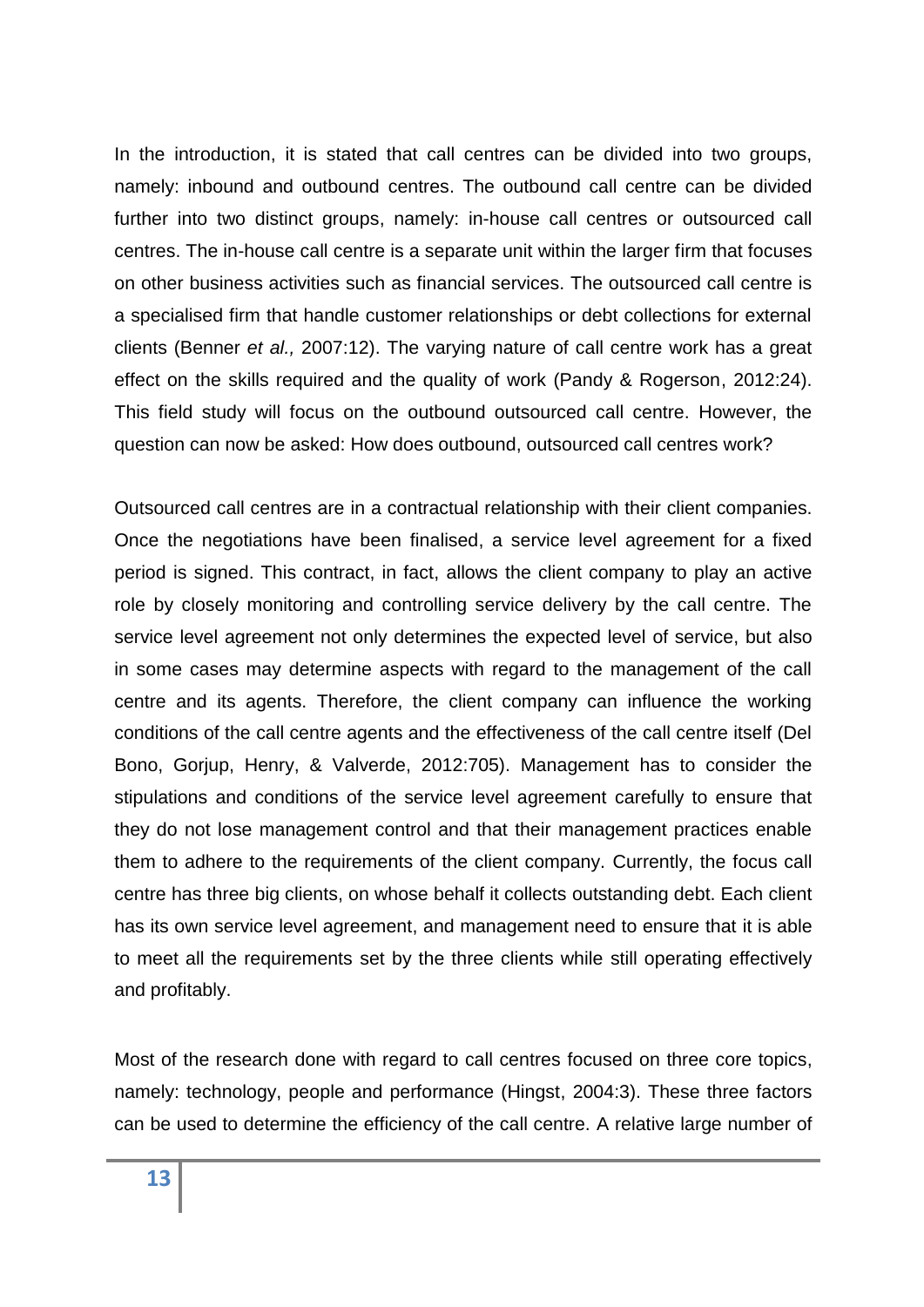recent studies on call centres focused specifically on call centres delivering customer services (selling products or services or solving customer queries). However most of the issues they discuss and findings they make can be applied in debt collection call centres. The main aim of debt-collection call centres is not customer satisfaction, but rather to collect as much outstanding debt on behalf of their clients as possible. The customers from whom they collect the money are not the clients of the debt collection call centre but rather of the companies or institutions on behalf of which the money is collected. Although customer satisfaction is not the main aim of the debt collection call centre, it is important that debtors be dealt with in a professional and courteous manner. Call centre agents have a great influence on customer satisfaction and company profitability. Research shows that interpersonal interactions experienced by customers when they lodge a voice complaint influence their perceptions of the company (Pontes & Kelley, 2000:42). Therefore, the way in which debtors are managed can determine if they pay their outstanding accounts or not. If the call centre agent manages to get the debtor to pay after only one or two calls, he/she indirectly effected customer satisfaction, as the client company will get its money sooner, and the collection cost is kept to a minimum. However, if debtors refuse or neglect to pay, another call will be made to the debtor to indicate the outstanding account again. The failure to pay will lead to further legal action, which means that collection cost is increased and the client company will have to wait longer to get its money.

Most call centres have a dual service-and-sales role; therefore, managers need to manage this additional, complex aspect without compromising customer satisfaction, service quality, or response times. Because most call centres now serve as the "public face" of the company, management need to consider their vital role in customer acquisition and retention (Aksin, Armony, & Mehrotra, 2007:666). Call centre managers need to find a golden balance between low operating costs and high service quality. To obtain this balance, call centre managers need to deploy the right number of agents with the right skills to meet the time-varying demand for services.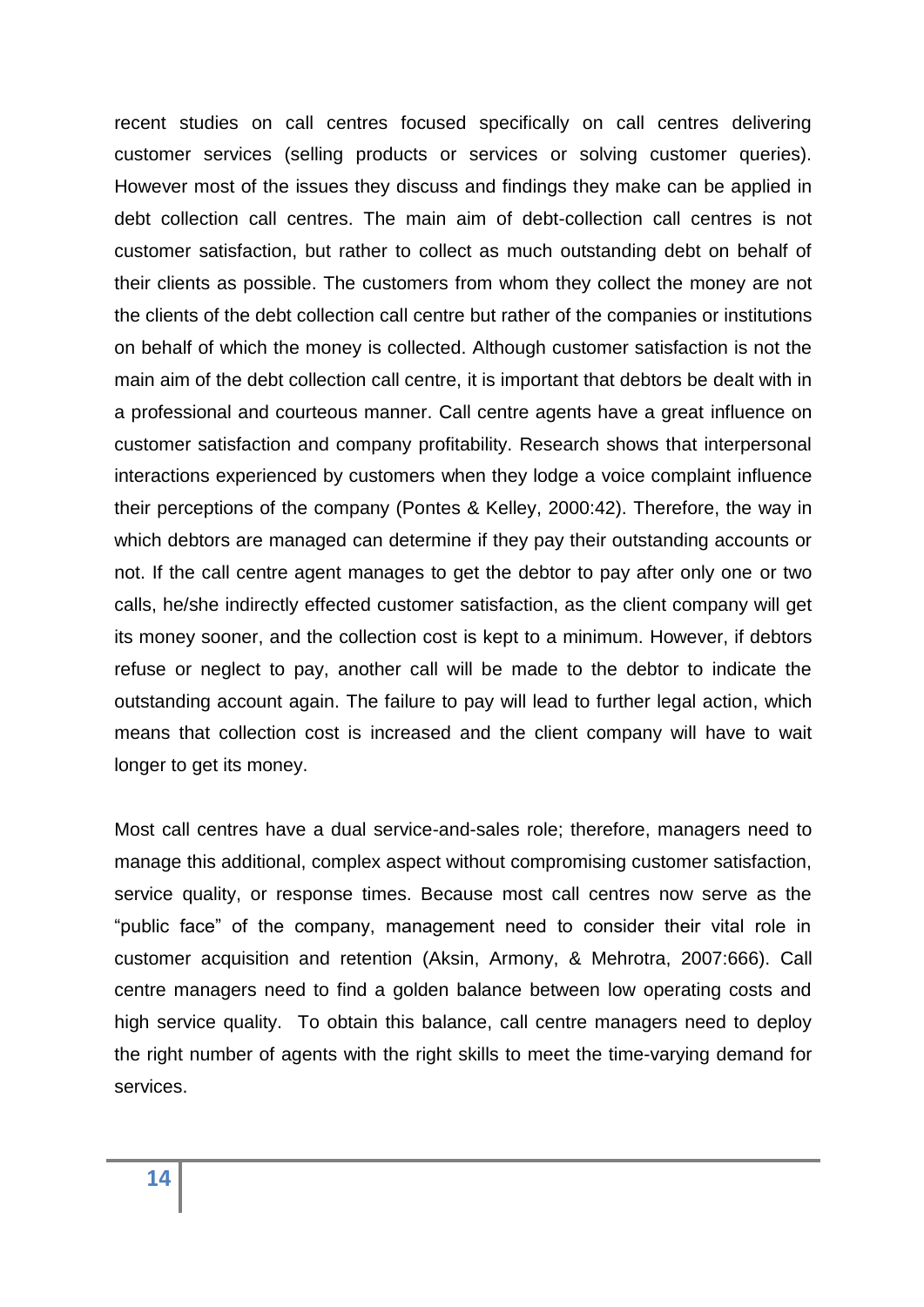Call centres are now the main route for service delivery and contact with the customers, which means that their strategic role has changed. Companies try to obtain better customer satisfaction by giving customers easy access to the products and services of the company, while lowering the costs of the company. Managers do find it difficult to balance efficiency and quality. (Banks & Roodt, 2011:331). Management will be able to manage the quality-efficiency trade-off better if they have a good understanding of the relationship between human resource practise and performance outcomes (Aksin *et al.,* 2007:679).

The question can then be asked: Why is customer satisfaction so important? It is argued that a satisfied customer will support the company and a loyal customer will recommend the product or service to other people. The benefits of good service quality are twofold: The customer will continue to use the product and the company will maintain its market share. Secondly, the customer will tell other people of the product, which means that the company will acquire new customers and thus increase its market share (Lau & Chan, 2012:76).

When considering the debt-collection call centre specifically, customer satisfaction will have been achieved if as much outstanding debt as possible has been collected in the shortest period of time. The biggest clients of the focus call centre are provincial government departments and local authorities. Government allocates work to service providers (private companies) via a tender process; current service providers are not guaranteed an extension of their contracts. Current service providers can improve their chances of getting an extension of their contracts if the customer (government department) is satisfied that as much as possible of the outstanding debt as possible has been collected with minimum cost involved. The government department will also recommend the service provider to other state departments if they are satisfied with the services delivered.

With reference to the three core topics of discussion with regard to the call centre, the researcher will briefly discuss technology, people and performance and how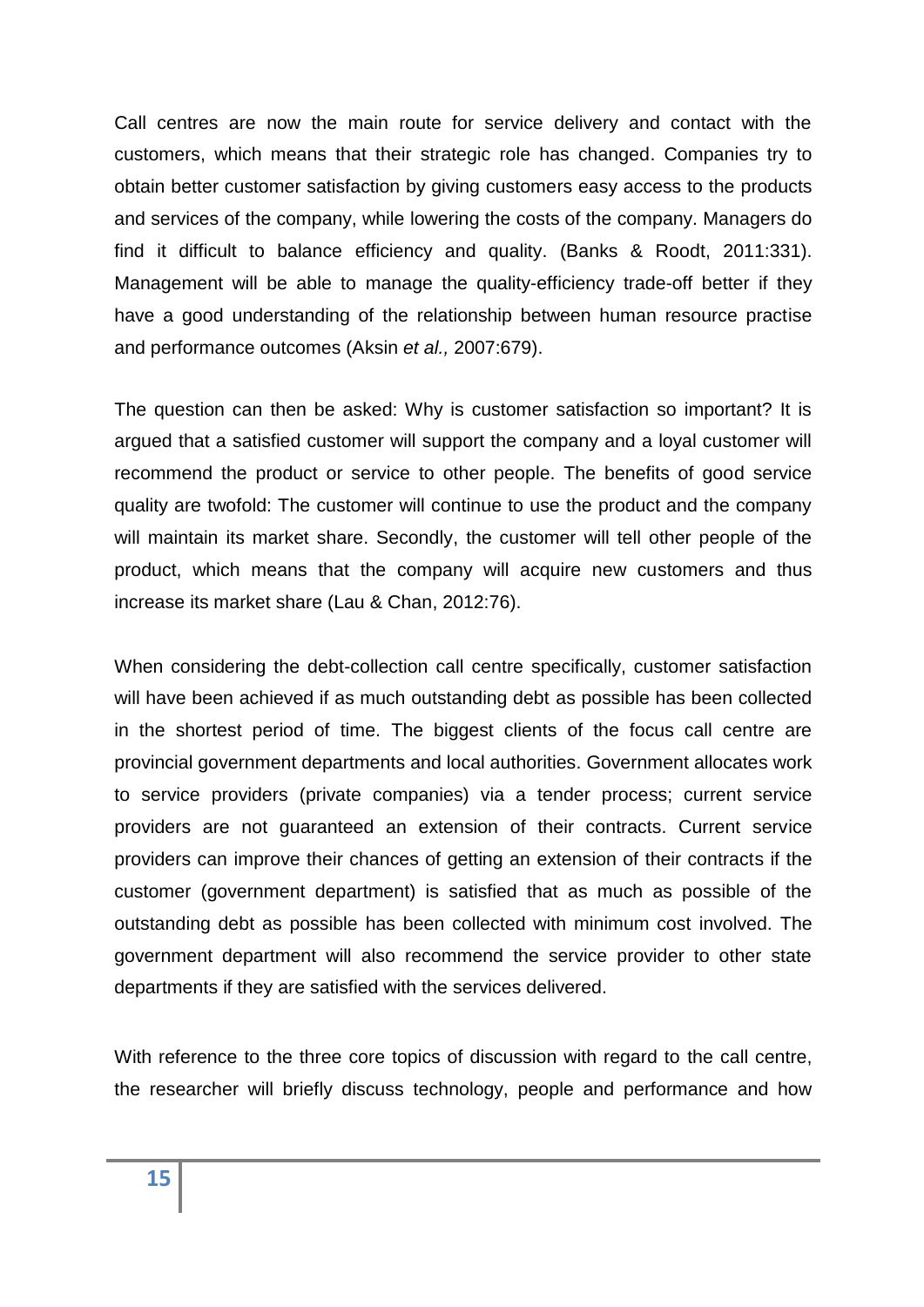these affected the main objective of this field study being the effectiveness of the call centre.

In the introduction, it is indicated that rapid developments in computer technology and reduction in telecommunication costs set the stage for the establishment of the call centre industry. Call centres might resemble offices but they operate like factories (Suff, Reilly, & Mercer, 2005:6). It is often said that the call centre industry implement Taylorist principles while engaging in low-profit value-added activities. It is also characterized by poor wages and working conditions with a disposable workforce (Hannif, Burgess, & Connell 2008:272). In a factory type working environment (call centres resembles factories), mass processing will lead to shorter job cycles but more intensive work processes, while more focus on quality will lead to longer call-handling times and improved customer care. Call centres cannot ignore cost associated with service delivery levels (Russel, 2008:198).

Owing to rapid changes in technology that threatened deskilling, dehumanization, and alienation, concerns about working conditions have been raised (Hannif *et al.,* 2008:274). The call centre industry is a labour- and technology intensive industry, and one of the biggest challenges for managers is to manage agents in this intensive environment (Banks & Roodt, 2011:332). When one considers technology in terms of the definition of efficiency, the improvement in computer and telecommunication technology will assist with the maximization of the productivity while minimizing the wasted effort or expense. All call centre calls are recorded, and information obtained during a call to a customer is captured on the system. This computerised system allows call centre agents to check the history of calls made to a specific client. Call centre managers can also use the recorded calls to identify possible shortcomings in training or in the system. Therefore, a proper computer and telecommunication system at a call centre is vital for the effective and efficient operation of the call centre.

As a core topic of research, people will now be discussed. Without people (the call centre agents), a call centre will not be able to operate: it is surprising that very little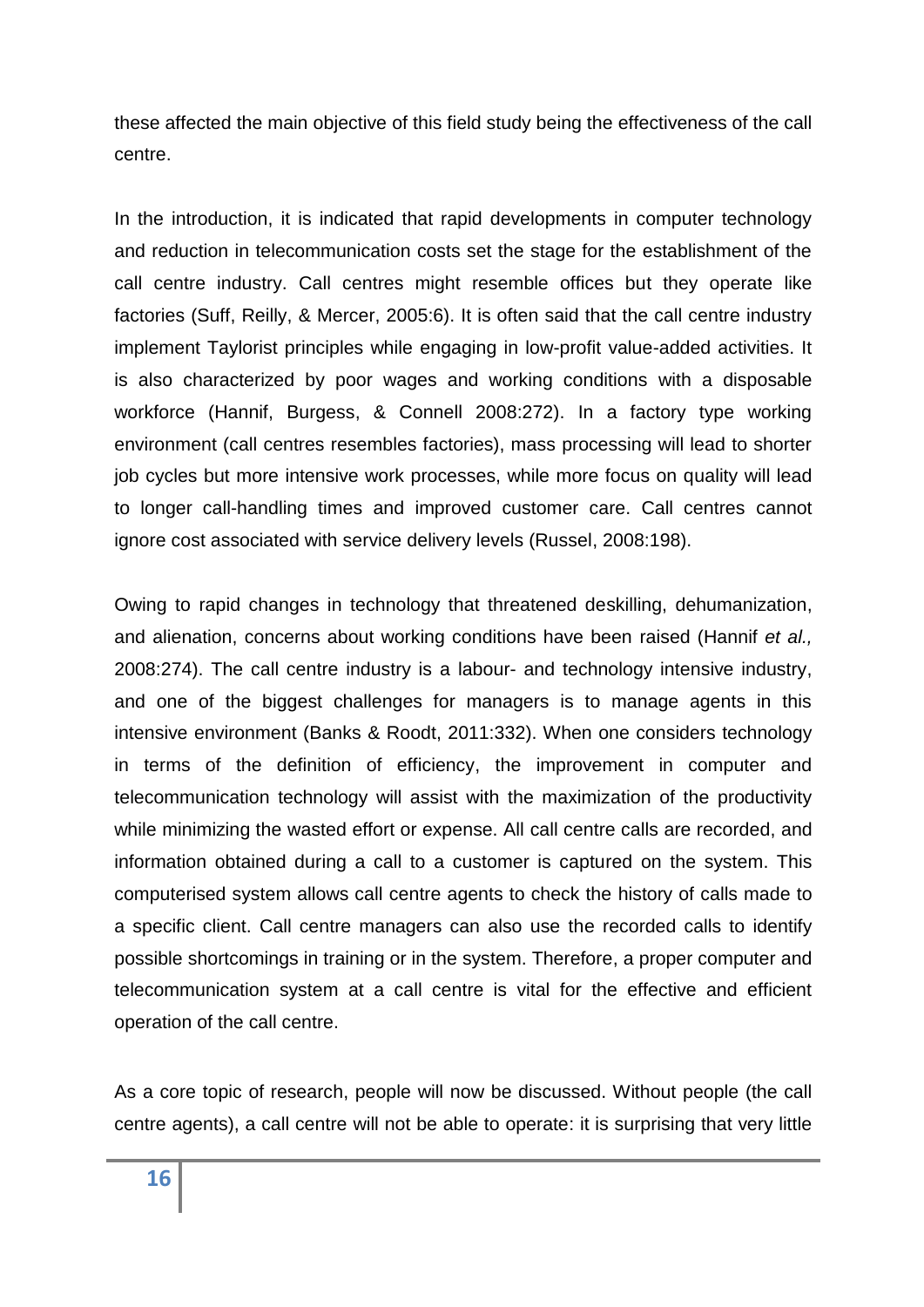research has been done about recruitment, selection and training in call centres. In this line of work, empathy towards customers plays an important role in recruitment, induction and training (Callaghan & Thompson, 2002:234).

Recruitment, selection and training of call centre agents are very important to ensure effective operation of the call centre, When considering the discussions about recruitment and selection, the next step is training, which should not be neglected. During recruitment, organisations consider technical skills only, but also consider social skills. During training, call centre managers should focus their training not only on technical skills, procedural knowledge, and knowing the system, but also on social skills. Training with regard to social skills could be divided into two parts: managing a conversation and managing yourself. Managing a conversation will teach employees the necessary skills to control a conversation and how to deal with difficult or rude customers in the best way. Managing yourself will teach employees how to control their energy and enthusiasm, and how to regulate their feelings (Callaghan & Thompson, 2002:244).

In a debt collection call centre, the skill to manage a conversation is vital. Most debtors do not like to be reminded that they have outstanding debt; therefore a large percentage of them will be very difficult or rude. It is essential that call centre agents be trained on how to handle debtors best. Another problem that might arise at a debt collection call centre is the fact that a debtor could have settled his/her account, but the payment is not reflected on the system. The call centre agent should then be able to offer an "added" service by indicating to the client that the matter will be investigated and that he /she will ensure that the payment is captured on the system and give feedback to the debtor that the matter has been finalized.

Because call centre agents have an enormous effect on the efficiency of the call centre, labour processes used by management are very important. Most call centres make use of two models: the production line approach and the empowerment approach. When the production line model is followed, the main objective of the organistion is to maximise call volume and minimise cost. To manage this, they will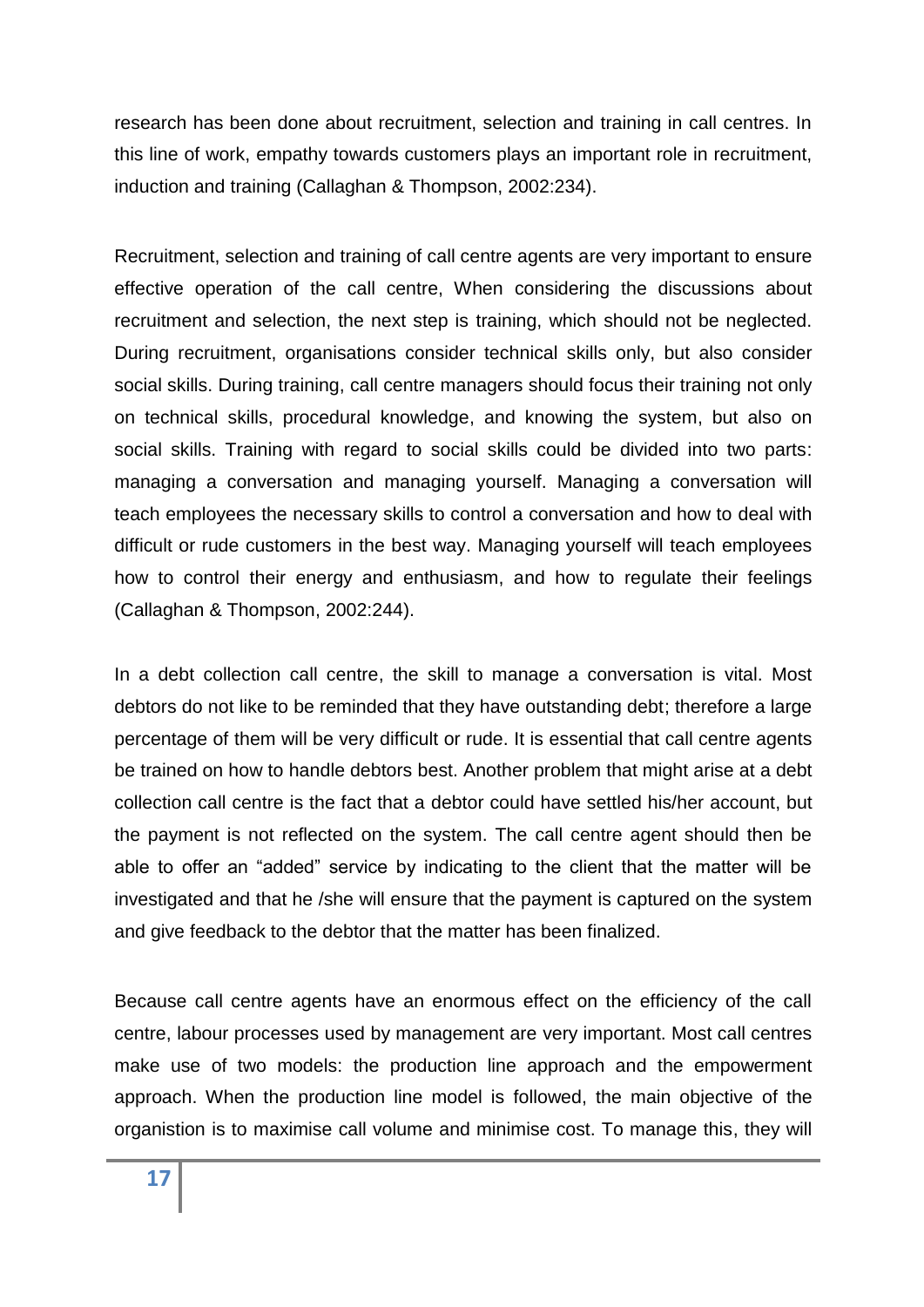limit customer discretion, standardise the service, restrict employee discretion, and make little use of the skills of employees. When using the empowerment approach, the organisation chooses to compete on the quality of its service. To reach this objective, the organisation constructs jobs that gives employees greater autonomy and allow them to utilise their skills to meet customer demands. Whatever model is chosen by an organisation, the human resource system will have to be adapted to train, develop and establish supportive supervision and teamwork or rely on the individualised pay system to achieve objectives (Deery & Kinnie, 2002:5).

The competitive advantage of an organisation, whether it is cost, innovation, quality or customisation, will determine how management organises the work. The abovementioned empowerment approach is also known as the high-involvement approach. The mass production or production line approach is also known as the high-intensity approach. It was determined by literature that high and low involvement and high and low intensity is not always mutually exclusive. In the customer service industry, an organisation using the high-involvement approach can incorporate some cost-reduction strategies to make it more competitive in the market (Kwon & Van Jaarsveld, 2013:1078). Researchers found evidence that some call centres follow a hybrid approach, combining elements of mass production strategy with elements of the high-involvement approach.

Debt collection call centres should make use of a hybrid approach to ensure an effective and efficient organisation. Although their main objective is to maximise call volumes and to minimise cost, they should allow call centre agents to use their discretion and to use their skills to find a solution to a problem that might arise during the collection process.

Customer satisfaction and overall system performance are influenced by the psychological issues associated with the agent's experiences. Owing to the history of South Africa, certain groups of people were excluded from certain jobs. Currently, employment equity is a reality in South Africa and the previously disadvantaged are now increasingly becoming part of the workforce where they are subject to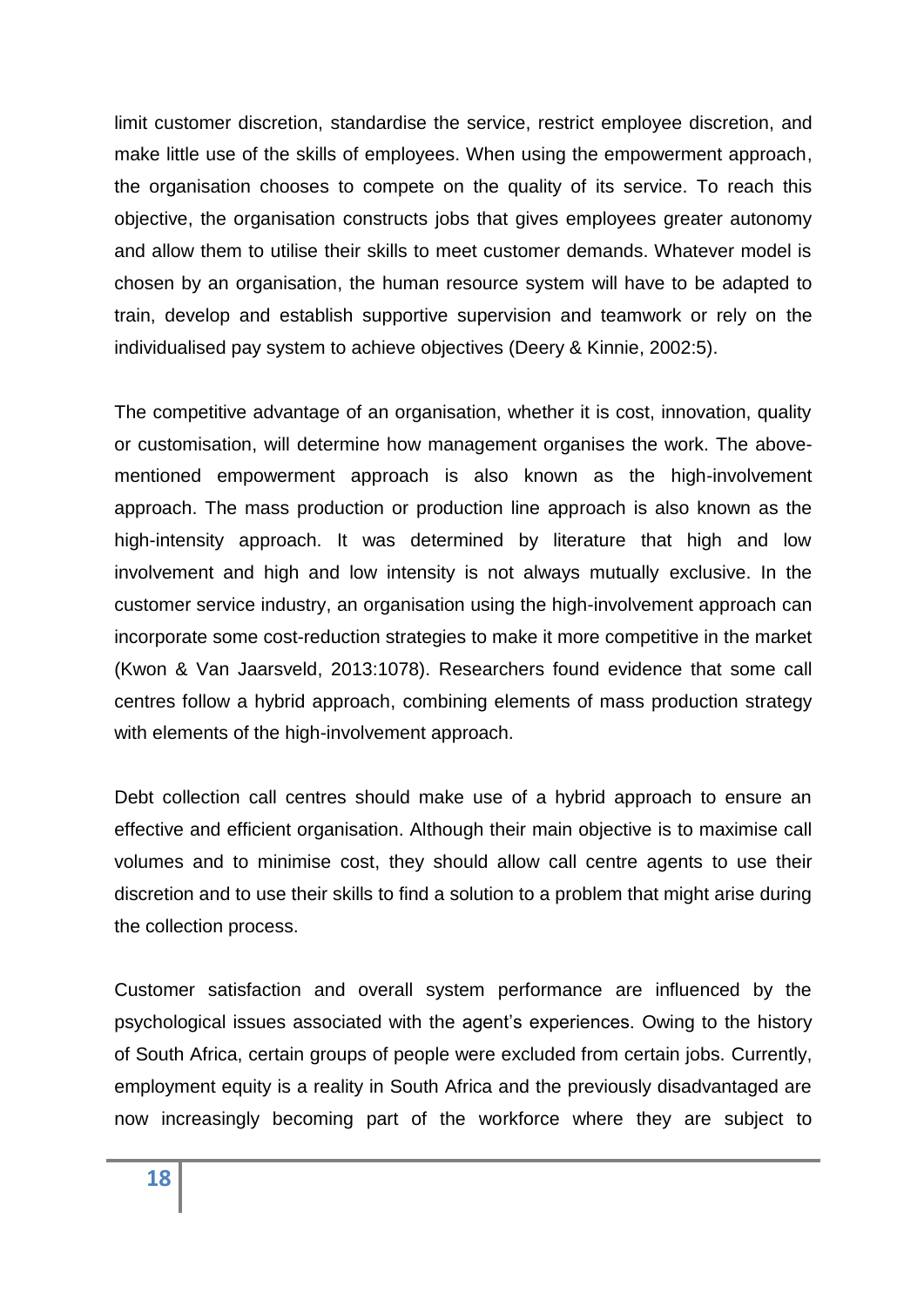influences of westernisation and potentially changed traditional culture-specific family roles. It is so that very little is known about how characteristics such as race and culture shape the work-family experience (Potgieter & Barnard, 2010:2). The call centre work environment has a unique effect on employees' experience of worklife balance.

With extensive research on quality of work life, various perspectives about how to define and measure quality of work life has emerged. Currently, there are three groups when quality of work life is defined, namely: "as either a concept that is concerned with employee's job satisfaction; a concept that goes beyond examining job satisfaction, by also encompassing subjective well-being; or a multidimensional construct that incorporate any number of measures relating to employment quality" (Hannif *et al.,* 2008:274). The effect of work-life balance is especially of interest because more married women, dual-career couples, and single parents are part of the job market.

Although most research done on work-life balance focuses on the negative effects, recent research found that there might be a changed perspective recognising the fact that work might be a source of satisfaction and fulfilment for employees (Potgieter & Barnard, 2010:3). Once again, support from team leaders is indicated as an important factor to help employees with work-life balance. Other key activities that can also assist employees with their attempts to achieve work-life balance are time management, role prioritisations, and support structures (Potgieter & Barnard, 2010:6).

Employees that are not committed to the organisation and poorly motivated are highly unlikely to provide the service quality that is necessary for high levels of customer satisfaction that is crucial for commercial success. Most staffing problems will have a negative and damaging effect on customer service (Suff *et al.,* 2005:1). Employee performance and customer satisfaction can be improved by recruiting and retaining suitable employees by focusing on good working practices and salaries, development opportunities for employees and effective leadership.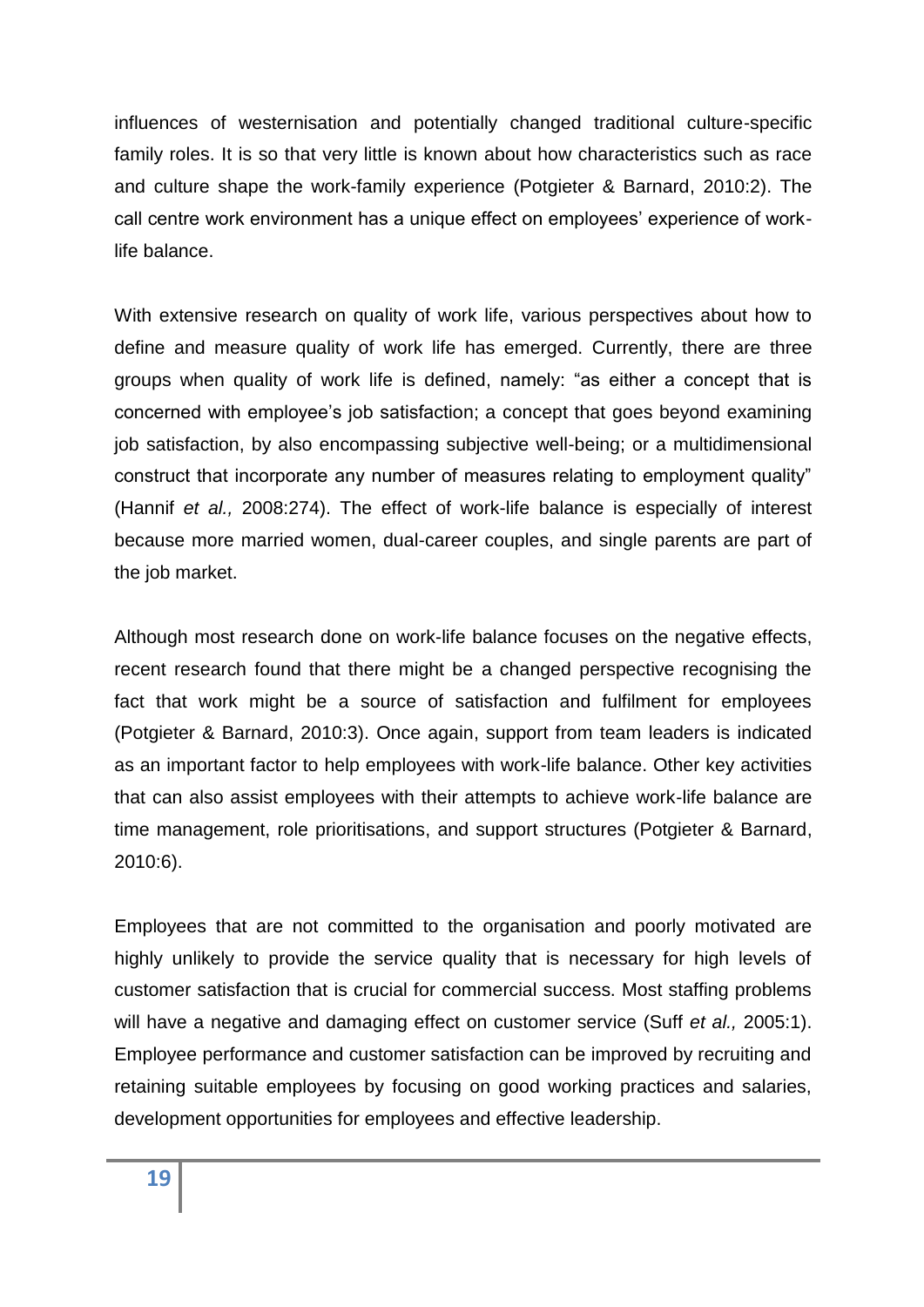Performance is discussed next. Performance measures are dominated by factors such as time to answer a call and call duration, while individual performance is measured by factors such as calls handled per hour and call quality (Suff *et al.,* 2005:12). Standard productivity measures include the following:

- o Percentage of first-call completion
- o Average time to answer a call
- o Average time of call and wrap-up
- o Total number of calls handled per day, week, month, and year
- o Percentage of abandoned calls (Suff *et al.,* 2005:13).

Target setting is another popular performance measure for individual agents (Suff *et al.,* 2005:15). In the debt-collection call centre, the target will be determined by the service level agreement that was signed with the client company. Targets for the call centre will normally be an amount that should be collected within a fixed period or a percentage of the outstanding debt handed over. Targets for individual call centre agents will also consist of an amount that should be collected during a fixed period. As indicated above a standard productivity measure is the number of calls handled per day or week. At a debt-collection call centre, this might not be a very effective measure, as calls are not scripted and the main aim of the call is to motivate the debtor to pay his outstanding debt. Some debtors might differ about amounts claimed or indicate that they have already paid; the call centre agent will then have to spend time to find a solution for the problem. Some calls might be short, as the debtor acknowledges the debt and promise to pay, while other calls might be long when the debtor disagrees with information submitted by the call centre agent.

Multiple targets are often constraining and demotivating. Therefore, more and more organisations are moving away from using standard productivity measures. They now rather prefer to use a more balanced approach by also using customer satisfaction as a performance measure for individual call centre agents (Suff *et al.,* 2005:15).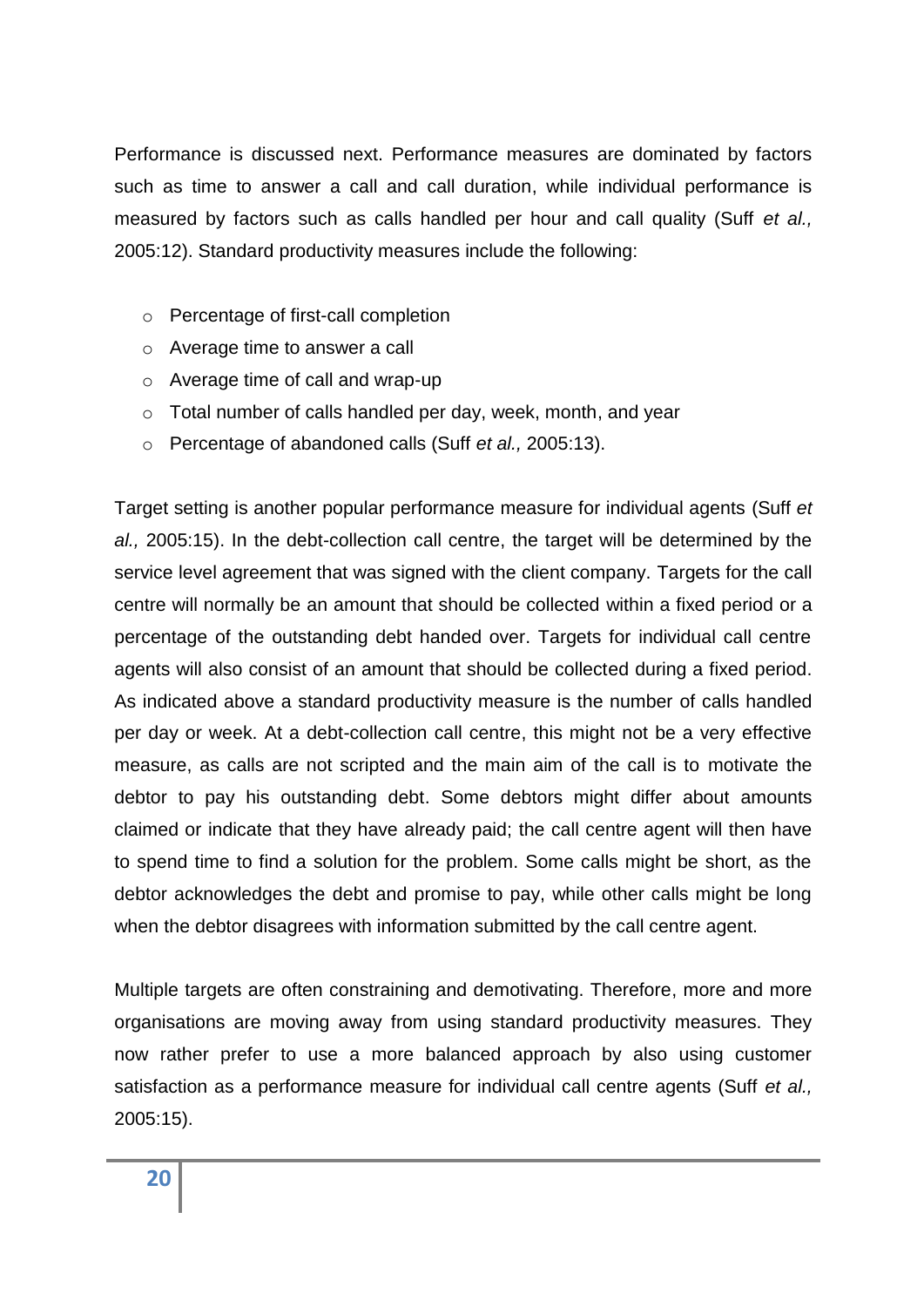Management's decisions on staffing, rostering, control and agent incentives influence the performance of the call centre, but these aspects are mostly ignored by management. A key trade-off between customer service and efficiency is an aspect that needs to be managed by the human resource department and management of the call centre (Aksin *et al.,* 2007:678).

Another school of thought is of the opinion that the tension between service and efficiency can be resolved by adopting a "sacrificial human resource strategy". By using this strategy, organisations maintain high levels of service at low costs by accepting that there will be high levels of burnout and stress amongst call centre agents. They sacrifice employee well-being and morale for low costs. To be successful in applying this model, call centre managers must have access to a pool of skilled labour, and the job should require minimal organisational knowledge (Deery & Kinnie, 2002:8).

The service-efficiency trade-off also unveils other conflicts, for instance between cost and quality, between flexibility and standardisation, and between constraining and enabling job design. Call centre agents are constantly aware of these conflicts because of the performance management system. As target setting is the most popular performance measurement system, how it is done will be examined next.

Both quantitative (calls per hour, time between calls) and qualitative (content, adherence to policies) aspects are monitored in the call centre. When quantitative measures are used to record and monitor performance, they are normally supplemented with "listening in time" where soft skills and emotive tasks are scrutinized (Hannif *et al.,* 2008:278). Most call centre managers apply "listening in time" to:

- o measure performance
- o ensure quality standard of all calls
- o evaluate customer satisfaction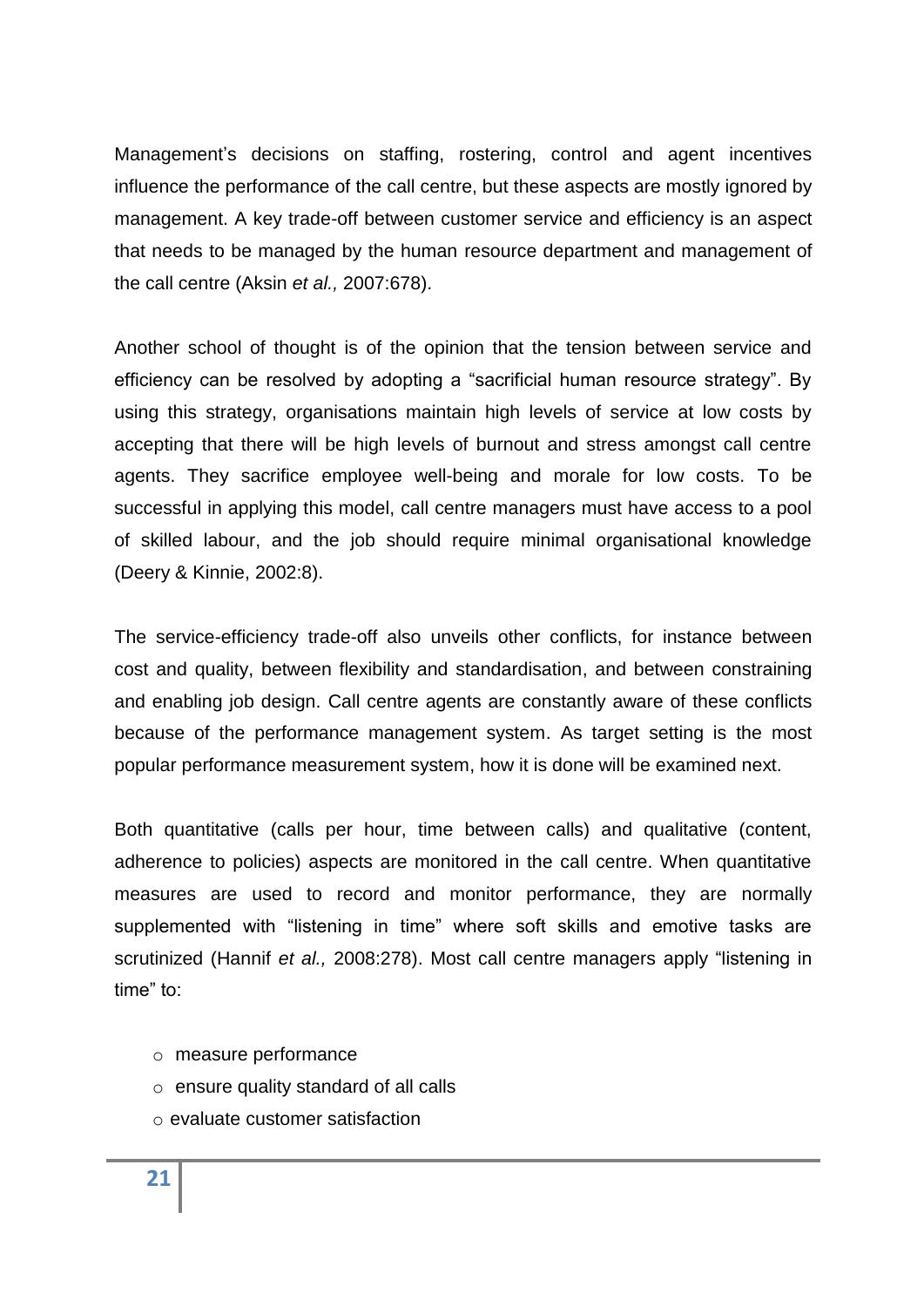- o identify training needs for individual agents (Suff *et al.,* 2005:16): and
- o provide feedback to agents

Feedback is another important aspect that can function as a source of reward or punishment. There are two types of feedback: intrinsic and extrinsic feedback (Sial, Imran, & Zaheer 2011:459). Intrinsic feedback is available to the employee while the task is performed. On the other hand, extrinsic feedback contains information about results and is available to the employee only after a task has been completed. Lack of feedback can cause reduction in morale and motivation of employees. "Timely, constructive and clear" feedback from monitoring that is used to develop the skills of the agents can improve job satisfaction and reduce anxiety and depression (Sial *et al.,* 2011:459). In return for the emotional investment in the job, call centre agents react favourable towards rewards such as positive feedback, career path development and monetary reward (Choi *et al.,* 2012:499). To enable one to learn, one needs to receive feedback. Performance of employees will not improve without feedback, although the work might be repetitive. It is important that employees should receive performance-related feedback, and managers should use direct praise to acknowledge good work and to show employees that their competencies are recognised (Suff *et al.,* 2005:29).

The three topics of technology, people and performance and their effect on efficiency were discussed in detail. Another factor can affect the efficiency of the call centre and that is whether the employees belong to a union or not. There is not much literature on the role of unions at call centres. However, in one study in the United Kingdom, it was found that employees have a stronger union identification than an organisational identification (Russel, 2008:206). In South Africa, only about 25% of call centres have a recognition agreement with a union, which is lower than the international average of 40%. It seems that employees at unionised call centres have greater opportunities for career advancement (8,4% compared to 4,7% at nonunionised call centres). Staff turnover also seems to be lower at unionised call centres than at non-unionised call centres (Benner *et al.,* 2007:6).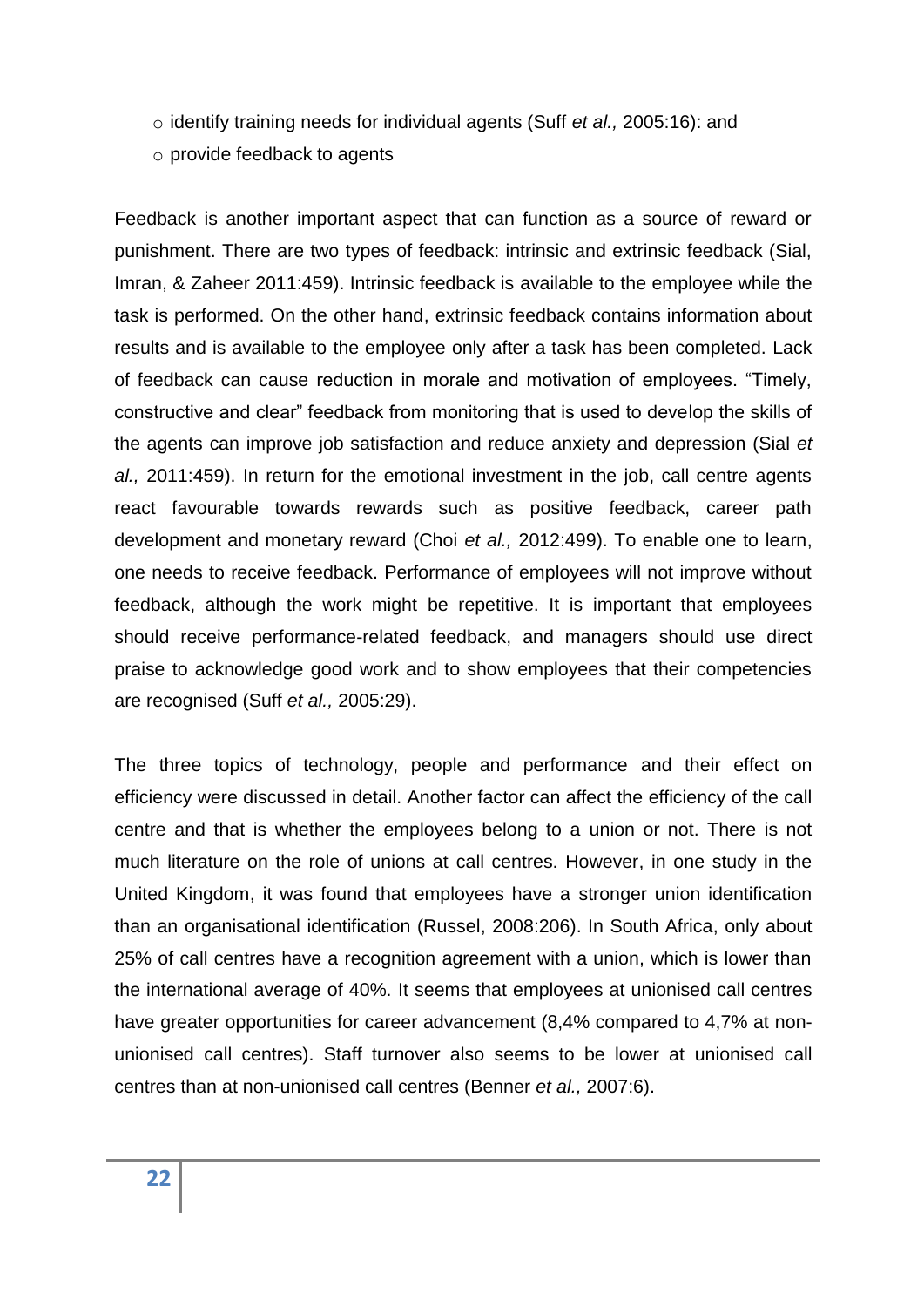Finally, we will consider the study done by Connell et al. (2009:4-5) at two Australian call centres. In their study, they considered the size of the call centre and the kind of call centre it was. They also considered the sex of the employees and whether they belonged to a union or not. Finally, they considered the work organisation and used all these factors to determine whether the call centres were effective or not.

They used two small call centres (between 50-100 seats) on which to base their study. One call centre was a high-tech maintenance (HTM) call centre, and the other a consumer marketing (CM) call centre. At HTM, the majority of employees were female and permanently employed. The workplace was not unionised. Quality of service was paramount, there was no time limit on calls, and calls were not scripted. At the CM call centre, most employees were casual workers, and calls were monitored extensively. The workplace was not unionised. Recent retrenchments had an impact on levels of trust and increased job insecurity. Call centre agents were unhappy with management, as they felt that the retrenchment process was not transparent, consequently they were unsure if any jobs were secure at all.

In their research, Connell et al. (2009:5-6) made use of focus group interviews to gather data. From the data gathered, they were able to make the following findings:

With regard to HTM, employees indicated high levels of job satisfaction. Employees indicated they received extensive in-house training and that quality of service was highly emphasised. The performance management system revolved around audits of speed and quality of calls. Calls were not scripted and not monitored continuously. Staff turnover was very low. Bonus payments were linked to the performance management system, and employees were able to negotiate flexible working hours. From the management system used by the HTM organisation, it is clear that they were able to increase productivity and support by the organisation, and supervisors ensured that employees who were committed to the organisation experienced high levels of team identity.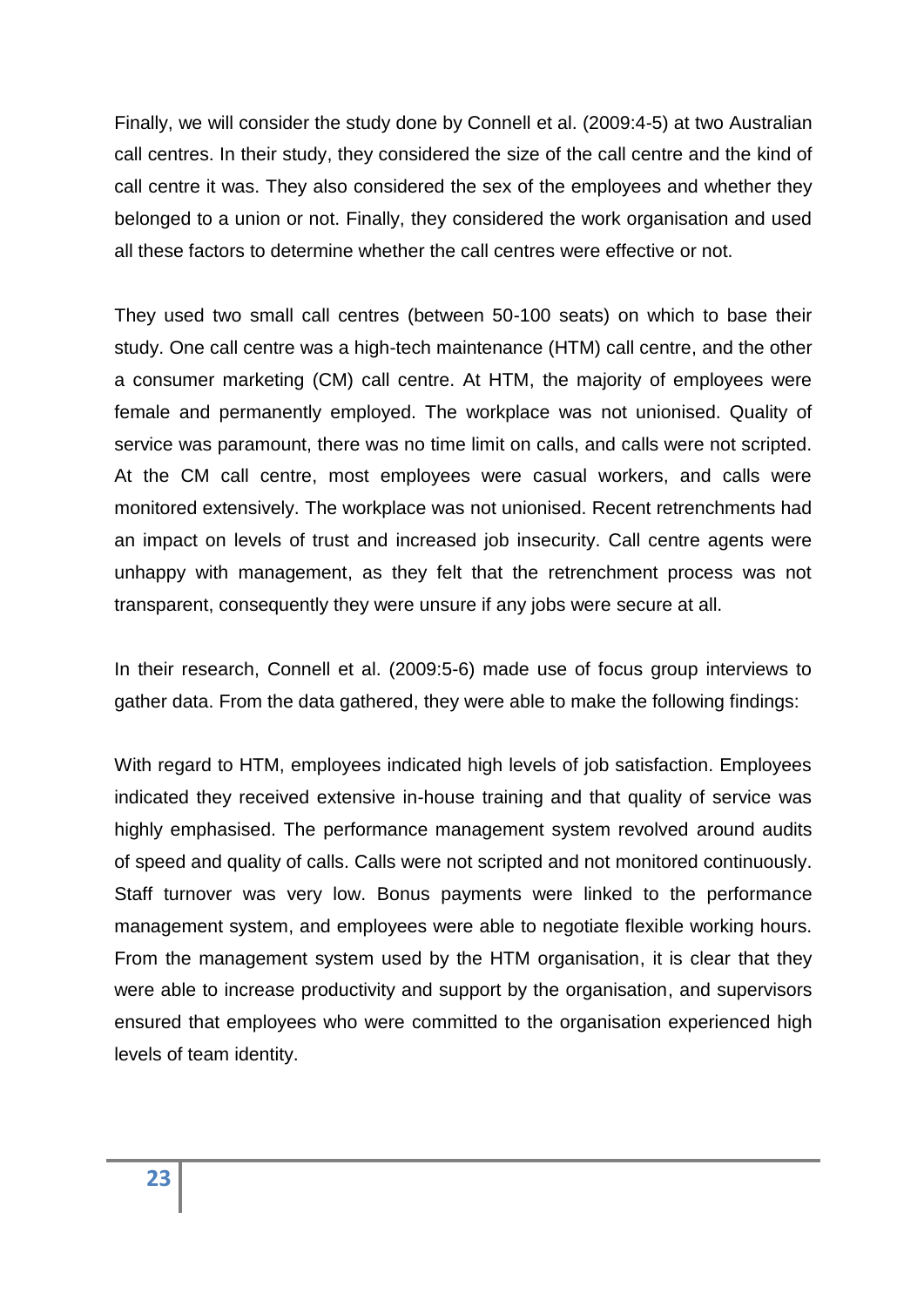With regard to CM, employees were also subject to training. Employees were also given the opportunity to access training outside the call centre, but this was restricted heavily due to financial constraints. Although bonuses were mentioned, none of the employees interviewed ever received any bonus for exceeding targets. At this call centre, monitoring was quite extensive. Employees had a very negative view of the quality of the job and management. The employees indicated that they felt that management had handled the recent retrenchments very poorly. It is clear that the lack of transparency and variable management at this organisation caused its employees to lose trust and commitment, which would have a definite effect on productivity.

From the above-mentioned study, it can be concluded that training is important not only for employee morale, but also for the efficiency of the call centre. Very close monitoring increase anxiety and stress among employees, as feedback is normally used as a punishment tool. Although scripted calls are sometime necessary, depending on the kind of service delivered by the call centre, some discretion might enhance employee morale. If the payment of incentives is linked to performance, management need to ensure that payments are made when employees exceed targets. Non-payment will affect future productivity and morale and have a definite effect on effectiveness.

To conclude, the way in which a call centre is managed will affect its performance (Banks & Roodt, 2011:331); therefore, call centre managers use a wide variety of strategies in an attempt to reduce the negative outcomes of the way in which call centre work is organised (Raz & Blank, 2007:83).

## **2.3 Essential core competencies of call centre agents**

The first secondary objective of this field study is determine whether call centre agents need to have certain core competencies to enable them to do their job effectively and to ensure effectiveness of the call centre as a whole.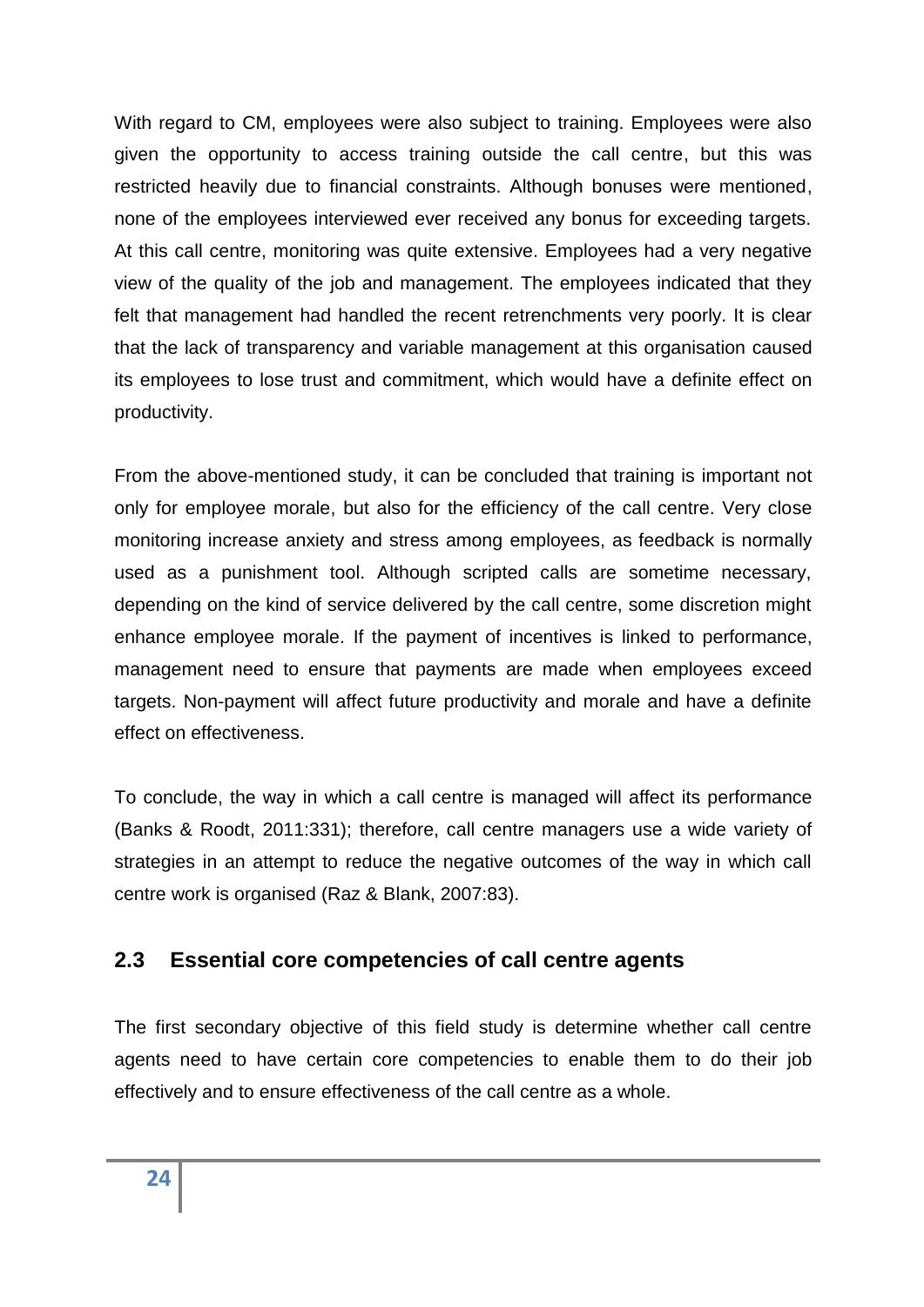Currently, there is a growing notion that there should be a move from job- to competency-based organisational requirements. The call centre industry is a very young industry; therefore the "job" of the call centre agent is a new type of work, and human resource managers will not be able to use only traditional selection tools such as psychometric tests. Call centre agents need new and other competencies (compared to normal office workers); when recruiting, human resource managers need to consider skills and qualities such as, teamwork, adaptability, acting on performance feedback, positive orientation to change, and self-confidence, to name only a few (Callaghan & Thompson, 2002:235). New organisational requirements have caused a shift towards the recognition of "extra-functional" skills.

Literature with regard to core competencies includes an in-depth study by White & Roos (2005:41), which emphasises that core competencies are essential for call centre agents. Call centre agents are a "source of differentiation" for the company, as they are the contact point with the client, and they can be the creators of the competitive advantage of the company. Core competencies cannot deteriorate but improve over time (White & Roos, 2005:41). As few elements dilute the effect of service employees, the competencies of call centre agents are likely to have a great effect on customers' perception of service quality.

Ability to communicate effectively is the most important competency. Call centre agents should be able to communicate effectively and explain information or a situation clearly (Pontes & Kelly, 2000:43). Agents need to be able to communicate verbally and non-verbally, convey ideas and information and understand customers. Non-verbal communication is the message agents convey by changing their tone or a shift in the tempo of their speech (White & Roos, 2005:44). Effective communication includes the ability to use appropriate vocabulary, pronounce words properly, and communicate with different people in a professional manner, as well as having a good voice and speaking clearly. Management of customer relationships and oral communication competencies are essential for call centre agents (Pontes & Kelly, 2000:42).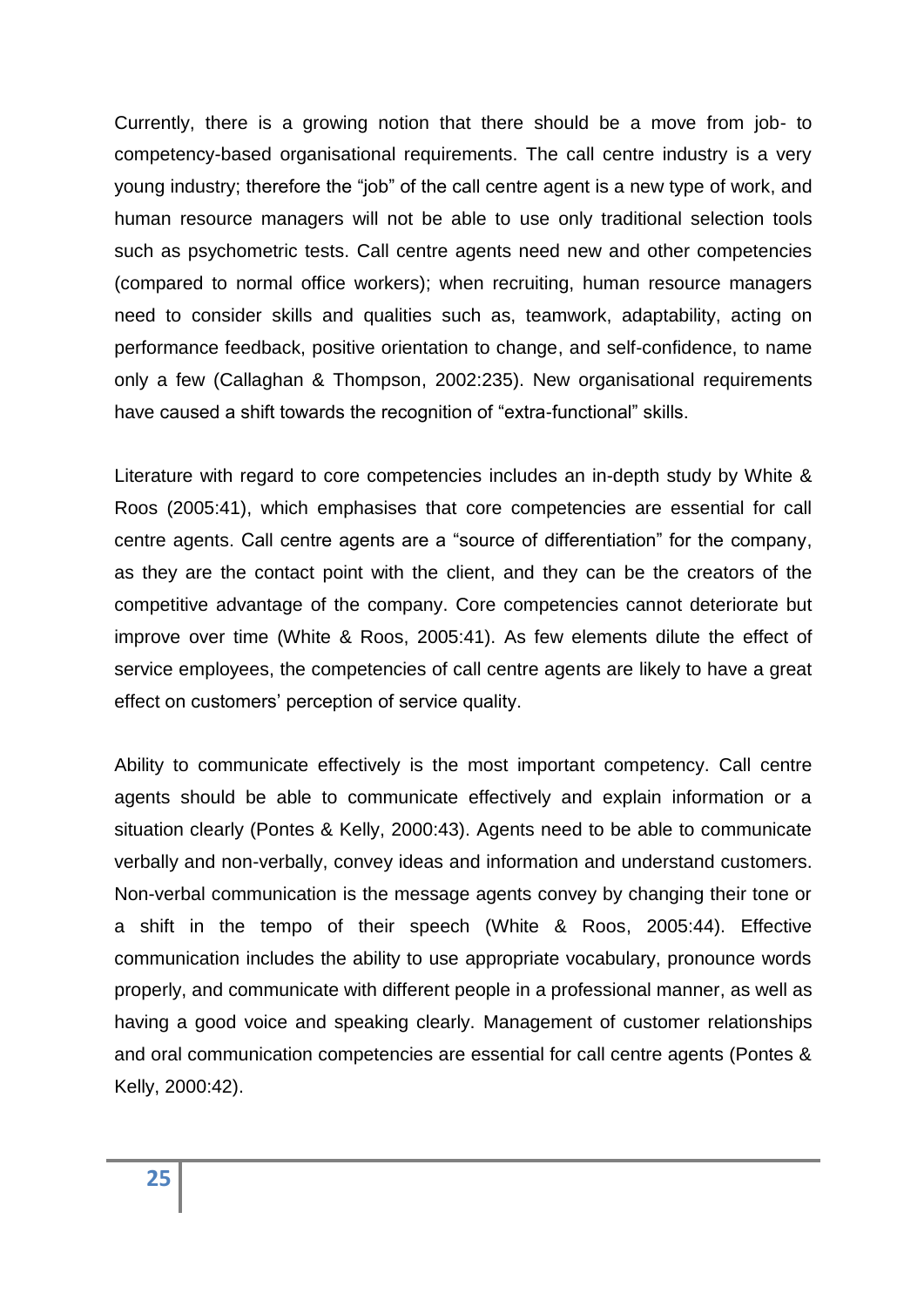Effective communication also includes the ability of call centre agents to address customers in their language of choice. If the call centre is located in South Africa but service international customers, this might be almost impossible to obtain; therefore English will be the official language of the call centre. The focus call centre employs call centre agents that can speak English, Afrikaans, and South Sotho, as most customers they call, speak either one or all three of these languages. Explaining a situation to the customer in his/her language of choice will most probably enhance the customer experience and assist with finalising the matter.

Another important competencies that is a subset of relationship management is emotional management (the ability to management the emotions of people). Call centre agents must be able to defuse the negative emotions of customers and solve their problems. Previously, the importance of customer satisfaction was discussed. To ensure customer satisfaction, call centre agents need to be able to manage the interaction with customers. To achieve this, they need to:

- o personalize the interaction
- o allow the caller to speak but also know when to interrupt to get information to assist the customer further
- o acknowledge emotions of the caller; and
- o be non-defensive (Pontes & Kelly, 2000:43)

A third essential competency is listening. Call centre agents need to be able to listen actively and respond to statements or questions of customers (White & Roos, 2005:44). An agent's listening behaviour involves three components:

- o Attentiveness: The agent use short affirmative words or sounds to indicate that he/she is listening.
- o Perceptiveness: The agent continuously attempts to understand the problem.
- o Responsiveness: The agent uses full sentences to answer and not only "yes" or "no" (Downing 2011:412).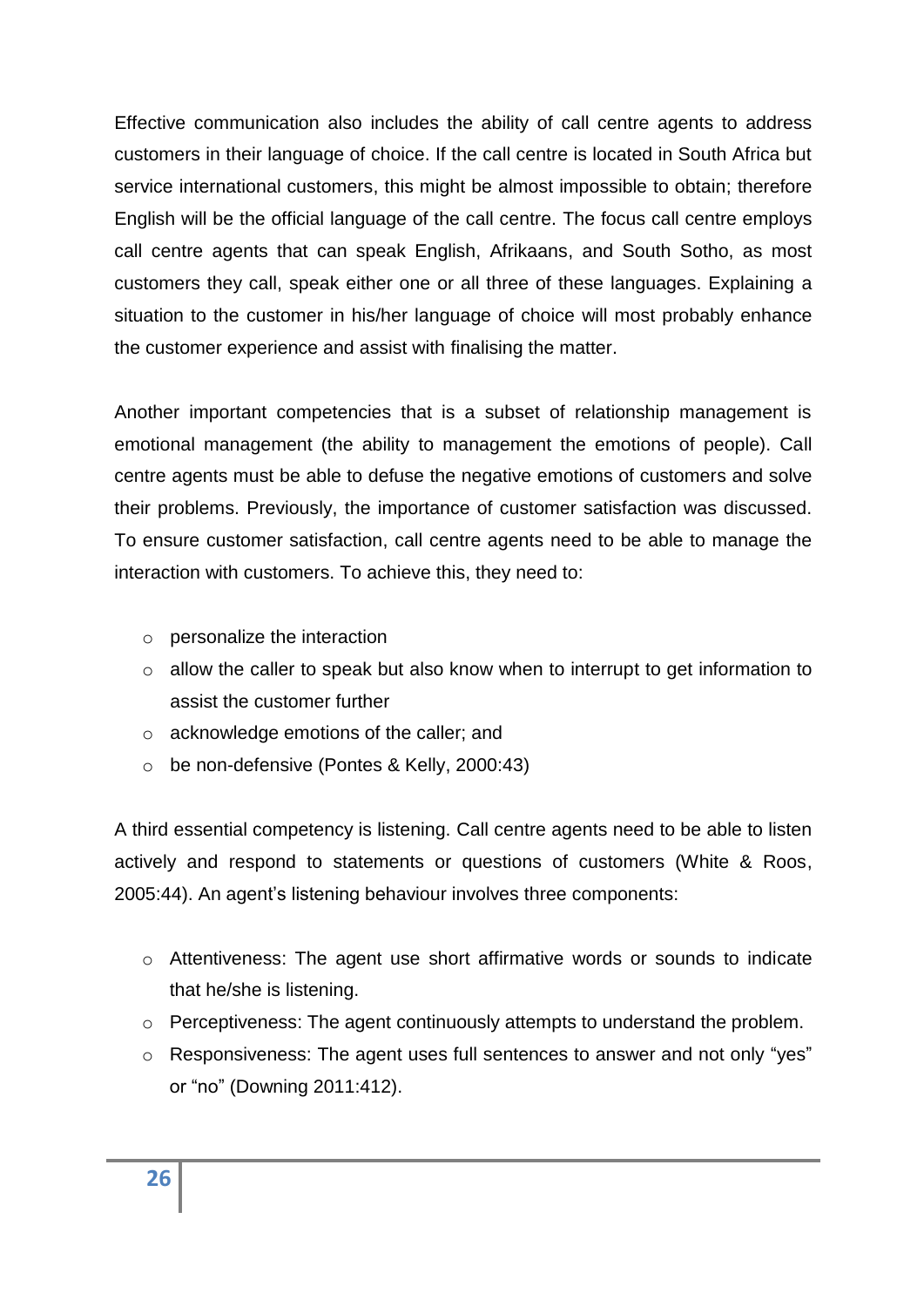Call centre operations based mainly on computer and telephone functions, which are subject to rapid changes. It goes without saying that all call centre agents should be able to use telephone and computer technology (White & Roos, 2005:45). Call centre managers will look for candidates with keyboard skills, basic numeracy, and the ability to move around a system (Callaghan & Thompson, 2002:239). Once suitable candidates have been recruited call centre managers should make use of effective competency measurements and develop procedures that will allow them to develop new competencies to enable call centre agents to use new technology (Pontes & Kelly, 2000:48).

More and more call centre managers place a high premium on social skills such as communication and people skills. Managers are more likely to assign behavioural traits such as patience, empathy, and emotional labour to women rather than to men, as it is assumed that these traits form part of their "natural talents". It is argued that call centre work has been gendered work from the start. It is not coincidental that most employees are female and a conscious recruitment strategy. The "natural talents" have also created opportunities for women to enter the ranks of management, especially line managers (Russel, 2008:207).

Competencies are complemented by certain personality traits that might be just as important as the competencies to ensure that the call centre agents are able to do their job effectively. Ashill (2009:339) found that job resourcefulness is an important personality trait that call centre agents should possess. He describes job resourcefulness as "the enduring disposition to garner scarce resources and overcome obstacles in the pursuit of job-related goals." It is essential for managers to identify employees who are able to work productively under resource constraints and have a problem-solving disposition as well as satisfying customer requirements in a highly demanding work environment.

Going hand in hand with job resourcefulness is self-efficacy. Self-efficacy can be defined as an individual's ability to mobilise the motivation, cognitive resources, and courses of action to accomplish a specific task. It can also be described as an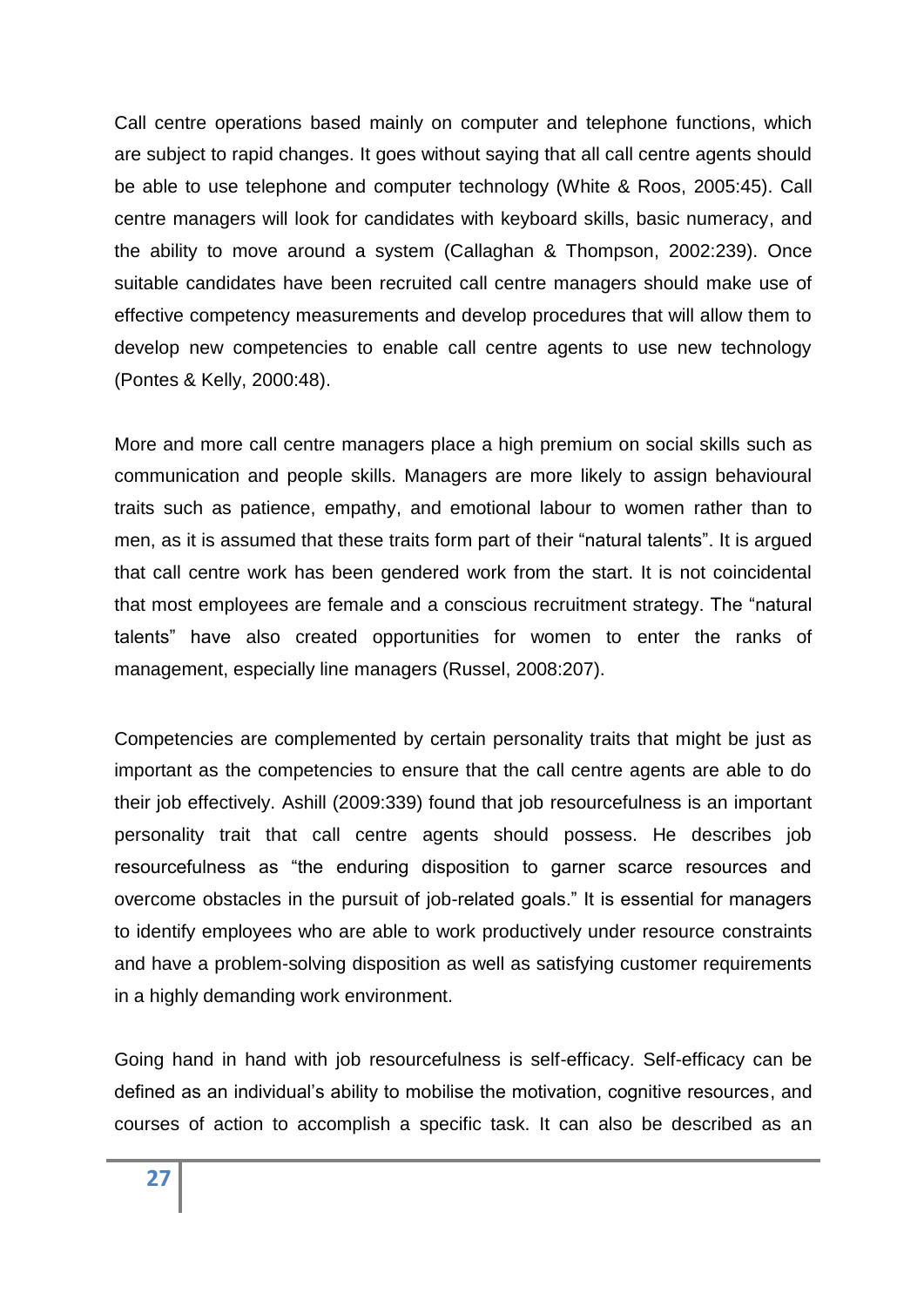enthusiastic concept that is closely linked to work-related performance. Self-efficacy also relates to socialisation and retention of new employees. In a recent South African study, it was found that self-efficacy could have a mediating effect on occupational stress, burnout, and work engagement (Simons & Buitendach, 2013:3)

Other competencies and personality traits that should be considered when recruiting call centre agents are a positive attitude and a sense of humour. A positive attitude is crucial in providing good customer service; however, it is not a competency that can be taught but something that is inherent in a person. There is a positive correlation between a positive attitude, energy and enthusiasm. People are "infected" by the feelings or emotions of others. Employees with positive attitudes and expressions can have a favourable effect on customers. A sense of humour is a competency that can help to mitigate the negative effects of the call centre environment. The employees' ability to "read" a conversation to determine when and where banter will be appropriate can also improve the customer's experience with the call centre (Callaghan & Thompson, 2002:240). However, other competencies such as attentiveness, understanding, attitude, knowledge and goal-orientation will also enhance the capabilities of the agent and make him/her even more efficient.

Callaghan & Thompson (2002:242) interviewed call centre managers and call centre agents to determine which skills, according to the managers and agents, are essential to ensure that the call centre operates effectively. The managers and agents indicated that emotional self-management, tolerance, patience, flexibility, a sense of humour and level-headedness are important. Technical skills are no longer the primary skills needed by agents, but social skills have taken over that role. Therefore, during the recruitment process, managers need to look for candidates with not only the competencies discussed above but also the personality traits discussed.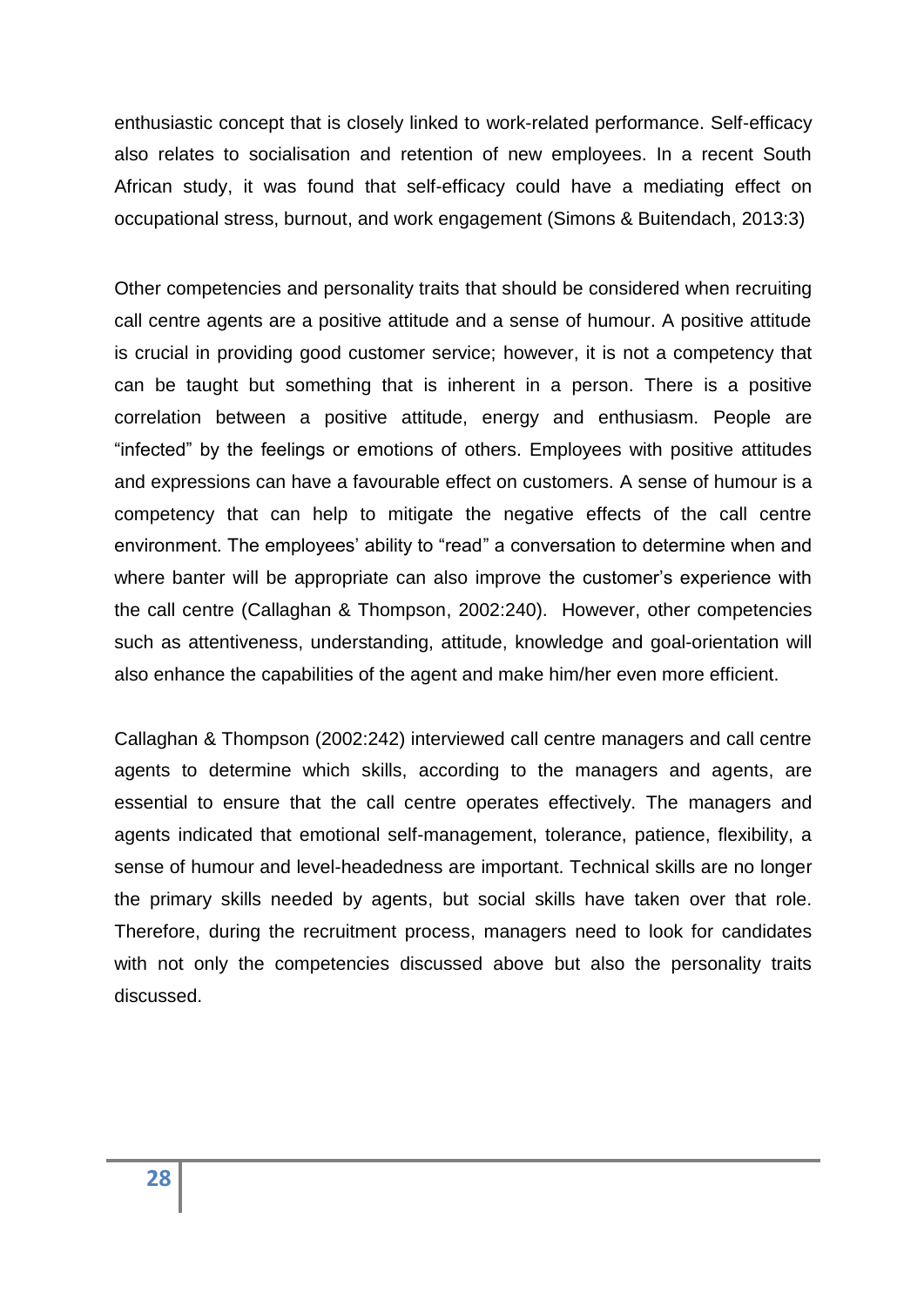#### **2.4 Main reasons for staff turnover**

According to Maslow's theory of the hierarchy of needs, people are motivated to achieve certain needs. When needs are fulfilled on one level, a person will seek fulfilment of the next level. The model can be divided into basic needs and growth needs. Physiological needs are the most basic needs, such as food and shelter. Safety is the next basic need, and belonging is the last of the basic needs (McLeod, 2007:1). All three basic needs can be fulfilled by being employed. Earning a salary will ensure that one is able to buy food and obtain accommodation. Employment will also provide stability, and the social need would be fulfilled by belonging to the work group.

Therefore, the hierarchy of needs theory will have a direct effect on staff turnover and ways in which to reduce turnover. When an employee feels that the organisation he or she works for no longer fulfils his/her needs (for example, stability is threatened), he/she will look for another job where these needs might be fulfilled. Most call centre agents see their jobs at the call centre as a stepping-stone and not as a career.

The staff turnover rate can be anything between 30% and 70% (Thite & Russel, 2010:356). When one considers the figures, it is clear that staff turnover has a great effect on the profitability and effectiveness of the call centre. Training of new agents is a costly exercise, and while new agents are being trained, the call centre might not perform optimally (Choi, Cheong, & Feinberg 2012:493). It is reported that it costs just more than R17 000.00 on average to recruit, screen, and train a new call centre agent. A high staff turnover rate is often the consequence of bad recruitment decisions. Turnover is often the highest amongst newly recruited employees because the company realises that the employee is unsuitable for the job, or the employee realises that the job is not suitable (Suff *et al.,* 2005:11).

Human resources (64%) and technology (17%) are the main expenses of a typical call centre. It is critical to determine the correct strategies for recruiting, staffing and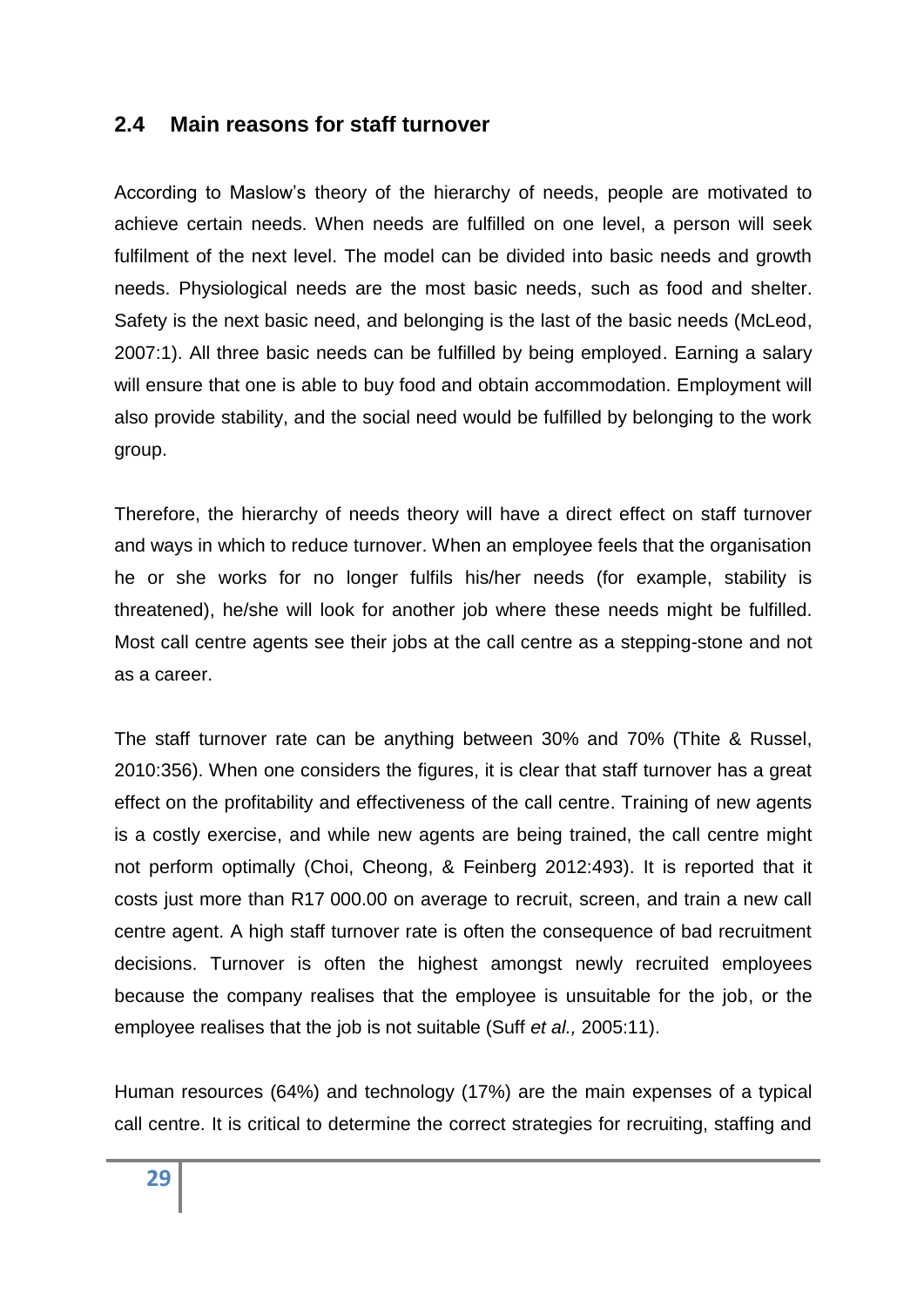work schedules that will affect profitability and efficiency of the call centre directly (Sencer & Ozel, 2013:481). In India, the average tenure for call centre agents is 11 months (Das *et al.,* 2012:16). In South Africa, the average tenure for call centre agents at out-sourced call centres are higher than at in-house call centres (3,6 years compared to 2,9 years) (Benner *et al.,* 2007:21). With regard to training, the investment in training at out-sourced call centres is lower than at in-house call centres. It takes an average of 12 weeks for agents at out-sourced call centres to become fully competent (Benner *et al.,* 2007:5).

High staff turnover is a possibly the biggest problem in the call centre industry, because call centres have been identified as very stressful places to work, and although computer technology is there to assist the call centre agents do their work more effectively, it is also a merciless monitoring tool (Hingst, 2004:5). As indicted previously, call centres are compared to mass production assembly lines where functions are highly specialised, minimal skills are required, and there is no discretion, only repetitive tasks (Banks & Roodt, 2011:335).

In the call centre industry, most employees complain about high stress levels caused by unrealistic targets, duration and timing of breaks, tight monitoring, lack of incentives to meet goals, and lack of career and training prospects (Hannif *et al.,* 2008:277). The above-mentioned together with other factors such as repetitive work and low pay, will have a great effect on staff turnover.

Various factors affect the intention of an employee to leave and can be divided in personal factors, job-related factors and external factors (Das, 2012:371). With regard to personal factors, the negative aspects of call centre work might have a greater effect on some types of employees. As indicated previously, women form the greatest percentage of employees at call centres, and they are less protected from poor treatment and are more likely to suffer negative effects of emotional labour. The quality of emotional labour is an important factor in call centre management that is often neglected by managers. Women are expected to be more empathetic than men are and to tolerate offensive behaviour from customers (Deery & Kinnie,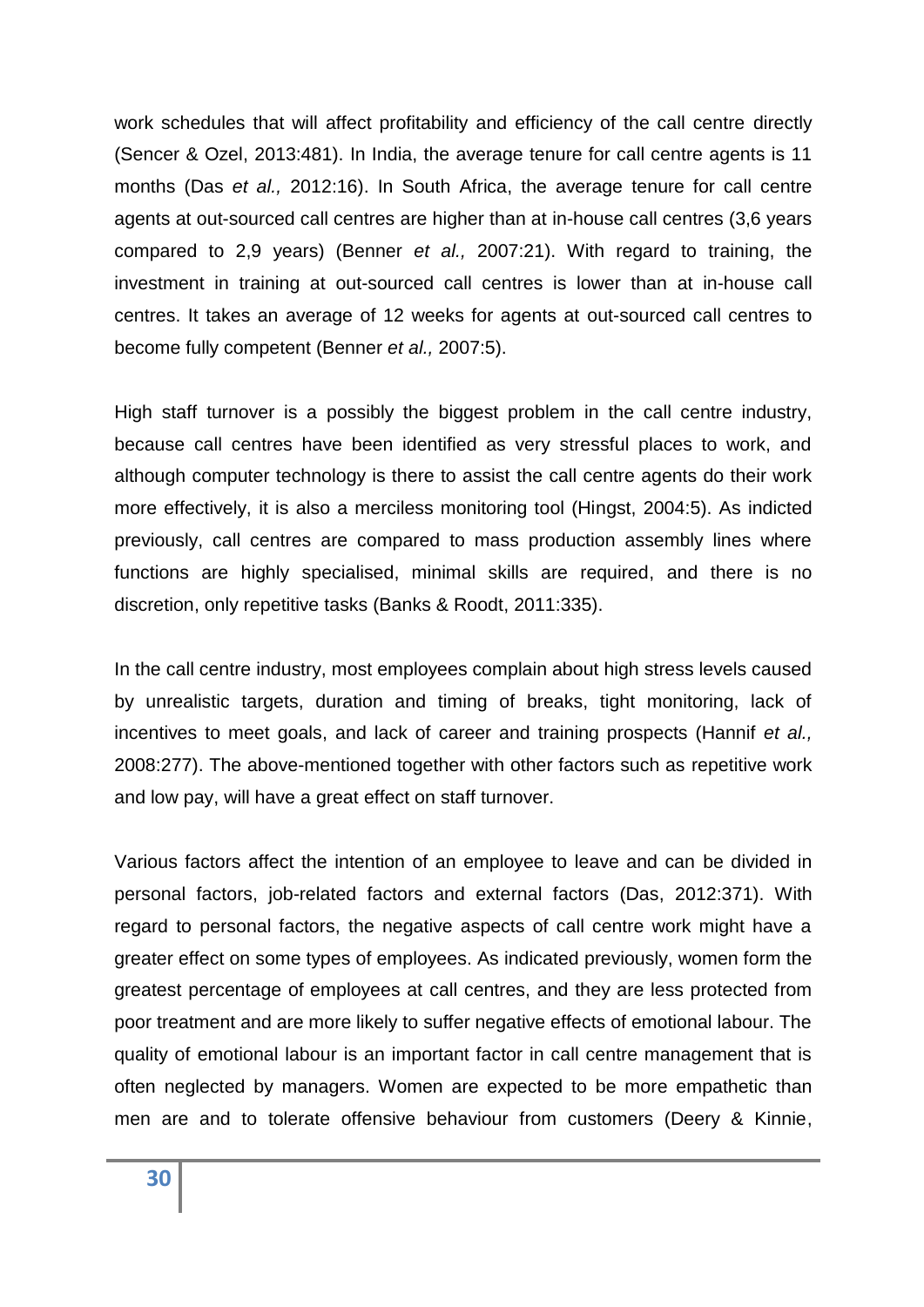2002:8). The call centre job is not very flexible. Women are still the main caretakers at home, and sometimes they are the main breadwinners. The long working hours at the call centre might affect women's ability to stay in the call centre industry for an extended period, as the working hours will have an effect on the duties she has to fulfil at home.

Job-related factors are most probably the biggest reason why employees leave a job. One of the major work-related factors that affects employees' intention to leave is performance. Employees often leave an organisation before they are discharged, if they perceive their performance as low (Kuruvilla & Ranganathan, 2010:139). Sial et al. (2011:459) found in their study that there is a positive correlation between pay and performance of employees. Bonuses and incentives are popular methods of rewarding staff at call centres. Recent studies found that call centre agents prefer additional financial rewards rather than flexible work hours, discounted products or subsidised meals (Suff *et al.,* 2005:24). If an organisation is able to attract, retain, and motivate best performers with their higher pay levels, organisations experience better performance not only at individual level but also at organisational level. Das (2012:369) found in his study that companies needed to foster organisational identities, as constantly high performing employees will stay in a company with occupational identity.

Job burnout is another main reason for high staff turnover and involves the following factors: emotional exhaustion, depersonalisation, and reduced personal accomplishment. High levels of job burnout cause agents to feel depressed, suffer from fatigue, and experience a sense of failure and loss motivation, which in turn leads to high staff turnover, low morale, low job satisfaction, and lower productivity (Choi *et al.,* 2012:496). Factors contributing to emotional exhaustion are role ambiguity or conflict in job descriptions and overload in terms of not having the required skills or not having enough time to complete a task (Askin, 2007:679). Role ambiguity can arise when insufficient information or funds available to do one's job, or when there is a lack of clarity about the role and its expectations. It can also be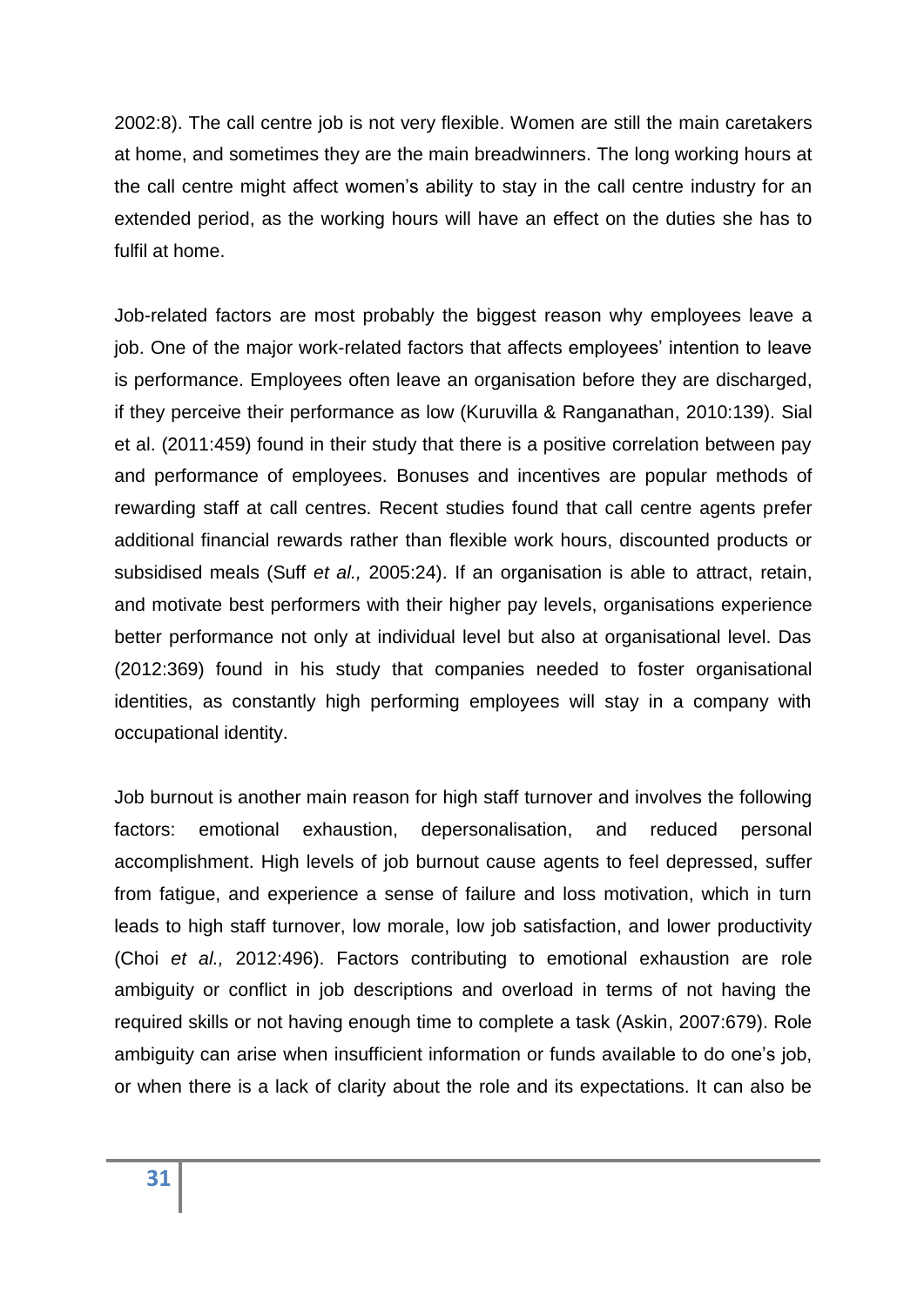described as a discrepancy between the information needed by an employee to perform his role adequately and the information he/she has. (Sial *et al.,* 2011:459).

Work engagement is another concept that affects employee burnout. An employee is engaged when he/she has a "positive, fulfilling, work-related state of mind". This state of mind is characterised by dedication and enthusiasm, full concentration, a sense of importance and pride. Research on work engagement has confirmed that there is a relationship between engagement and positive organisational outcomes, which include performance, job satisfaction, organisational commitment, and low turnover intention (Simons & Buitendach, 2013:3).

By reducing role stressors and employing coping strategies, the negative effects of job burnout can be mitigated (Choi *et al.,* 2012:493). A number of intervention programmes that have been developed to mitigate the adverse effects of job burnout include training, stress management programmes, time management programmes, social skills, and relaxation techniques. Supervisors play a critical role in call centre management, and it has been found that proper support from them can reduce turnover intentions. Call centre managers will be able to control the workload of call centre agents better by adjusting staff levels or improving skills-based routing or call blending. By controlling the workload, one of the most important reasons for burnout is controlled (Askin, 2007:679). If managers are able to manage stress and fatigue of call centre agents effectively, they might be able to improve organisational performance (Deery & Kinnie, 2002:9).

The lack of career advancement opportunities is another factor that plays a great role in an employees' decision to leave a call centre job. Therefore, most call centre agents see the call centre job as a stepping-stone to a better paying job rather than a final career choice (Hunter & Hachimi, 2012:551). Promotion in an organisation could serve two roles. First employees are assigned to roles where they can best contribute to the performance of the organisation, and secondly it can serve as incentive or reward (Sial *et al.,* 2011:460). As indicated previously, only 5,3% of agents are promoted at the call centre. If an organisation encourages promotion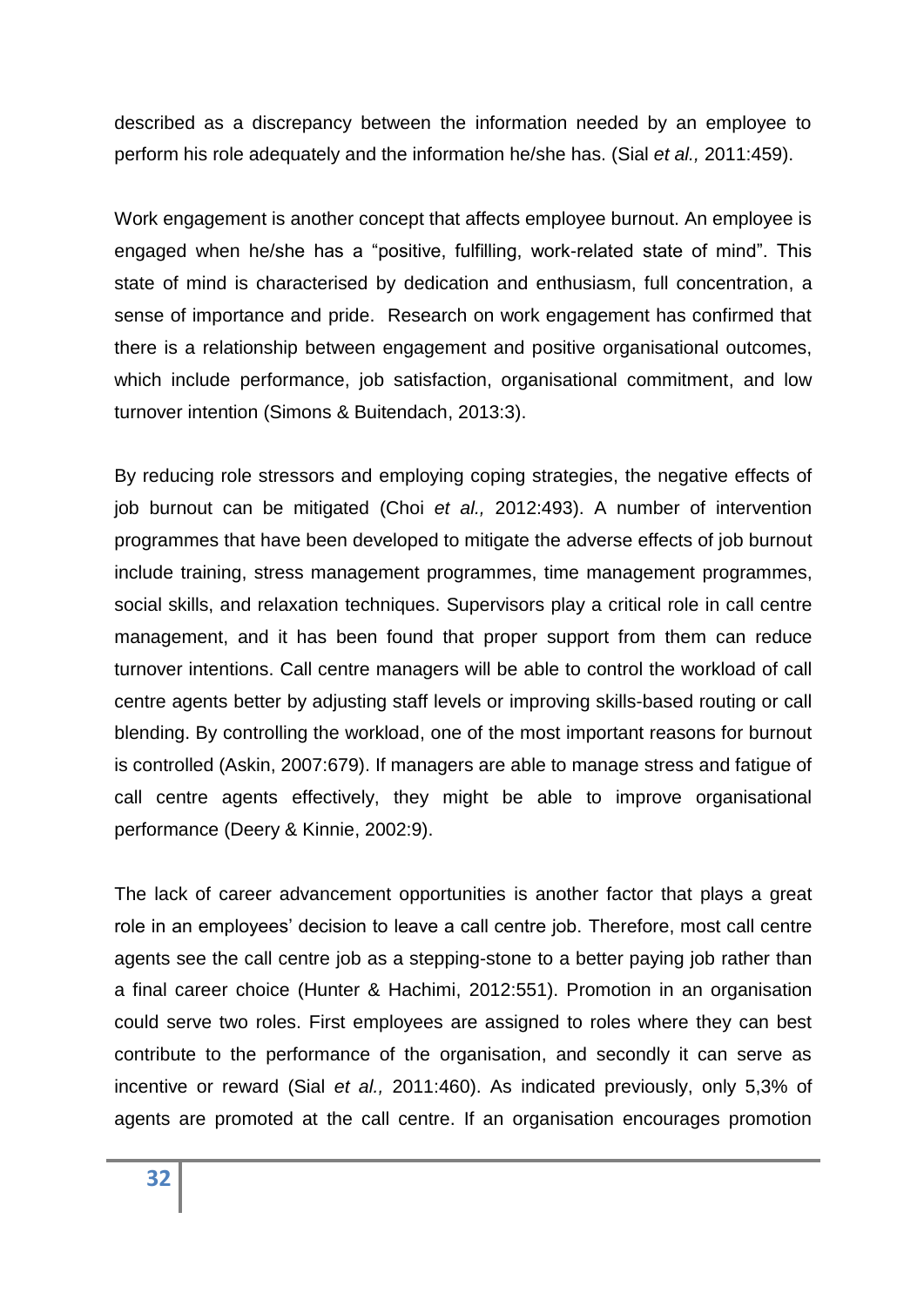from within, there will be greater expectations of high performance and less staff turnover. In their study Choi et al. (2012:494) determined that, when call centre agents are provided with clear career paths, they are likely to remain in the company, even when they face high depersonalisation and reduced personal accomplishment. However, career advancements should include not only formal promotions but also include informal promotions, for example when agents with high job resourcefulness are asked to improve practices by assisting with the training of new agents (Ashill, 2009:340). Hingst (2004:6) indicates in his study that successful career management should not always be about "climbing the ladder," but can be about broadening skills, experience, and expertise. Opportunities for career advancement will improve job satisfaction, and organisations need to engage in human resource practices that enhance job satisfaction. Organisations need to develop strategies to differentiate themselves as supportive organisations to work for (Das et al 2012:17). By devising better and transparent promotion practices, managers at call centres can enhance productivity of employees.

Although career paths at a call centre are flat, more opportunities are created for women to advance to management ranks due to the "natural talents" they have. Organisational structures will determine gender representation in the ranks of management. It is more likely that women advance beyond the ranks of line managers to people management positions opposed to strategic management positions (Russel, 2008:208).

Another important factor that can affect staff turnover is the work organisation used by the organisation, which can also signal a threat to employees' job security. Organisations make use of the high-involvement approach by employing people permanently and hardly ever make use of temporary staff. Employees working in such an organisation are sure about the employer's level of investment in job security, training, and compensation. Research has found that staff turnover in organisations making use of permanent employees are less than in organisations that make use of more temporary staff (Kwon & Van Jaarsveld, 2013:1080).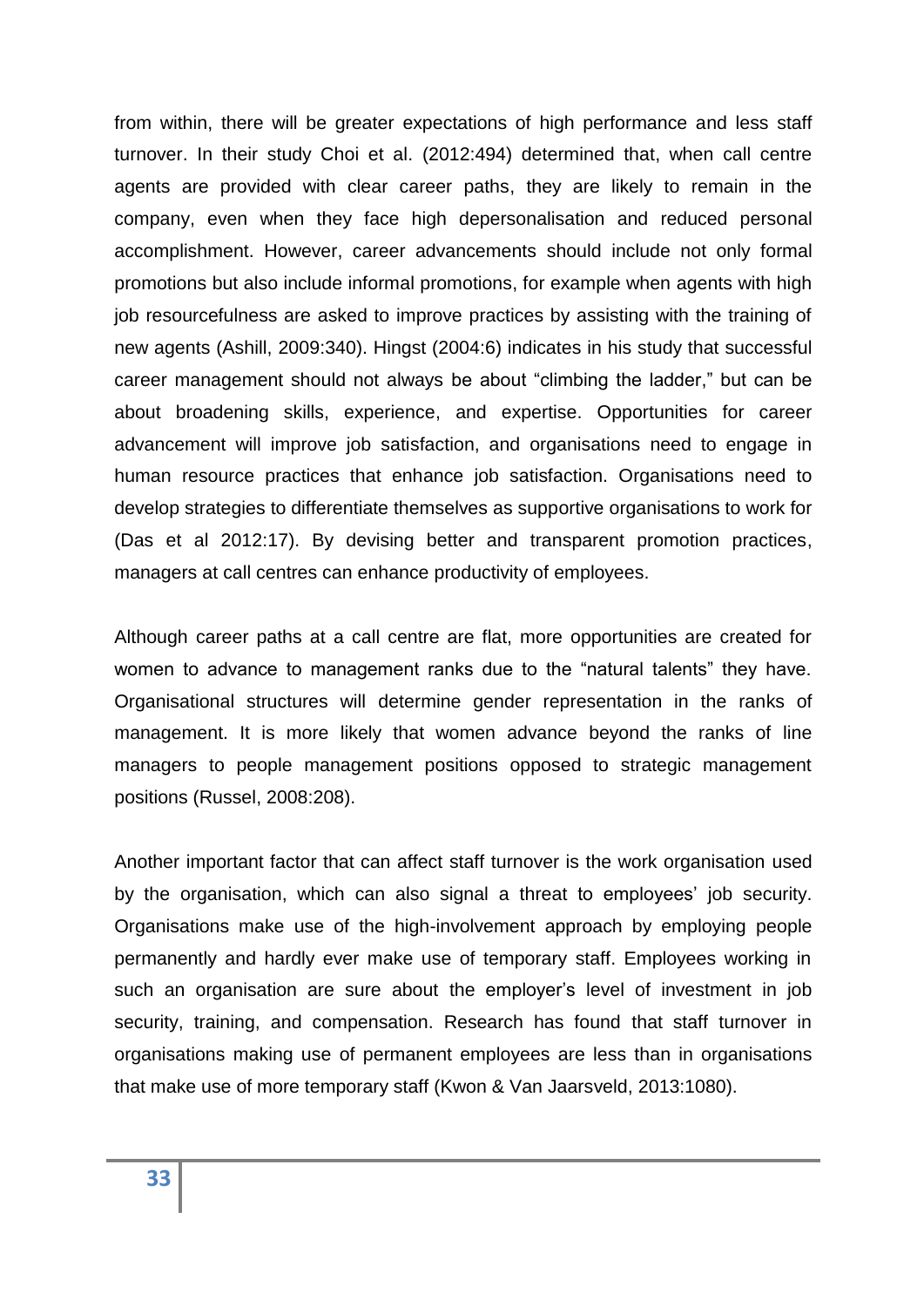Currently it is realised that the call centre model based on low discretion and high monitoring of performance is inappropriate; therefore, call centre managers should move from a "control paradigm" to paradigm of internal motivation (Raz & Blank, 2007:84). Findings from various studies indicate that employee well-being may be improved by increasing the control employees have over work methods and procedures, improving support from team leaders, and decreasing the levels of monitoring (Hannif *et al.,* 2008:277).

Because of the working conditions and low pay of call centres, the call centre industry carries a "bad name" globally. In Argentina there is a positive aspect with regard to call centres that might reduce staff turnover, namely the fact that employees are given a formalised contract (permanent employment) after a threemonth probation period. This formalised contract allows employees access to social security services. Many other industries in Argentina do not offer their employees formalised contracts or permanent employment (Del Bono *et al*., 2012:708). The positive aspect of a formalised contract in the call centre industry in Argentina does not mean that the job quality is good. The fact that Argentinian call centres offer permanent contracts to employees ensure that their staff turnover stays low (between 20%-30% opposed to 30%-70% in other countries).

To conclude, employees' experiences and attitudes will vary from workplace to workplace and from industry to industry, but most employees in the call centre industry find their overall work experience to be neither enjoyable nor positive. Managers need to work on strategies to improve the work experience of call centre agents. As indicated above, a method to achieve this it to adopt the "empowerment strategy" that includes a people-orientated approach that also focuses on workplace quality. Implementation of career progression, rewards, and recognition practices can be used to improve productivity and efficiency and lower staff turnover (Connell *et al.,* 2009:13). Supervisors play an important role, not only in motivating agents and improving productivity, but also with regard to staff turnover. Therefore, some of the negative effects of the call centre job can be alleviated by supportive supervision and job autonomy (Suff *et al.,* 2005:18).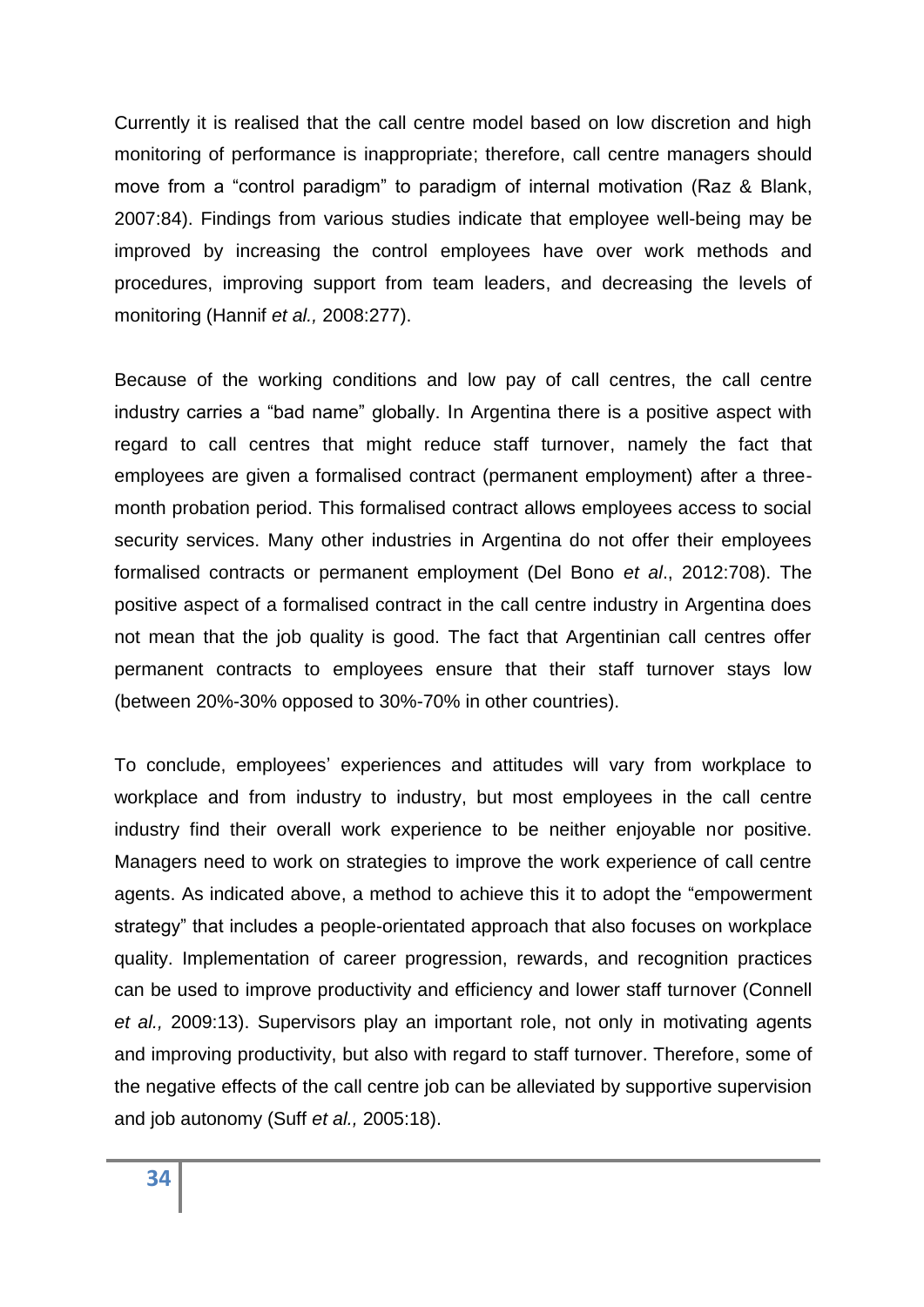In the next chapter, the research methodology will be discussed. The researcher will indicate how data were collected and analysed to determine if the call centre was effective and if the research outcomes and theories discussed in the abovementioned literature are indeed correct with regard to which factors affect staff turnover and if certain competencies are essential to call centre agents.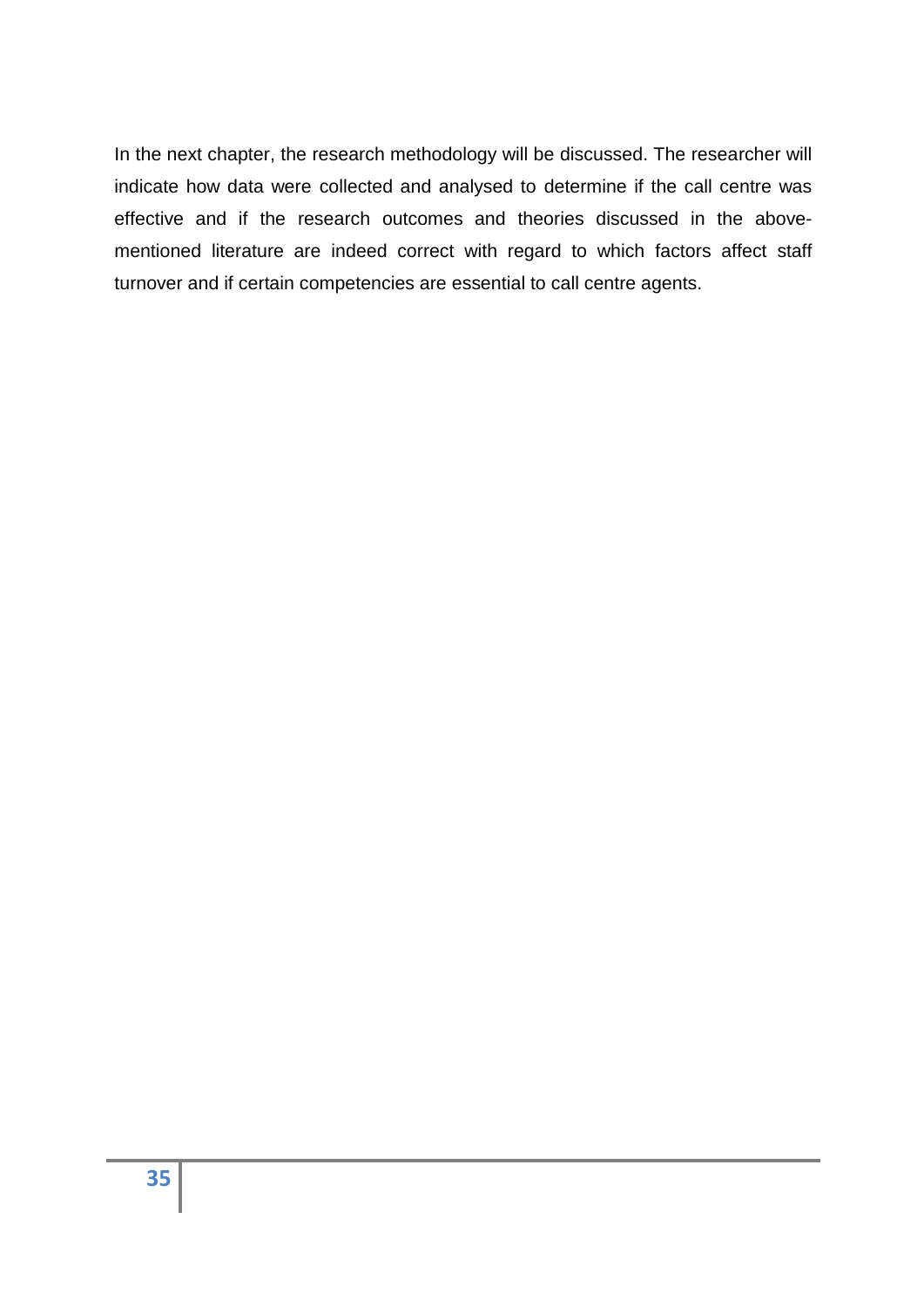## **CHAPTER 3 – RESEARCH METHODOLOGY**

#### **3.1 Introduction**

In Chapter 2, international and national research on the efficiency of call centres is discussed. Core competencies of call centre agents and reasons for high staff turnover are also elaborated on.

The plan of how the research will be conducted is called the research design and will enable the researcher to answer the research questions. To identify, formulate and use the correct design is very important.

This chapter explains the research design and methodology that was used to pursue the research objective as well as the secondary research objectives. The use of a questionnaire as an optimum measurement tool is explained. The various stages of analysis relating to the research objectives are explained.

The chapter concludes with the ethical considerations that guided the study.

#### **3.2 Research design**

For this study, the quantitative research method was used. The quantitative view is described as being realist or positivist. Realists are of the opinion that research is conducted to uncover an existing reality. According to positivist paradigm, the world operates according to fixed laws of cause and effect (Muijs, 2011:4).

Quantitative research can be defined as the explanation of happenings by collecting data (numerical) and then analysing the data using statistical based methods (Muijs, 2011:1). When used in business research, quantitative methods are normally used to measure customer behaviour, opinions or attitudes (Cooper & Schindler, 2011:161).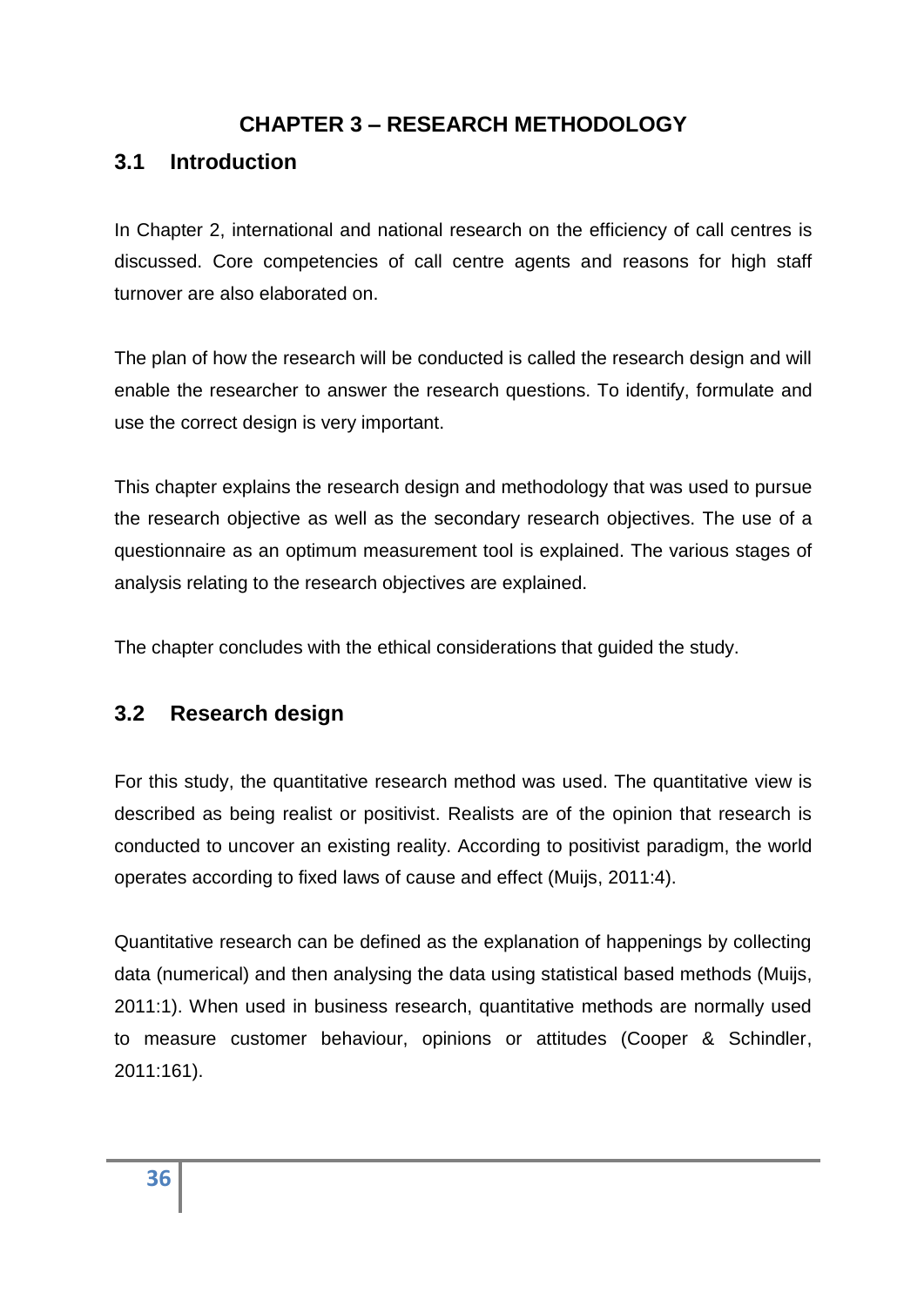The definition can be divided into three steps. The first step is to provide an explanation of a phenomenon. The second step is the collection of data. The last step in the process is to analyse the data using a statistical based method. The researcher does not have to be a mathematician to analyse the data, as there are various computer software that can assist with the analyses.

Quantitative research can be divided in two categories, namely experimental and non-experimental designs. Non-experimental research is used mainly in descriptive studies. Descriptive studies can be defined as studies in which the units that are selected for participation are measured against all relevant variables at a specific time (Maree & Pietersen, 2007:152).

Cooper and Schindler (2011:142) define cross-sectional research as "studies carried out once and represent a snapshot of one point in time." The use of this research design is rationalised by a focus on a specific unit of analysis (a debt-collection call centre in Bloemfontein).

## **3.3 Sampling**

Simple random probability sampling was used in this study. Cooper and Schindler (2011:369) define this sampling design as "based on a concept of random selection – a controlled procedure that assures that each population element is given a known nonzero chance of selection."

As previously indicated, Bloemfontein at the time of the research had three debt collection call centres. The researcher approached all three call centres to conduct the study but was denied access by two of the three call centres, because there was fierce competition among the call centres, and each one wanted to ensure that their competitive advantage would not be revealed to the others.

If all three call centres had formed part of the study, the population size would have been 200 call centre agents, 10 supervisors and 5 managers (directors). However,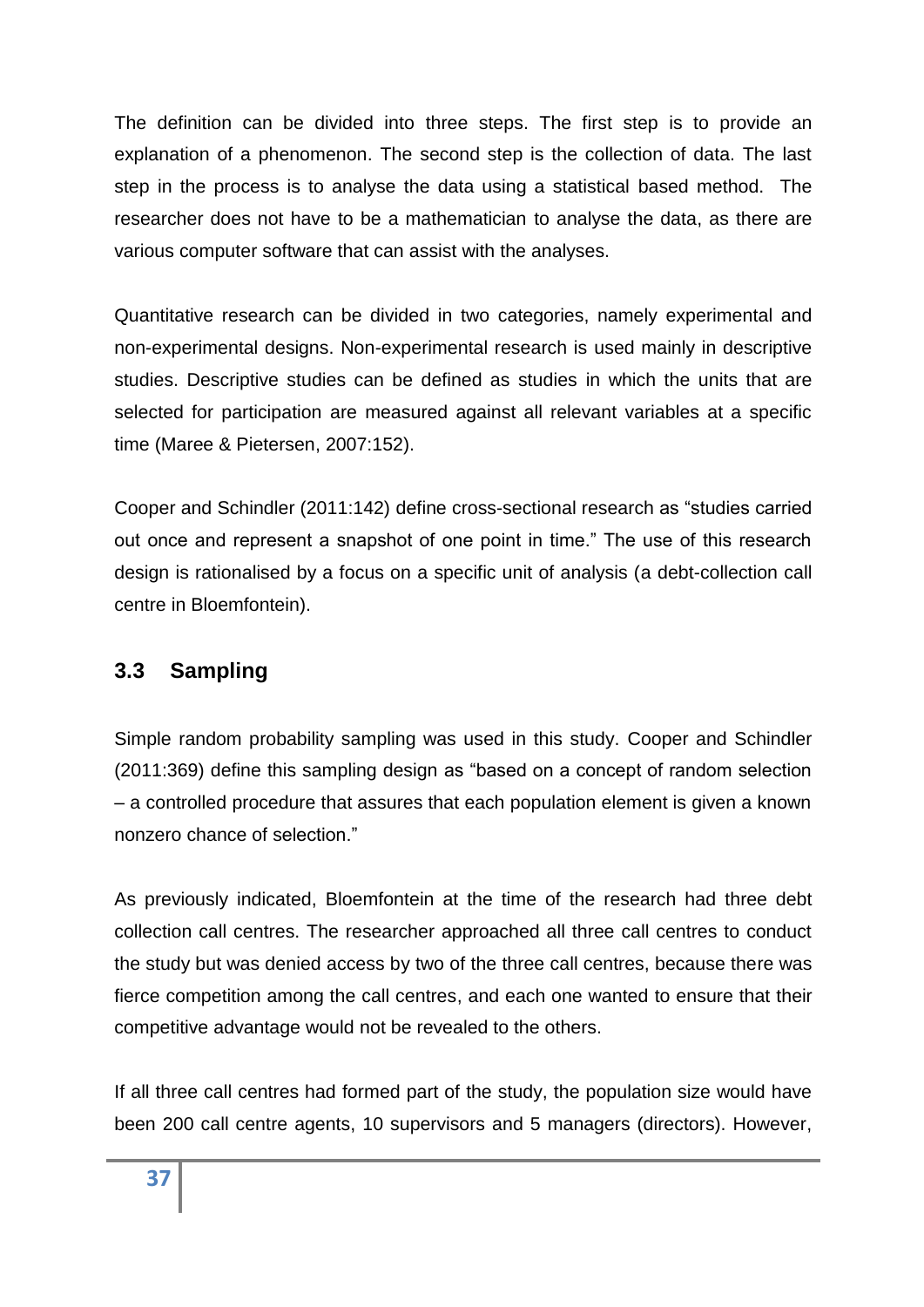because the study is focusing on only one call centre, the population size includes 30 agents, 2 supervisors, a manager, a performance officer and a director.

The gender division of the call centre are presented visually in the following chart



Twenty five of the call centre agents are woman, and five of them are men. The supervisors are a man and woman, and the manager is a woman, while the performance officer and the director are men.

As previously indicated, the researcher distributed the questionnaires to all the agents, supervisors, managers, and director herself. Although participation was voluntary, it was expected that the entire population will participate in the study, as the questionnaires would be distributed to the entire population at the same time and the researcher would be present during the completion of the questionnaires by the call centre personnel. The sample size included 30 agents, 2 supervisors, 1 manager, 1 performance officer, and 1 director.

## **3.4 Data collection method**

The quantitative data was collected by means of a structured questionnaire. Information from the literature review was used to develop the content of the questionnaire. The questionnaire was administered physically because the call centre agents did not have access to email.

The researcher adhered to the following guidelines provided by McMillan and Schumacher (2001:100) to draft an effective questionnaire: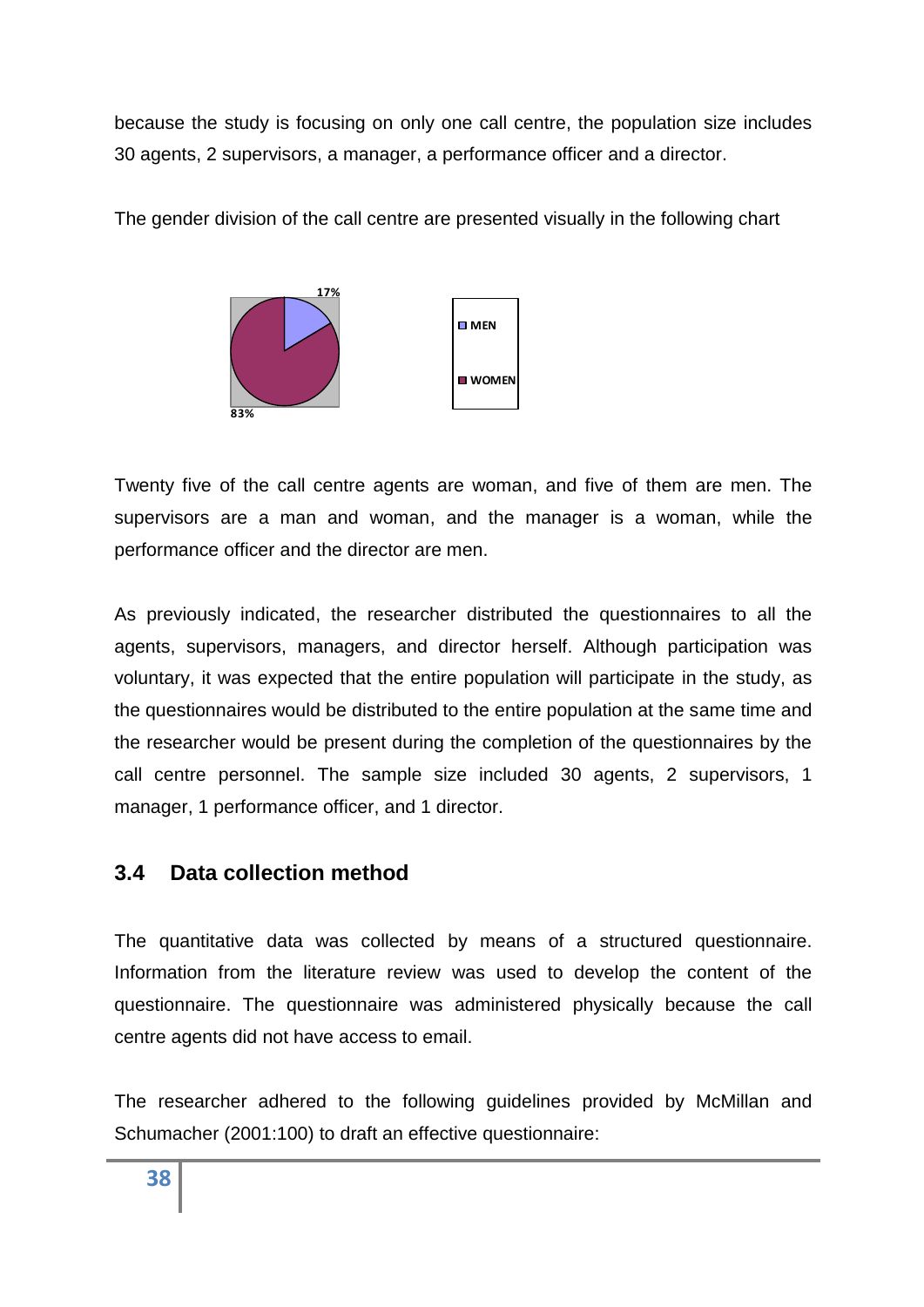- o Clarity: Participants must be able to understand the questions, and the questions should be unambiguous.
- o Double-barrelled questions: Only one concept should be addressed per question.
- o Competent participants: The participants must know what the questions are about so that they can give reliable feedback.
- o Relevant: All questions should be relevant to the study.
- o Simple and short: The questions must be to the point to encourage participants to complete the questionnaire.
- o Avoid negative questions: Questions must be easy to interpret and negativity should be avoided.
- o Avoid biased terms: Avoid questions that can lead the participants in a certain direction.

See Appendix A for a copy of the questionnaire. The questionnaire is divided into four sections. Section 1 deals with specific demographic questions. Section 2 deals with the participants' opinion on efficiency. Section 3 deals with skills needed by call centre agents, and Section 4 deals with motivating factors.

In Sections 2 to 4, a Likert Scale was be used to test employees' feelings, attitudes, beliefs, and judgment on certain variables. The advantage of using the Likert Scale is that it is easy and quick to construct, while it most probably provide more reliable data than many other scales do.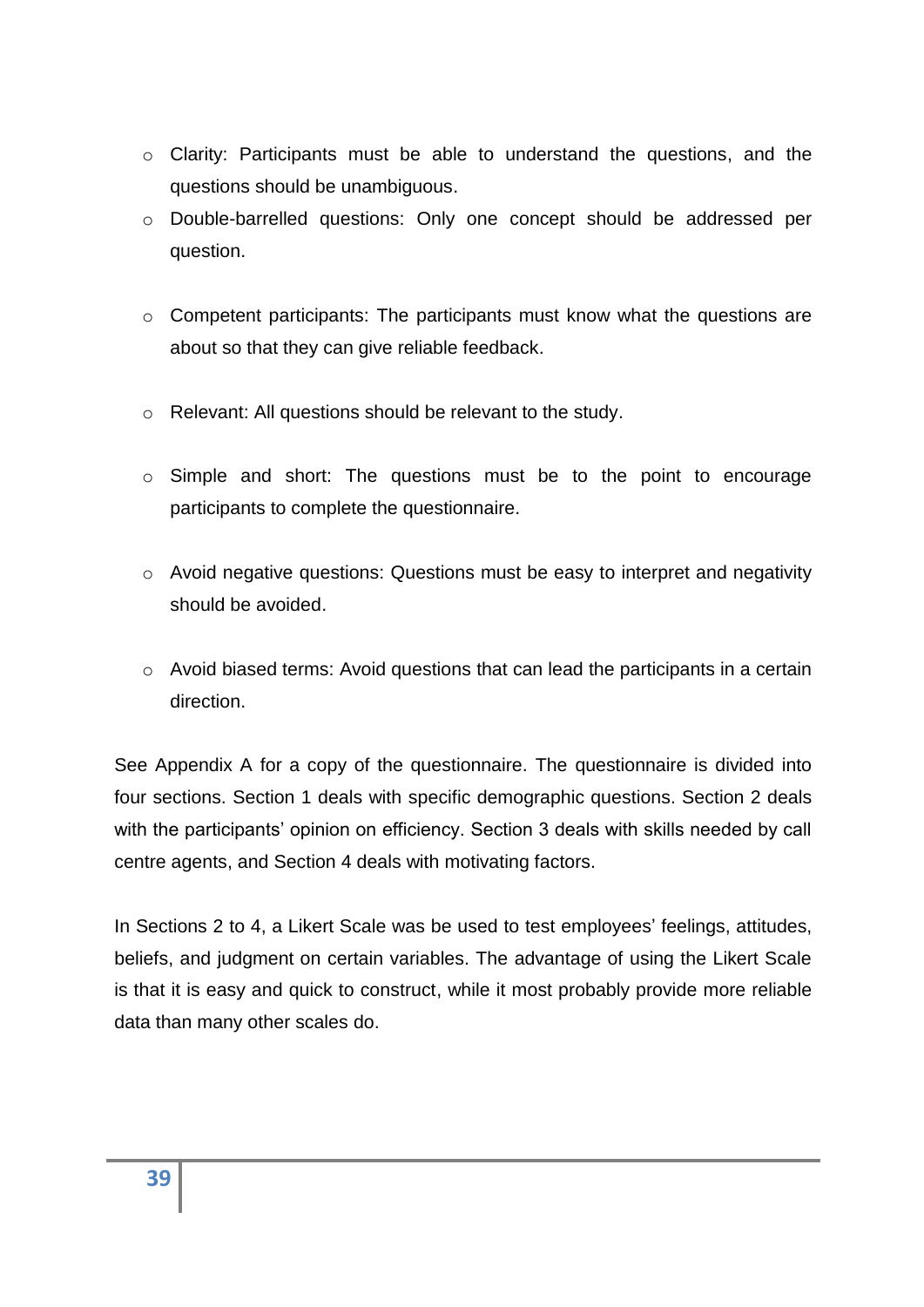The information gathered was be used to get a better understanding of factors that affect efficiency, whether competencies of agents are indeed important and what role motivating factors play in the management of a call centre.

# **3.5 Ethical considerations**

Cooper and Schindler (2011:32) define ethics as follows: "Ethics are norms or standards of behaviour that guide moral choices about our behaviour and our relationship with others." The aim of ethics in research is to ensure that no one is harmed by the research activities and specifically in this research study that no trade secrets of the organisation or competitive advantages are revealed to competitors. Respondents completed their questionnaires anonymously to ensure confidentiality.

The following research ethics proposed by Bryman and Bell (2007:149) where used as guidelines for the study:

### *3.5.1 Permission from management*

The researcher approached the directors of the organisation and specifically the director responsible for the call centre, to obtain permission to conduct the research at the call centre and to have access to the call centre agents and supervisors. As all the call centre agents and supervisors are located in the same building and all work the same hours, the researcher was be able to discuss the purpose of the research with the respondents.

### *3.5.2 Voluntary participation*

Before the questionnaires were distributed, it was explained that participation was voluntary. The researcher ensured that no one was misled or coerced into participation by either management or fellow agents. Participation in the study had no foreseen legal implications.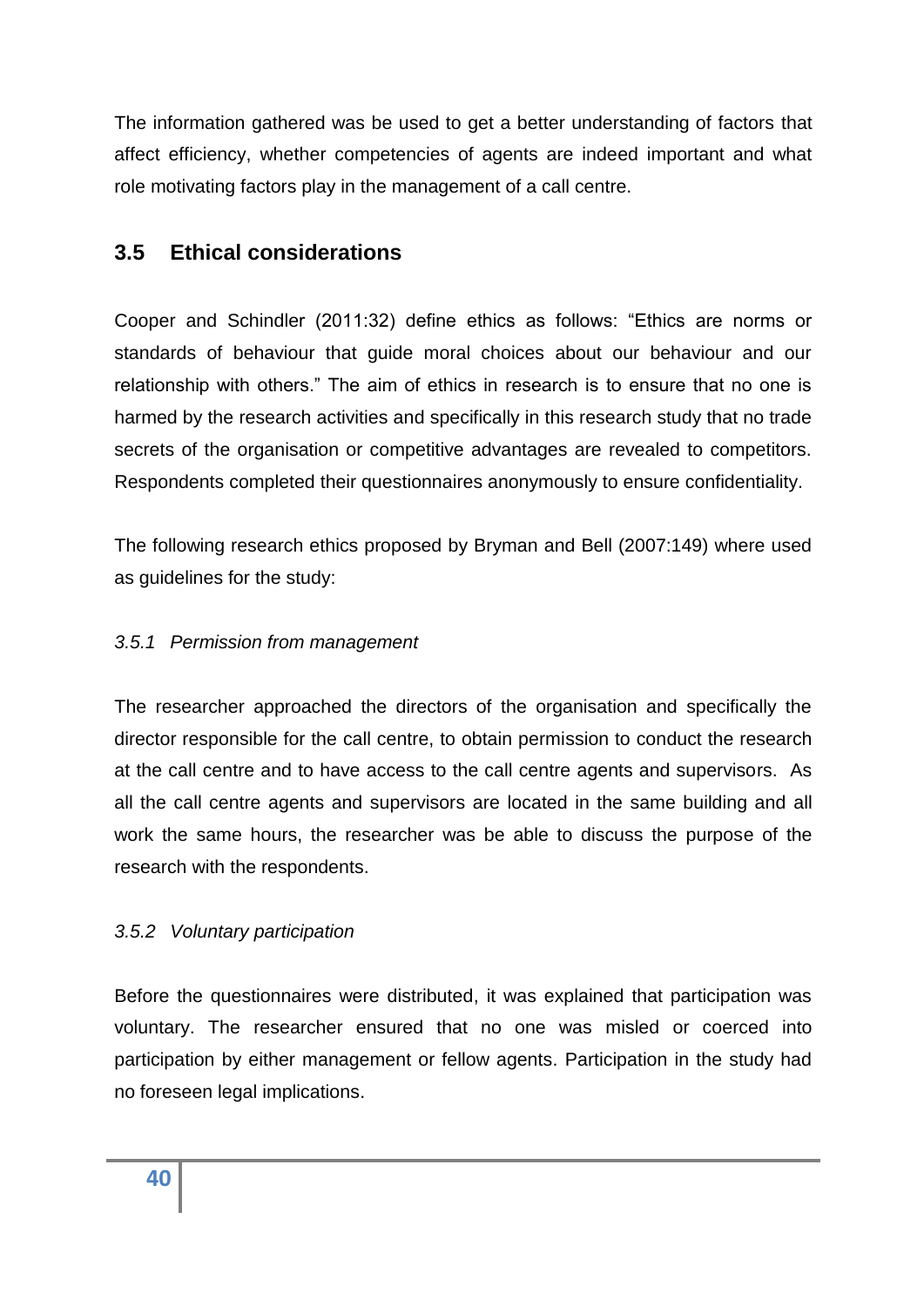### *3.5.3 Confidentiality and respect*

It was explained to the respondents that the questionnaires would be completed anonymously and that confidentiality was guaranteed.

### **3.6 Conclusion**

This chapter is crucial to the outcome of the research study, and the aim was to arrive at a reliable answer for the research question. The chapter outlines the quantitative research design and methodology used in this study. This method was used to answer questions relating to how certain factors influence the efficiency of a call centre and how management need to deal with these factors. Data were collected by means of a structured questionnaire and administered by the researcher. The processes of data editing and statistical analysis then followed.

The results obtained from the research methods and analysis are presented in Chapter 4.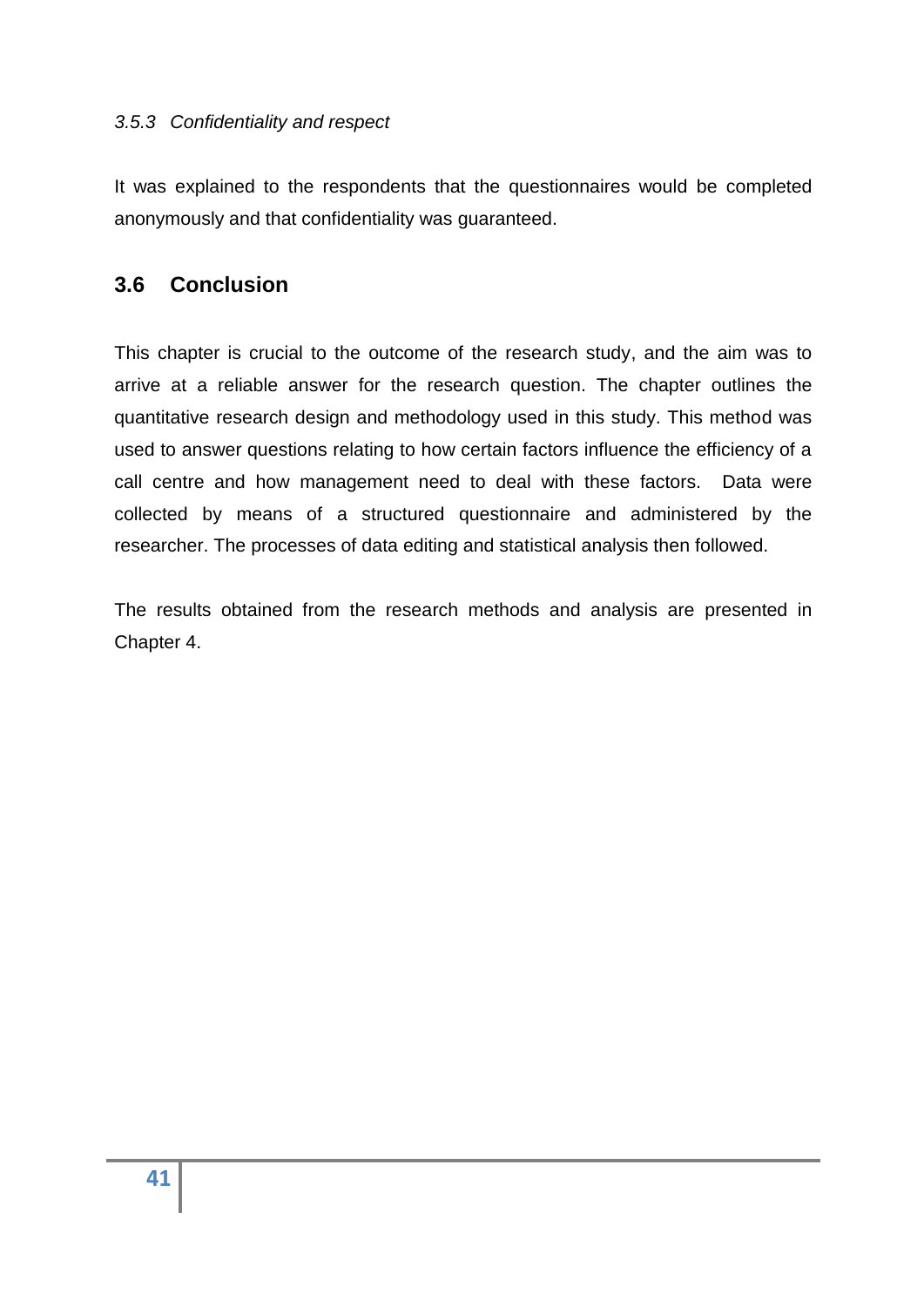### **CHAPTER 4 – RESULTS**

### **4.1 Introduction**

In Chapter 4, the findings and results of the study are discussed. The findings and results are based on data collected from the questionnaires. In Chapter 5, recommendations will be made based on the findings and results. The questionnaire was divided into four sections, namely demographic information, company efficiency, skills needed by call centre agents, and motivating factors.

## **4.2 Demographic information**

The results represent data collected from the entire population of the focus call centre. In the demographics section, the respondents were required to indicate their age, gender, education level, tenure, and position in the company. The results are presented in the figures below.



*Figure 1:* Age of respondents Source: Fieldstudy data

The total number of questionnaires completed is thirty five. Of the total number of respondents, 31.43% fell in the 21- to 24-years age group; 51.43% of the respondents were between the ages of 25 and 30 years; and only 17.14% of the respondents were older than 30 years. This is consistent with international findings that most call centre agents are between the ages of 24 and 29 years.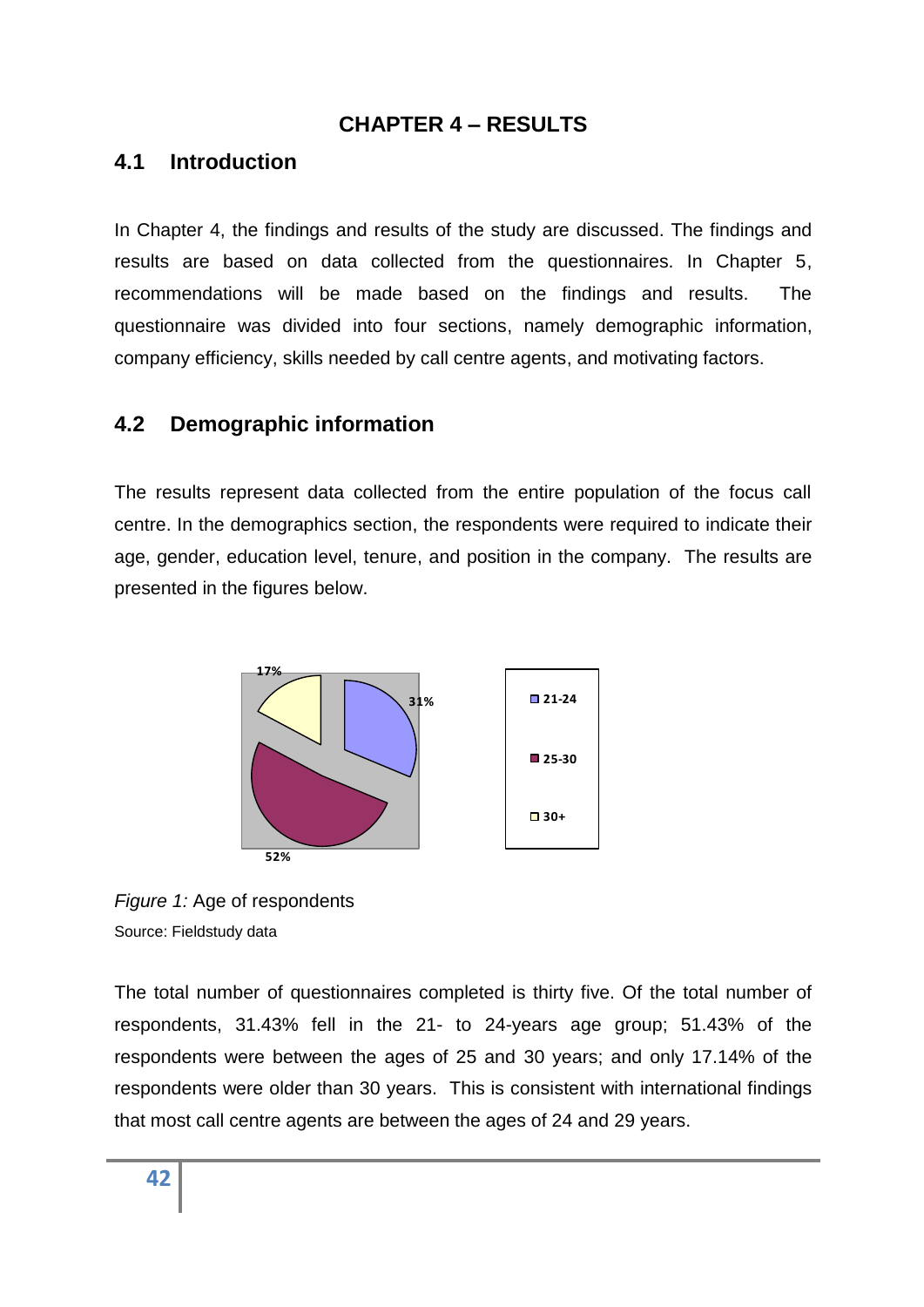The data indicate a good representation of the different age groups. Only two of the call centre agents were older than 30 years; the other four respondents older than 30 years were people in senior positions. Therefore, it suggests that almost all of the call centre agents leave the industry before the age of 30 years, which corresponds with the findings of Hunter & Hachimi (2012) that call centre agents see the call centre agent job as a stepping-stone and not as a career. Most call centre agents use the call centre job to gain work experience before they move on to more advanced job opportunities.



*Figure 2:* Gender of respondents Source: Fieldstudy data

The research results indicate that more women than men are employed by the focus call centre. It is consistent with information in the literature review that found, globally, that call centres employ more women than men. Of people employed by the focus call centre, 77.14% are women and 22.86% are men. When considering promotion in the call centre, and although more women are employed by the call centre, it is still difficult for them to advance to the ranks of senior positions. In his study, Russel (2008) found, that when women advance to senior positions, it is normally to personnel management positions and not operational management positions. The focus call centre has a woman as a manager; however, she is responsible only for the administrative part of the position, while operations are managed by the director in charge of the call centre. This finding is consistent with international trends with regard to women in management positions in the call centre industry.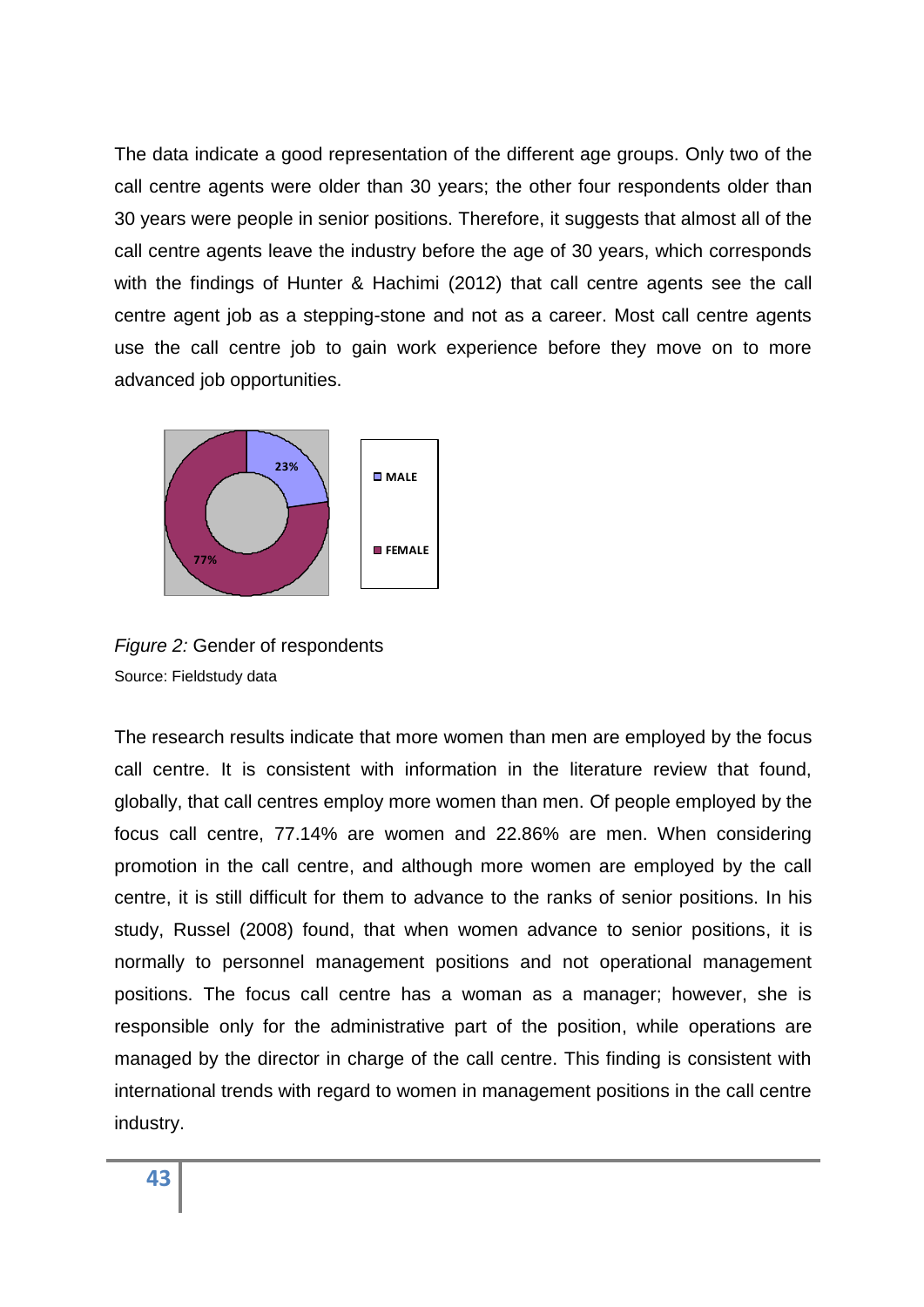

*Figure 3:* Education level of respondents Source: Fieldstudy data

Data obtained from the questionnaires confirmed that most call centre agents (54.29%) had Grade 12. The director and the performance officer were the only two respondents who had university degrees. The manager, the two supervisors and ten call centre agents had diplomas. The data from the focus call centre indicate that the higher the education level, the higher the respondent's position in the call centre hierarchy. The result is consistent with international findings that confirm that most call centre agents have Grade 12 or a similar qualification. India is the only exception to this norm, as the majority of its call centre agents have university degrees. In South Africa, the education arena is vastly different from that in India. Although India is a poor country with a huge population, most people get the opportunity to obtain a tertiary education. In South Africa, with its large number of poor and unemployed people, not as many people get the opportunity to finish school, let alone obtain a diploma or a degree. Education levels affect not only efficiency of the call centre but also the type of training call centre agents should receive.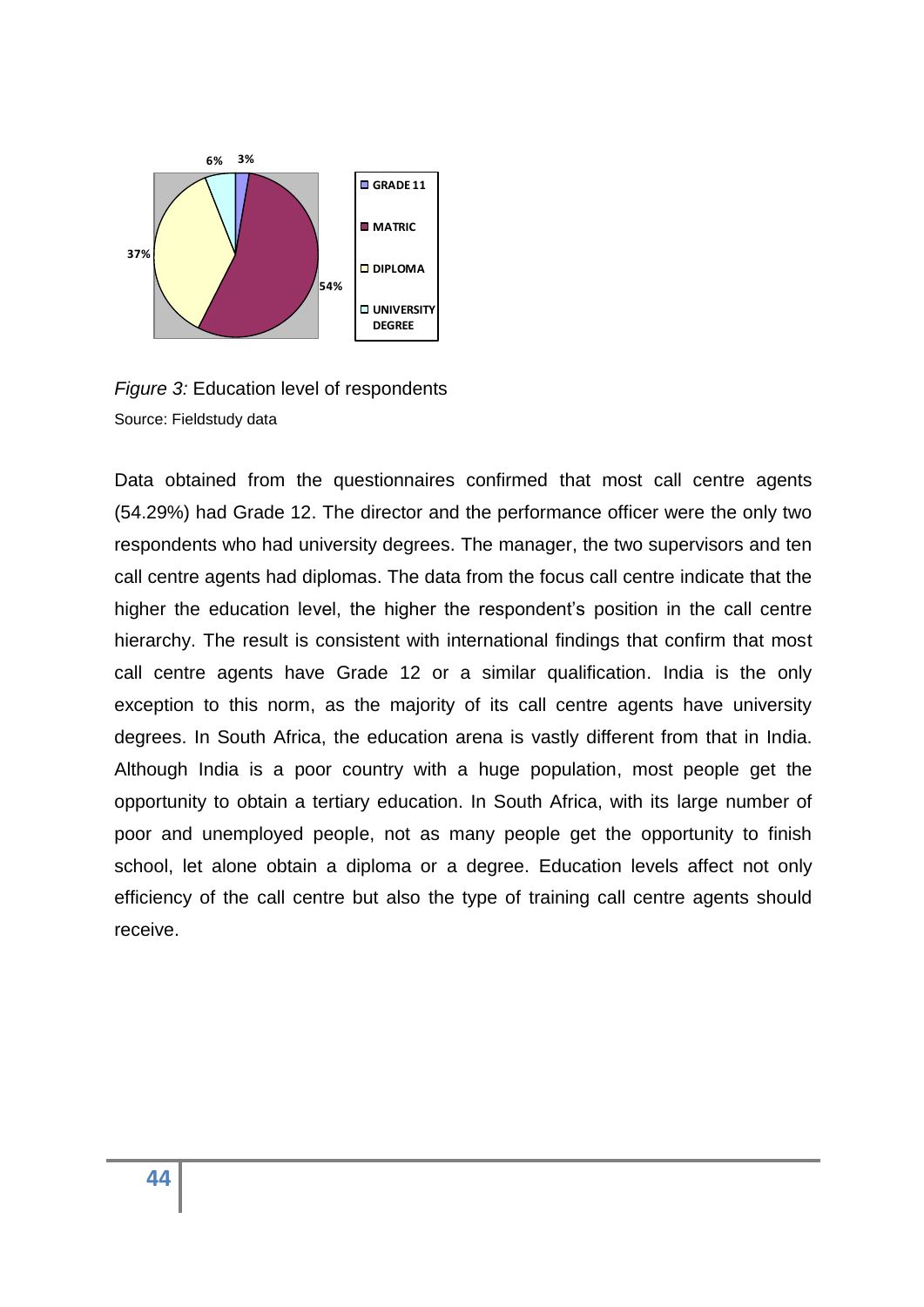

*Graph 4:* Tenure Source: Fieldstudy data

Most call centre agents (54.29%) had been in the employment of the call centre for 1 to 2 years, and 22.86% of the call centre agents had been employed at the call centre for between 6 months and 1 year. The respondents in senior positions had been working at the call centre for more than three years (17.14%). Therefore, it can be derived from the data that the longer a person had been employed at the call centre, the better the chances were of being promoted to a senior position. Only two call centre agents (5.71%) had been employed at the call centre for less than 6 months. The data confirm that the focus call centre did not have a big staff turnover over the past six months as only two new call centre agents were recruited. The average tenure for call centre agents in South Africa is 3.6 years. The average time spent working at a call centre allows call centre agents to gain work experience that gives them a better chance than people with no work experience of being employed in a more advanced position. The difference between Indian call centres and South African call centres, specifically the focus call centre, is that in India, most call centre agents already have other work experience. Therefore, it can be derived from the data that call centre agents do not work at call centres for long periods, which is in line with international trends. Management need to consider the average tenure of call centre agents when they develop their recruitment, training, and management strategies.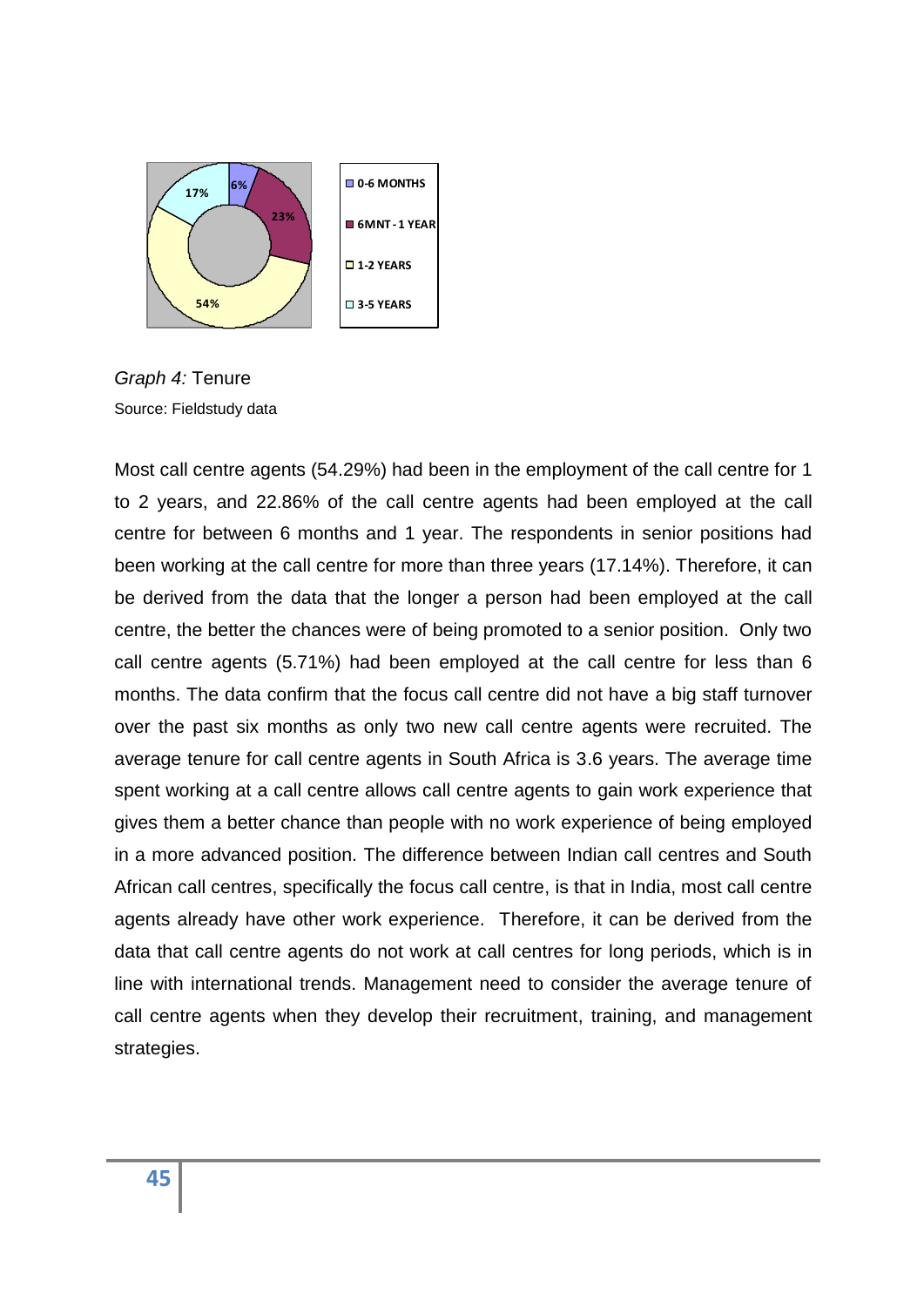

*Figure 5:* Position Source: Fieldstudy data

The focus call centre had a flat command structure (three levels) which leaves little room for advancement or promotion. Figure 5 above shows the different job categories at the focus call centre. The respondents were divided as follows: 2.86% directors, 2.86 % managers, 5.71% supervisors, 2.86% performance officers and 85.71% call centre agents. When considering that there were only two supervisors for a group of thirty call centre agents, management should ensure that each supervisor is able to support the fifteen call centre agents under his/her control properly. Lack of support, limited support, or the inability to assist agents with difficult situations timely could affect the efficiency of operations of the focus call centre. Management should consider using senior call centre agents to assist supervisors in managing the rest of the call centre agents. Smaller teams with team leaders should be considered.

## **4.3 Company efficiency**

Section 2 of the questionnaire was divided in subsections, namely company efficiency, training and selection, supervisors, and emotions and performance management.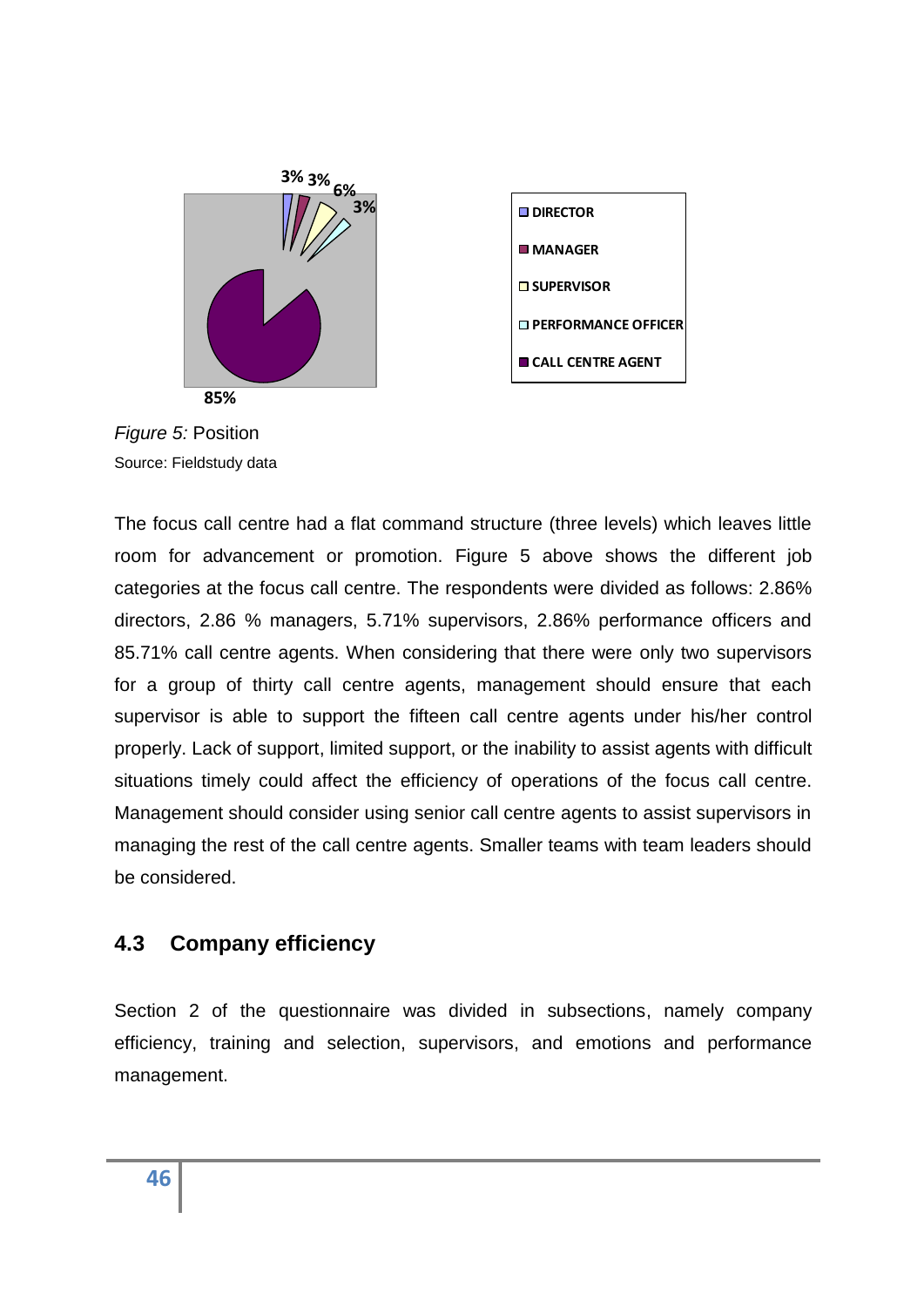### *4.3.1 Company efficiency*

A Likert scale was used for the questions, ranging from 1 for *strongly disagree* to 4 for *strongly agree*. The four-point Likert scale was used to eliminate neutral responses by the respondents. For the sake of reporting, in Table 1, the categories of *strongly disagree* and *disagree* are grouped together, and *agree* and *strongly agree* are grouped together. In *Appendix* B, the results of the categories for all questions are indicated separately.

|       | <b>DISAGREE</b> | <b>AGREE</b> |
|-------|-----------------|--------------|
| Q2.1  | 34.29%          | 65.71%       |
| Q2.2  | 22.86%          | 77.14%       |
| Q2.3  | 54.28%          | 45.72%       |
| Q2.4  | 34.28%          | 65.72%       |
| Q2.5  | 20.00%          | 80.00%       |
| Q2.6  | 14.28%          | 85.72%       |
| Q2.7  | 05.72%          | 94.28%       |
| Q2.8  | 68.57%          | 31.43%       |
| Q2.9  | 20.00%          | 80.00%       |
| Q2.10 | 74.28%          | 25.72%       |
| Q2.11 | 25.72%          | 74.28%       |
| Q2.12 | 05.72%          | 94.28%       |

Table 1: *Company efficiency*

Source: Fieldstudy data

The first set of questions indicated in Table 1 indicates that most of the respondents agreed with the statements with regard to company efficiency. Question 2.3 is an exception. In response to the statement that maximum productivity was achieved by the focus call centre, 54.28% of the respondents indicated that it was not true. Not achieving maximum productivity could be the outcome of various factors, such as lack of training, lack of motivation, or ineffective systems. Management need to consult with call centre agents and supervisors to determine the reasons for not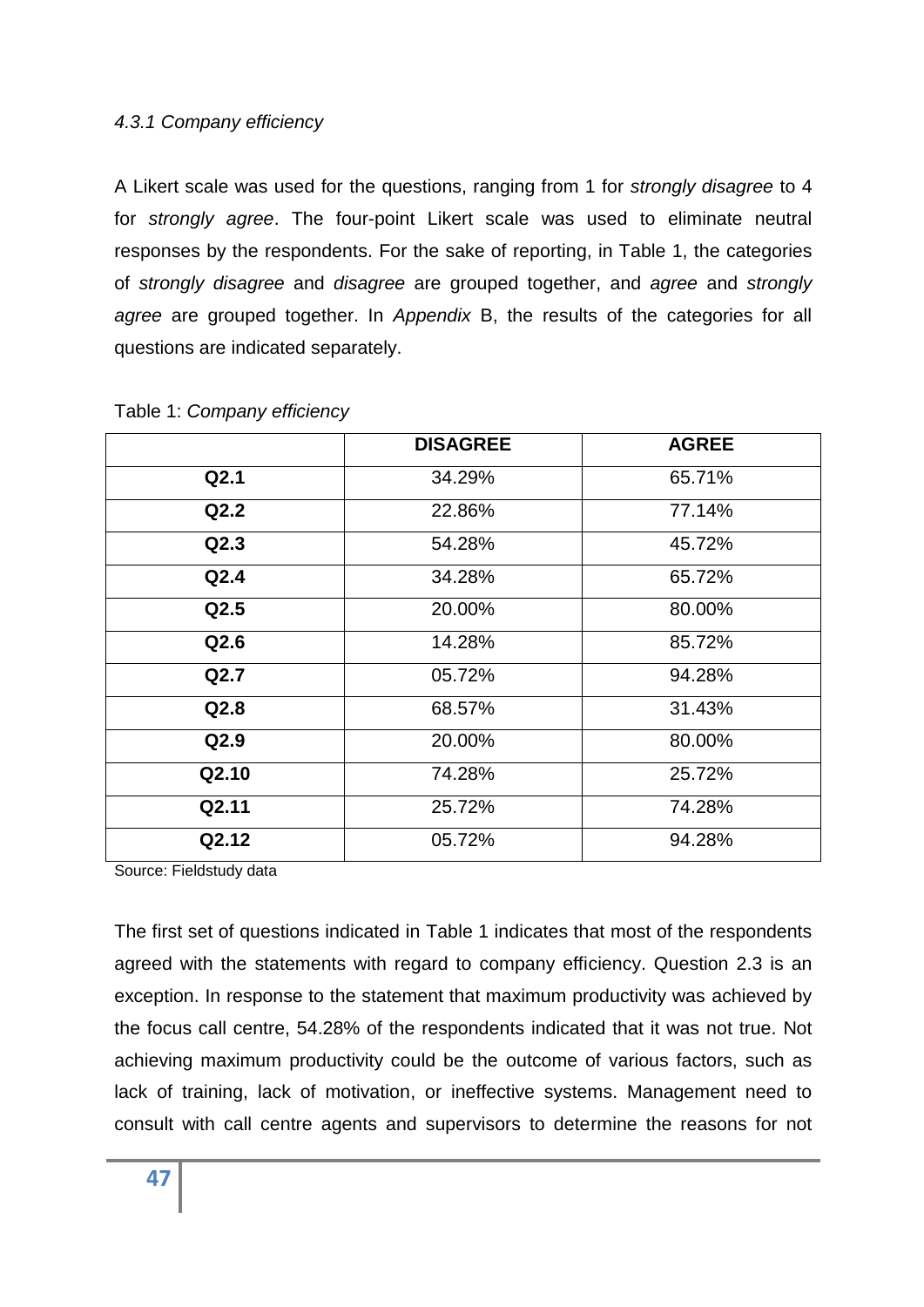reaching maximum productivity. The answers to Question 2.8 might indicate a possible reason for the low productivity. In response to the question whether there were enough call centre agents for the call centre to operate effectively, 68.57% of the respondents disagreed with this statement. If the number of agents is one of the reasons for low productivity, management will have to recruit more agents. However, numbers are not the only important factor; the existing call centre agents should be properly trained and motivated to ensure their maximum productivity, and new agents they recruit need to have the right skills to ensure that the call centre operations are effective.



*Figure 6:* Effectiveness of the computer and telephone system Source: Fieldstudy data

In Figure 6, the responses to questions 2.1 and 2.2 are presented to indicate the effectiveness of the computer and telephone systems of the focus call centre. These two factors are the most important technological features that determine the efficiency of the focus call centre. If the computer collection system were difficult to operate or constantly give problems, it would affect productivity negatively. If the company used the most up-to-date systems, it would be expected that all respondents would agree strongly with the statements. While a small percentage of respondents indicated that they did not agree with the statements, it can be assumed that there were minor problems with the two systems. Management should engage with the employees that indicated that the systems were not effective to determine where the problems are. The computer and telephone systems are vital to the call centre operations, and management need to ensure that secondary or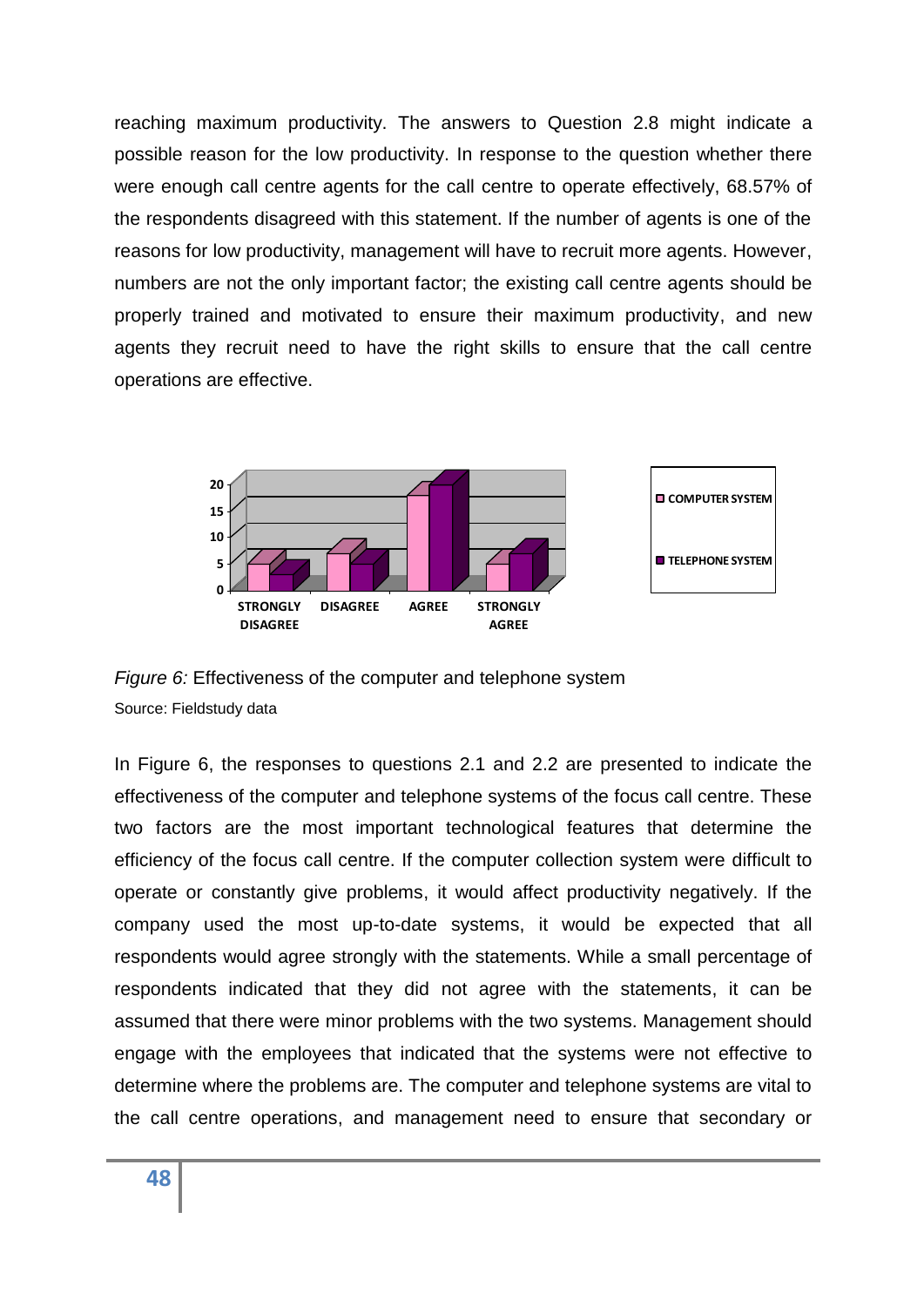backup systems are available should the main telephone or computer system fail. The telephone and computer technicians employed on site by the company should always be aware of the newest technology available to enhance the operations of the focus call centre and convey these developments to management for consideration. The availability of computer technicians on site ensure the reliability and stability of the computer and telephone systems as problems can be addressed immediately.

Questions 2.10 and 2.11 relate to questions 2.1 and 2.2. In Question 2.10 the statement is made that correct information is always available on the system, and Question 2.11 makes the statement that wrong information frustrates the collection process. The responses are represented in Figure 7 below.



*Figure 7:* Importance of correct information Source: Fieldstudy data

Only two respondents, namely the two call centre agents who had been working for the company for less than six months, strongly agreed that the correct information was always available on the system. However, 74,28% of the respondents indicated that the correct information was not always available. Management will have to discuss this problem with the clients to ensure that the correct information is received from them so that call centre agents always have access to the right information to ensure that the collection process flows smoothly.

More than 50% of the respondents indicated that the wrong information frustrated the collection process. The respondents who did not agree with the statement might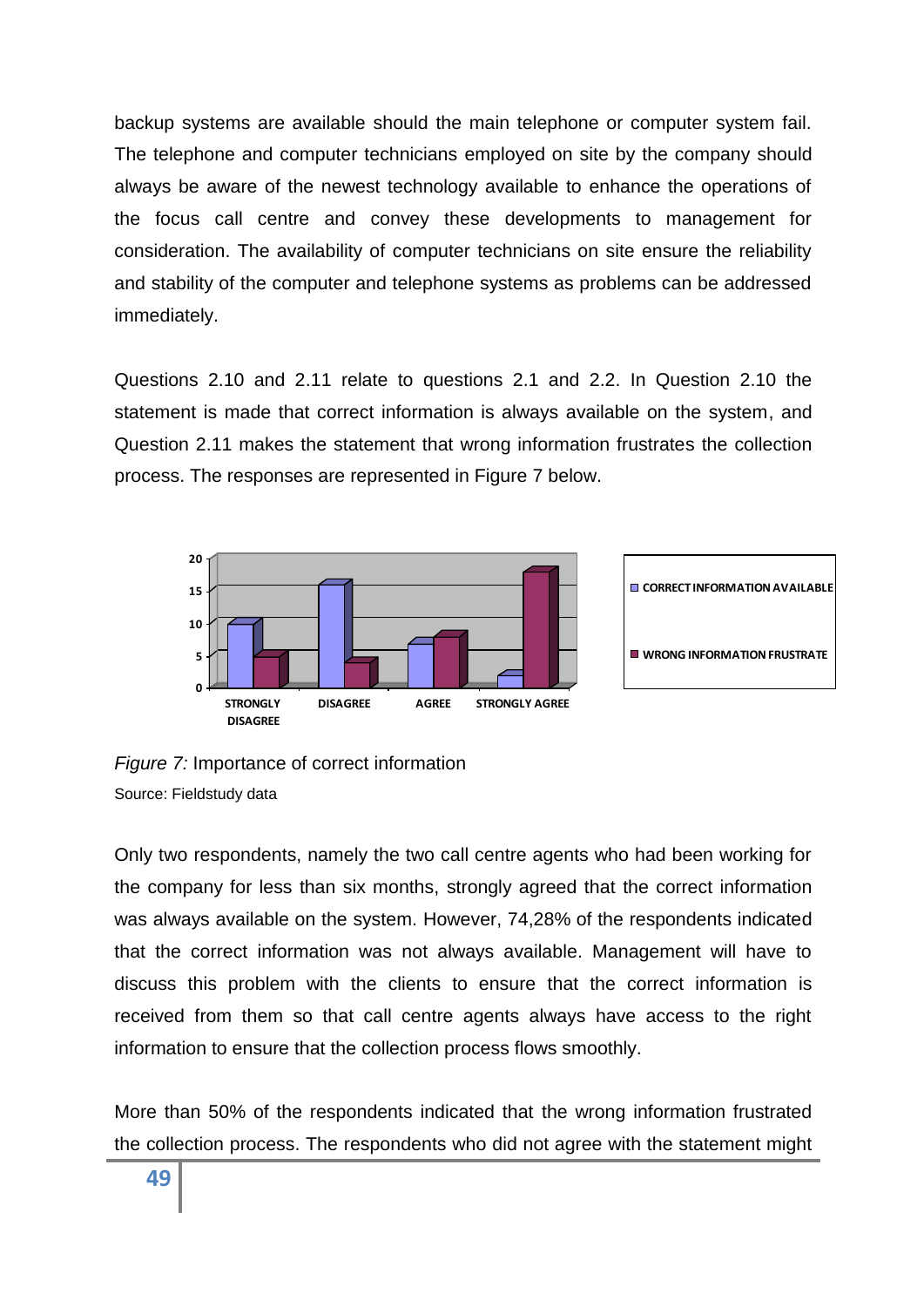have high levels of job-resourcefulness, whereby they had learnt to deal with the frustration and developed ways to work around the problem. Management need to utilise the "skills" of these individuals who have developed ways to work around problems. They have valuable information about how to enhance the collection process, although information supplied is sometimes wrong. In accordance with international findings very few people have high levels of job-resourcefulness, and when recruiting, management should look for candidates with this "soft" skill, as jobrelated skills can be learnt easily.

In the data analysis process, factor values were calculated using the age, gender, education level, and tenure of respondents as variables. When using age as a variable, the age group 30+ are the majority group that agree with the statements on company efficiency. Seeing that most of the respondents in the 30+ age group were in the senior positions of the call centre, it can be derived from the data that their opinion of company efficiency was more positive than that of the call centre agents. However, It should be considered that different people would have different views on what the levels of efficiency are, and this might influence their responses.

With reference to gender as a variable, the majority of males agree with the efficiency statements of the company.

When using education level as a variable, the group with university degrees are the majority that agree with the company efficiency statements. Once again, this group represented the senior managers in the company. The response from the respondent who only had a Grade 11 qualification has been omitted, as he was the only respondent on that education level and his answer cannot be considered representative of that specific group.

With reference to tenure as a variable, the group in employment for between 3 and 5 years (the senior managers) again was the majority that agreed with the efficiency statements. It can be derived from the data that the longer persons are employed by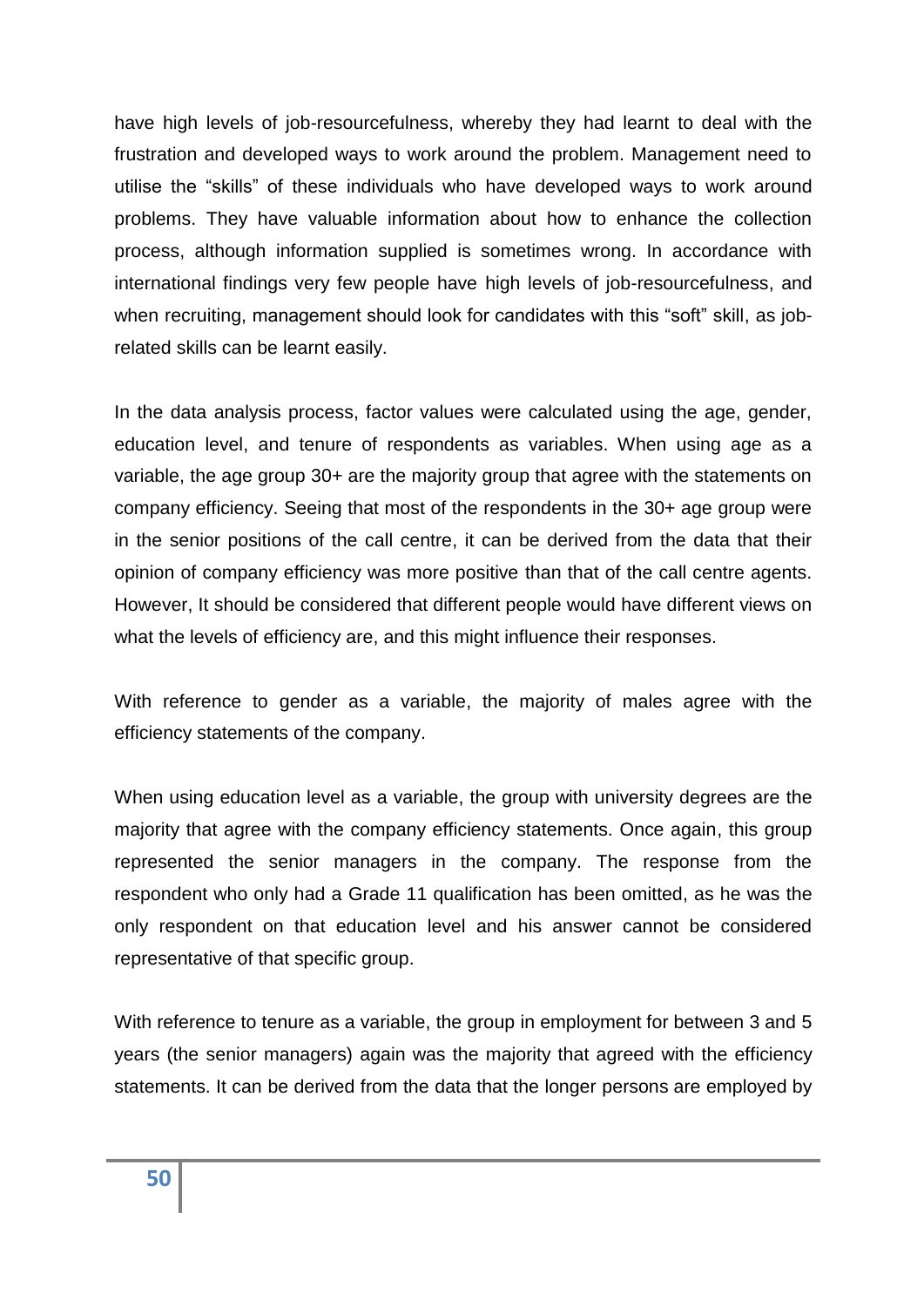the call centre and with that advance to higher positions, the more positive their view of efficiency becomes.

Correlation testing was done to determine whether there was a relationship between company efficiency and each of the following variables namely: training, supervisors' conduct, performance management, skills needed, and motivating factors. The pvalue was considered and compared with a significance level of 0.1. If the p-value is less than 0.1, it can be concluded that a relationship exists between the variables. The correlation coefficient was also calculated. If there is a positive relationship between two variables, the correlation coefficient will be positive and range between 0 and 1. The closer the value is to 1, the stronger the relationship between the 2 variables.

| Table 2: Correlations |  |
|-----------------------|--|
|-----------------------|--|

| <b>Variables</b>            | <b>Correlations coefficient</b> | P-value |
|-----------------------------|---------------------------------|---------|
| <b>Training</b>             | 0.397                           | 0.018   |
| <b>Supervisors' conduct</b> | 0.437                           | 0.009   |
| <b>Performance</b>          | 0.546                           | 0.001   |
| management                  |                                 |         |
| <b>Skills needed</b>        | 0.104                           | 0.553   |
| <b>Motivating factors</b>   | $-0.072$                        | 0.680   |

Source: Fieldstudy data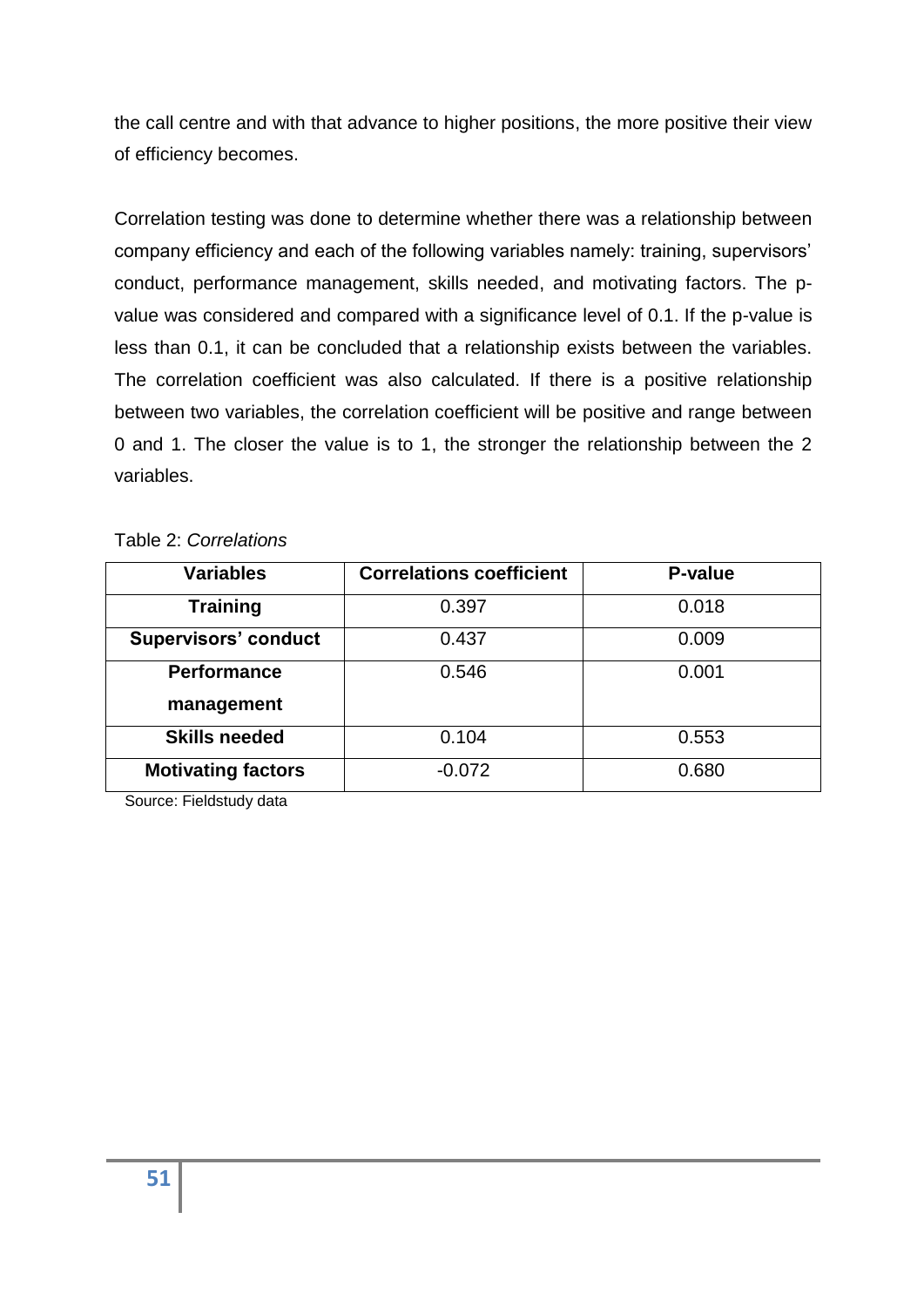The p-values for training, supervisors' conduct, and performance management are 0.018, 0.009, and 0.001 respectively, which is less than 0.1. This means that there is a significant positive correlation (0.397, 0.437 and 0.546) between company efficiency and these three variables. It implies that, with an increase in training, better conduct by supervisors and improved management of performance, company efficiency will increase.

The p-values for skills needed and motivating factors are 0.553 and 0.680 respectively, which are both greater than 0.1. Therefore, there is no significant relationship between company efficiency and the two variables of skills needed and motivating factors. This is contradictory to findings reported in the literature review, namely that when call centre agents have the necessary core skills, they will be able to do their jobs more efficiently, which will increase the efficiency of the call centre. Motivating factors, on the other hand, might increase productivity but that does not necessarily lead to efficiency. Management must consider whether the motivating factors they use indeed increase efficiency or merely increase productivity.

The results indicate that members of top management had a more positive opinion of the efficiency of the company than the other employees had. It is important that all stakeholders see the company as efficient. When management consider the call centre as efficient, they should use this fact as a marketing tool to get more work in. When clients consider the call centre as efficient, they might consider extending their contracts or increasing the workload to the call centre. As indicated previously, views of efficiency can differ, but for the call centre to operate optimally, all stakeholders need to understand what efficiency specifically for the focus call centre entails whether it be that targets are met or exceeded, that all systems operate optimally and/or that agents have the highest skill levels. To be able to manage efficiency, one needs to be able to measure it. By defining efficiency, management will be able to measure it, and call centre agents will know what is expected of them.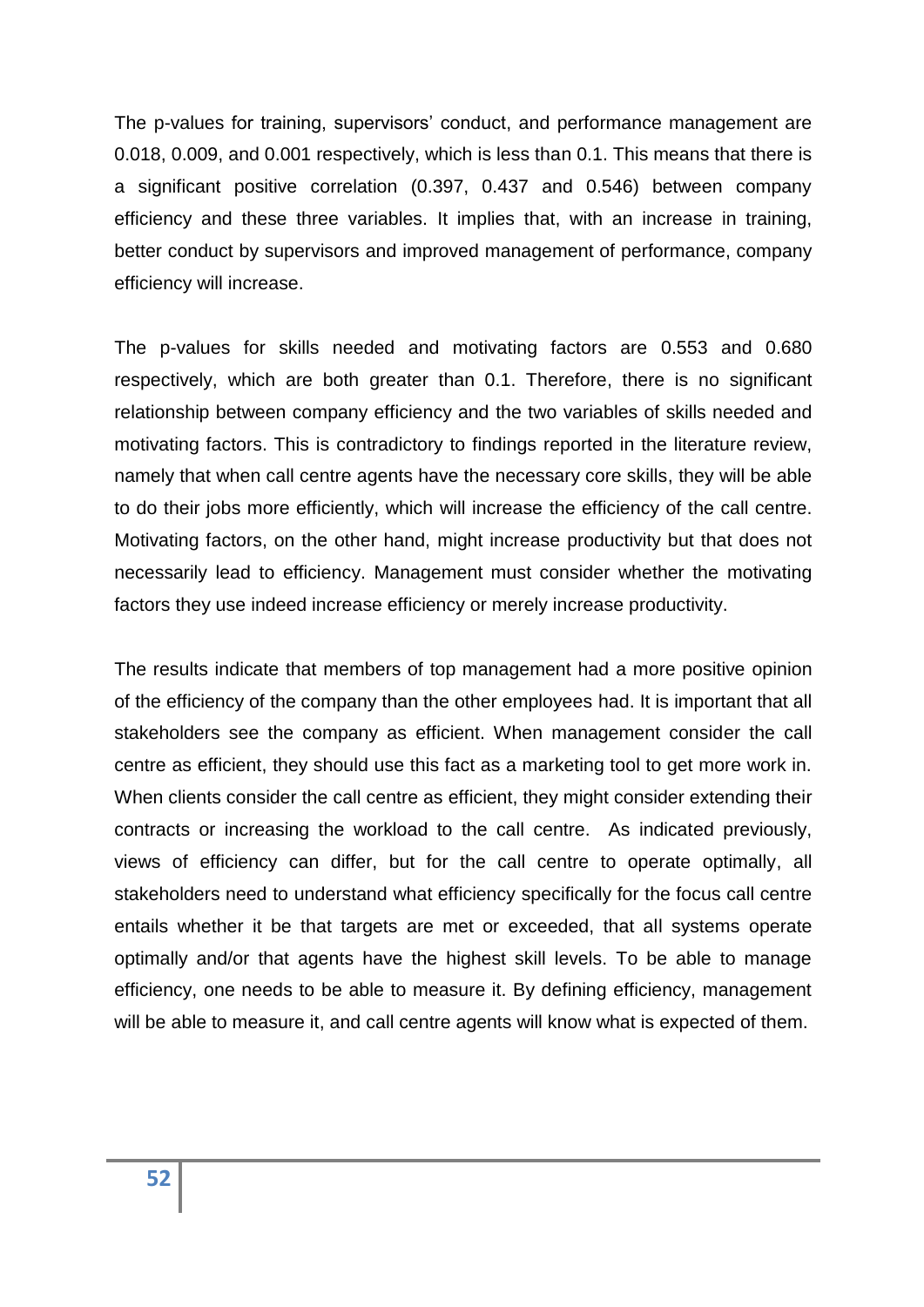### *4.3.2 Training and Selection*

In this section of the questionnaire, statements were made regarding whether certain training and selection processes could enhance company efficiency. Once again, for reporting purposes, the *strongly disagree* and *disagree* answers were grouped together and the *agree* and *strongly agree* answers were grouped together. See Appendix B for details of each category separately.

|       | <b>DISAGREE</b> | <b>AGREE</b> |
|-------|-----------------|--------------|
| Q2.13 | 45.71%          | 54.29%       |
| Q2.14 | 45.71%          | 54.29%       |
| Q2.15 | 14.28%          | 85.72%       |
| Q2.16 | 11.43%          | 88.57%       |
| Q2.17 | 02.86%          | 97.14%       |
| Q2.18 | 14.29%          | 85.71%       |
| Q2.19 | 00.00%          | 100.00%      |
| Q2.20 | 02.86%          | 97.14%       |

Table 3: *Training en Selection*

Source: Fieldstudy data

The results indicate that, except for questions 2.13 and 2.14, the overwhelming majority of the respondents agreed that training and selection play a very important role in company efficiency. However, it i interesting to note that 14,28% (5) of the respondents were of the opinion that training will not enhance efficiency of call centre agents. Although they represent a small percentage of the population, it would be interesting to determine why they held the opinion, as it is clear that, in all occupations and irrespective of what job a person does, training will make him better in what he does. Respondents are also of the opinion that call centre agents should be able to control themselves during a collection call but they should also be able to control the conversation. Respondents had insights and understood that they could not allow a debtor to take charge of the telephone conversation; if they allowed the debtor to take charge, the possibility that the debtor would settle his account was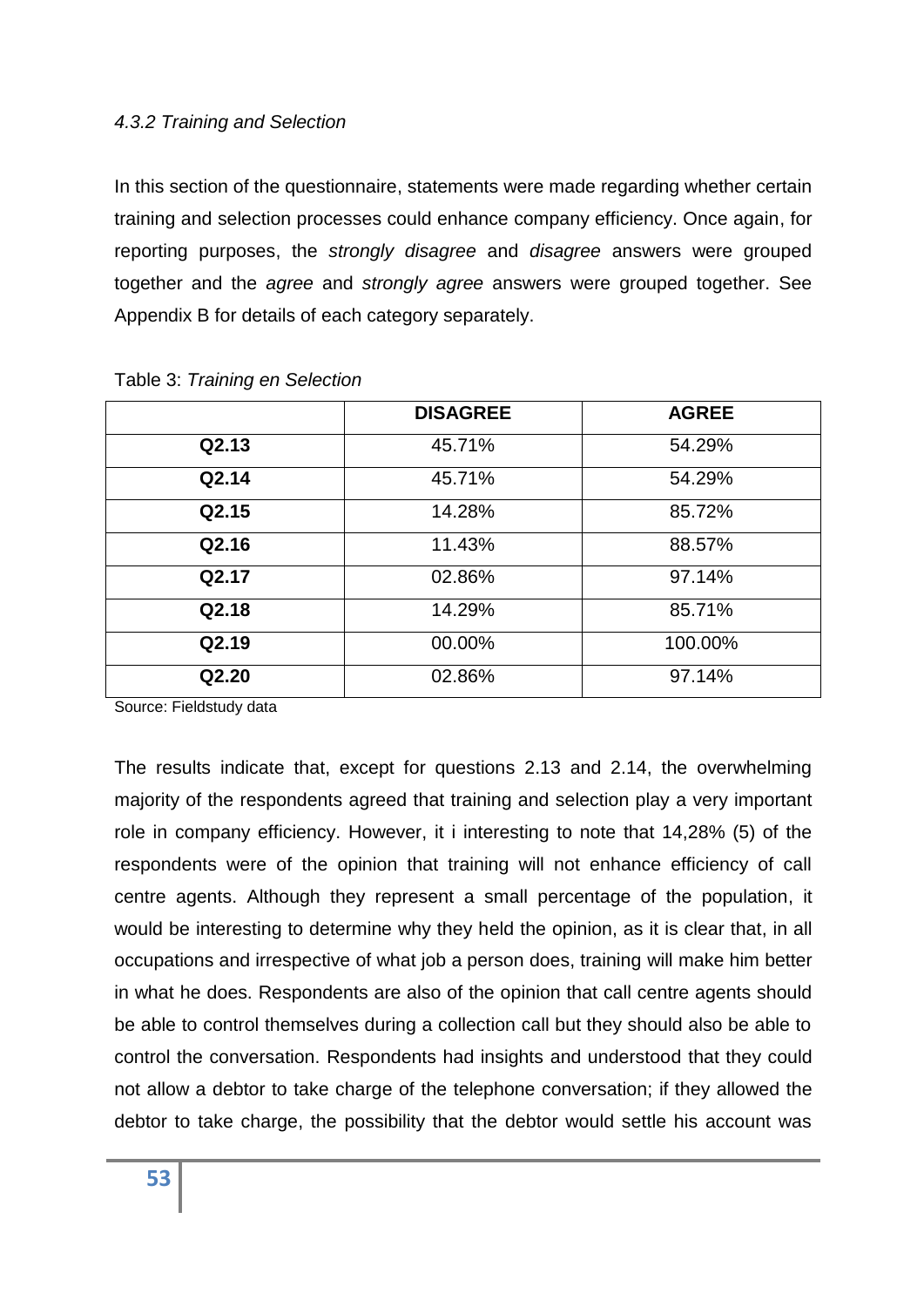very slim. It is also good to know that call centre agents understood that, if they became angry or upset or competed in a shouting match with the debtor, the problem would not be solved, and quite possibly the debt would not be collected. This answers correspond will the findings of the literature review in Chapter 2. It is important that self-control and conversation control constantly form part of the training module, both for new and existing call centre agents.

A T-test was also used to determine if the group means of interval variables of the two groups differ from each another. In this case, the test was conducted to determine whether the views on company efficiency, training and selection, supervisors and emotions, performance management, skills needed, and motivating factors were different between males and females. For a conclusion on whether these views were different or not, the p-value was considered and compared with a value of 0.1. If the p-value was less than 0.1, the the views are different, and if the pvalue was greater than 0.1, the views are the same.

| <b>Gender</b>                  | <b>T-</b> statistic | P-value |
|--------------------------------|---------------------|---------|
| <b>Company efficiency</b>      | 2.662               | 0.012   |
| <b>Training and selection</b>  | 0.574               | 0.570   |
| <b>Supervisor and emotions</b> | 2.006               | 0.053   |
| Performance management         | 3.600               | 0.001   |
| <b>Skills needed</b>           | 1.117               | 0.272   |
| <b>Motivating factors</b>      | $-0.814$            | 0.422   |

| Table 4: T-Test |
|-----------------|
|-----------------|

Source: Fieldstudy data

The p-values for company efficiency, supervisor and emotions, and performance management are all less than 0.1, indicating that the views on company efficiency are different between males and females. The t-statistics indicate that the difference is statistically significant. The p-values for training and selection, skills needed, and motivating factors are greater than 0.1; therefore, the views on these factors are the same between males and females.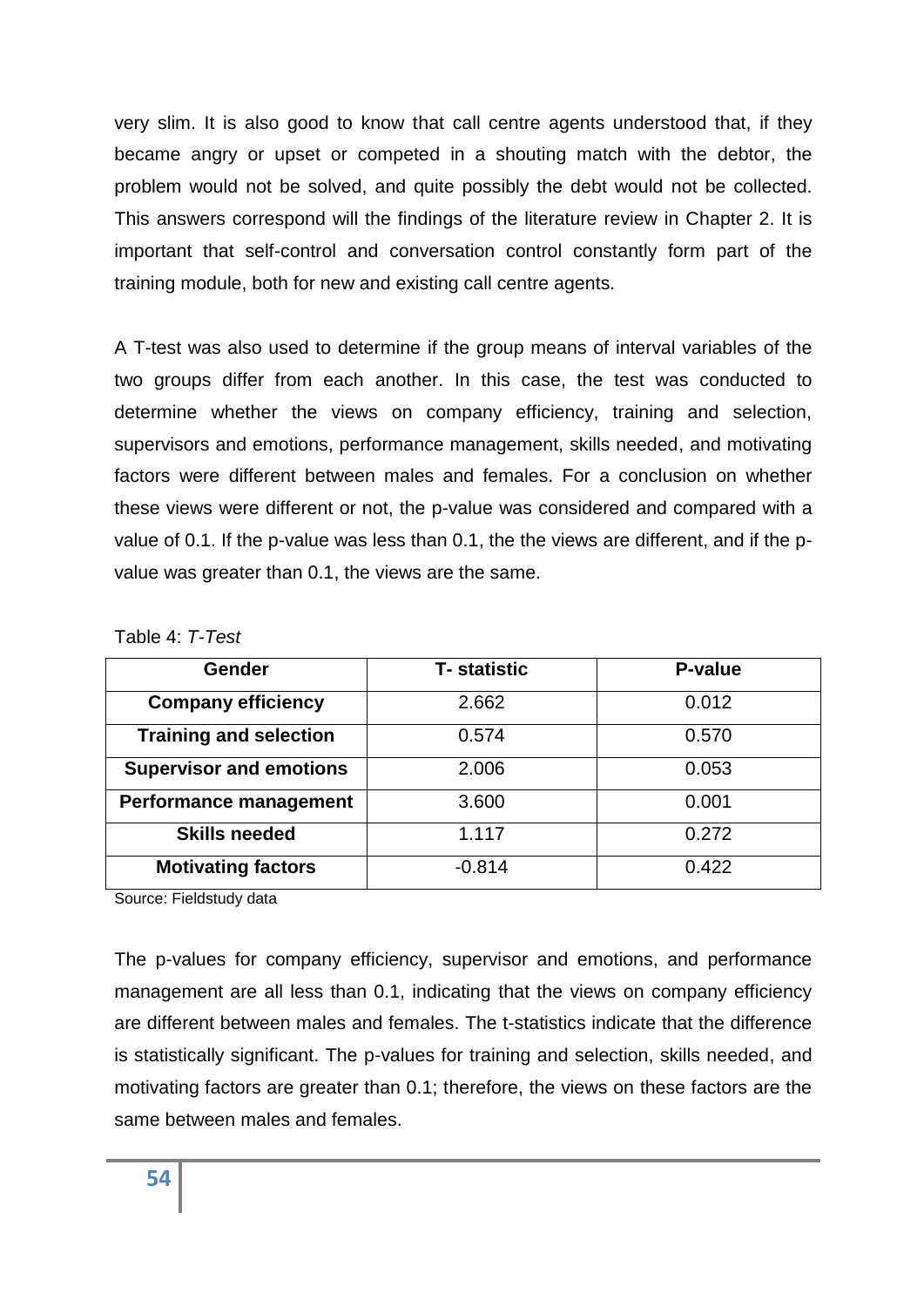#### *4.3.3 Supervisors and emotions*

This set of questions required respondents to indicate how their emotions affected their work and performance and if supervisor support was important. For reporting purposes, the *strongly disagree* and *disagree* answers are grouped together, and *strongly agree* and *agree* answers grouped together. See Appendix B for detail on each category.

|       | <b>DISAGREE</b> | <b>AGREE</b> |
|-------|-----------------|--------------|
| Q2.21 | 08.57%          | 91.43%       |
| Q2.22 | 05.71%          | 94.29%       |
| Q2.23 | 25.71%          | 74.29%       |
| Q2.24 | 31.43%          | 68.57%       |
| Q2.25 | 31.43%          | 68.57%       |
| Q2.26 | 00.00%          | 100.00%      |

#### Table 5: *Supervisors and emotions*

Source: Fieldstudy data

The data indicate that respondents considered supervisor support very important and they were of the opinion that supervisor support did affect the quality of their work. With regard to Question 2.24, 11 of the respondents indicated that supervisors were not available to assist with difficult clients. It is important for management to discuss this fact with the 11 respondents to determine whether there is friction between the agents and their specific supervisors or whether other underlying factors influence their opinions. It vital that call centre agents and supervisors have a good working relationship because the lack thereof will affect productivity and efficiency and might increase the call centre agents' thoughts of leaving the call centre. The rest of the findings are in line with the views of researchers discussed in the literature review. All the respondents agreed that call centre agents should not allow their emotions to influence their work. This is an important realisation – call centre agents understand that their emotions affect their work and negative emotions they experience might reflect in the way they handle clients and lead to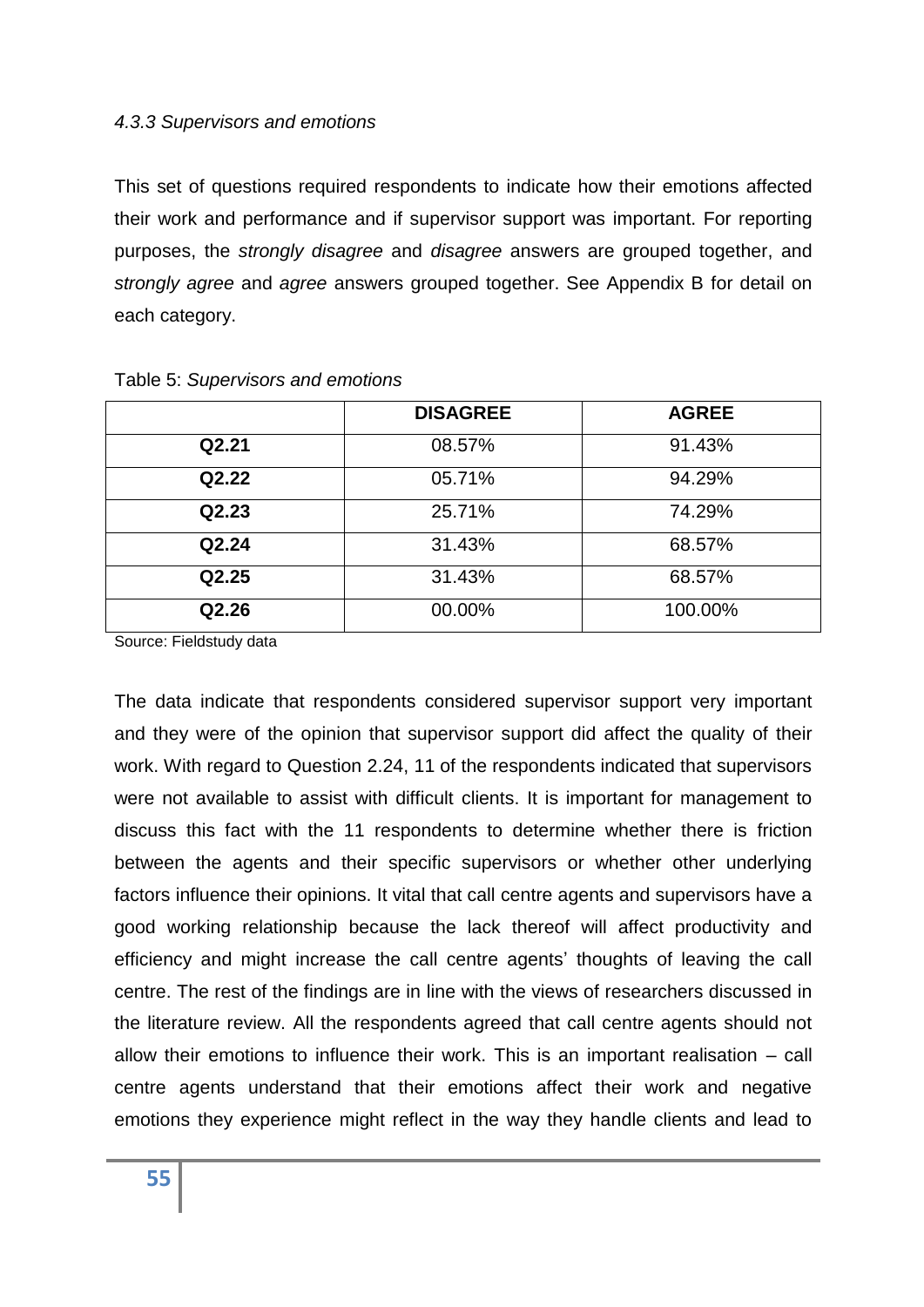lower customer satisfaction. Management need to ensure that systems are in place to help call centre agents to deal with their emotions and assist them with work or personal problems they might experience to ensure that it does not affect their work.

#### *4.3.4 Performance management*

In this last sub-section of company efficiency, the respondents were asked to agree or disagree with statements about the importance of a performance management system and whether they thought the performance management system of the company was effective. They indicated that target setting was the best method for performance appraisals, although they were of the opinion that other methods should also be used. Management should engage with call centre agents and supervisors to obtain their views as to what other methods they suggest to appraise performance. A performance management policy should then be drafted and presented to the call centre agents before implementation. By allowing call centre agents and supervisors to make suggestions regarding the performance management policy will ensure that they understand the policy better and how it will be implemented and affect them. Respondents indicated that feedback after performance appraisals is important and that good work should be recognised. A feedback policy (when and how) should form part of the performance management policy and should include inputs from call centre agents and supervisors. It is recommended that performance appraisals be done regularly and not only once a year. As previously recommended, call centre agents should be divided into smaller teams with a senior call centre agent as team leader. Team leaders should do monthly performance appraisals, while supervisors should do quarterly appraisals of the teams under their control. Performance appraisals by management are done annually. Regular performance appraisals will ensure that call centre agents are always aware of their performance and highlight possible problems that need to be addressed in training. Thus, problems can be resolved in a short period and not only after a year when annual appraisals are done.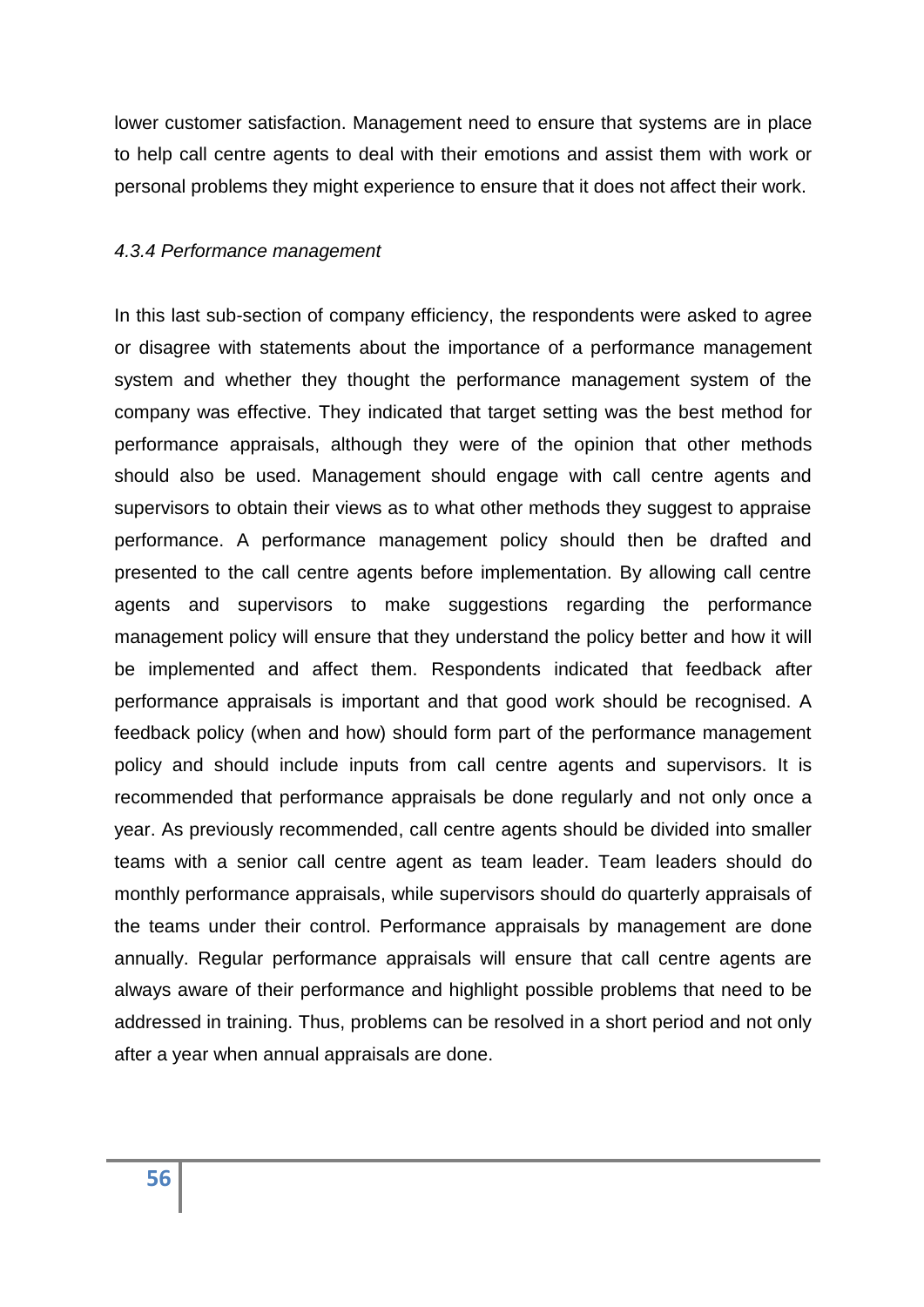The results with regard to performance and feedback correspond with information presented in the literature review. More and more international researchers are of the opinion that target setting should no longer be the primary performance management tool.

|       | <b>DISAGREE</b> | <b>AGREE</b> |
|-------|-----------------|--------------|
| Q2.27 | 00.00%          | 100.00%      |
| Q2.28 | 42.68%          | 57.14%       |
| Q2.29 | 00.00%          | 100.00%      |
| Q2.30 | 02.86%          | 97.14%       |
| Q2.31 | 02.86%          | 97.14%       |
| Q2.32 | 14.29%          | 85.71%       |
| Q2.33 | 80.00%          | 20.00%       |
| Q2.34 | 05.71%          | 94.29%       |
| Q2.35 | 02,86%          | 97.14%       |
| Q2.36 | 11.42%          | 88.57%       |
| Q2.37 | 20.00%          | 80.00%       |

Table 6: *Performance management*

Source: Fieldstudy data

The data confirm that in a company various factors influence efficiency, and the focus call centre is no exception. The factors indicated in the literature review, amongst others supervisor support, emotions of call centre agents, and the performance management system, are also the factors that affect efficiency at the focus call centre.

With regard to questions 2.28 and 2.37, the answers relate to each other. In Question 2.37, the majority of the respondents indicated that good work done was recognised, and in Question 2.28, a small majority indicated that the performance management system was effective.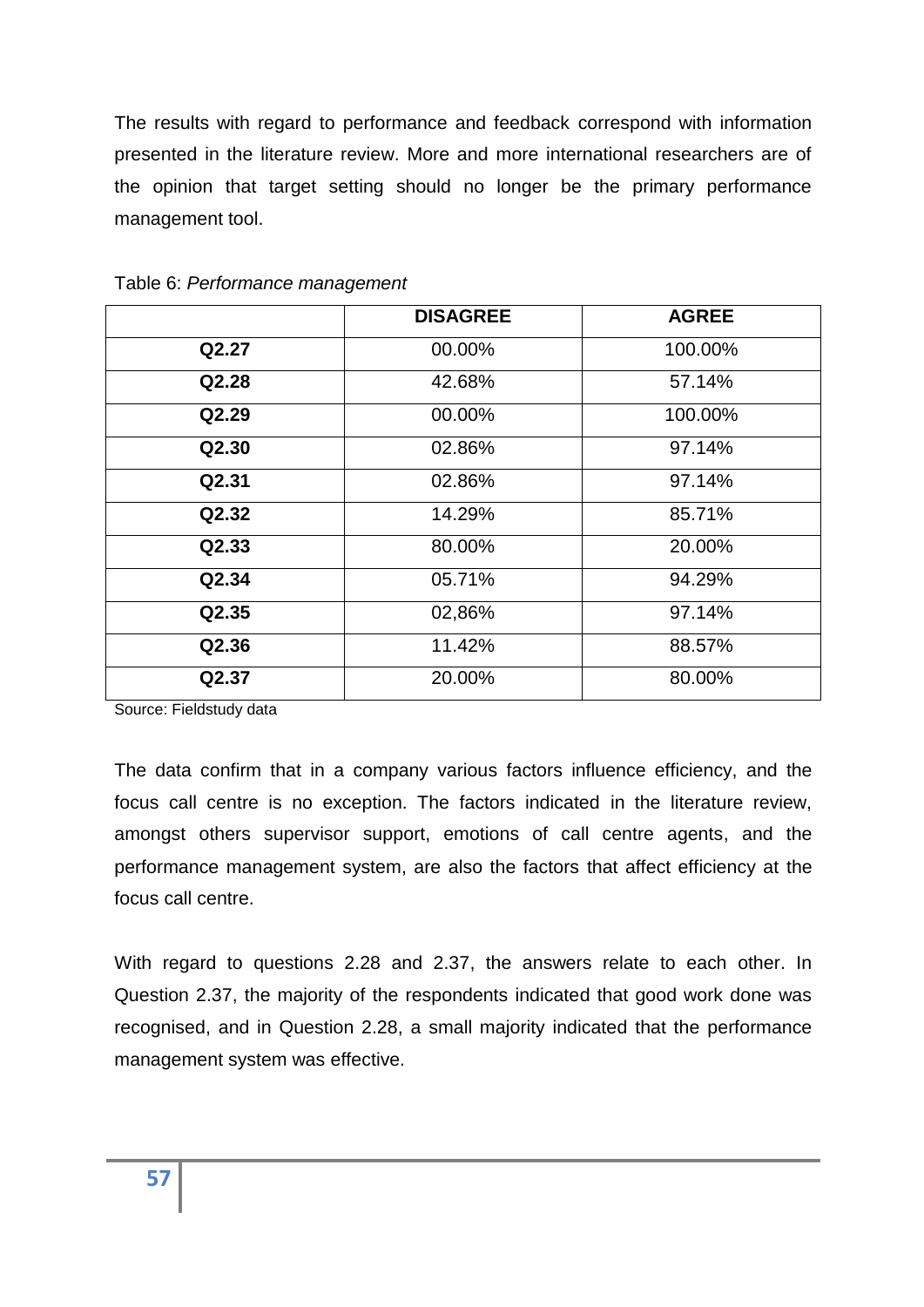

*Figure 8:* Efficiency of performance management system Source: Fieldstudy data

Management should engage with the respondents that indicated that good work was not recognised to determine whether they truly feel that their good work is not acknowledged or whether other underlying factors influenced their opinion. To ensure that maximum efficiency is achieved, management need to engage with call centre agents continually to identify problems before they escalate into full-scale problems that affect morale.

## **4.4 Skills needed by call centre agents**

Section 3 of the questionnaire confronted the respondents with statements on which core competencies call centre agents need to make them effective and efficient. The statements were made to obtain an answer to the first secondary research question. For reporting purposes, *strongly disagree* and *disagree* answers were grouped together and *strongly agree* and *agree* answers were grouped together. In Appendix B, details of each category can be found.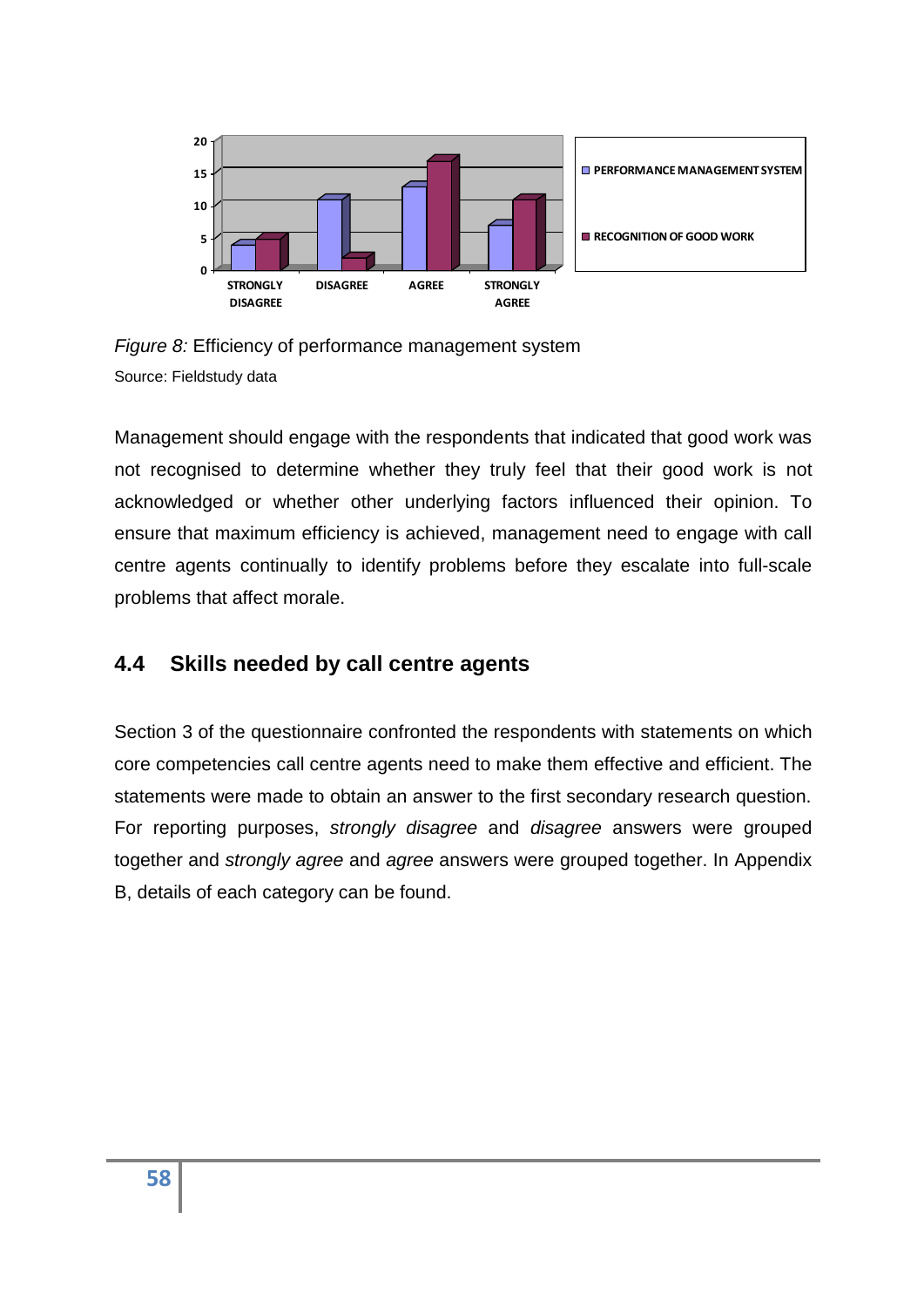|       | <b>DISAGREE</b> | <b>AGREE</b> |
|-------|-----------------|--------------|
| Q3.1  | 05.71%          | 94.29%       |
| Q3.2  | 05.71%          | 94.29%       |
| Q3.3  | 05.71%          | 94.29%       |
| Q3.4  | 00.00%          | 100.00%      |
| Q3.5  | 00.00%          | 100.00%      |
| Q3.6  | 00.00%          | 100.00%      |
| Q3.7  | 22.86%          | 77.14%       |
| Q3.8  | 14.29%          | 85.71%       |
| Q3.9  | 22.85%          | 77.15%       |
| Q3.10 | 02.86%          | 97.14%       |
| Q3.11 | 02.86%          | 97.14%       |
| Q3.12 | 02.86%          | 97.14%       |
| Q3.13 | 54.28%          | 45.72%       |
| Q3.14 | 08.57%          | 91.43%       |
| Q3.15 | 31.42%          | 68.58%       |
| Q3.16 | 54.28%          | 45.72%       |
| Q3.17 | 08.57%          | 91.43%       |
| Q3.18 | 08.57%          | 91.43%       |
| Q3.19 | 00.00%          | 100.00%      |
| Q3.20 | 02.86%          | 97.14%       |
| Q3.21 | 08.57%          | 91.43%       |

Table 7: *Skills needed*

Source: Fieldstudy data

In the literature review, it was established that communication is the most important skill. All the respondents (100%) agreed that communication is the most important skill. The majority of the respondents also confirmed that it is important for call centre agents to address clients in their home language (however, this might not always be possible if the call centre operates in the international market).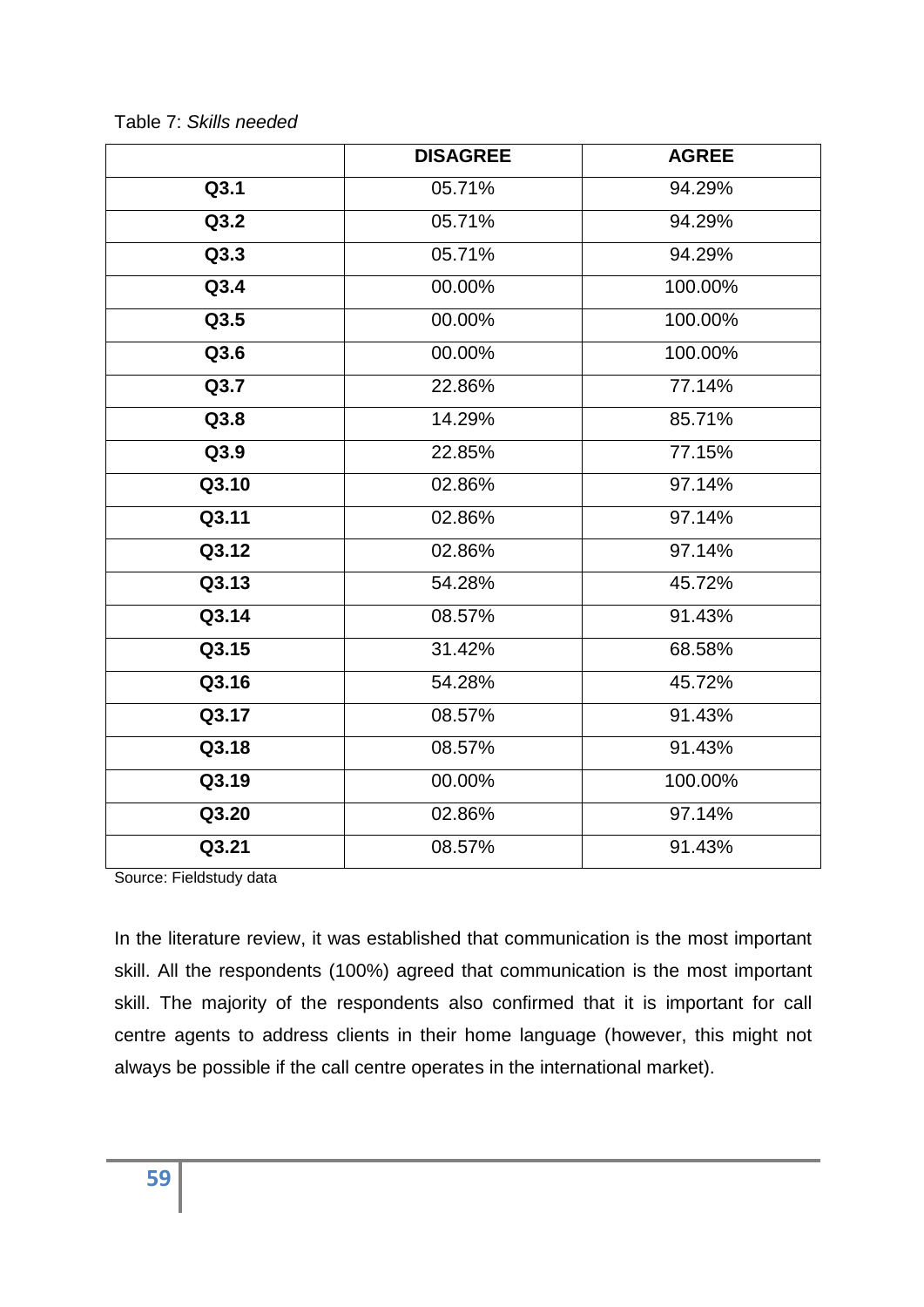It is interesting to note that 54.28% of the respondents disagreed with the statement that women are more suited to the call centre job than men. Question 3.16 stated that women could deal with difficult clients better then men could, and 54.28% of the respondents disagreed with this statement. However, the findings of researchers discussed in Chapter 2 reveal that women are indeed more suited to the call centre job, and although the respondents differ from that, the physical evidence (that more women are employed at the specific call centre) proves that it is in fact true.

Factor values were calculated to determine which core competencies were important to the employees. The literature review indicates that communication is the most important core competency. This was confirmed by the respondents. The literature review indicates that the second important competency was listening. According to the respondents, telephone and computer skills are the second most important core competency, with listening only in the third place. Listening is one of the "soft" skills that call centre agents should have. Telephone and computer skills are easier to teach. Therefore, when recruiting, management should rather consider candidates who have good communication and listening skills, as their telephone and computer skills could be enhanced with training.

| <b>Core competencies</b>        | <b>Questions</b> | <b>Factor values</b> |
|---------------------------------|------------------|----------------------|
| <b>Communication</b>            | Q3.5             | 0.96                 |
|                                 | Q3.6             | 0.89                 |
| Listening                       | Q3.10            | 0.90                 |
| <b>Telephone &amp; computer</b> | Q3.11            | 0.94                 |
| <b>skills</b>                   |                  |                      |
| <b>Numeracy skills</b>          | Q3.12            | 0.84                 |
| Job resourcefulness             | Q3.17            | 0.80                 |
| Self-efficacy                   | Q3.19            | 0.87                 |
| <b>Positive attitude</b>        | Q3.20            | 0.86                 |

Table 8: *Factor values of core competencies*

Source: Fieldstudy data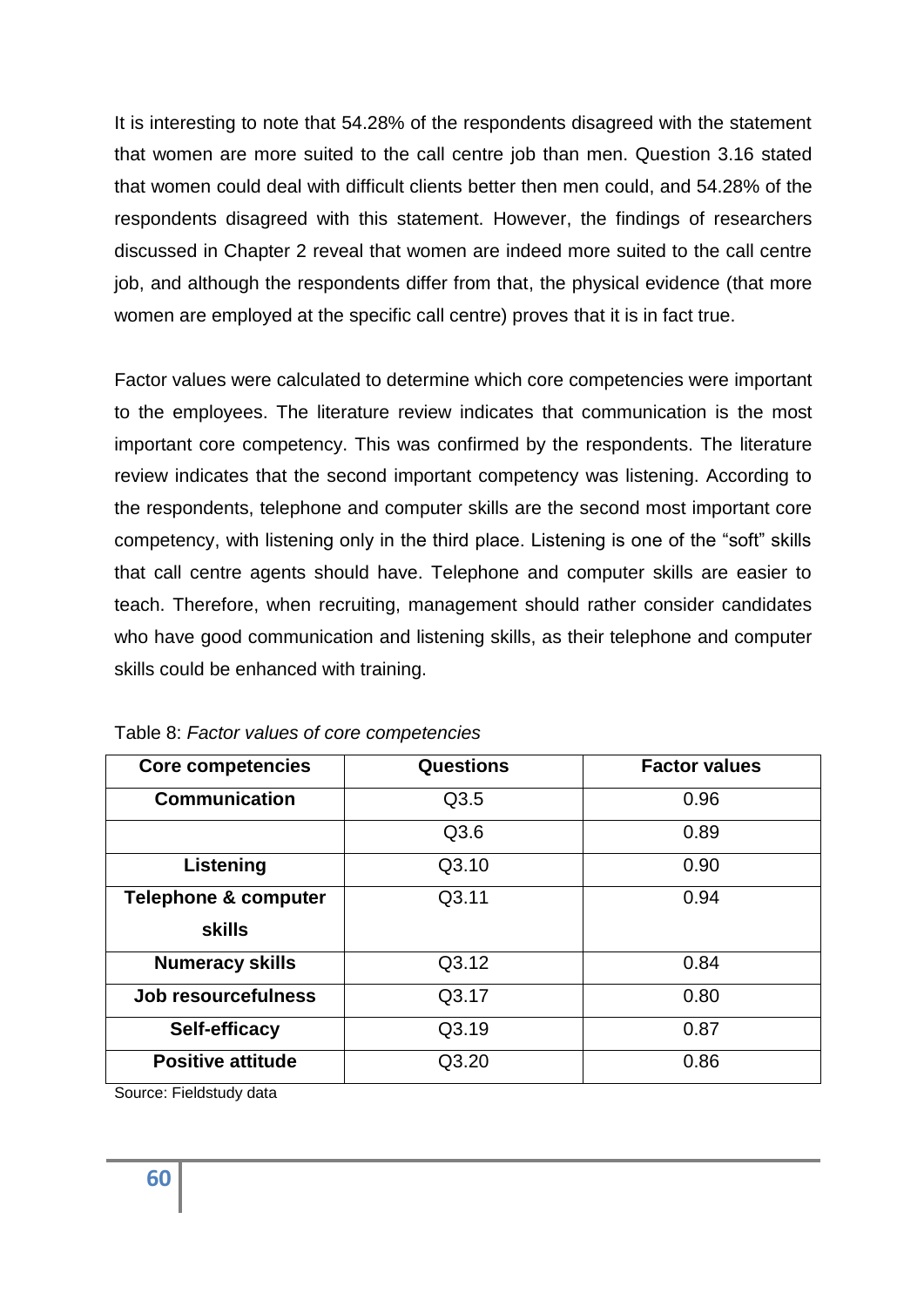In the respondents' opinion, job resourcefulness is the least important core competency for call centre agents to have. Job resourcefulness is another important "soft" that is important for call centre agents. By having job resourcefulness in the high demanding and stressful environment of the call centre will enable the call centre agent to overcome obstacles in reaching job-related goals.

## **4.5 Motivating factors**

The fourth and last section of the questionnaire dealt with statements about motivating factors. The statements referred to the call centre job as a career or just a stepping-stone. It also required respondents to give their opinion on promotion possibilities in the company. Statements also referred to possible reasons for call centre agents to leave the call centre industry. For reporting purposes, the *strongly disagree* and *disagree* answers were grouped together, and the *agree* and *strongly agree* answers were grouped together. See Appendix B for details of each category separately.

|       | <b>DISAGREE</b> | <b>AGREE</b> |
|-------|-----------------|--------------|
| Q4.1  | 08.57%          | 91.43%       |
| Q4.2  | 02.86%          | 97.14%       |
| Q4.3  | 00.00%          | 100.00%      |
| Q4.4  | 17.14%          | 82.86%       |
| Q4.5  | 82.85%          | 17.15%       |
| Q4.6  | 42.85%          | 57.15%       |
| Q4.7  | 37.14%          | 62.86%       |
| Q4.8  | 31.43%          | 68.57%       |
| Q4.9  | 11.42%          | 88.58%       |
| Q4.10 | 02.86%          | 97.14%       |
| Q4.11 | 22.86%          | 77.14%       |
| Q4.12 | 54.29%          | 45.71%       |
| Q4.13 | 54.28%          | 45.72%       |

Table 9: *Motivating factors*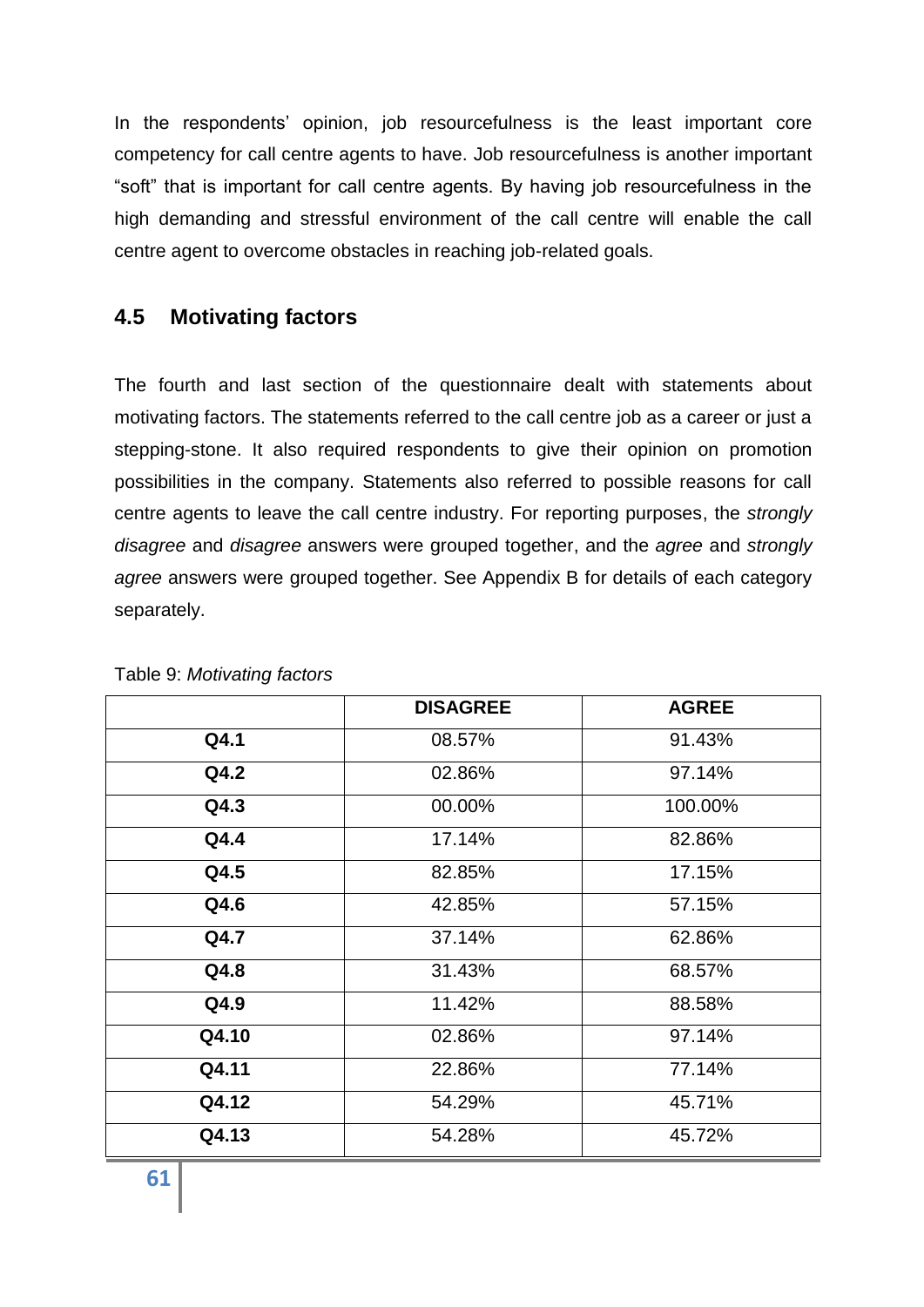| Q4.14  | 17.14% | 82.86% |
|--------|--------|--------|
| Q4.15  | 20.00% | 80.00% |
| Q4.16  | 25.71% | 74.29% |
| Q4.17  | 34.28% | 65.72% |
| Q4.18  | 14.29% | 85.71% |
| Q4.19  | 37.14% | 62.86% |
| Q4.20  | 31.42% | 68.58% |
| Q.4.21 | 42.86% | 57.14% |
| Q4.22  | 37.14% | 62.85% |
| Q4.23  | 17.14% | 82.86% |

Source: Fieldstudy data

The literature review indicates that most call centre agents see their call centre job as a stepping-stone and not as a career. This has been confirmed by 82.85% of the respondents. Questions 4.12 and 4.13 made statements with regard to the promotion policy of the company and promotion opportunities in the company. Respectively, 54.29% (question 4.12) and 54.28% (question 4.13) of the respondents did not agree with the statements made. Promotion is a very important motivating factor, and the literature review indicates that there is little opportunity for promotion in the call centre industry. This is also the experience of respondents in the focus call centre

Question 4.20 referred to the non-payment of bonuses and how it influenced their decision to stay with the company or not. In their study, Sial, Imran, and Zaheer (2011) found that there is a positive relationship between pay and performance. The better the pay, the better the candidates who will apply, and the better the performance will be. The salaries agents received at the focus call centre were low in relation to salaries paid by other call centres in Bloemfontein. Management should investigate how to improve the salary structure of the company to motivate the best performers to stay with the company and attract new suitable candidates for employment.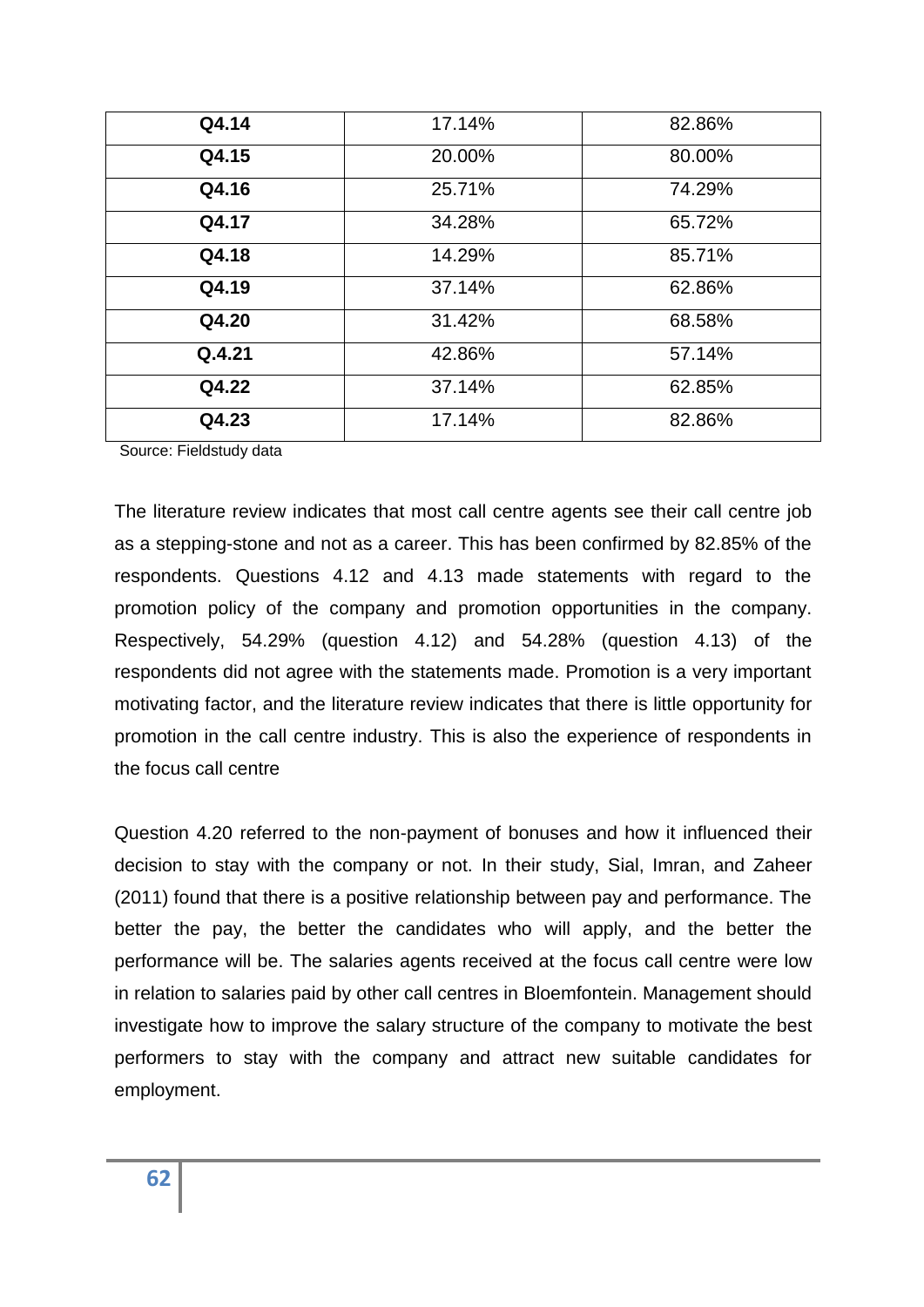## **4.6 Conclusion**

In this chapter, the results obtained from the questionnaires have been discussed in detail. The results correspond with international research findings that balancing quality and efficiency is essential for the success of a call centre. Factors such as training and core competencies are vital to ensure that call centre agents are able to achieve maximum productivity. A proper and transparent performance management system should be implemented, and some form of incentive scheme and supervisor support are essential motivating factors.

The overall results presented here, linked well with the theory in this industry, and the researcher is confident that they are applicable to and representative of the focus call centre population.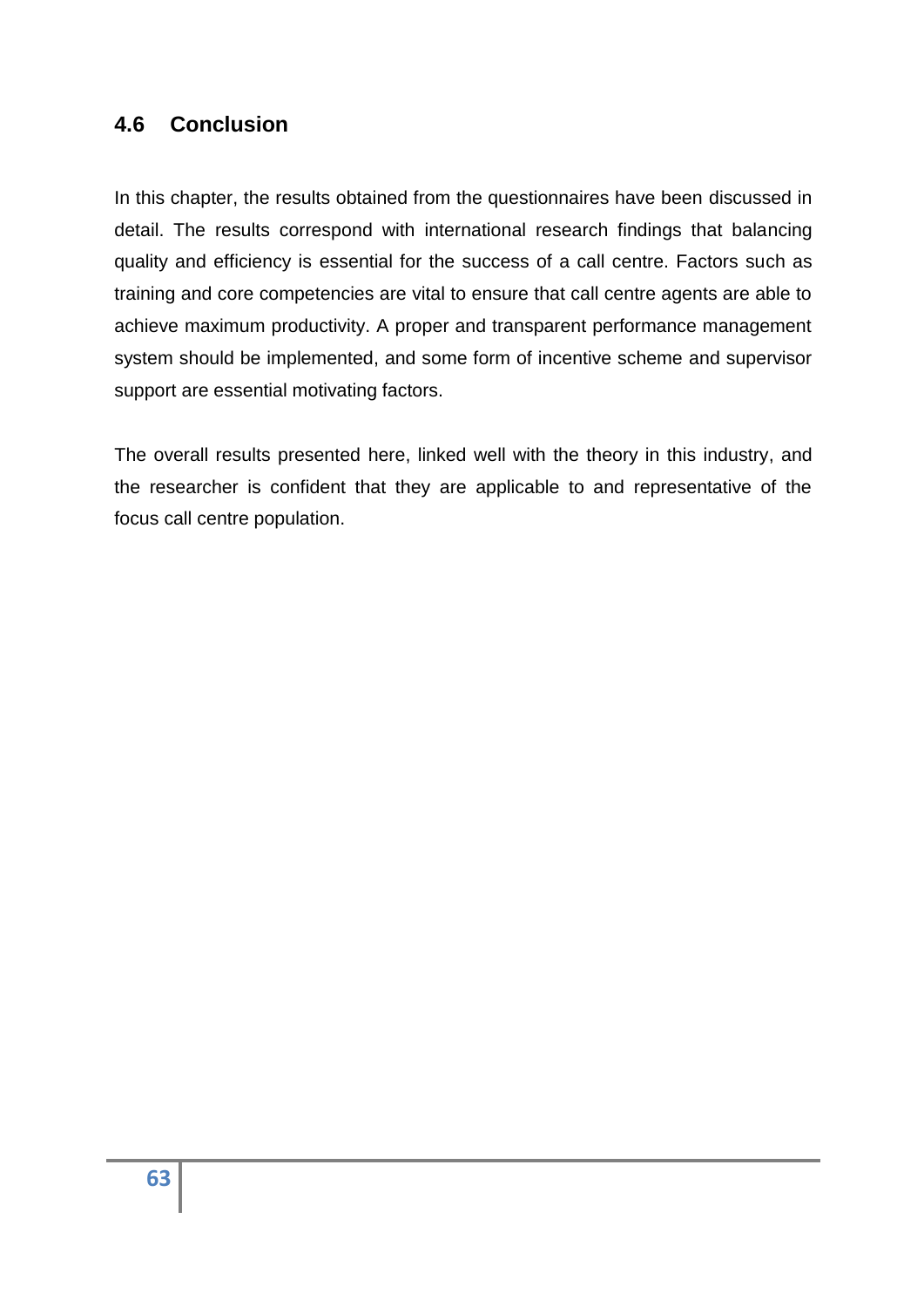### **CHAPTER 5 – RECOMMENDATIONS AND CONCLUSION**

## **5.1 Introduction**

The objective of this research was to determine if the focus call centre was effective and which factors affected efficiency. The first secondary objective was to determine whether call centre agents should have certain core competencies that make them more efficient, which in turn will increase the efficiency of the call centre. The second question to answer was how staff turnover affect management decisions and what can be done to reduce staff turnover.

In Chapter 4, the results of the research are discussed, and in this chapter, recommendations are made and a conclusion is presented.

### **5.2 Recommendations**

The call centre industry is a dynamic industry, and although the first call centre was established in 1970, this industry has boomed only since the late1990s. Because of the rapid growth of the industry and its unique character, certain operations are still a trial-and-error process. It should also be understood that what works for call centres in one country might not necessarily be true for another country. The same is true for call centres in the same town, and what works for inbound call centres might not necessarily work for outbound call centres. However, some aspects of the call centre industry will be similar, no matter what call centre you are running.

Most call centres base their operations on the operations of call centres in India, which is renowned for its huge call centre industry. India is the preferred destination for big international companies from which to operate their call centres from, as India has a huge supply of English-speaking graduates, and labour cost in India is very low. Companies should use the lessons learned by call centres in India to manage their call centres more efficiently. When the call centre in India is servicing clients, for example America, it is expected of the call centre agents to almost give up their identity and adopt an American identity, which means they have to choose an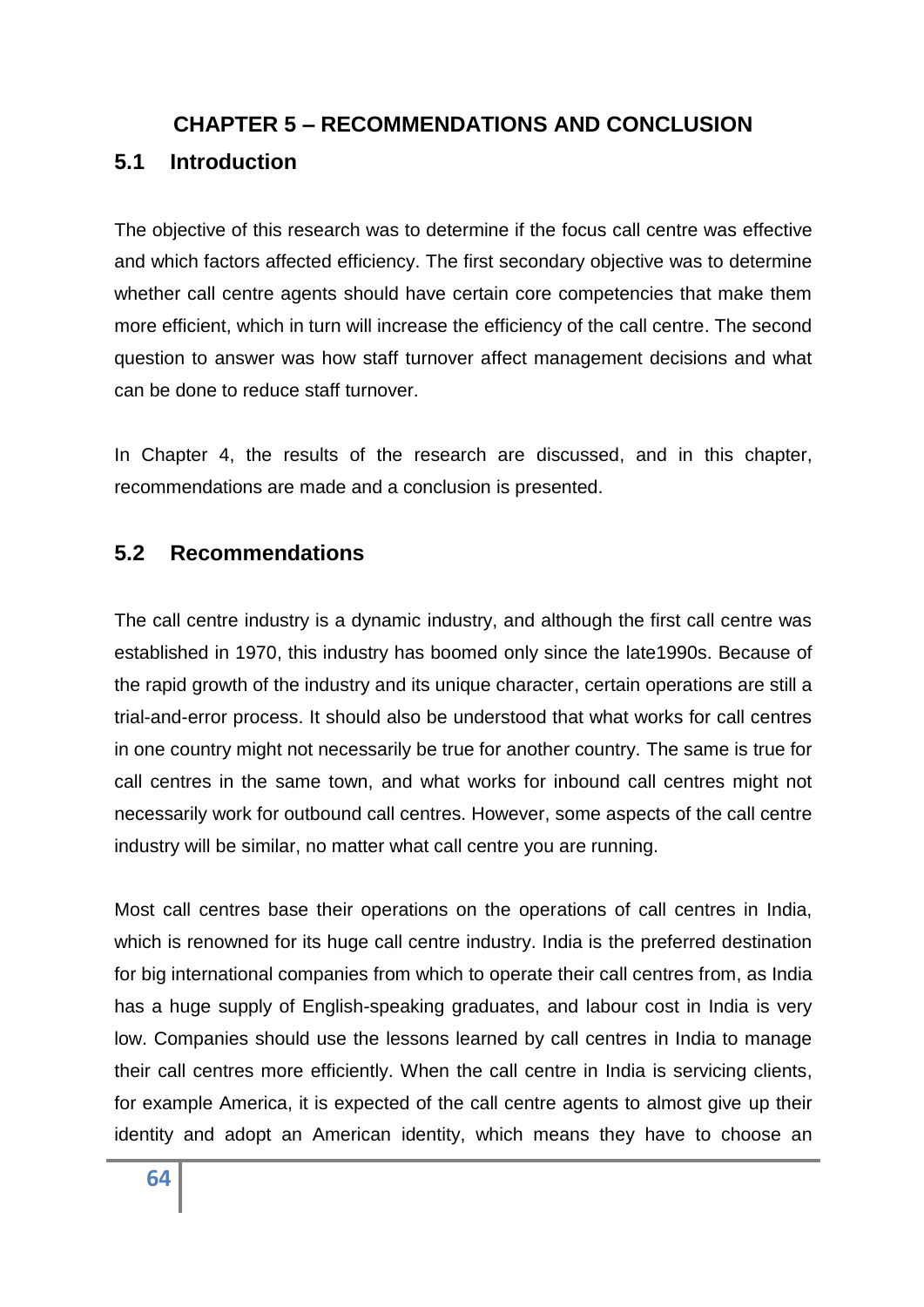English name for themselves and learn to speak without the Indian accent. The other factor affecting the lives of call centre agents in India is the working hours. Once again, if clients in American are serviced, there is a huge time difference between India and American. Therefore, the call centre agents are working hours other than those considered normal working hours. Both the factors mentioned above affect staff turnover, as call centre agents are sometimes not supported by their families because of the "change" in identity and the working hours. Therefore, the lessons learned from call centres in India is that support by families is very important, and supervisor support is vital to assist call centre agents with balancing work and life at home. In South Africa, the accents and working hours do not play such a big role, but management can still learn valuable lessons in how to support call centre agents.

The biggest challenge for call centre managers is to find a balance between efficiency and quality. There will always be some degree of trade-off between efficiency and quality; however, the percentage of trade-off will differ from call centre to call centre and will depend on the management style followed at the call centre. Call centres can make use of two models to manage the labour process, namely the production line approach or the empowerment approach. The focus call centre follows the production line approach to standardise the service and restrict employee discretion. The production line approach also does not utilise the skills of employees. On the other hand, the empowerment approach allows employees greater autonomy and enables them to utilise their skills to meet customer demands. To make the call centre more efficient, it is recommended that the call centre follow a more hybrid approach by giving senior call centre agents files that are more complex files, allowing them more discretion in dealing with clients, and using their skills to the benefit the company. When considering the education levels of the call centre agents, most have only grade 12 qualifications, but agents with a diploma should be utilised to identify problems in the frontline, as they are working in the frontline and know what is preventing the call centre from being even more efficient and productive.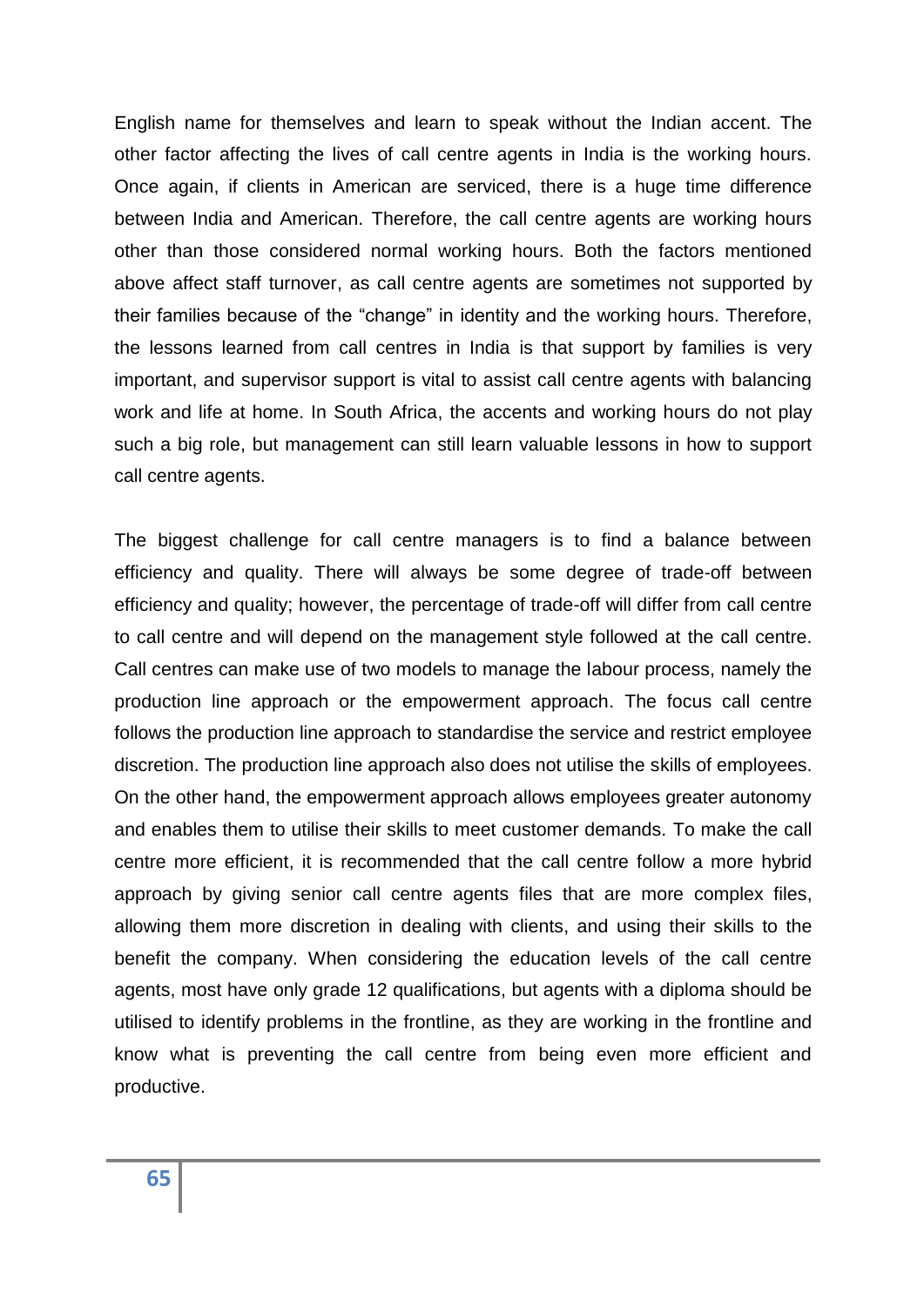With regard to identifying possible problems early, it is recommended that short "kick-start" meetings should be held with the different sections at the call centre. This gives agents the opportunity to discuss experiences of previous day or indicate problems they have experienced. This ensures that problems are solved before they escalate into serious issues, and it gives management the opportunity to identify possible training subjects. The performance goals for the day can also be conveyed to the call centre agents. At the end of the working week, a debriefing meeting should be held to discuss how issues or problems were resolved, lessons learned and whether performance goals were reached. The regular meetings ensure that call centre agents are always informed about what is expected of them and are not only confronted with non-performance at the annual performance appraisals.

Although there are already two supervisors, it is suggested that call centre agents with further qualifications should be used as team leaders. They should be the link between the call centre agents and the supervisors. They are able to understand the frustrations of the call centre agents better and possibly may convey the problems to the supervisors better.

The way in which a call centre is managed will determine its performance. Therefore, the role of management is very important to make the call centre a success. It is recommended that the director in charge of the call centre spend time on the call centre floor once a week. This time should not be used to discuss work problems, but he should enquire only about the well-being of the agents. This will make him more approachable, and although discussions of problems still need to follow the chain of command, call centre agents will feel that their problems have a better chance of being resolved if management is truly involved and cares about each individual. By spending time on the call centre floor, the director will get a better understanding of individual call centre agents and what makes them tick. Because of the way in which call centres are operated, high intensity and high stress levels, there are many negative outcomes. One of the challenges management face is to mitigate these negative outcomes through different management strategies.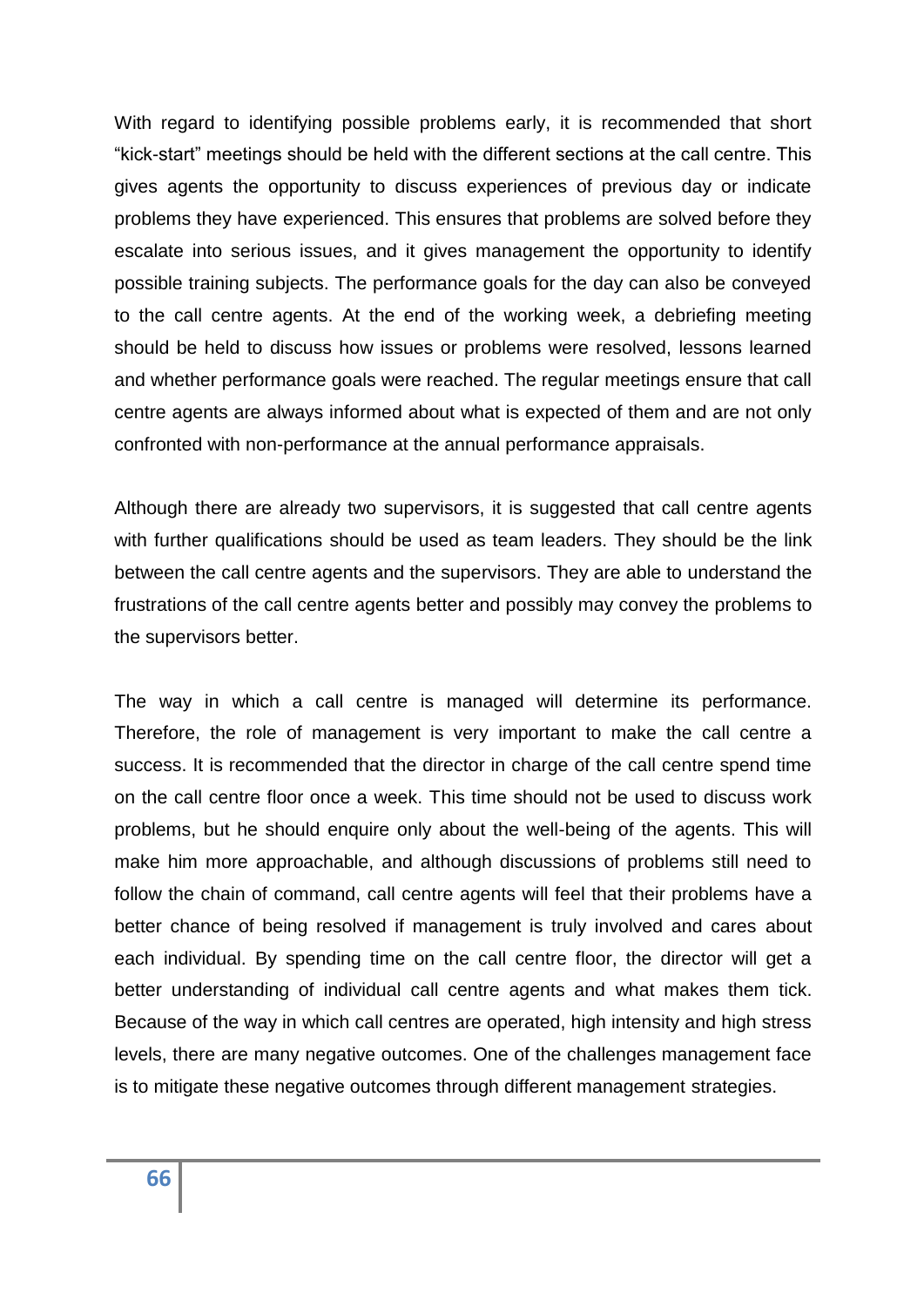From the results of the questionnaires, it is apparent that the call centre agents were of the opinion that the call centre is not achieving maximum productivity. The question should then be asked whether productivity is not achieved because of the lack of agents; the lack of skills or motivation. Call centre agents indicated that there were not enough call centre agents to operate the call centre effectively: therefore, maximum productivity was not achieved. Management was of the opinion that maximum productivity was achieved and enough call centre agents were employed. The reason for the difference in opinion might be that call centre agents daily experience difficulties in reaching their goals because of the large number of files they have to deal with. This leads to exhaustion and low morale that affect productivity. Management just receive the overall figures and are not aware of the challenges call centre agents experience to reach the targets. It is recommended that management should employee more call centre agents. However, it is important that the correct people be recruited. Although the focus call centre is currently employing only one agent with a Grade 11 qualification, it is recommended that all future call centre agents should have at least a grade 12 qualification because they are a little bit older and have a better education background. It is important that possible call centre agents with the necessary core competencies be identified during the recruitment and selection process. During the interview process, questions related to the customer operations should be included. It is preferable that call centre agents that have the necessary soft skills for the job are employed, as job-specific (hard) skills are much easier to teach.

However, not only the recruitment and selection process is important. Training of the new call centre agents is of utmost importance. It is very important that the right person must present the training. Although supervisors should be able to train new agents, it is recommended that supervisors not be used for the initial official training. However, they are invaluable for follow-up and day-to-day training. Training should also focus on the differences in skills levels of new and existing agents. Training can be enhanced by partnering new agents with top performers. Productivity can be increased only if call centre agents are trained properly and know exactly what is expected of them. It should not stop with initial training for the new agents. Because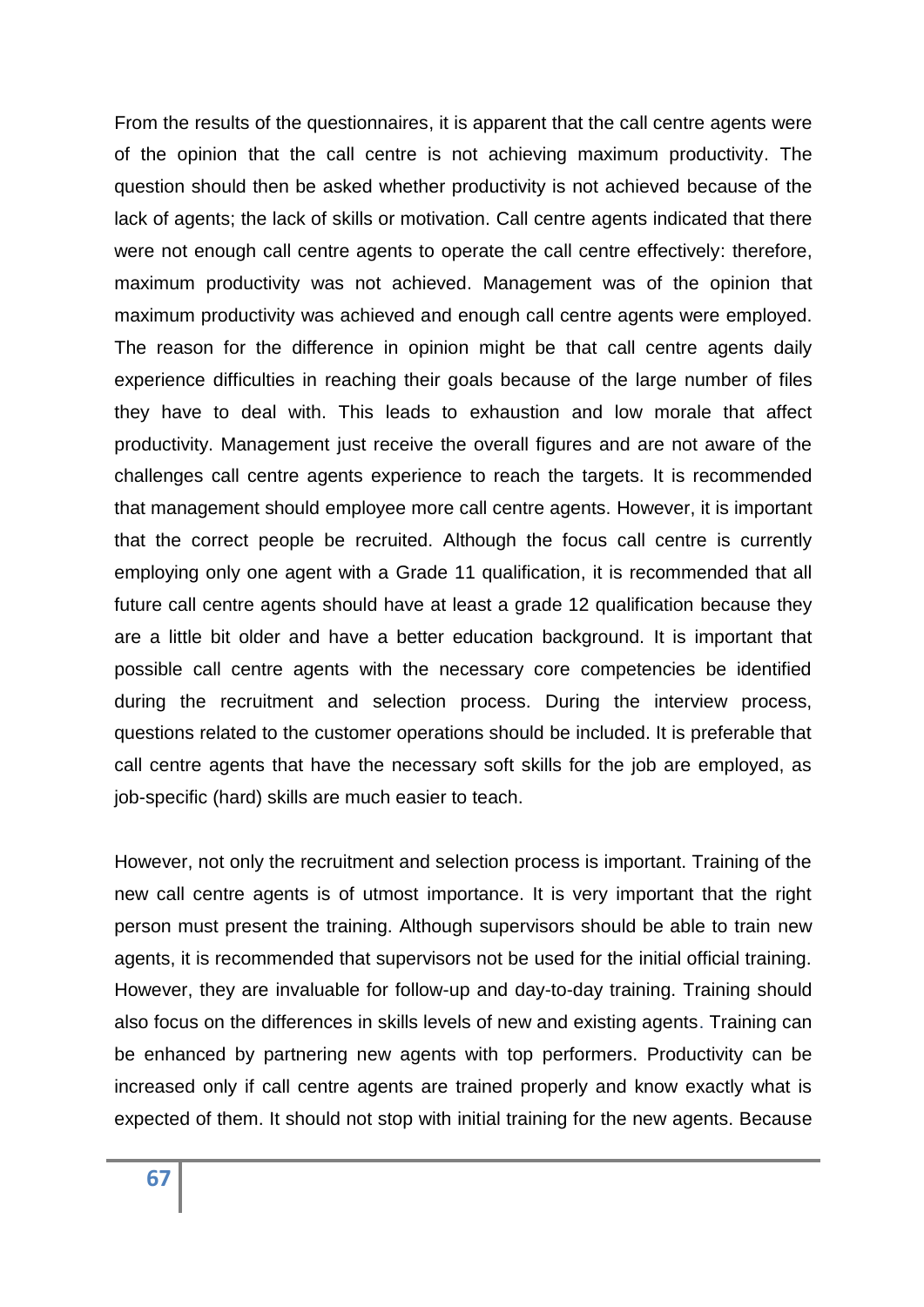technology used by call centres is improving, constantly, it is important that training is continuous to ensure that call centre agents are able to use the new technology. New technology can also improve productivity and efficiency of the call centre.

The role of supervisors is very important. Supervisors are the link between call centre agents and management. Therefore, a certain bond between call centre agents and their supervisors is important. It is also important to concentrate on how new call centre agents identify with the core values of the company. It is important that call centre supervisors should be trained in managing call centre agents, but they also need additional training. They should also be trained in how to improve customer satisfaction. Supervisors should also be able to assist call centre agents with personal or work-related problems. They need to be trained in methods of motivating call centre agents. Work-life balance is another factor that affects emotions of call centre agents. Because of the operational set up of a call centre, supervisors should be able to assist call centre agents with balancing work and their personal lives. They must train them in time management and how to prioritise certain roles. It should also be indicated to them how to use their support structures (family and friends) to mitigate the negative effects of their call centre job.

It is recommended that the focus call centre look at ways to improve their training methods and expand the courses available. Better-trained agents will be more motivated and will improve productivity and efficiency.

Another factor that can affect productivity and efficiency is performance management. Setting targets is the most popular method to measure performance. It emerged from the questionnaires that performance management system of the focus call centre is effective. The respondents indicated that, although they were satisfied with target setting as a performance management system they would also prefer the use of other tools to measure performance. Currently, performance is measured only by the amount of money collected by each call centre agent. It is also important to define each individual call centre agent's role in the team and the company. By doing this, they will not only know exactly what they need to do but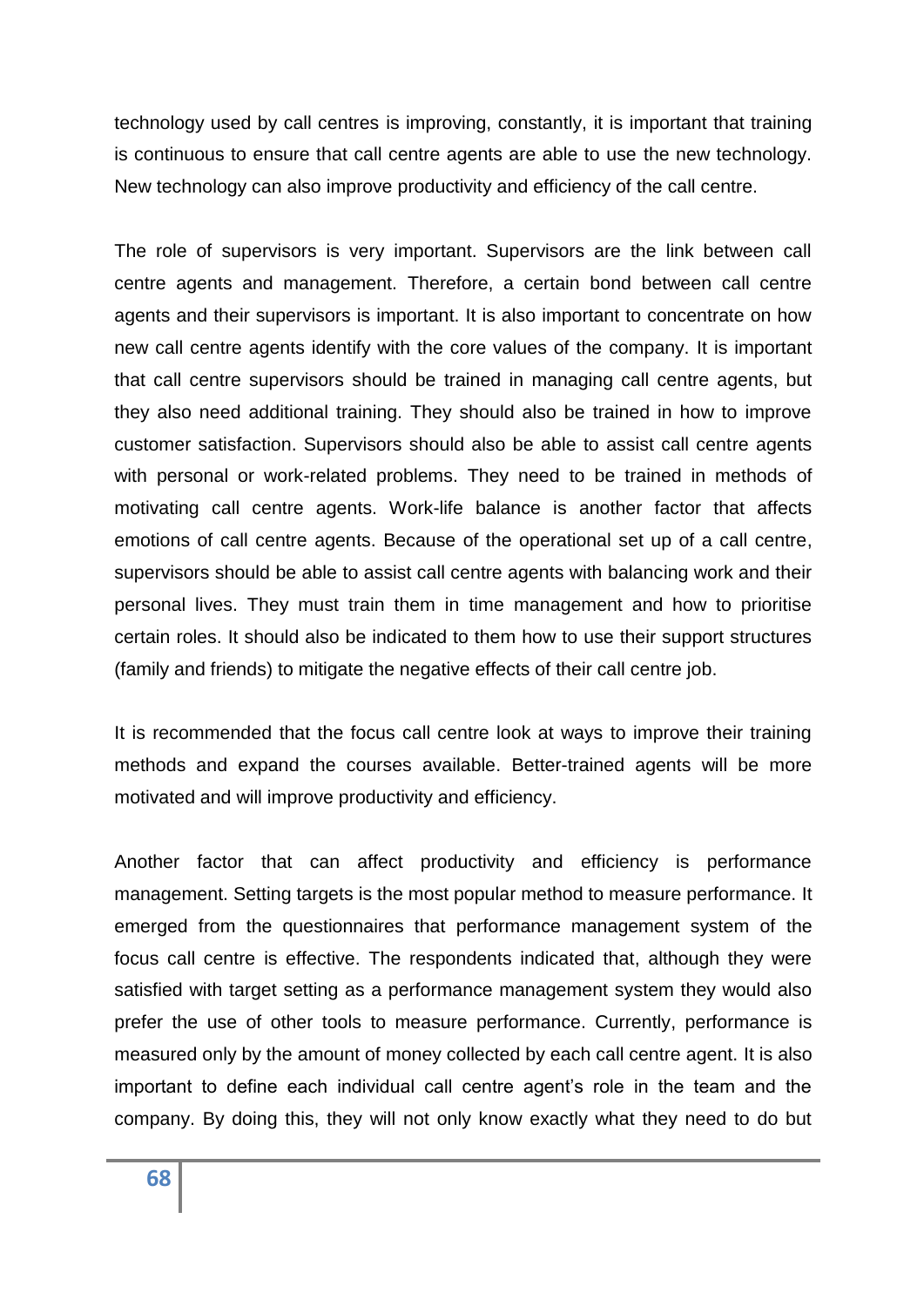also how they are contributing to the operations of the company as a whole. When performance is measure, it is important to ensure that call centre agents understand how each aspect is measured and what significance it has. This is currently a gap in the performance management system at the focus call centre. It is also recommended that, when key performance indicators (KPI) are set, a management outline should be provided first and then include the inputs from the call centre agents. This will ensure commitment and buy-in from everyone concerned.

Although it is difficult to determine other performance management tools, management should investigate possible tools. Consistency could be a possible performance management tool, measuring the success of call centre agents over a period of three or six months, which can ensure that call centre agents will also set long-term goals and not only focus on the month-to -month financial targets. It is recommended that not only "top performers" are rewarded, but also "best improvers", which will motivate all call centre agents to be more productive and effective.

Feedback should always be given to call centre agents after a performance appraisal. Feedback will not only allow management to identify possible training opportunities but also indicate to call centre agents where they are lacking and where they can improve. However, it is important to use feedback as constructive criticism and not to punish call centre agents. As indicated in the literature review, proper feedback can motivate call centre agents and improve morale.

The first secondary question also need to be considered, namely whether call centre agents should have certain core competencies to ensure that they are able to do their work effectively.

The results of this research overwhelming confirmed international findings that core competencies are vital for call centre agents. However, responses of the respondents differ from international findings that women are more suited for the call centre job than men are and that women are better at dealing with difficult clients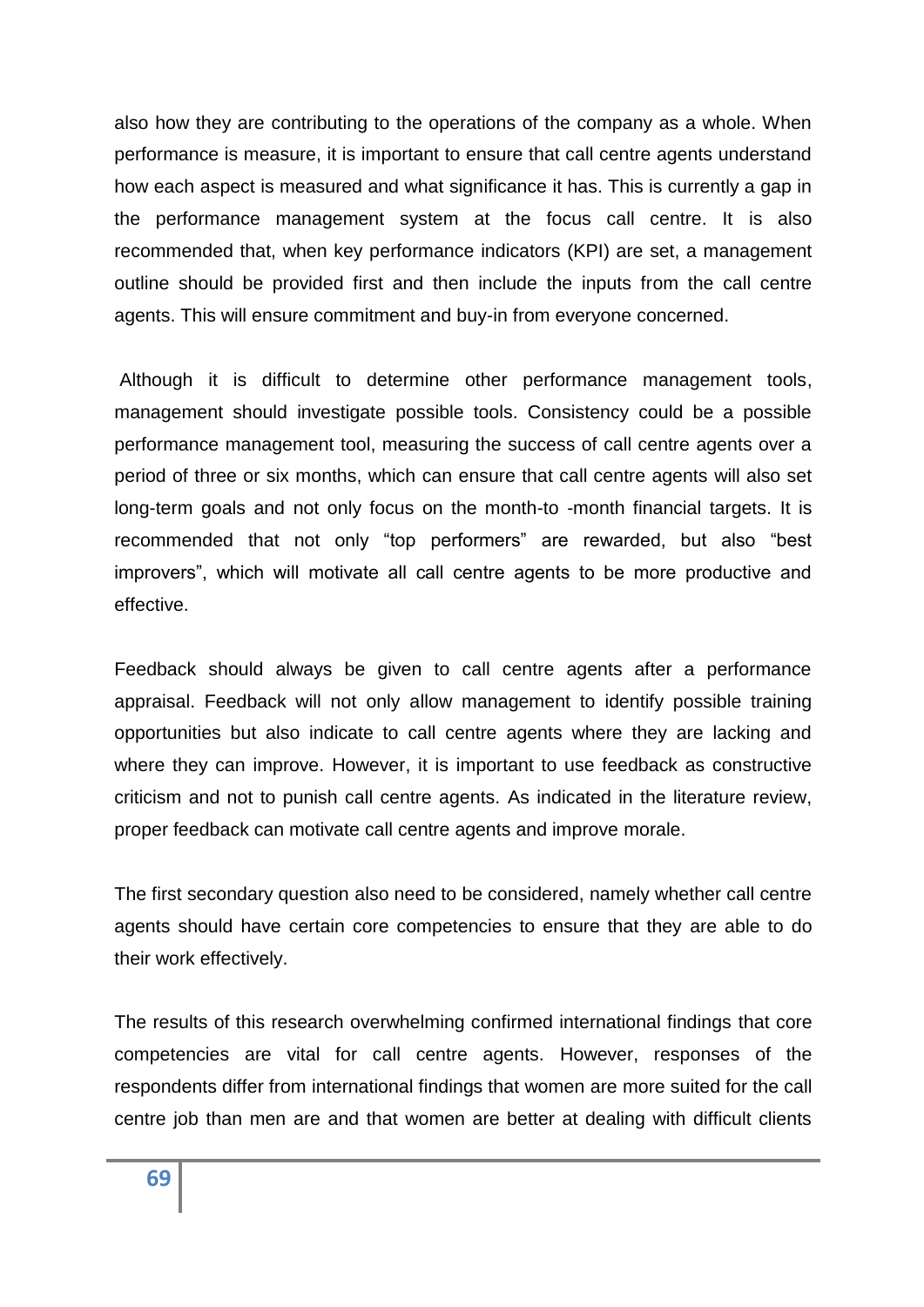than men are. For most of the call centre agents, the call centre agent position is their first job and they are unaware of the challenges that other jobs might have; therefore, they assume that women and men are equally suited for the call centre job. In addition, most of them are lucky to have a job and consider themselves suitable for any job they are currently doing, whether that is in fact true or not. Although their opinion does not affect the results of the study radically, it is interesting that they differ from the international standard where call centre agents most of the time have other work experience. This is one of the big differences between South African call centres and those in India. In India most call centre agents have a degrees and work experience, whereas in South Africa, most call centre agents have only Grade 12 and no work experience. Call centre agents in India are more mature and have developed better people skills through their work experience. In South Africa, specifically in the focus call centre, most agents are young and fresh from school. Therefore, training needs to include not only people skills but also strategies of how to conduct oneself in a work environment and how to deal with colleagues and senior staff.

As indicated in the literature review core competencies can be enhanced over time, and again training will play a vital role. Management should also focus not only on training that enhances work-related skills but also should consider training that can enhance life skills. The life skills training can assist call centre agents to deal better with the team dynamics of a call centre and the stressful environment. This training can also assist them with balancing work and their personal life.

Finally, the great problem of staff turnover is considered. The greatest reason for call centre agents leaving the call centre industry is the fact that there is very little opportunity for career advancement. Call centre agents that are committed to the company will be less likely to leave their current employment. Therefore, it is important that management understand the exact reasons why call centre agents are not committed to the company. Management should not assume that they know the answers; they must truly listen to the call centre agents. Respondents also indicated that the promotion system of the focus call centre was not transparent. It is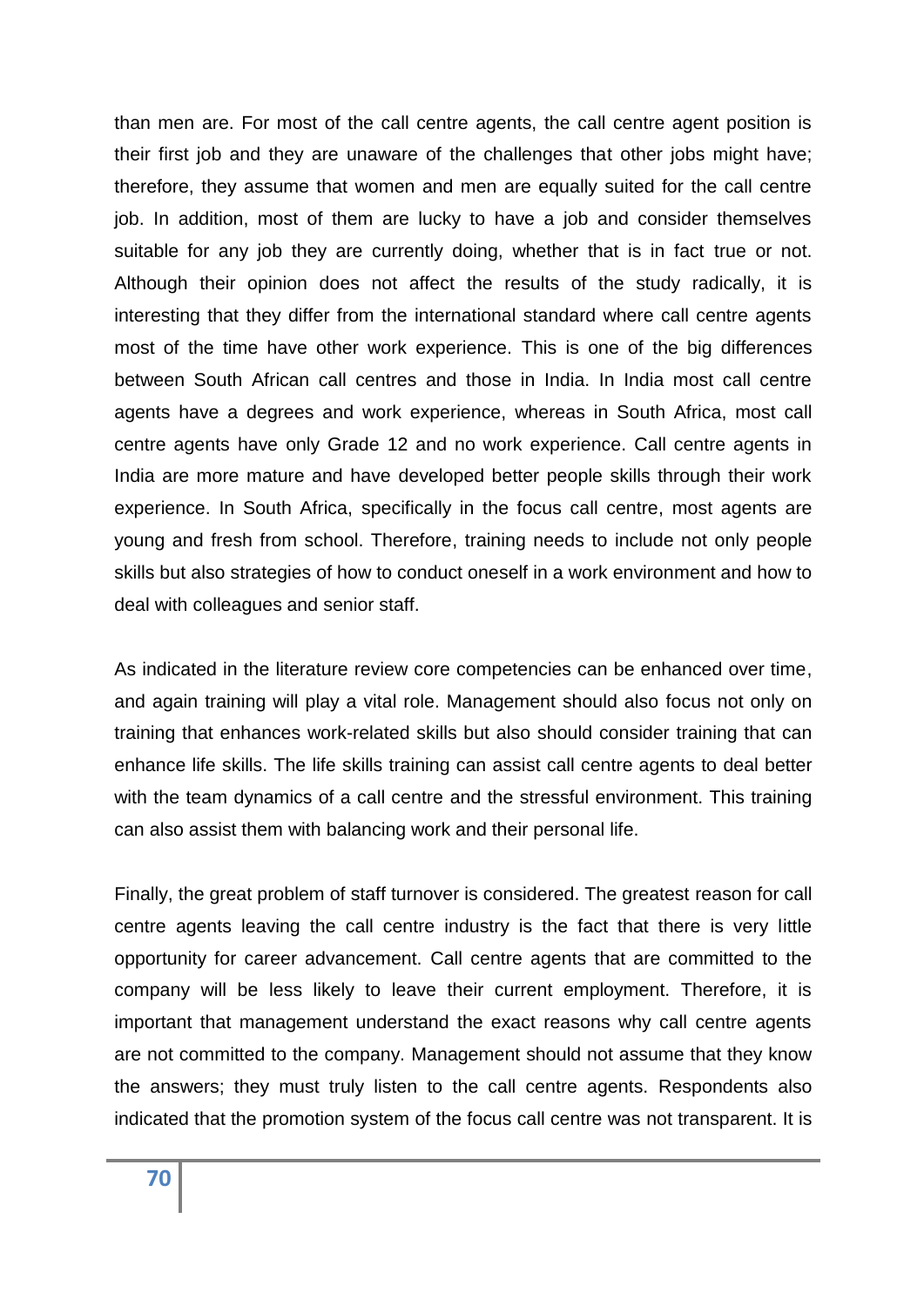recommended that management formulate a proper promotion policy in conjunction with the call centre agents, and once it has been formulated and agreed upon, it should be implemented properly at the focus call centre and communicated to all relevant parties.

Although there are few possibilities for promotion at the focus call centre, management should look at ways to motivate call centre agents to stay. One way to do is to recognise good work. Good work must not only refer to reaching of targets but also consider consistency and how call centre agents assist new agents, for instance, or help out when supervisors are otherwise occupied. The focus call centre should also promote informal "promotion" whereby the best performing agents are used to train new agents.

Another motivating factor is the payment of incentives. As indicated in the literature review, incentives play an important role in motivating employees, and the nonpayment of incentives will most definitely lower morale and move employees to resign. If management and call centre agents have agreed on the payment of certain incentives or bonuses when targets are reached, management should ensure that they keep to the agreement. Just one non-payment is enough to lower the morale of the agents seriously, and it will be difficult to convince them to stay in the job. It is important that incentives are aligned with KPI goals, and that KPI's should be reviewed regularly to ensure that they stay relevant. From the questionnaires, it emerged that respondents prefer incentives other than money, which is in line with international findings indicating that employees prefer time off, movie tickets, restaurant vouchers, or other entertainment vouchers when targets are reached.

Other factors that also affect the decision of call centre agents to resign is lack of support or limited support from supervisors and their unwillingness to address problems call centre agents might have.

When considering the above-mentioned discussion, one cannot separate call centre efficiency, skills needed by agents, and staff turnover, as each one of them affects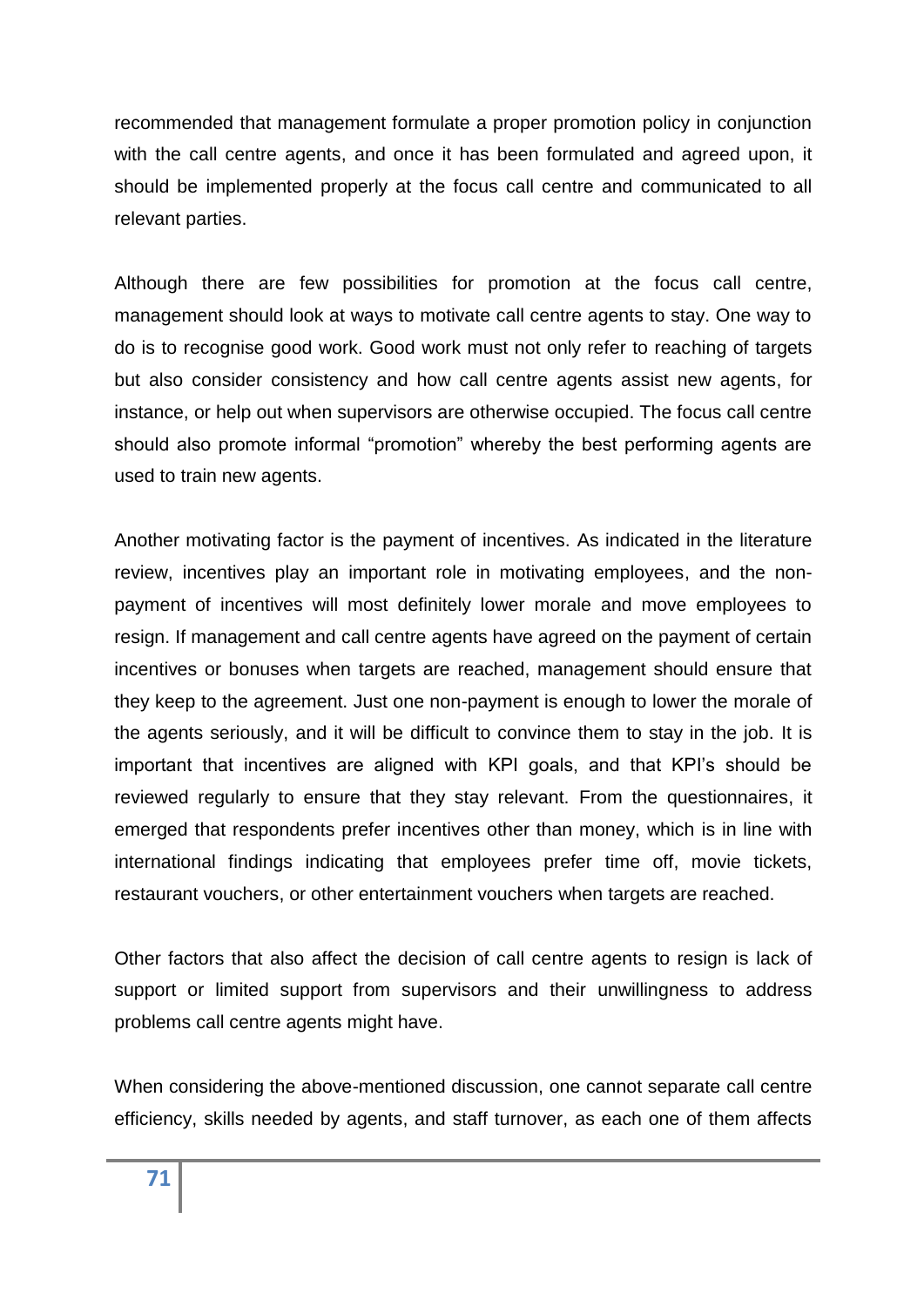the others. Addressing one factor in one aspect will affect the others as well. Thus, it can be said that proper management through training and support services, for example, will not only improve call centre efficiency but also enhance skills of agents and possibly reduce staff turnover.

# **5.3 Conclusion**

The findings of this research were consistent with findings of international research on call centres and their efficiency. It was determined that the call centre is effective although there is room for improvement.

International research indicates that certain core competencies are essential for call centre agents to do their work effectively. In this regard, the findings of this research are consistent with international findings. The more competent the agent, the more effective the call centre.

Staff turnover is not only a real problem in the focus call centre but also internationally. Although staff turnover will always be a factor in any industry, especially the call centre industry, managers need to look at ways to mitigate the effects of this problem.

The results of this research are in line with research done globally in the call centre industry.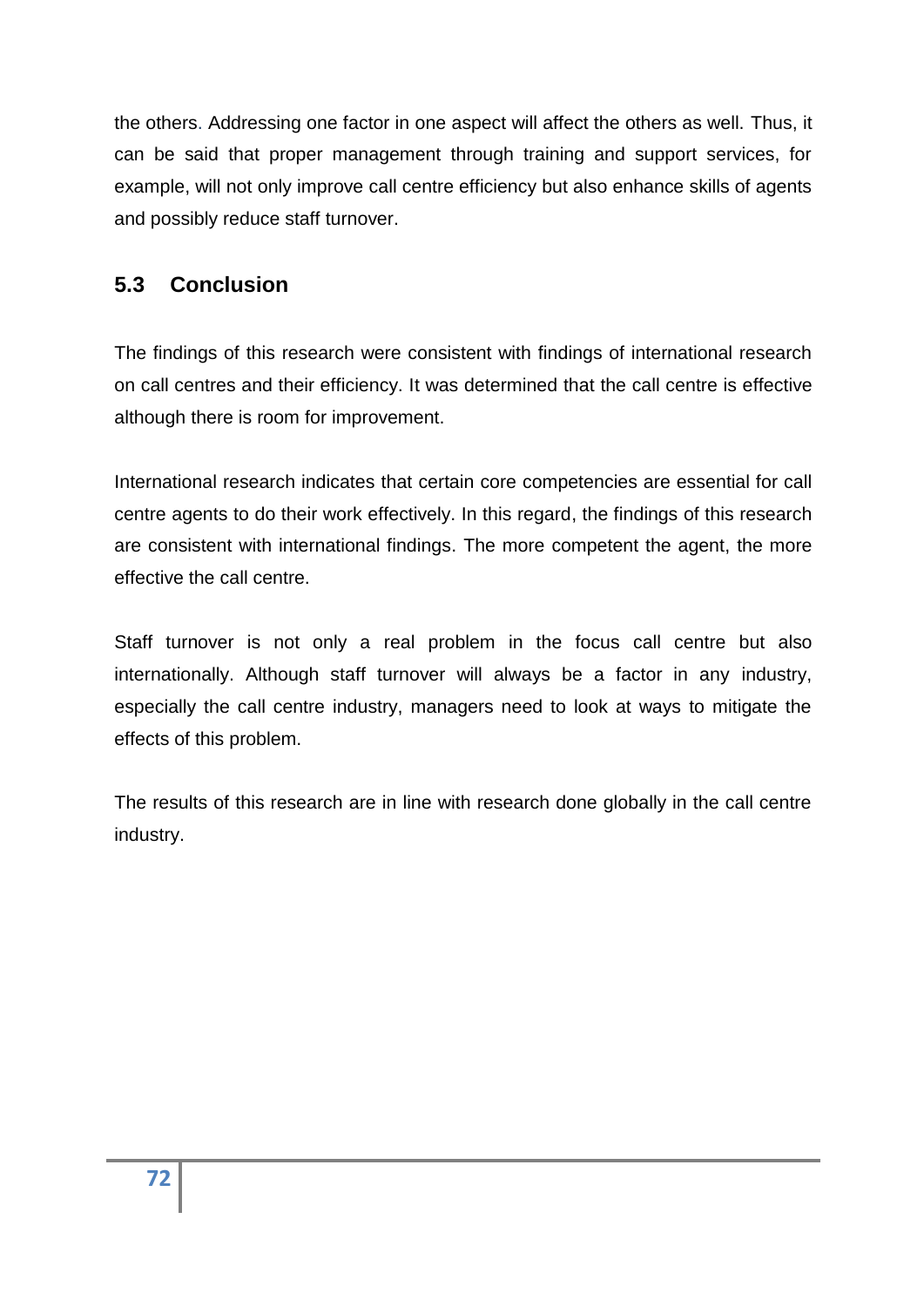#### **REFERENCES**

- Aksin, Z., Armony, M. & Mehrotra, V. 2007. The Modern call center: A multi disciplinary perspective on operations management research. *Production and Operations Management*, 16(6), 665-688.
- Ashill, N. J. 2009. Job resourcefulness, symptoms of burnout and service recovery performance: an examination of call centre frontline employees. *Journal of Services Marketing*. 23(5), 335-350.
- As-Shaber, S. & Hossain, K. 2008. Call centres and their role in E-governance: A developing country perspective. *The Journal of Community Informatics*, 4(3), 1-13.
- Ball, K. 2010. Data protection in the outsourced call centre: an exploratory case study. *Human Resource Management Journal*. 20(3), 294-310.
- Banks, D. & Roodt, G. 2011. The efficiency and quality dilemma: What drives South African call centre management performance indicators? *SA Journal of Human Resource Management*. 9(1), 331-347.
- Batt, R., Holman, D. & Holtgrewe, U. 2009. The globalization of service work: Comparative institutional perspective on call centres. *Industrial and Labor Relations Review*, 62(4), 453-488.
- Benner, C., Lewis, C. & Omar, R. 2007. The South African call centre industry: A study of strategy, human resource practices and performance. *The Global Call Centre Industry Project*.
- Bryman, A. & Bell, E. 2007. *Business Research Methods (2nd ed)*. New York: Oxford University Press Inc.
- Budhwar, P. S., Varma, A., Malhotra, N. & Mukherjee, A. 2009. Insights into the Indian call centre industry: Can internal marketing help tackle high employee turnover? *Journal of Services Marketing*, 23(5), 351-362.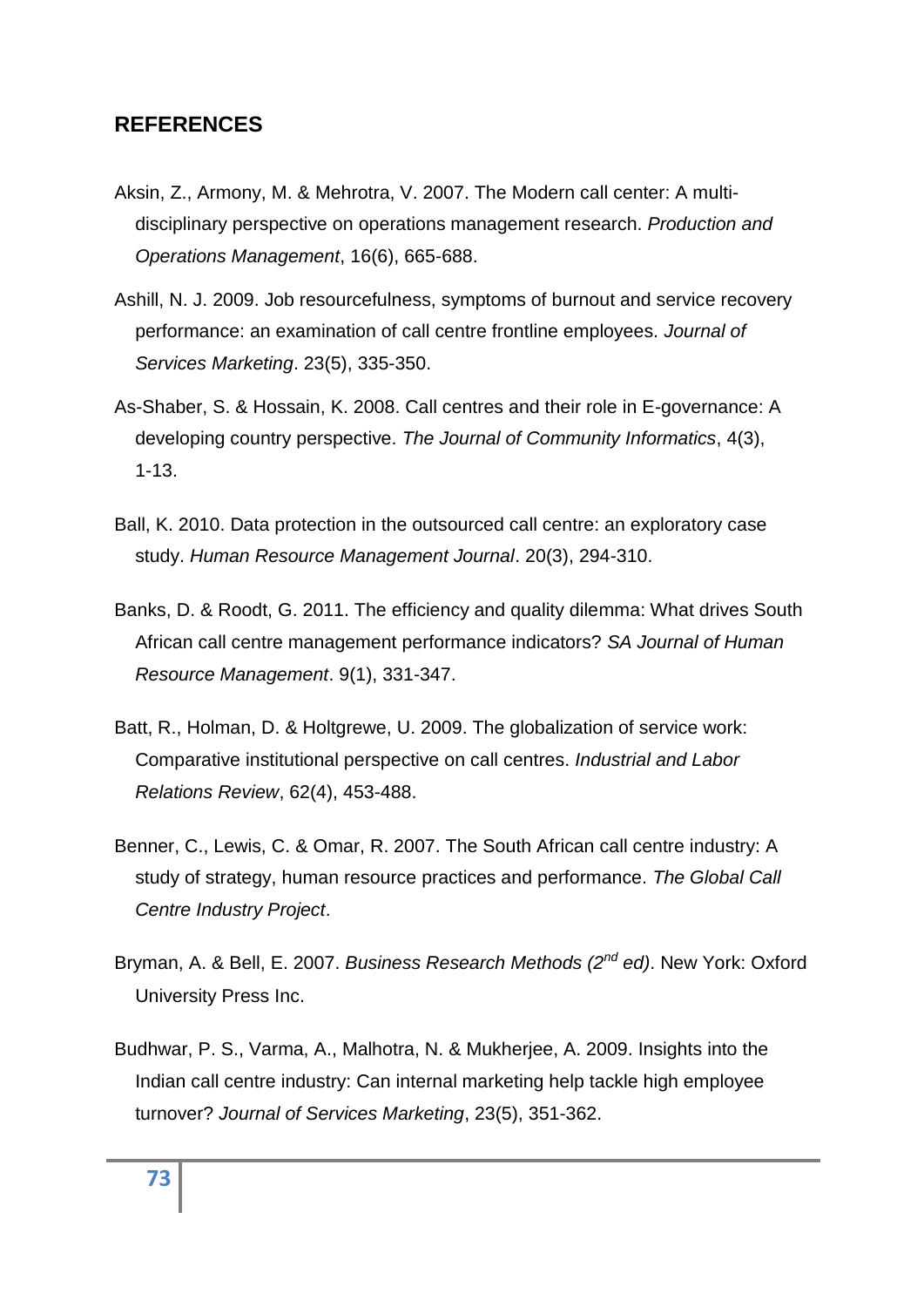- Callaghan, G. & Thompson, P. 2002. "We recruit attitude": The selection and shaping of routine call centre labour. *Journal of Management Studies*, 39(2), 233-254.
- Choi, S., Cheong, K. J. & Feiberg, R. A. 2012. Moderating effects of supervisor support, monetary rewards, and career paths on the relationship between job burnout and turnover intentions in the context of call centers. *Managing Service Quality*, 22(5), 492-516.
- Cohen, M(a). 2013. Call centres give SA's unemployed a voice in the job market. Retrieved from [http://www.bdlive.co.za/business/technology/2013/12/03/calcentres-give-sas](http://www.bdlive.co.za/business/technology/2013/12/03/calcentres-give-sas-%20%20%20%20%20%20%20%20%20%20%20%20%20%20%20%20%20%20%20unemployed-a-voice-in-job-market?service)   [unemployed-a-voice-in-job-market?service](http://www.bdlive.co.za/business/technology/2013/12/03/calcentres-give-sas-%20%20%20%20%20%20%20%20%20%20%20%20%20%20%20%20%20%20%20unemployed-a-voice-in-job-market?service) on 30 January 2014
- Cohen, M(b). 2013. South Africa ideal for call centres, accent "sounds British". Retrieved from [http://mg.co.za/print/2013-12-02-south-africa-ripe-for-call-centre](http://mg.co.za/print/2013-12-02-south-africa-ripe-for-call-centre-%20%20%20%20%20%20expansion)   [expansion](http://mg.co.za/print/2013-12-02-south-africa-ripe-for-call-centre-%20%20%20%20%20%20expansion) on 30 January 2013
- Connell, J., Hannif, Z. & Burgess, J. 2009. Australian call centres: Time to search for a new management model? *International Employment Relations Review*, 15(1), 1-15.
- Cooper, D. R. & Schindler, P. S. 2011. *Business Research Methods (11th ed)*. Singapore: McGraw-Hill.
- Das, D. 2012. Effects of identity variables and job performance on employee intentions to leave: An empirical study in Indian call centers. *International Journal of Management*, 29(1), 368-378.
- Das, D., Nandialath, A. & Mohan, R. 2012. Feeling unsure: Quit or stay? Uncovering heterogeneity in employees' intention to leave in Indian call centers. *The International Journal of Human Resource Management*, 24(1), 15-34.
- Deery, S. & Kinnie, N. 2002. Call centres and beyond: A thematic evaluation. *Human*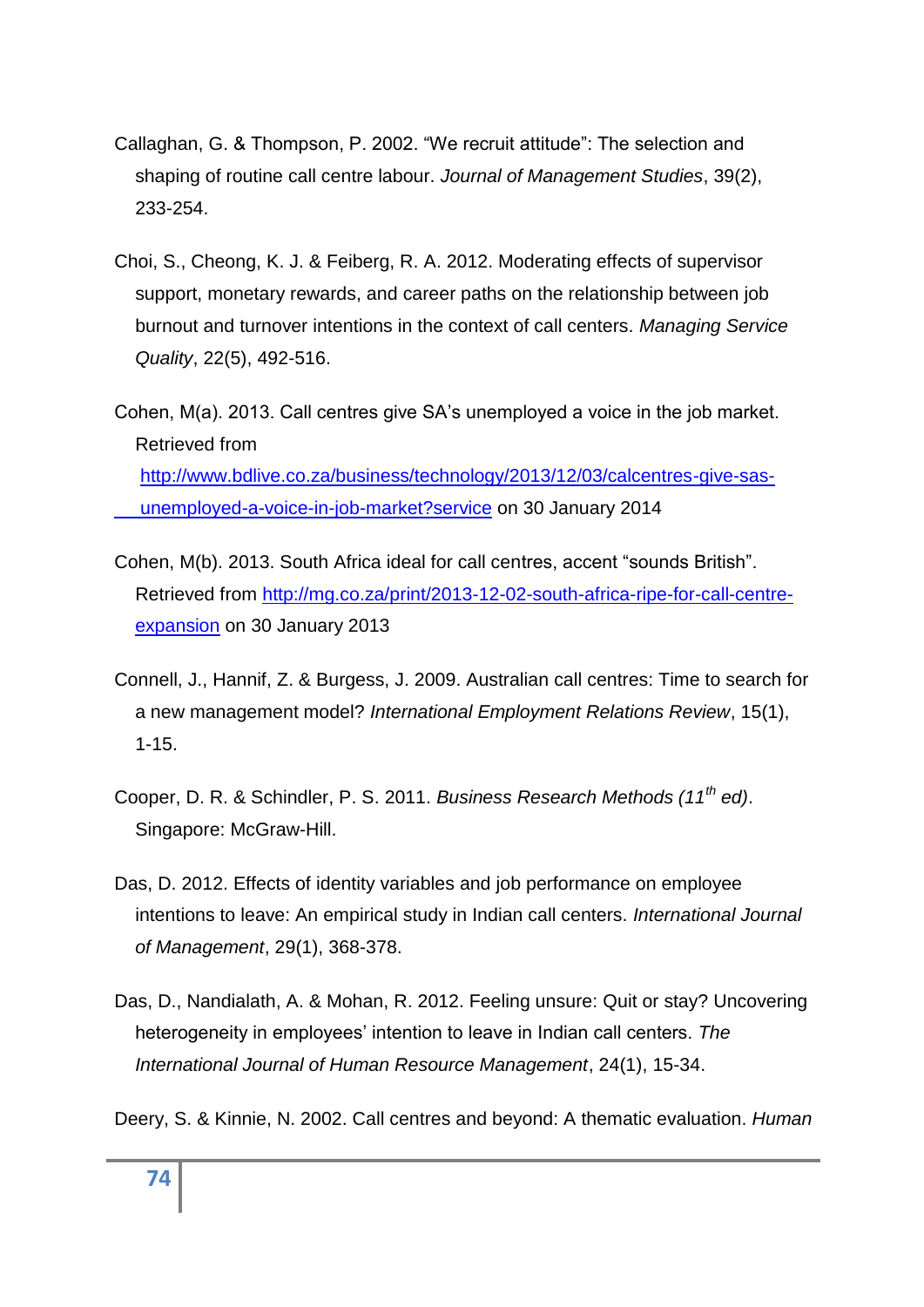*Resource Management Journal*, 12(4), 3-13.

- Del Bono, A., Gorjup, M. T., Henry, L. & Valverde, M. 2012. Call centres' employment practices in global value networks: A view from Argentina as a receiving economy. *Economic and Industrial Democracy*, 34(4), 693-717.
- Downing, J. R. 2011. Linking communication competence with call centre agents' sales effectiveness. *Journal of Business Communication*, 48(4), 409-425.
- Hannif, Z., Burgess, J. & Connell, J. 2008. Call centres and the quality of work life: Towards a research agenda. *Journal of Industrial Relations*, 50(2), 271-284.
- Hingst, R. D. 2004. Call centres, recent history Where have they come from and how did they get here? *Second Call Centre Research Conference.*
- Hunter, M. & Hachimi, A. 2012. Talking class, talking race: language, class, and race in the call center industry in South Africa. *Social & Cultural Geography*, 13(6), 551-566.
- Kuruvilla, S. & Ranganathan, A. 2010. Globalisation and outsourcing: Confronting new human resource challenges in India's business process outsourcing Industry. *Industrial Relations Journal, Special Issue: Employment relations in India*, 41(2), 136-153.
- Kwon, H. & Van Jaarsveld, D. 2013. It's all in the mix: Determinants and consequences of workforce blending in call centres. *Human Relations*, 66(8), 1075-1100.
- Lau, E. K. W. & Chan, W. S. 2012. An integrative framework capturing customer satisfaction and service quality in call centers. *Review of Business Research*, 12(3), 76-82.
- Maree, K. & Pietersen, J. 2007. The quantitative research process. In K. Maree (Ed.). *First steps in research*. Pretoria: Van Schaik Publishers.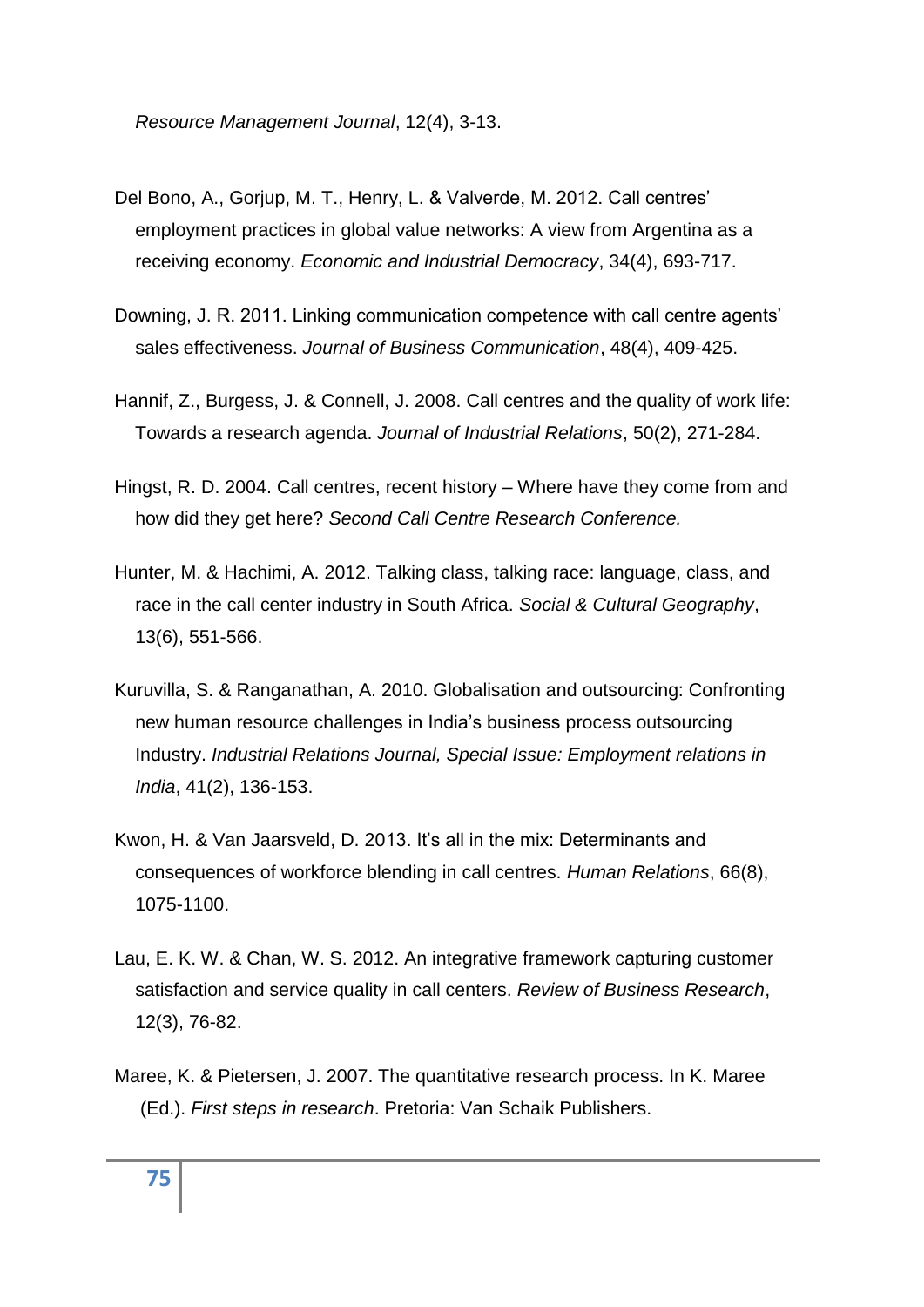McLeod, S. A. 2007. Maslow's Hierarchy of Needs. Retrieved at [http://www.simplypsychology.org/maslow.html on 28 April 2014.](http://www.simplypsychology.org/maslow.html%20on%20..28%20April%202014)

- McMillan, J. H. & Schumacher, S. 2001. *Research in education: A conceptual introduction*. New York: Pricilla McGeekon.
- Muijs, D. 2011. *Doing quantitative research in education with spss (2nd ed)*. London: Sage Publications Ltd.
- Pandy, W. R. & Rogerson, C. M. 2012. The Economic Geography of South Africa's Call Centre Industry. *Urban Forum*, 23, 23-42.
- Pontes, M. C. F. & Kelly, C. O. 2000. The identification of inbound call center agents' competencies that are related to callers' repurchase intentions. *Journal of Interactive Marketing* 14(3), 41-49.
- Potgieter, S. C. B. & Barnard, A. 2010. The construction of work-life balance: The experience of black employees in a call centre environment. SA Journal of Industrial Psychology, 36(1), 1-8.
- Raz, A. E. & Blank, E. 2007. Ambiguous professionalism: Managing efficiency and service quality in an Israeli call centre. *New Technology, Work and Employment*, 22(1), 83-96.
- Russel, B. 2008. Call centres: A decade of research. *International Journal of Management Reviews*, 10(3), 195-219.
- Sencer, A. & Ozel, B. B. 2013. A simulation-based decision support system for workforce management in call centers. Simulation: *Transactions of the Society for Modeling and Simulation International*, 89(4), 481-497.
- Sial, M. A., Imran, R. & Zaheer, A. 2011. Job related stress and role performance: An empirical evidence from call centers of Pakistan. *International Journal of Academic Research*, 3(5), 459-463.
- Simons, J. C. & Buitendach, J. H. 2013. Psychological capital, work engagement and organisational commitment amongst call centre employees in South Africa.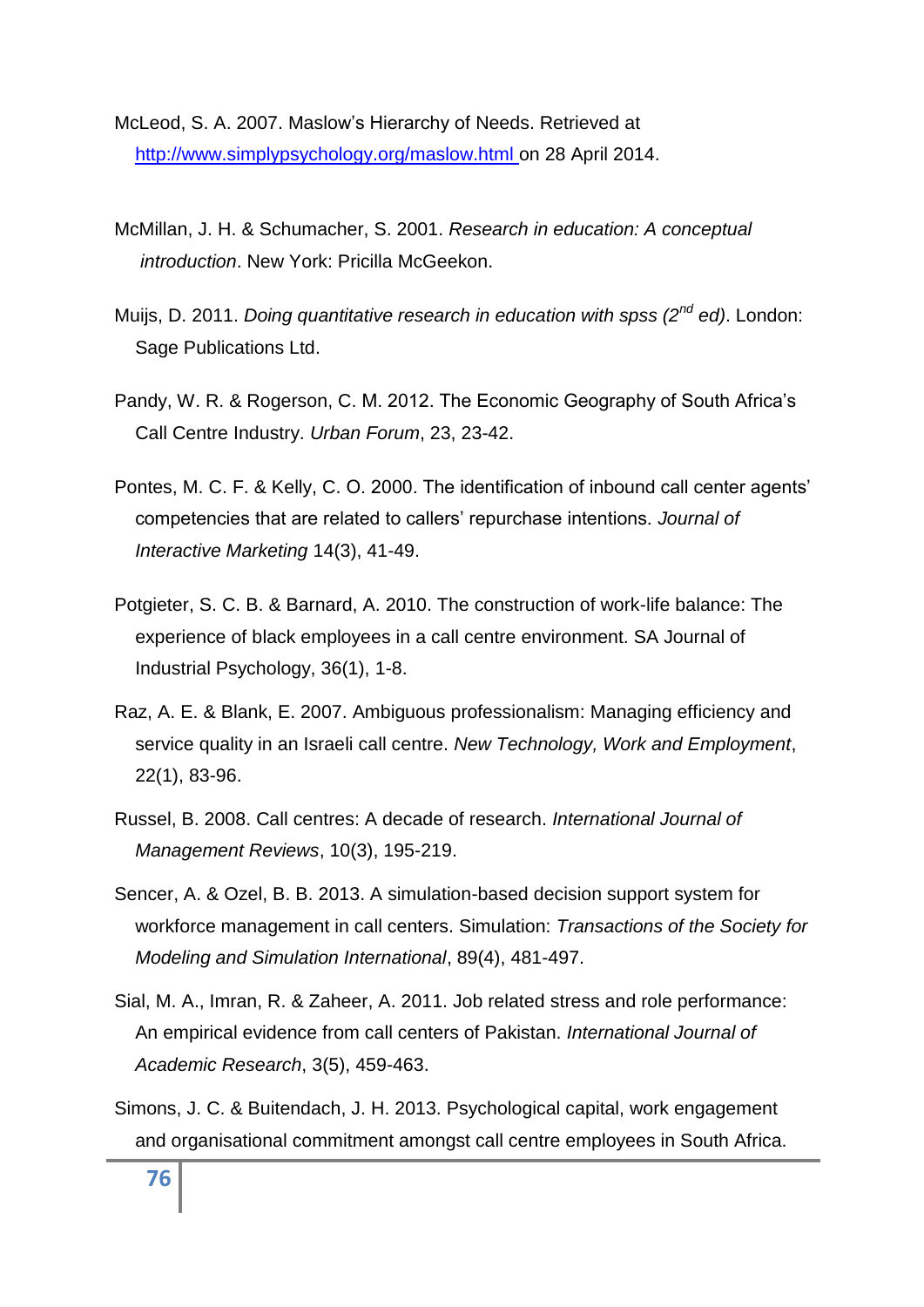*SA Journal of Industrial Psychology*, 39(2), 1-12.

- Stevenson, A (ed). 2010. *Oxford Dictionary of English (3rd ed)*. London: Oxford University Press.
- Suff, P., Reilly, P. & Mercer, M. 2005. Your call: Managing reward and performance in call centres. *Institute for Employment Studies*, 1-36.
- Thite, M. & Russel, B. 2010. Work organization, human resource practices and employee retention in Indian call centres. *Asian Pacific Journal of Human Resources*, 48(3), 356-374.
- Thompson, G. 2013. Call centre special Africa fights for its share of a global market. Retrieved at [http://www.balancingact-africa.com/news/en/issue-no-](http://www.balancingact-africa.com/news/en/issue-no-%20%20%20%20%20169/top-story/call-centre-special/en)   [169/top-story/call-centre-special/en](http://www.balancingact-africa.com/news/en/issue-no-%20%20%20%20%20169/top-story/call-centre-special/en) on 30 January 2014
- White, C. & Roos, V. 2005. Core Competencies of a call centre agent. *SA Journal of Human Resource Management*, 3(2), 41-47.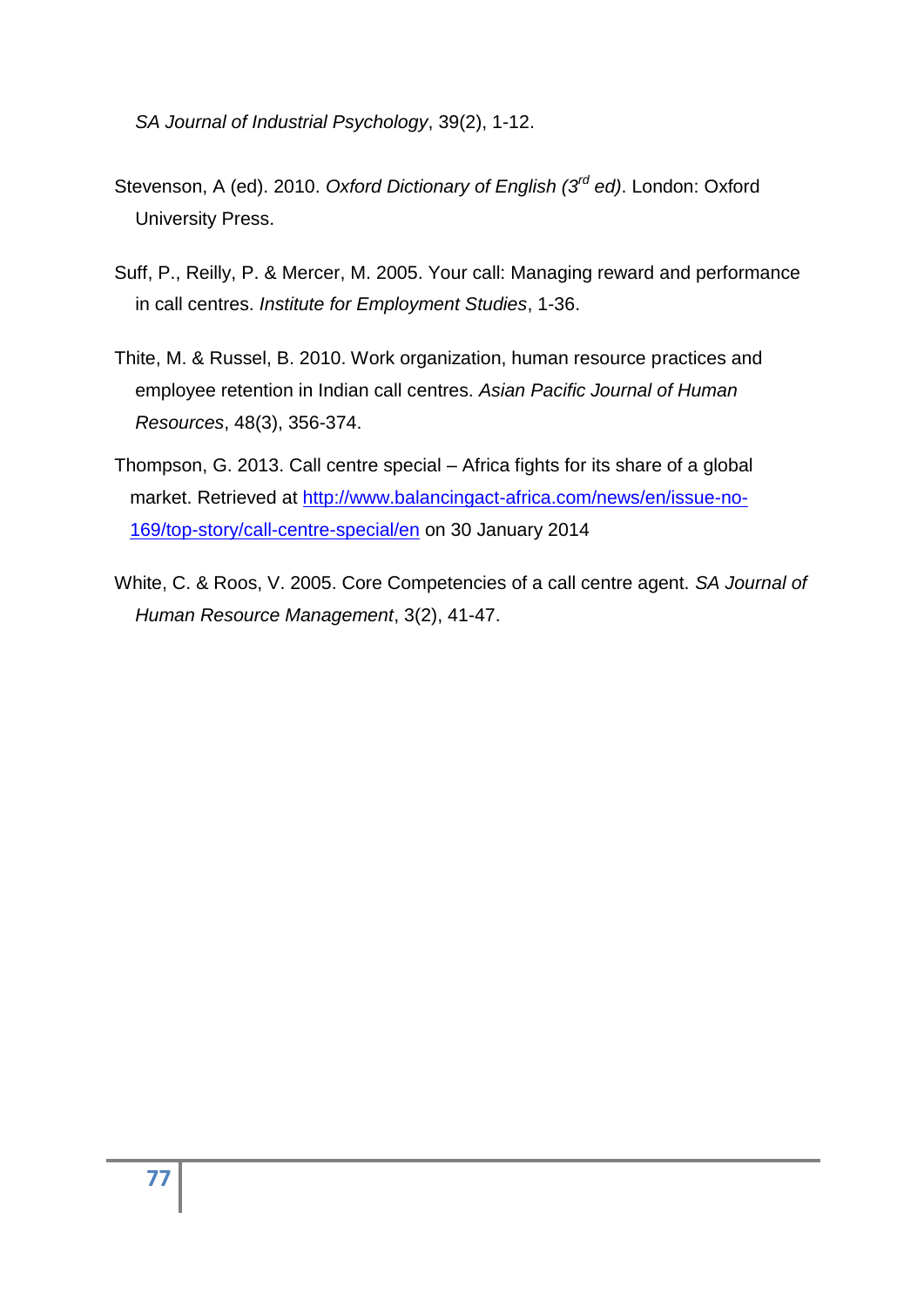# **CALL CENTRE EFFICIENCY QUESTIONNAIRE**

As partial fulfilment of my MBA degree, I am conducting a research project for my dissertation. The title of my research dissertation is "The efficient management of a call centre." The purpose of this questionnaire is to determine if the call centre is managed efficiently and which factors have an influence on effective management.

# *PART 1: DEMOGRAPHIC INFORMATION*

| 1.1 AGE                                                                       | $\Box$ 18 - 20         | $\Box$ 21 - 24                | $\Box$ 25 - 30                                   | $\Box$ 30+                  |
|-------------------------------------------------------------------------------|------------------------|-------------------------------|--------------------------------------------------|-----------------------------|
| 1.2 GENDER                                                                    | $\Box$ Male            | Female                        |                                                  |                             |
| 1.3 HIGHEST<br><b>EDUCATIONAL</b><br><b>QUALIFICATION</b>                     | □ Grade 11 or<br>lower | Grade 12<br>(Matric)          | $\Box$ Post matric<br>qualification<br>(diploma) | $\Box$ University<br>degree |
| 1.4 HOW LONG<br><b>HAVE YOU</b><br><b>BEEN WORKING</b><br>FOR THE<br>COMPANY? | $\Box$ 0 - 6 months    | $\Box$ 6 months $-$<br>1 year | $\Box$ 1 – 2 years                               | $\Box$ 3 - 5 years          |
| 1.5 WHAT IS<br><b>YOUR POSITION</b><br>AT THE<br>COMPANY?                     |                        |                               |                                                  |                             |

*Please mark the appropriate box with an x*

# *PART 2: COMPANY EFFICIENCY*

*Please read the statements below carefully before rating*

*Please indicate your answer by circling the chosen number*

| <b>OPERATIONS</b>                                  | <b>Strongly</b><br><b>Disagree</b> | <b>Disagree</b> | Agree | <b>Strongly</b><br>Agree |
|----------------------------------------------------|------------------------------------|-----------------|-------|--------------------------|
| 2.1 The computer collection<br>system is effective |                                    |                 |       |                          |

| . പ<br>2.2 The telephone system is<br>$-110o$ |  |  |  |
|-----------------------------------------------|--|--|--|
|-----------------------------------------------|--|--|--|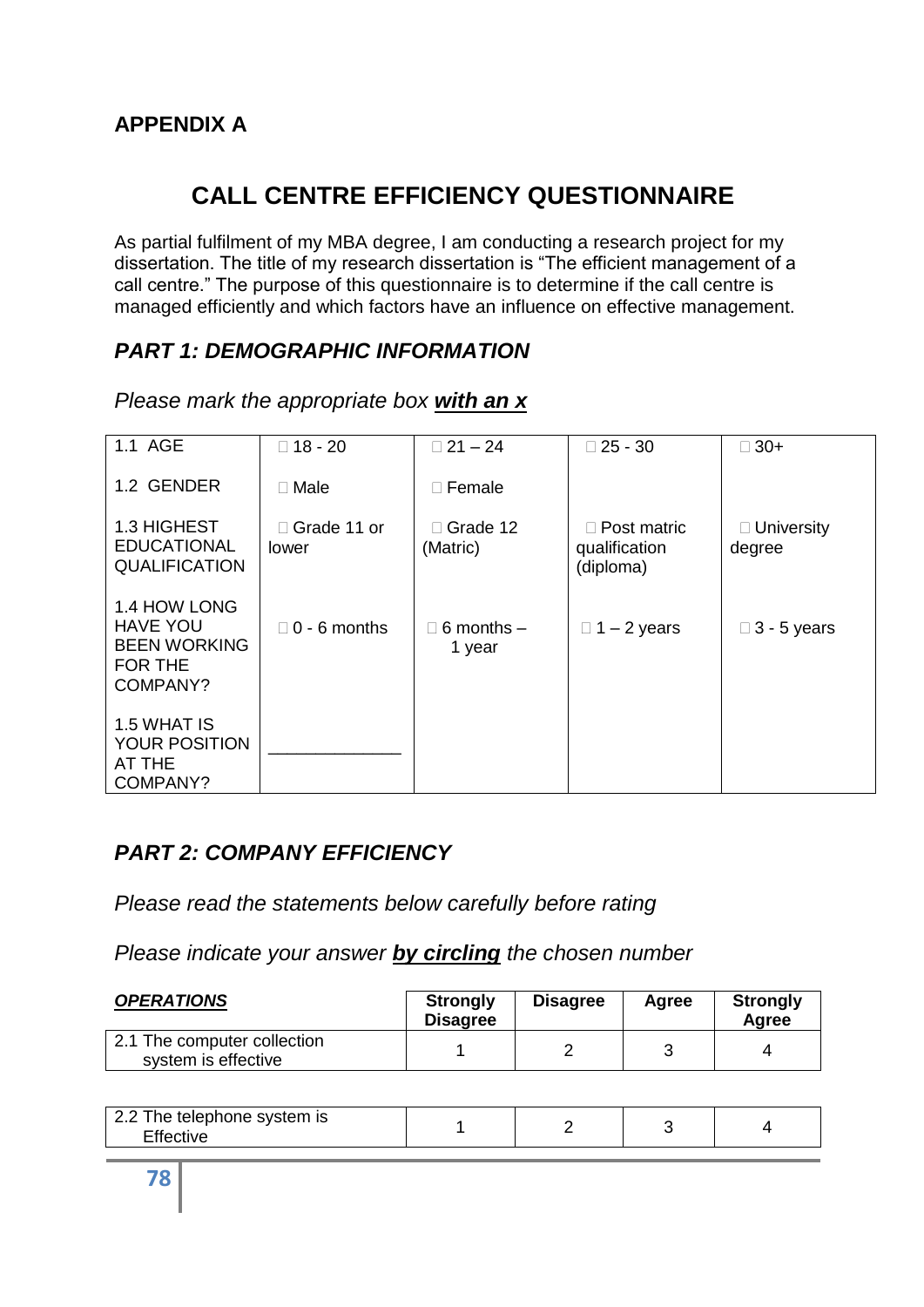| 2.3 Maximum productivity is<br>Achieved                                                             | 1 | $\overline{2}$ | 3 | 4              |
|-----------------------------------------------------------------------------------------------------|---|----------------|---|----------------|
|                                                                                                     |   |                |   |                |
| 2.4 Calls are scripted                                                                              | 1 | $\overline{2}$ | 3 | 4              |
|                                                                                                     |   |                |   |                |
| 2.5 It is important to allow agents to<br>use their discretion during calls                         | 1 | $\overline{2}$ | 3 | $\overline{4}$ |
|                                                                                                     |   |                |   |                |
| 2.6 It is important to get debtors to<br>pay after the first call                                   | 1 | $\overline{2}$ | 3 | $\overline{4}$ |
|                                                                                                     |   |                |   |                |
| 2.7 Quality of service is important                                                                 | 1 | $\overline{2}$ | 3 | $\overline{4}$ |
|                                                                                                     |   |                |   |                |
| 2.8 There are enough call centre<br>agents for the call centre to<br>operate effectively            | 1 | $\overline{2}$ | 3 | 4              |
|                                                                                                     |   |                |   |                |
| 2.9 Work is monotonous and<br>Repetitive                                                            | 1 | $\overline{2}$ | 3 | $\overline{4}$ |
|                                                                                                     |   |                |   |                |
| 2.10 The correct information is<br>always available on the<br>collection system                     | 1 | $\overline{2}$ | 3 | $\overline{4}$ |
|                                                                                                     |   |                |   |                |
| 2.11 Wrong information on the<br>system frustrate the collection<br>process                         | 1 | 2              | 3 | 4              |
|                                                                                                     |   |                |   |                |
| 2.12 Call centre agents should be<br>allowed to correct incorrect<br>debt information on the system | 1 | $\overline{2}$ | 3 | 4              |
|                                                                                                     |   |                |   |                |
| <b>TRAINING &amp; SELECTION</b>                                                                     |   |                |   |                |
| 2.13 The recruitment process is<br>effective                                                        | 1 | $\overline{2}$ | 3 | 4              |
|                                                                                                     |   |                |   |                |
| 2.14 The selection process ensure<br>that suitable candidates are<br>appointed                      | 1 | $\overline{2}$ | 3 | 4              |
|                                                                                                     |   |                |   |                |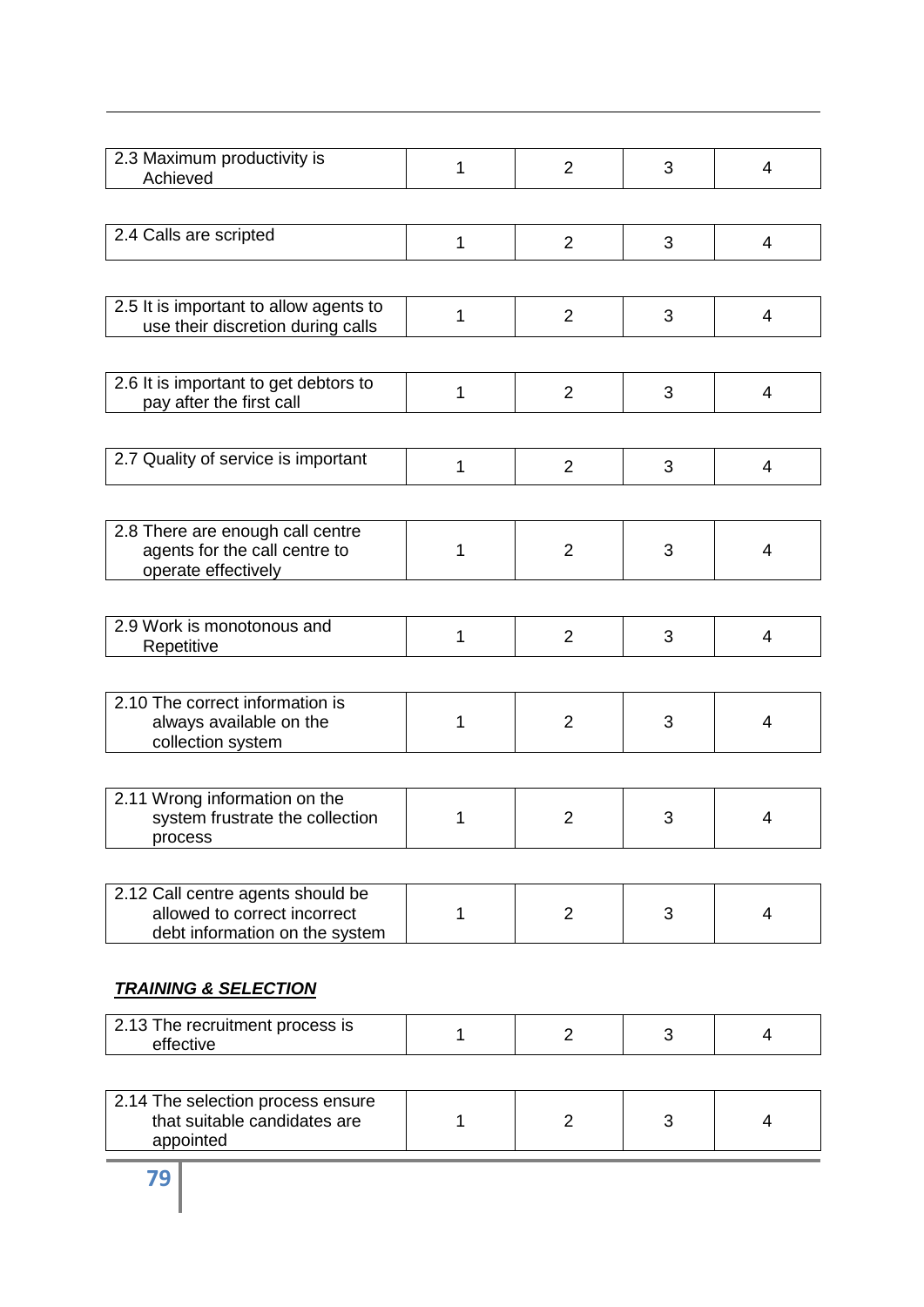| 2.15 Training enhances call centre<br>agent effectiveness                                                               | 1 | $\overline{2}$ | 3 | 4              |
|-------------------------------------------------------------------------------------------------------------------------|---|----------------|---|----------------|
|                                                                                                                         |   |                |   |                |
| 2.16 Training modules include "how<br>to control a conversation"                                                        | 1 | $\overline{2}$ | 3 | 4              |
|                                                                                                                         |   |                |   |                |
| 2.17 It is important that a call centre<br>agent is able to control the<br>conversation                                 | 1 | $\overline{2}$ | 3 | 4              |
|                                                                                                                         |   |                |   |                |
| 2.18 Training modules include "how<br>to control yourself"                                                              | 1 | $\overline{2}$ | 3 | 4              |
|                                                                                                                         |   |                |   |                |
| 2.19 It is important that a call centre<br>agent is able to control him<br>/ herself during a collection call           | 1 | $\overline{2}$ | 3 | 4              |
|                                                                                                                         |   |                |   |                |
| 2.20 It is important that call centre<br>agents call back clients with<br>information if they have<br>promised to do so | 1 | $\overline{2}$ | 3 | 4              |
| <b>SUPERVISORS &amp; EMOTIONS</b>                                                                                       |   |                |   |                |
| 2.21 Work is a source of satisfaction<br>and fulfilment                                                                 | 1 | $\overline{2}$ | 3 | $\overline{4}$ |
| 2.22 Supervisors motivation is                                                                                          |   |                |   |                |
| Important                                                                                                               | 1 | $\overline{2}$ | 3 | 4              |
| 2.23 Supervisor support have an                                                                                         |   |                |   |                |
| influence on the quality of work<br>by call centre agents                                                               | 1 | $\overline{2}$ | 3 | 4              |
|                                                                                                                         |   |                |   |                |
|                                                                                                                         |   |                |   |                |
| 2.24 Supervisors are available to<br>assist with difficult clients                                                      | 1 | 2              | 3 | 4              |
|                                                                                                                         |   |                |   |                |
| 2.25 Negative emotions<br>experienced by call centre<br>agents reflects in the way they                                 | 1 | $\overline{2}$ | 3 | 4              |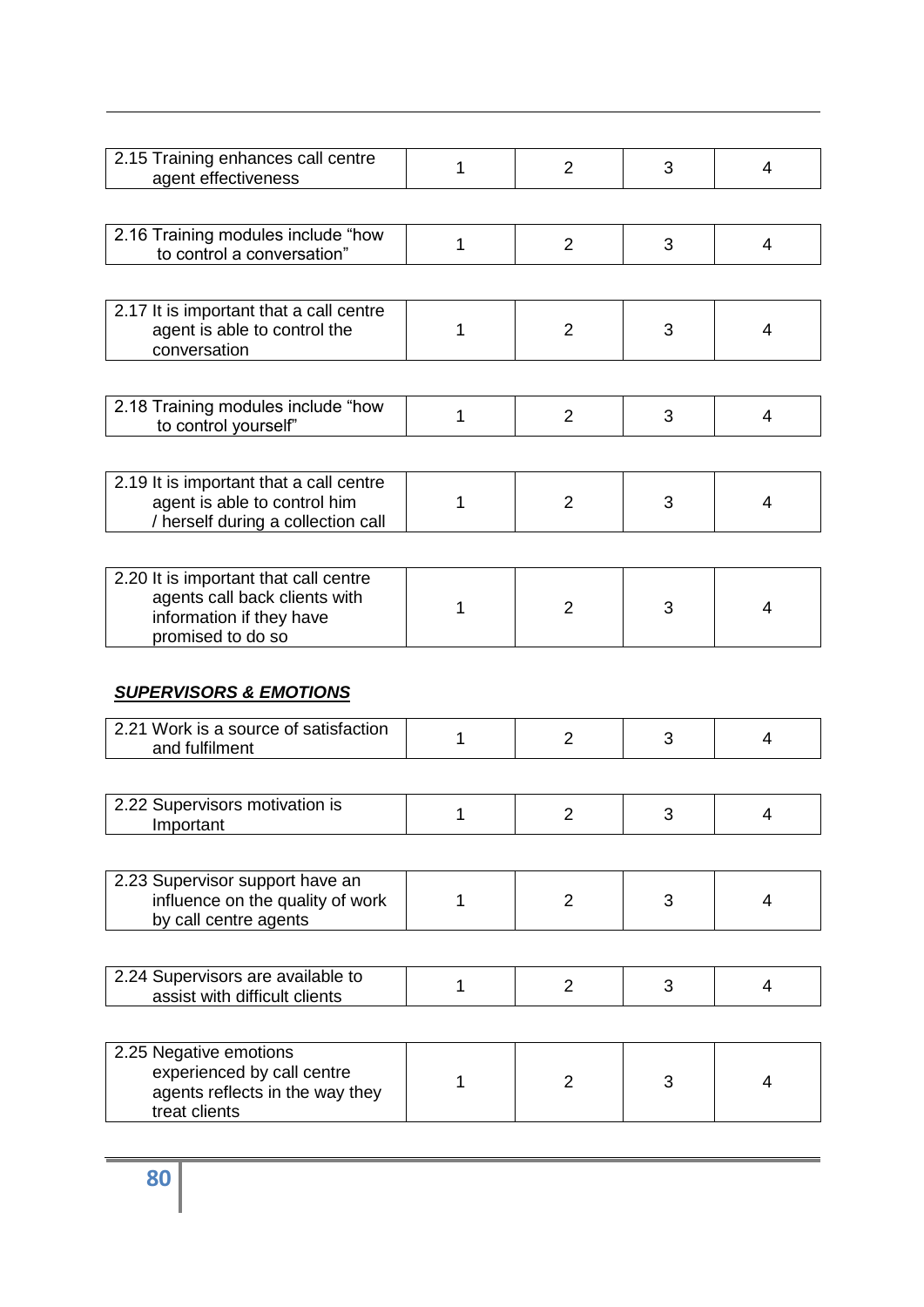| 2.26 Call centre agents should not |  |  |
|------------------------------------|--|--|
| allow their emotions to            |  |  |
| influence their work               |  |  |

#### *PERFORMANCE MANAGEMENT*

| 2.27 A performance management<br>system is important                                                 | 1 | $\overline{2}$ | 3 | 4 |
|------------------------------------------------------------------------------------------------------|---|----------------|---|---|
|                                                                                                      |   |                |   |   |
| 2.28 The performance management<br>system of the company is<br>effective                             | 1 | 2              | 3 | 4 |
|                                                                                                      |   |                |   |   |
| 2.29 Performance is measured by<br><b>Targets</b>                                                    | 1 | $\overline{2}$ | 3 | 4 |
|                                                                                                      |   |                |   |   |
| 2.30 Target setting is the most<br>effective performance<br>management tool                          | 1 | $\overline{2}$ | 3 | 4 |
|                                                                                                      |   |                |   |   |
| 2.31 Other performance<br>management tools should also<br>be used                                    | 1 | $\overline{2}$ | 3 | 4 |
|                                                                                                      |   |                |   |   |
| 2.32 Feedback should be given to<br>agents after a performance<br>appraisal                          | 1 | $\overline{2}$ | 3 | 4 |
|                                                                                                      |   |                |   |   |
| 2.33 Feedback should be used a as<br>punishment tool                                                 | 1 | $\overline{2}$ | 3 | 4 |
|                                                                                                      |   |                |   |   |
| 2.34 Feedback is more effective<br>when used to enhance training                                     | 1 | $\overline{2}$ | 3 | 4 |
|                                                                                                      |   |                |   |   |
| 2.35 Bonuses should be paid if<br>targets are exceeded                                               | 1 | $\overline{2}$ | 3 | 4 |
|                                                                                                      |   |                |   |   |
| 2.36 Bonuses should be something<br>other than money for example:<br>restaurant vouchers or time off | 1 | $\overline{2}$ | 3 | 4 |
|                                                                                                      |   |                |   |   |
| 2.37 Recognition is given to call<br>centre agents for doing a good                                  | 1 | $\overline{2}$ | 3 | 4 |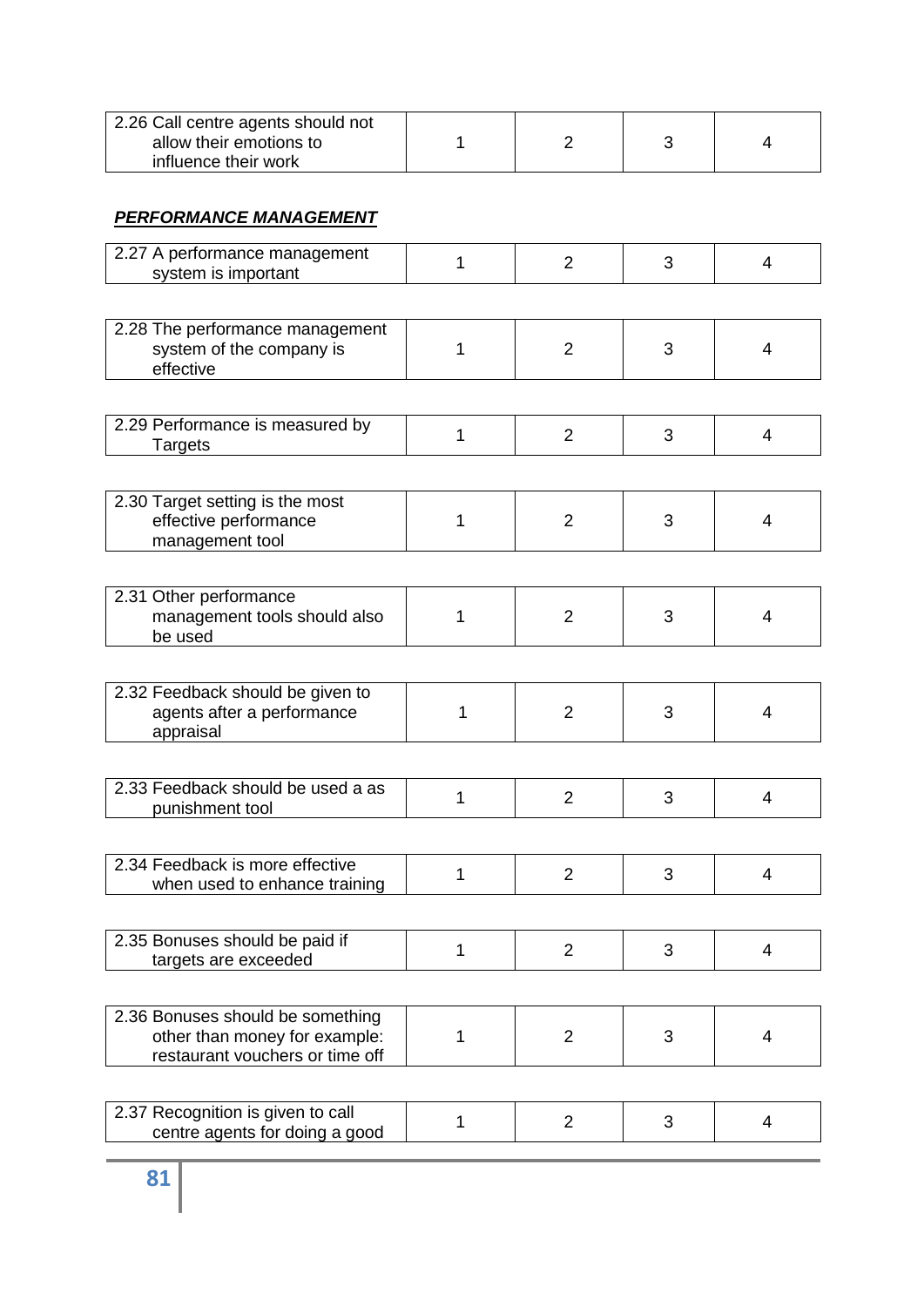# *PART 3: SKILLS NEEDED BY CALL CENTRE AGENTS*

*Please read the statements below carefully before rating*

*Please indicate your answer by circling the chosen number*

|                                                                                                        | <b>Strongly</b><br>disagree | <b>Disagree</b> | Agree | <b>Strongly</b><br>agree |
|--------------------------------------------------------------------------------------------------------|-----------------------------|-----------------|-------|--------------------------|
| 3.1 Call centre agents need competencies<br>other than those needed by normal office<br>workers        | 1                           | $\overline{2}$  | 3     | 4                        |
|                                                                                                        |                             |                 |       |                          |
| 3.2 Certain core competencies are essential<br>for call centre agents to effectively do<br>their job   | 1                           | $\overline{2}$  | 3     | 4                        |
|                                                                                                        |                             |                 |       |                          |
| 3.3 Competencies of the call centre agents<br>can give the company a competitive<br>advantage          | 1                           | $\overline{2}$  | 3     | 4                        |
|                                                                                                        |                             |                 |       |                          |
| 3.4 Teamwork, adaptability and self-<br>confidence are important skills                                | 1                           | $\overline{2}$  | 3     | 4                        |
|                                                                                                        |                             |                 |       |                          |
| 3.5 Communication is the most essential skill<br>needed by call centre agents                          | 1                           | $\overline{2}$  | 3     | 4                        |
|                                                                                                        |                             |                 |       |                          |
| 3.6 Effective communication is the ability to<br>explain concepts clearly and use proper<br>vocabulary | 1                           | $\overline{2}$  | 3     | 4                        |
|                                                                                                        |                             |                 |       |                          |
| 3.7 Call centre agents should be able to<br>address clients in their language of<br>choice             | 1                           | $\overline{2}$  | 3     | 4                        |
|                                                                                                        |                             |                 |       |                          |
| 3.8 Addressing a client in his language of<br>choice will enhance the customer<br>experience           | 1                           | $\overline{2}$  | 3     | 4                        |
|                                                                                                        |                             |                 |       |                          |
| 3.9 Emotional management (manage the<br>emotions of the client, diffuse the                            | 1                           | $\overline{2}$  | 3     | 4                        |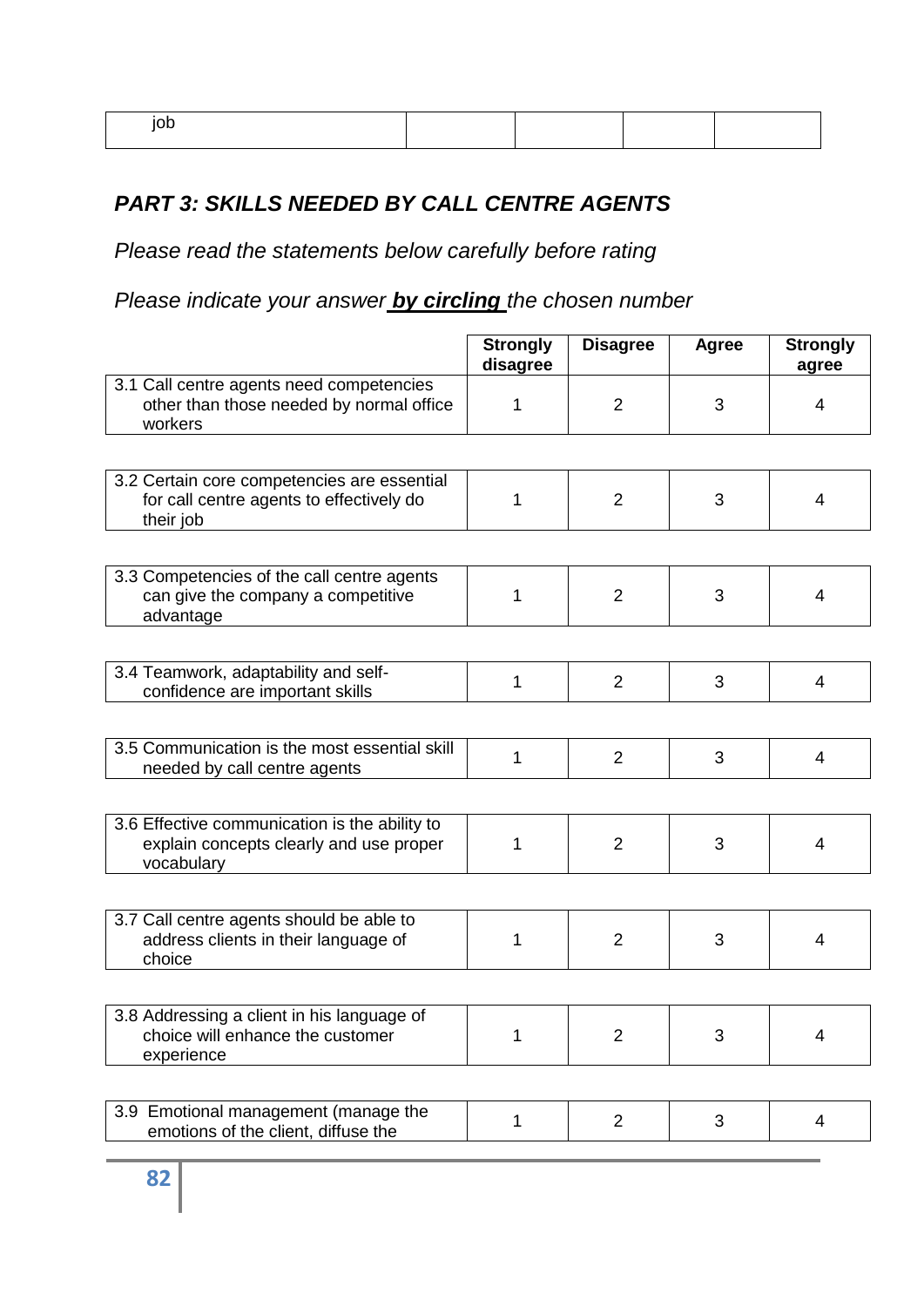| 1 | $\overline{2}$ | 3              | 4              |
|---|----------------|----------------|----------------|
|   |                |                |                |
|   |                |                | 4              |
|   |                |                |                |
| 1 | $\overline{2}$ | 3              | 4              |
|   |                |                |                |
| 1 | $\overline{2}$ | 3              | $\overline{4}$ |
|   |                |                |                |
| 1 | $\overline{2}$ | 3              | 4              |
|   |                |                |                |
| 1 | $\overline{2}$ | 3              | 4              |
|   |                |                |                |
| 1 | $\overline{2}$ | 3              | 4              |
|   |                |                |                |
| 1 | $\overline{2}$ | 3              | 4              |
|   |                |                |                |
| 1 | $\overline{2}$ | 3              | 4              |
|   |                |                |                |
| 1 | $\overline{2}$ | 3              | 4              |
|   |                |                |                |
| 1 | $\overline{2}$ | 3              | 4              |
|   | 1              | $\overline{2}$ | 3              |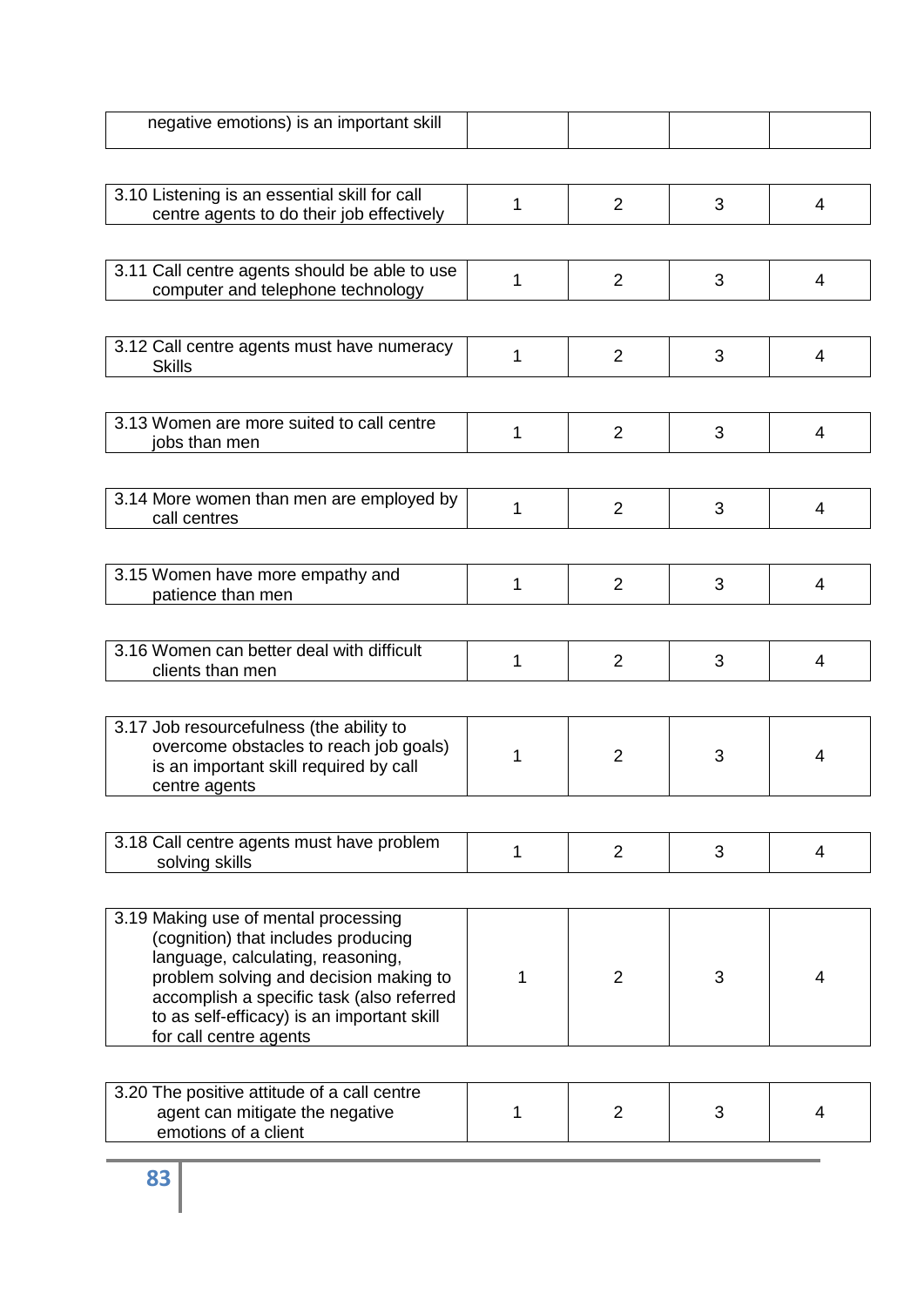| 3.21 Call centre agents should be able to |  |  |
|-------------------------------------------|--|--|
| adapt to changing situations (flexible)   |  |  |

# *PART 4: MOTIVATING FACTORS*

*Please read the statements below carefully before rating*

*Please indicate your answer by circling the chosen number*

|                                                                                                                                      | <b>Strongly</b><br><b>Disagree</b> | <b>Disagree</b> | <b>Agree</b> | <b>Strongly</b><br>Agree |
|--------------------------------------------------------------------------------------------------------------------------------------|------------------------------------|-----------------|--------------|--------------------------|
| 4.1 Earning a salary ensure that<br>you can provide food and<br>shelter for your family and<br>yourself                              | 1                                  | $\overline{2}$  | 3            | $\overline{4}$           |
|                                                                                                                                      |                                    |                 |              |                          |
| 4.2 When your salary no longer<br>allows you to provide for your<br>basic need your look for<br>another job with a higher<br>salary  | 1                                  | $\overline{2}$  | 3            | 4                        |
|                                                                                                                                      |                                    |                 |              |                          |
| 4.3 It is important that you are<br>able to provide for your basic<br>needs                                                          | 1                                  | $\overline{2}$  | 3            | 4                        |
|                                                                                                                                      |                                    |                 |              |                          |
| 4.4 The call centre job is just a<br>stepping stone                                                                                  | 1                                  | $\overline{2}$  | 3            | 4                        |
|                                                                                                                                      |                                    |                 |              |                          |
| 4.5 I consider my call centre job<br>as my career and will not<br>change to another industry                                         | 1                                  | 2               | 3            | $\overline{4}$           |
|                                                                                                                                      |                                    |                 |              |                          |
| 4.6 Staff turnover in call centres<br>are high                                                                                       | 1                                  | $\overline{2}$  | 3            | 4                        |
|                                                                                                                                      |                                    |                 |              |                          |
| 4.7 The call centre is not as<br>effective as it could be<br>because of the fact that there<br>is a constant influx of new<br>agents | 1                                  | $\overline{2}$  | 3            | $\overline{4}$           |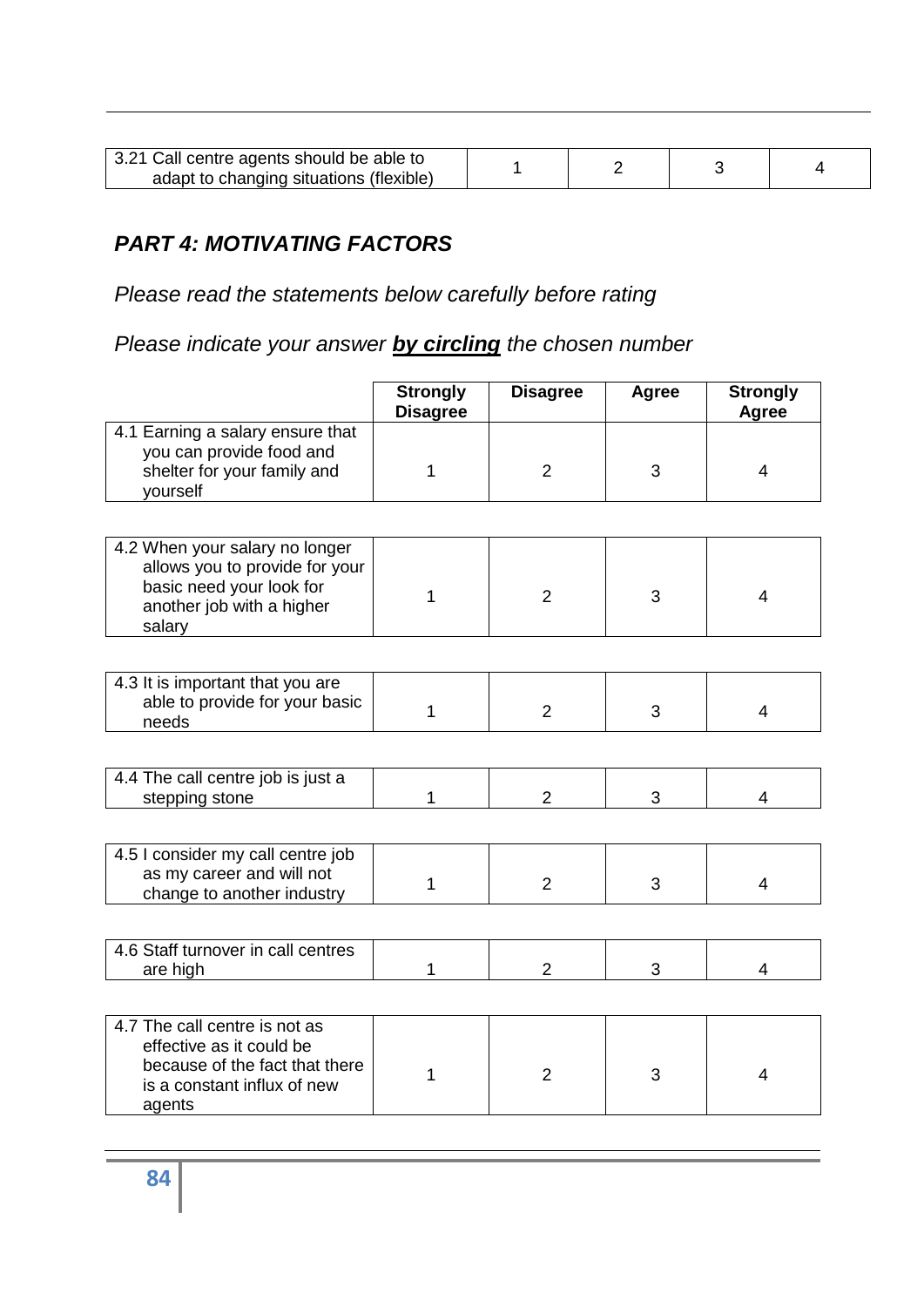| 4.8 The call centre is not as<br>effective as it could be<br>because of the number of<br>call centre agents leaving<br>the company | 1 | $\overline{2}$ | 3 | 4              |
|------------------------------------------------------------------------------------------------------------------------------------|---|----------------|---|----------------|
|                                                                                                                                    |   |                |   |                |
| 4.9 Staff turnover can be<br>reduced by improving the<br>recruitment and selection<br>processes                                    | 1 | $\overline{2}$ | 3 | 4              |
|                                                                                                                                    |   |                |   |                |
| 4.10 Training is an important tool<br>to enhance performance                                                                       | 1 | $\overline{2}$ | 3 | 4              |
|                                                                                                                                    |   |                |   |                |
| 4.11 Lack of career development<br>is a reason for staff turnover                                                                  | 1 | $\overline{2}$ | 3 | 4              |
|                                                                                                                                    |   |                |   |                |
| 4.12 The promotion system of<br>the company is transparent                                                                         | 1 | $\overline{2}$ | 3 | 4              |
|                                                                                                                                    |   |                |   |                |
| 4.13 There is opportunity for<br>promotion in the company                                                                          |   | $\overline{2}$ | 3 | 4              |
|                                                                                                                                    |   |                |   |                |
| 4.14 Women have a better<br>chance to be promoted then<br>men                                                                      | 1 | 2              | 3 | 4              |
|                                                                                                                                    |   |                |   |                |
| 4.15 Call centres are stressful<br>places to work                                                                                  | 1 | 2              | 3 | 4              |
|                                                                                                                                    |   |                |   |                |
| 4.16 Call centre work are more<br>stressful than normal office<br>work                                                             | 1 | 2              | 3 | $\overline{4}$ |
|                                                                                                                                    |   |                |   |                |
| 4.17 My job is emotionally<br>Exhausting                                                                                           | 1 | $\overline{2}$ | 3 | 4              |
|                                                                                                                                    |   |                |   |                |
| 4.18 Unrealistic targets might<br>cause call centre agents to<br>resign                                                            | 1 | 2              | 3 | 4              |
|                                                                                                                                    |   |                |   |                |
| 4.19 Monitoring of calls are very<br><b>Tight</b>                                                                                  | 1 | $\overline{2}$ | 3 | 4              |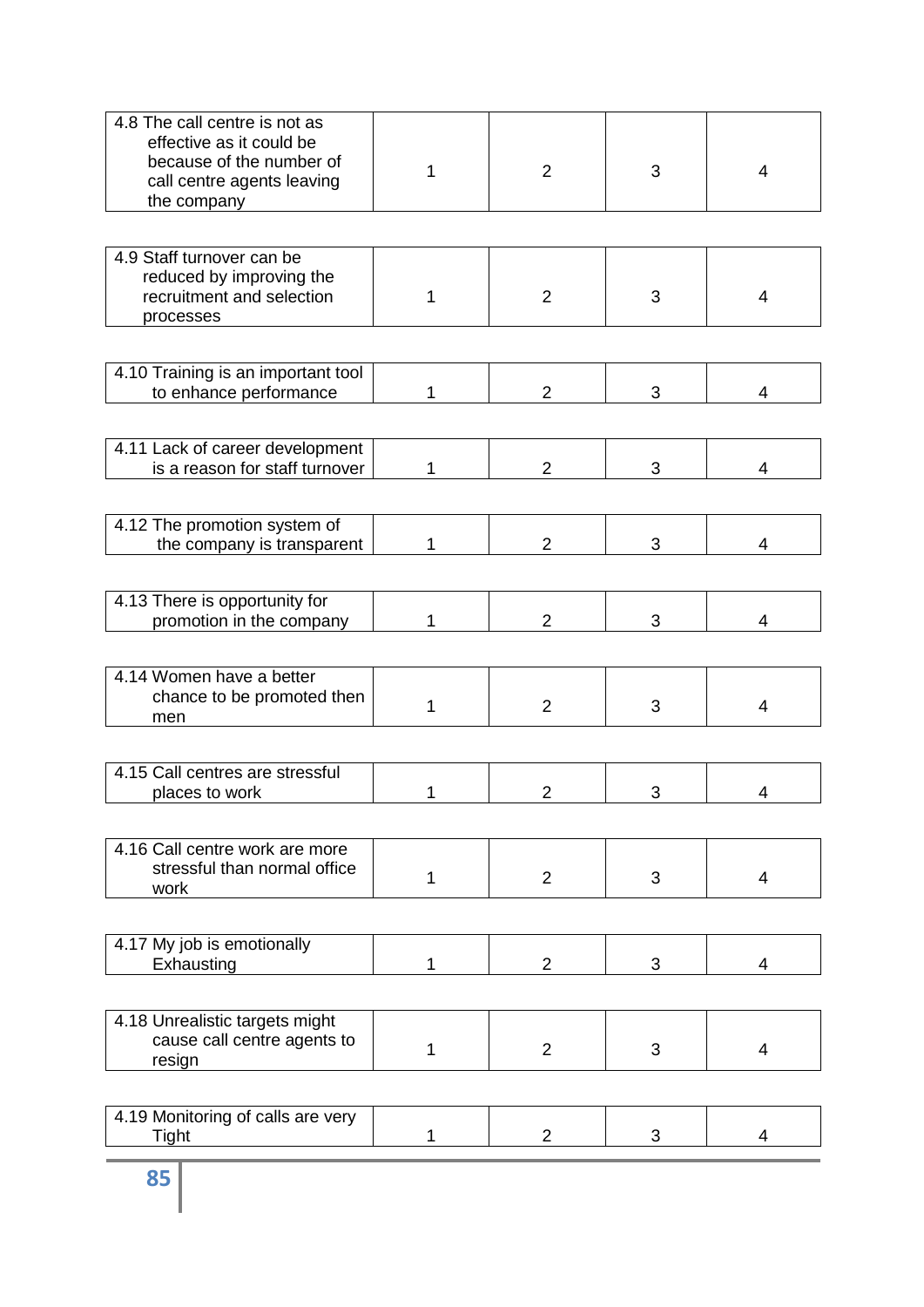| 4.20 Non-payment of bonuses or<br>incentives might move me<br>to resign      | 2             | 3 |  |
|------------------------------------------------------------------------------|---------------|---|--|
|                                                                              |               |   |  |
| 4.21 There is no job satisfaction                                            | $\mathcal{P}$ | 3 |  |
|                                                                              |               |   |  |
| 4.22 Good work is<br>acknowledged                                            | 2             | 3 |  |
|                                                                              |               |   |  |
| 4.23 Proper support from my<br>supervisor might prevent<br>me from resigning |               |   |  |

# *THANK YOU FOR TAKING THE TIME THE COMPLETE THE QUESTIONNAIRE*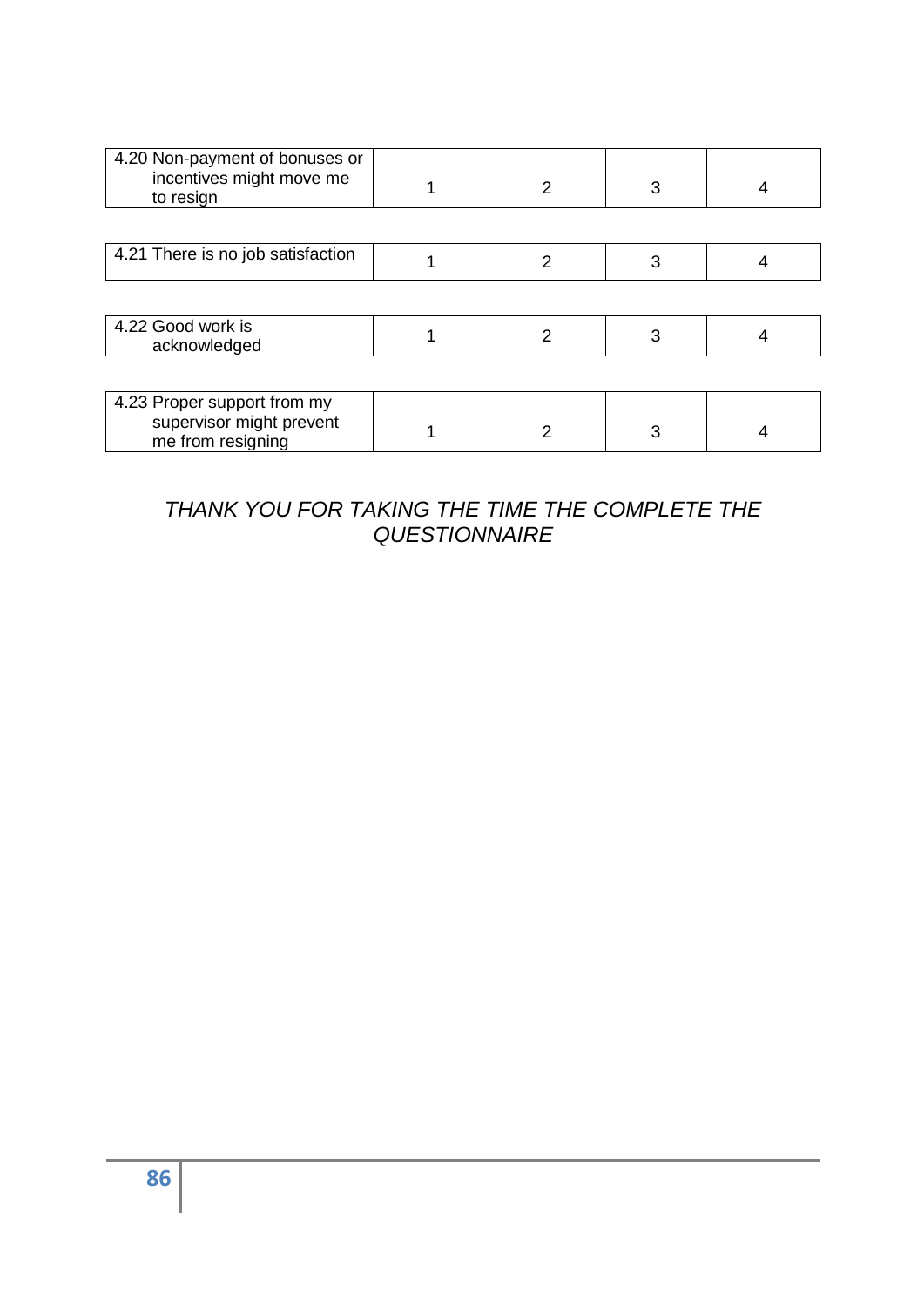# **APPENDIX B**

|                    | <b>STRONGLY</b> | <b>DISAGREE</b> | <b>AGREE</b> | <b>STRONGLY</b> |
|--------------------|-----------------|-----------------|--------------|-----------------|
|                    | <b>DISAGREE</b> |                 |              | <b>AGREE</b>    |
| Q.2.1              | 14.29%          | 20.00%          | 51.42%       | 14.29%          |
| Q2.2               | 08.57%          | 14.29%          | 57.14%       | 20.00%          |
| Q2.3               | 08.57%          | 45.71%          | 37.14%       | 08.57%          |
| Q2.4               | 08.57%          | 25.71%          | 40.00%       | 25.71%          |
| Q2.5               | 02.86%          | 17.14%          | 48.57%       | 31.43%          |
| Q2.6               | 05.71%          | 08.57%          | 34.29%       | 51.43%          |
| Q2.7               | 02.86%          | 02.86%          | 17.14%       | 77.14%          |
| Q2.8               | 25.71%          | 42.86%          | 22.86%       | 08.57%          |
| Q2.9               | 05.71%          | 14.29%          | 68.57%       | 11.43%          |
| $\overline{Q2.10}$ | 28.57%          | 45.71%          | 20.00%       | 05.71%          |
| Q2.11              | 14.29%          | 11.43%          | 22.86%       | 51.43%          |
| Q2.12              | 02.86%          | 02.86%          | 31.43%       | 62.85%          |
| Q2.13              | 08.57%          | 37.14%          | 48.57%       | 05.71%          |
| Q2.14              | 08.57%          | 37.14%          | 40.00%       | 14.29%          |
| Q2.15              | 08.57%          | 05.71%          | 51.43%       | 34.29%          |
| Q2.16              | 02.86%          | 08.57%          | 42.86%       | 45.71%          |
| Q2.17              | 00.00%          | 02.86%          | 31.43%       | 65.71%          |
| Q2.18              | 02.86%          | 11.43%          | 48.57%       | 37.14%          |
| Q2.19              | 00.00%          | 00.00%          | 31.43%       | 68.57%          |
| Q2.20              | 00.00%          | 02.86%          | 31.43%       | 65.71%          |
| Q2.21              | 08.57%          | 00.00%          | 71.43%       | 20.00%          |
| Q2.22              | 02.86%          | 02.86%          | 40.00%       | 54.29%          |
| Q2.23              | 08.57%          | 17.14%          | 42.86%       | 31.43%          |
| Q2.24              | 14.29%          | 17.14%          | 42.86%       | 25.71%          |
| Q2.25              | 11.43%          | 20.00%          | 37.14%       | 31.43%          |
| Q2.26              | 00.00%          | 00.00%          | 28.57%       | 71.43%          |
| Q2.27              | 00.00%          | 00.00%          | 31.43%       | 68.57%          |
| Q2.28              | 11.43%          | 31.43%          | 37.14%       | 20.00%          |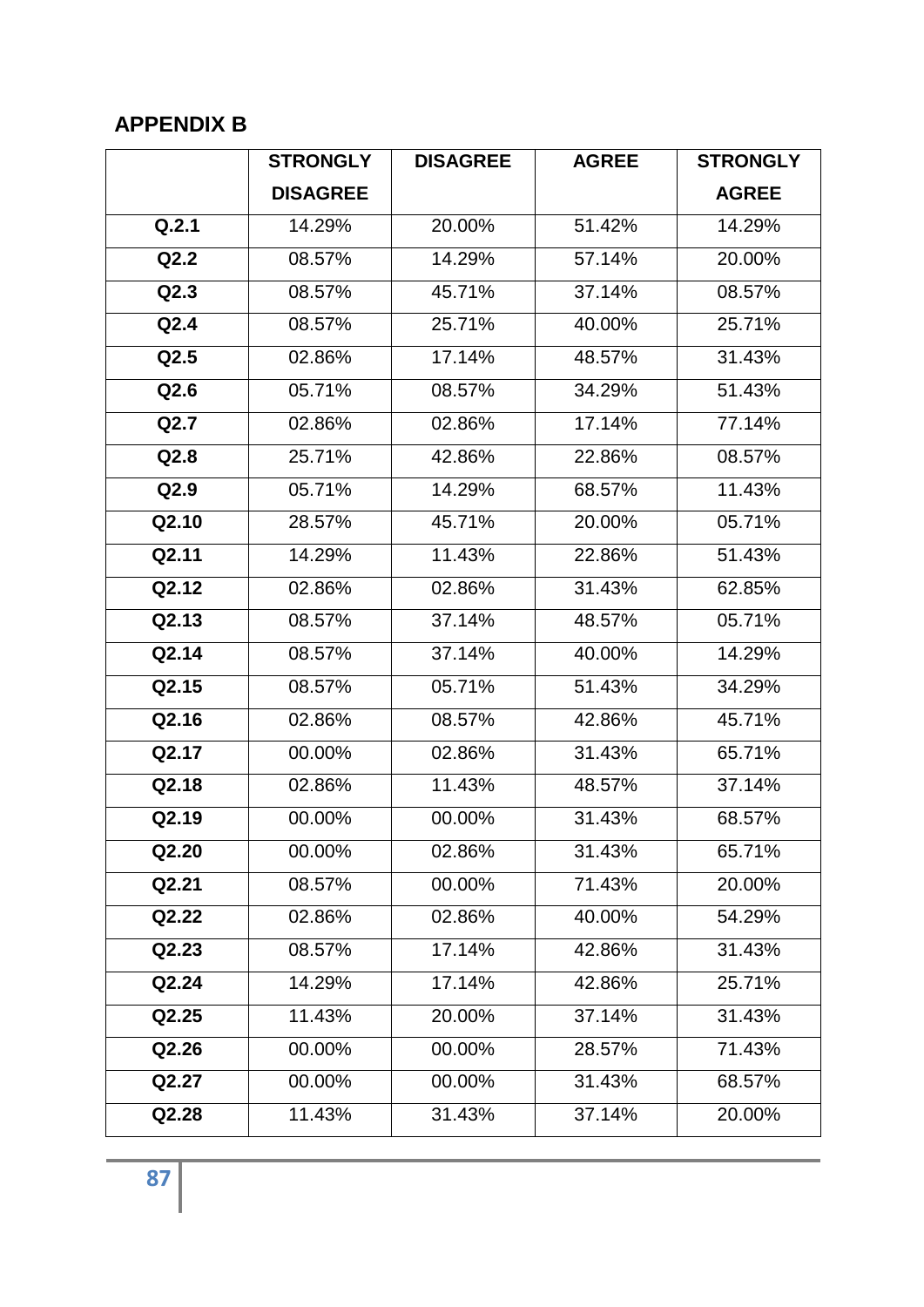| Q2.29 | 00.00% | 00.00% | 54.29% | 45.71% |
|-------|--------|--------|--------|--------|
| Q2.30 | 02.86% | 00.00% | 45.71% | 51.43% |
| Q2.31 | 00.00% | 02.86% | 54.29% | 42.86% |
| Q2.32 | 02.86% | 11.43% | 65.71% | 20.00% |
| Q2.33 | 42.86% | 37.14% | 17.14% | 02.86% |
| Q2.34 | 05.71% | 00.00% | 51.43% | 42.86% |
| Q2.35 | 00.00% | 02.86% | 17.14% | 80.00% |
| Q2.36 | 05.71% | 05.71% | 17.14% | 71.43% |
| Q2.37 | 14.29% | 05.71% | 48.57% | 31.43% |
| Q3.1  | 02.86% | 02.86% | 74.29% | 20.00% |
| Q3.2  | 00.00% | 05.71% | 65.71% | 28.57% |
| Q3.3  | 00.00% | 05.71% | 51.43% | 42.86% |
| Q3.4  | 00.00% | 00.00% | 20.00% | 80.00% |
| Q3.5  | 00.00% | 00.00% | 17.14% | 82.86% |
| Q3.6  | 00.00% | 00.00% | 42.86% | 57.14% |
| Q3.7  | 14.29% | 08.57% | 31.43% | 45.71% |
| Q3.8  | 02.86% | 11.43% | 34.29% | 51.43% |
| Q3.9  | 05.71% | 17.14% | 31.43% | 45.71% |
| Q3.10 | 00.00% | 02.86% | 34.29% | 62.86% |
| Q3.11 | 00.00% | 02.86% | 20.00% | 77.14% |
| Q3.12 | 02.86% | 00.00% | 54.29% | 42.86% |
| Q3.13 | 17.14% | 37.14% | 20.00% | 25.71% |
| Q3.14 | 02.86% | 05.71% | 34.29% | 57.14% |
| Q3.15 | 05.71% | 25.71% | 37.14% | 31.43% |
| Q3.16 | 17.14% | 37.14% | 28.57% | 17.14% |
| Q3.17 | 05.71% | 02.86% | 57.14% | 34.29% |
| Q3.18 | 05.71% | 02.86% | 28.57% | 62.86% |
| Q3.19 | 00.00% | 00.00% | 51.43% | 48.57% |
| Q3.20 | 00.00% | 02.86% | 48.57% | 48.57% |
| Q3.21 | 02.86% | 05.71% | 57.14% | 34.29% |
| Q4.1  | 05.71% | 02.86% | 31.43% | 60.00% |